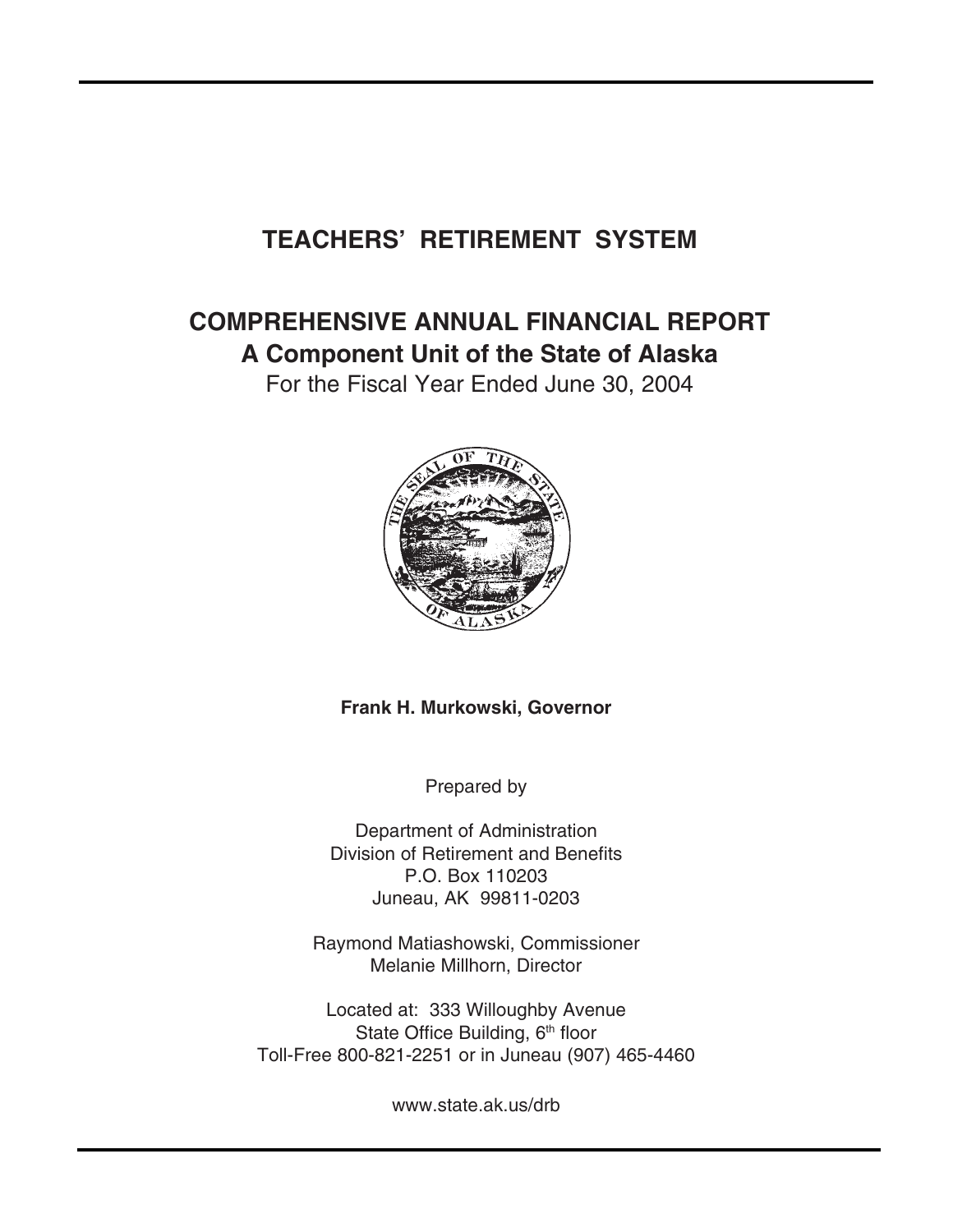This page intentionally left blank.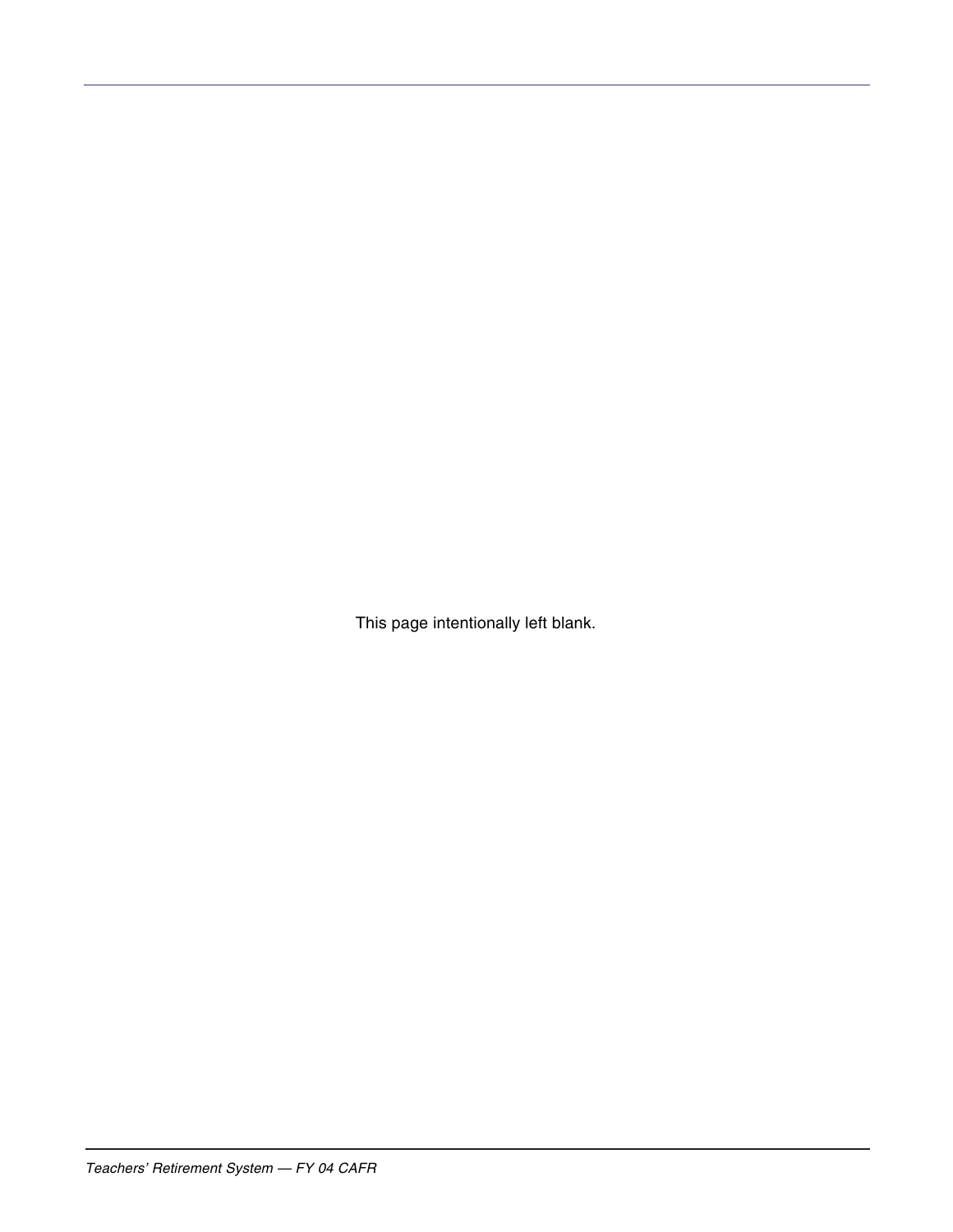# **TEACHERS' RETIREMENT SYSTEM TABLE OF CONTENTS**

| <b>Introductory Section</b>                                         |                |
|---------------------------------------------------------------------|----------------|
|                                                                     | $\mathbf{1}$   |
| Certificate of Achievement for Excellence in Financial Reporting    | 5<br>6         |
|                                                                     | $\overline{7}$ |
|                                                                     | 8              |
|                                                                     |                |
| <b>Financial Section</b>                                            |                |
|                                                                     | 11             |
|                                                                     | 13             |
| <b>Basic Financial Statements</b>                                   |                |
|                                                                     | 20             |
|                                                                     | 21             |
| <b>Notes to Financial Statements</b>                                |                |
|                                                                     | 22             |
|                                                                     | 25             |
|                                                                     | 26             |
|                                                                     | 29             |
| Note 5 - Foreign Exchange Contracts and Off-Balance Sheet Risk      | 33             |
|                                                                     | 34             |
|                                                                     | 34             |
|                                                                     | 35             |
|                                                                     | 35             |
| <b>Required Supplementary Information:</b>                          |                |
| <b>GASB Statement No. 25:</b>                                       |                |
|                                                                     | 38             |
| Schedule of Funding Progress - Postemployment Healthcare Benefits   | 39             |
| Schedule of Employer Contributions - Pension and Postemployment     |                |
|                                                                     | 40             |
| Notes to Required Supplementary Information                         |                |
| Note 1 - Description of Schedule of Funding Progress                | 41             |
|                                                                     | 41             |
|                                                                     | 44             |
| <b>Additional Information</b>                                       |                |
|                                                                     | 45             |
| Schedule of Payments to Consultants Other than Investment Advisors  | 46             |
| <b>Investment Section</b>                                           |                |
|                                                                     | 47             |
|                                                                     | 48             |
| Treasury Division Staff and External Money Managers and Consultants | 50             |
|                                                                     | 52             |
|                                                                     | 54             |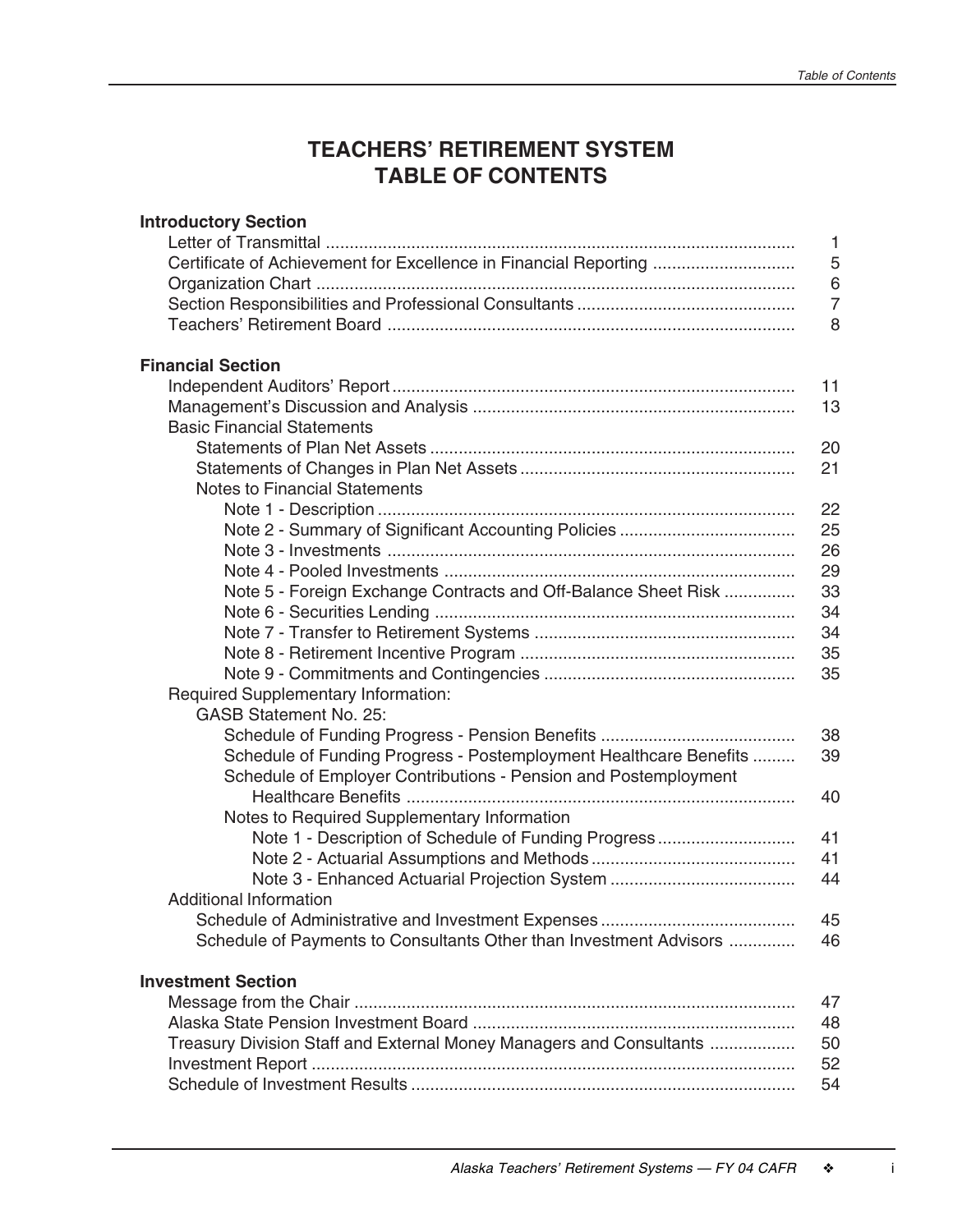## **Investment Section (continued)**

| -55 |
|-----|
| -56 |
|     |
| -59 |
| -60 |
|     |

## **Actuarial Section**

## **Statistical Section**

|                                                                       | 81 |
|-----------------------------------------------------------------------|----|
|                                                                       | 81 |
|                                                                       | 82 |
|                                                                       | 82 |
|                                                                       | 83 |
|                                                                       | 83 |
|                                                                       | 84 |
| Graph-10-Year Comparison of Valuation Assets and Accrued Liabilities  | 84 |
|                                                                       | 85 |
| Graph-20-Year Comparison of Retiree Monthly Health Insurance Premiums | 85 |
| Schedule of Benefit Recipients by Type of Benefit and Option Selected | 86 |
|                                                                       | 86 |
|                                                                       | 87 |
|                                                                       |    |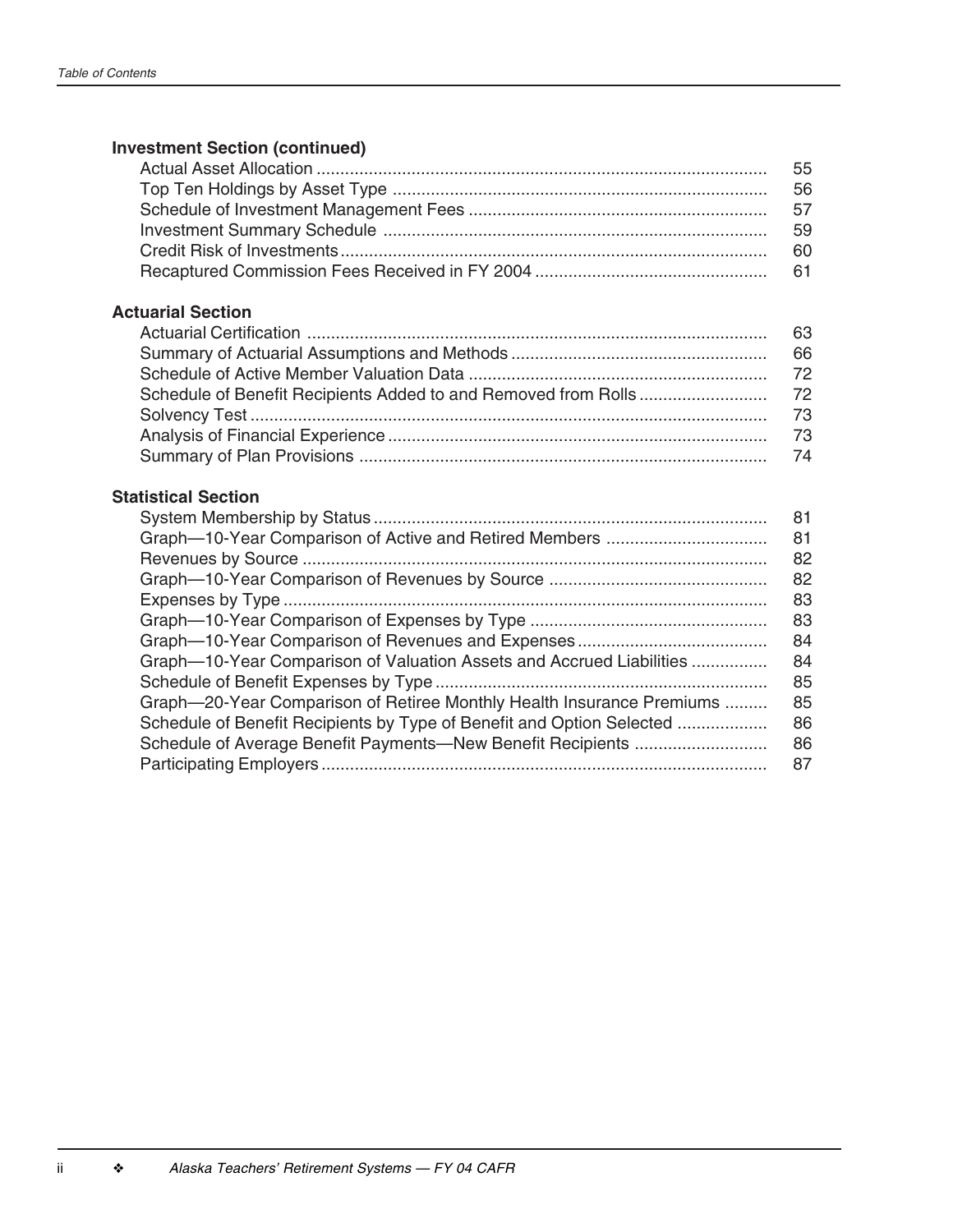December 16, 2004

The Honorable Frank H. Murkowski, Governor Members of the Alaska State Legislature Teachers' Retirement Board Alaska State Pension Investment Board Employers and Plan Members of the System

We are pleased to present the Comprehensive Annual Financial Report (CAFR) of the Teachers' Retirement System (TRS) (System) for the fiscal year ended June 30, 2004.

This report is intended to provide comprehensive information on the financial operations of the System for the year. Responsibility for both the accuracy of the data, and the completeness and fairness of the presentation, including all disclosures, rests with the management of the System. To the best of our knowledge and belief, the enclosed data is accurate in all material respects and is reported in a manner designed to present fairly the financial position and results of operations of the System for the year ended June 30, 2004. All disclosures necessary to enable the reader to gain an understanding of the System's activities have been included.

For financial reporting purposes, the System utilizes Governmental Accounting Standards Board (GASB) Statement No. 25, Financial Reporting for Defined Benefit Pension Plans and Note Disclosures for Defined Contribution Plans; GASB Statement No. 34, Basic Financial Statements – and Management's Discussion and Analysis – for State and Local Governments; GASB Statement No. 37, Basic Financial Statements – and Management's Discussion and Analysis – for State and Local Governments: Omnibus; and GASB Statement No. 38, Certain Financial Statement Note Disclosures. Assets of the System are presented at fair value. The actuarial value of assets and the actuarial accrued liability are presented in the required supplementary information following the notes to the financial statements.

The FY 2004 CAFR is divided into five sections:

- **Introductory Section**, which contains this letter of transmittal, the administrative organization of the System, and a list of the members serving on the Teachers' Retirement Board;
- **Financial Section**, which contains the Independent Auditors' Report, management's discussion and analysis (MD&A), basic financial statements, required supplementary information, and additional information;
- **Investment Section**, which contains a message from the Chair of the Alaska State Pension Investment Board (ASPIB), a list of members serving on the ASPIB, a report on investment activity, investment results, and various investment schedules;
- **Actuarial Section**, which contains the Actuarial Certification letter and the results of the most current (June 30, 2003) annual actuarial valuation; and
- **Statistical Section**, which includes graphs and tables of significant data.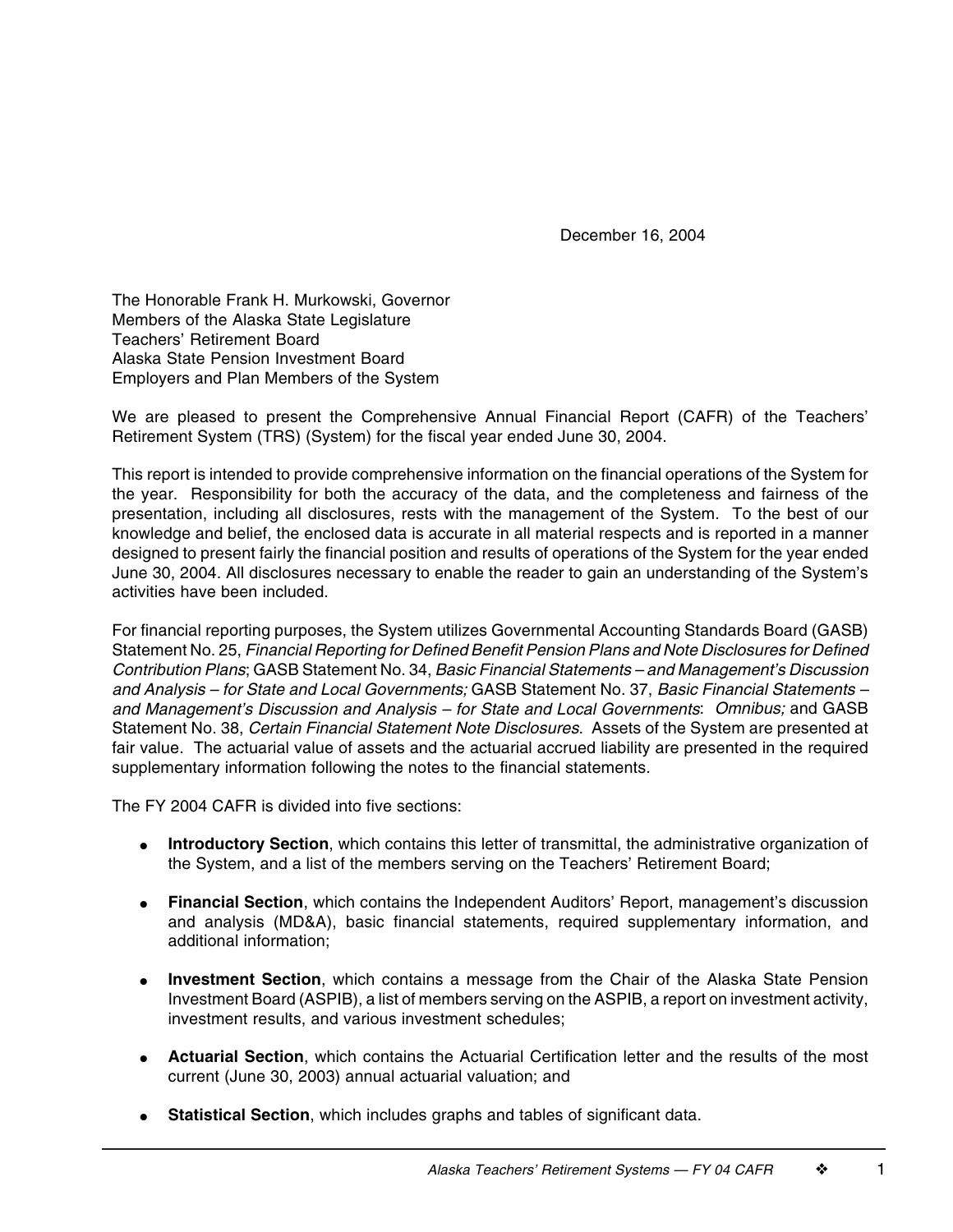The Alaska TRS was established in 1955 to provide pension and postemployment healthcare benefits for teachers and other eligible participants. Normal service, survivor, and disability benefits are available to all members who attain the age and service requirements of the System.

|                                |             | <b>TRS</b>  |             |  |  |  |
|--------------------------------|-------------|-------------|-------------|--|--|--|
|                                | <b>FY04</b> | <b>FY03</b> | <b>FY02</b> |  |  |  |
| Net Assets (millions)          | \$3,911.5   | 3,602.6     | 3,689.0     |  |  |  |
| <b>Participating Employers</b> | 58          | 57          | 57          |  |  |  |

## **Reporting Entity**

The System is considered a component unit of the State of Alaska for financial reporting purposes. Because of the closeness of the System's relationship to the State, it is included in the State of Alaska CAFR as a blended component unit.

The Commissioner of the Department of Administration, appointed by the Governor, is responsible for administering the System. In order to meet the statutory requirements of administering the System, the Commissioner appoints the Director of the Division of Retirement and Benefits. The Director is responsible for the daily operations of the System.

The Teachers' Retirement Board prescribes policies and regulations, hears appeals, and approves employers' contribution rates prepared by the System's independent actuary.

The ASPIB has statutory oversight of the System's investments and the authority to invest the System's monies. Actual investing is performed by external investment firms and investment officers of the Department of Revenue, Treasury Division, listed in the Investment Section of this report. The Treasury Division is responsible for carrying out investment policies established by ASPIB.

#### **Major Initiatives**

The System continues to make progress on completing several on-going projects. Most of these efforts focused on improvements in technology, improving methods for members to obtain information about the System and their benefits, and continued compliance with accounting requirements of the Governmental Accounting Standards Board (GASB) and the Financial Accounting Standards Board (FASB) as applicable in the circumstances.

The Public Employees' and Teachers' Retirement Boards have been looking at ways to reduce costs to the employers and address the underfunded status of the Systems while also balancing the need to provide adequate benefits in order to effectively recruit and retain new members. A "Tier subcommittee" was developed to look at the possibility of adding a Tier IV in the PERS and a Tier III in the TRS. These new tiers would provide pension and postemployment healthcare benefits at levels the same as or less than current tiers. The Tier subcommittee has been meeting for almost a year and surveyed employers, employees, and benchmarked current Tiers with other states pension benefits. In order to accomplish this project, the Tier subcommittee used the services of the System's actuarial consultant to review and analyze the results of the study and determine the impact on the Systems. The Tier subcommittee did make a formal recommendation to the respective boards in November 2004.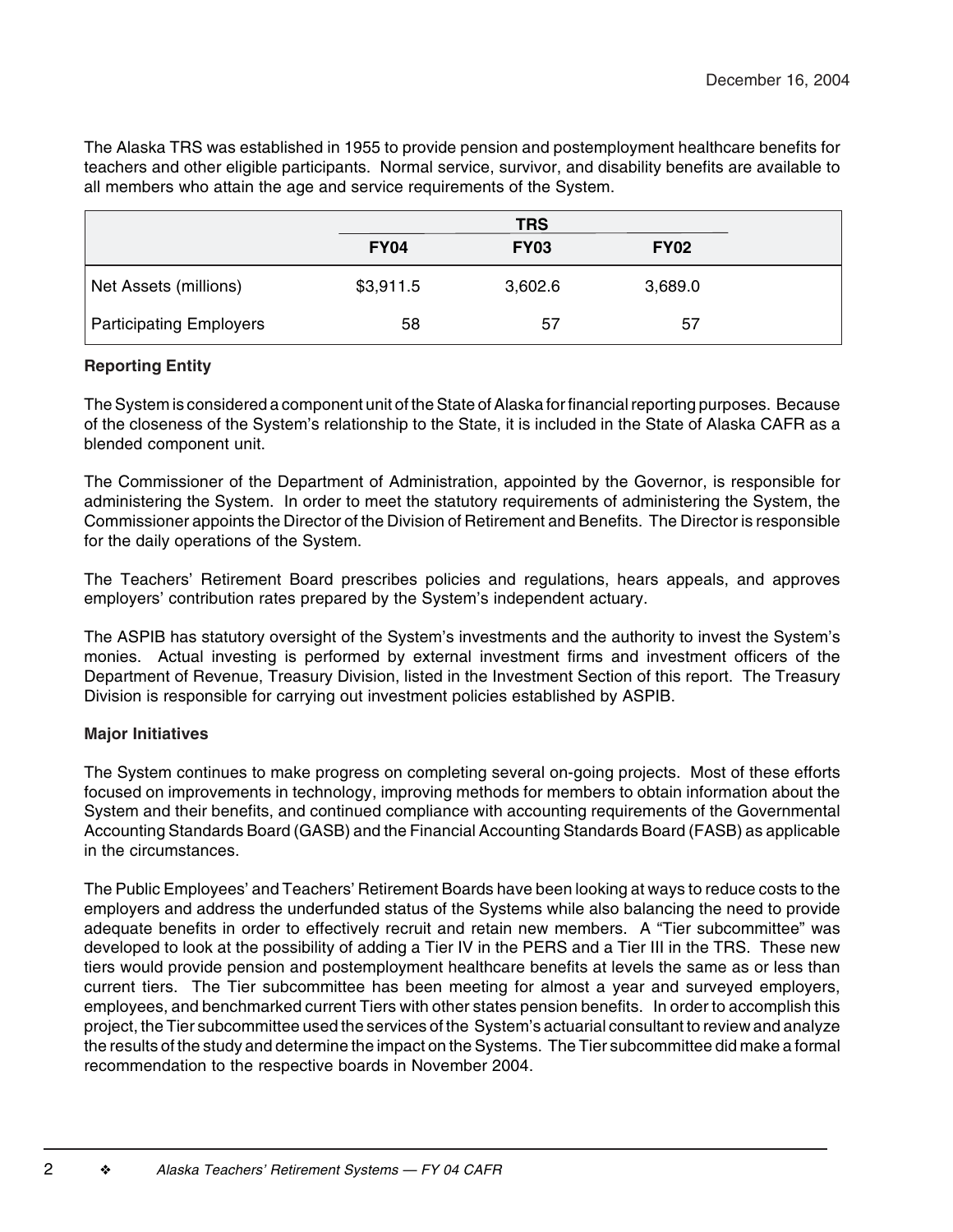#### **Independent Audit**

The System's annual audit was conducted by the independent accounting firm of KPMG LLP. The auditors' report on the basic financial statements is included in the Financial Section of this report.

#### **Actuarial Valuation**

An actuarial valuation of the System is performed annually. An assumption experience study is performed at least every other year. The System's actuarial firm, Mercer Human Resource Consulting, completed the actuarial reviews and valuations as of June 30, 2003, and served as technical advisor to the System. Actuarial certifications and supporting statistics are included in the Actuarial and Statistical Sections of this report.

#### **Professional Services**

Professional consultants are retained to perform professional services that are essential to the effective and efficient operation of the System. A list of consultants is provided in the Introductory Section with the exception of investment professional consultants, who are listed in the Investment Section of this report.

#### **Certificate of Achievement**

The Government Finance Officers Association of the United States and Canada (GFOA) awarded a Certificate of Achievement for Excellence in Financial Reporting to the Alaska Teachers' Retirement System for its comprehensive annual financial report for the fiscal year ended June 30, 2003. In order to be awarded a Certificate of Achievement, a government must publish an easily readable and efficiently organized comprehensive annual financial report. This report must satisfy both generally accepted accounting principles and applicable legal requirements.

A Certificate of Achievement is valid for a period of one year only. We are confident that our current comprehensive annual financial report continues to meet the Certificate of Achievement Program's requirements. Therefore, we are submitting it to the GFOA to determine its eligibility for another certificate.

#### **Future Employer Contribution Rates**

The System's consulting actuary presented the results of the June 30, 2003 actuarial valuation report to the administrator and the board. The assumptions and benefits are explained in the Actuarial Section of this report.

Based on this most recent valuation report, the System has a funding ratio (assets of the System divided by the total liabilities for pension and postemployment healthcare) of 64.3%. The unfunded portion of the System's liabilities totals approximately \$2.1 billion. The unfunded liability is amortized over a 25 year period, as established by the Board. In order to bridge the gap between assets and liabilities of the System, the employer matching contribution rate would increase over the same 25 year period from the Fiscal Year 2004 rate of 12% to approximately 48% in Fiscal Year 2028 if the System earns the assumed rate of 8.25%. The current asset allocation that the Alaska State Pension Investment Board for the System's investments is expected to provide a five year median return of 7.72%.

While investment returns in Fiscal Year 2004 of 15.09% exceeded the actuarial assumed rate of 8.25%, one good year does not make up for the three prior years of earnings less than the assumed rate. Any time the System earns less than the assumed 8.25%, the impact typically will be an increase to the employer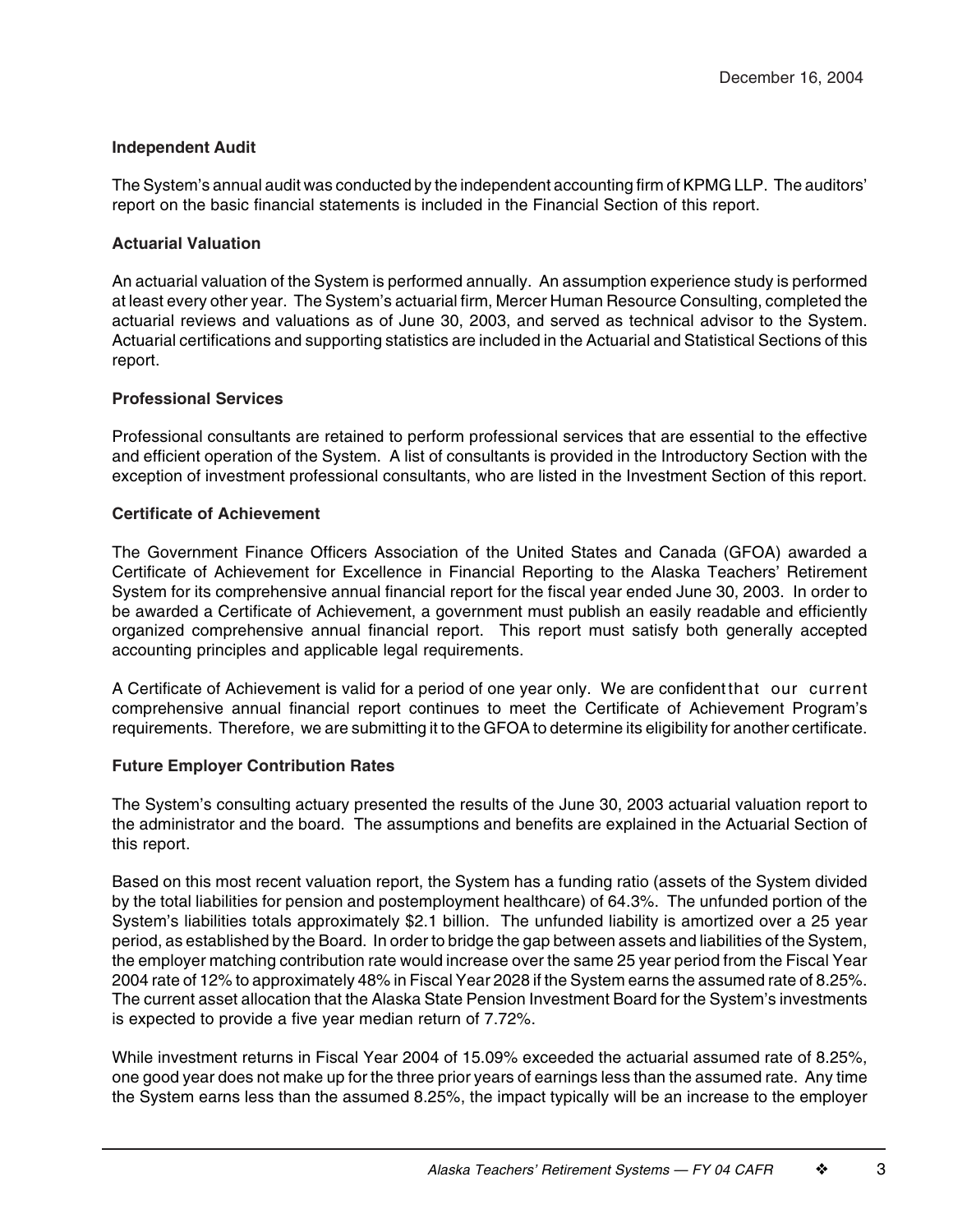matching contribution rate. Since the three prior years rates were less than the assumed rate by 4.57% to 13.74%, these differences severely impacted the funding ratios, which in turn results in increased rates to the employers.

Besides the obvious impact of investments, the System also experienced significant increases in healthcare costs. In order to properly accrue (build up) assets to pay for the future "more expensive" health benefits, the System needs to charge employers a higher rate to offset those costs. The System has assumptions in place to account for healthcare costs, but if cost increases exceed what the System assumes, the impact is to increase the employer matching contribution rate.

For additional information on how a defined benefit system like TRS operates, the Division has developed a "white paper" that describes how the System is funded by revenues from plan members, employers, and investments, and where System costs are. This "white paper" is titled "Employee Benefits and Retirement System Funding" and is located at www.state.ak.us/drb/trs/trspublications.htm.

Currently, the Alaska PERS and TRS are rare in that these plans constitute two out of eight retirement systems that pre-fund and account for medical costs. The other three states that do this are Ohio, Michigan and Kentucky. The PERS and TRS systems are fortunate in that the creators and administrators of the Systems had foresight to fund the healthcare costs in advance. The remaining 120 other major governmental retirement systems only account for their current annual liability for healthcare costs. Once GASB #45 is effective in 2006/2007, all retirement systems will have to account for their future healthcare costs, similar to what our System already reports. So, current comparisons to other systems will be comparable once other systems start reporting their liabilities like PERS and TRS.

## **Acknowledgments**

The preparation of this report is made possible by the dedicated service of the staff of the System. It is intended to provide complete and reliable information as a basis for making management decisions, as a means of determining compliance with legal provisions, and as a means of determining responsible stewardship of the funds of the system.

The report is being mailed to all employer members of the System. They form the link between the System and the membership. Their cooperation contributes significantly to the success of the System. We hope the employers and their employees find this report informative.

We would like to take this opportunity to express our gratitude to the Teachers' Retirement Board, the Alaska State Pension Investment Board, the staff, the advisors, and to the many people who have worked so diligently to assure the successful operation of the System.

Ray Matiashowski, Commissioner Melanie Melanie Millhorn, Director

Respectfully submitted,

Taal

Kevin Brooks, Deputy Commissioner Anselm Staack, CPA, JD, Chief Financial Officer

Kevin Worley, CPA, Defined Benefits Accounting Supervisor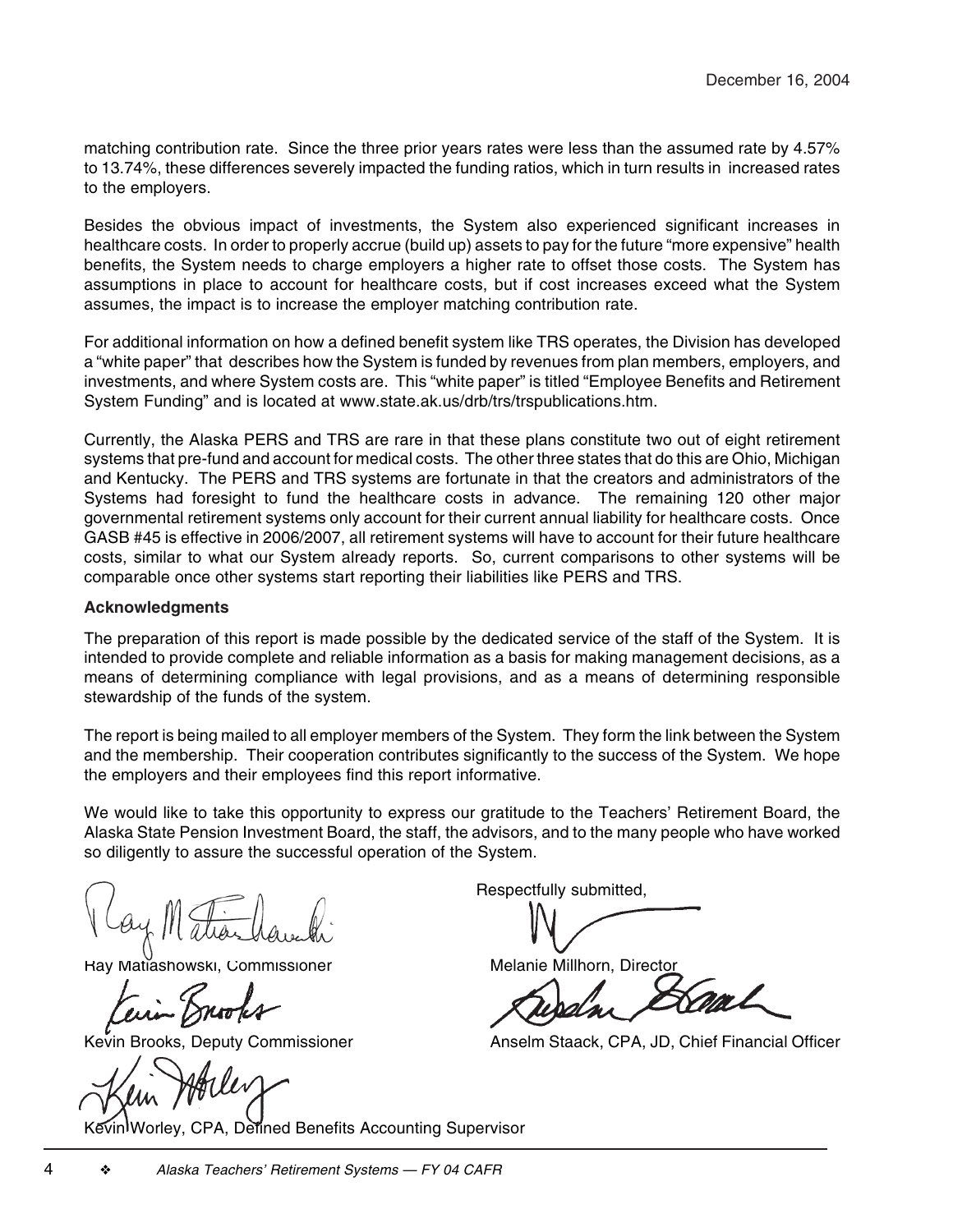# Certificate of Achievement for Excellence in Financial Reporting

Presented to

# Alaska Teachers' **Retirement System**

For its Comprehensive Annual **Financial Report** for the Fiscal Year Ended June 30, 2003

A Certificate of Achievement for Excellence in Financial Reporting is presented by the Government Finance Officers Association of the United States and Canada to government units and public employee retirement systems whose comprehensive annual financial reports (CAFRs) achieve the highest standards in government accounting and financial reporting.



Edward Hanny

**Executive Director**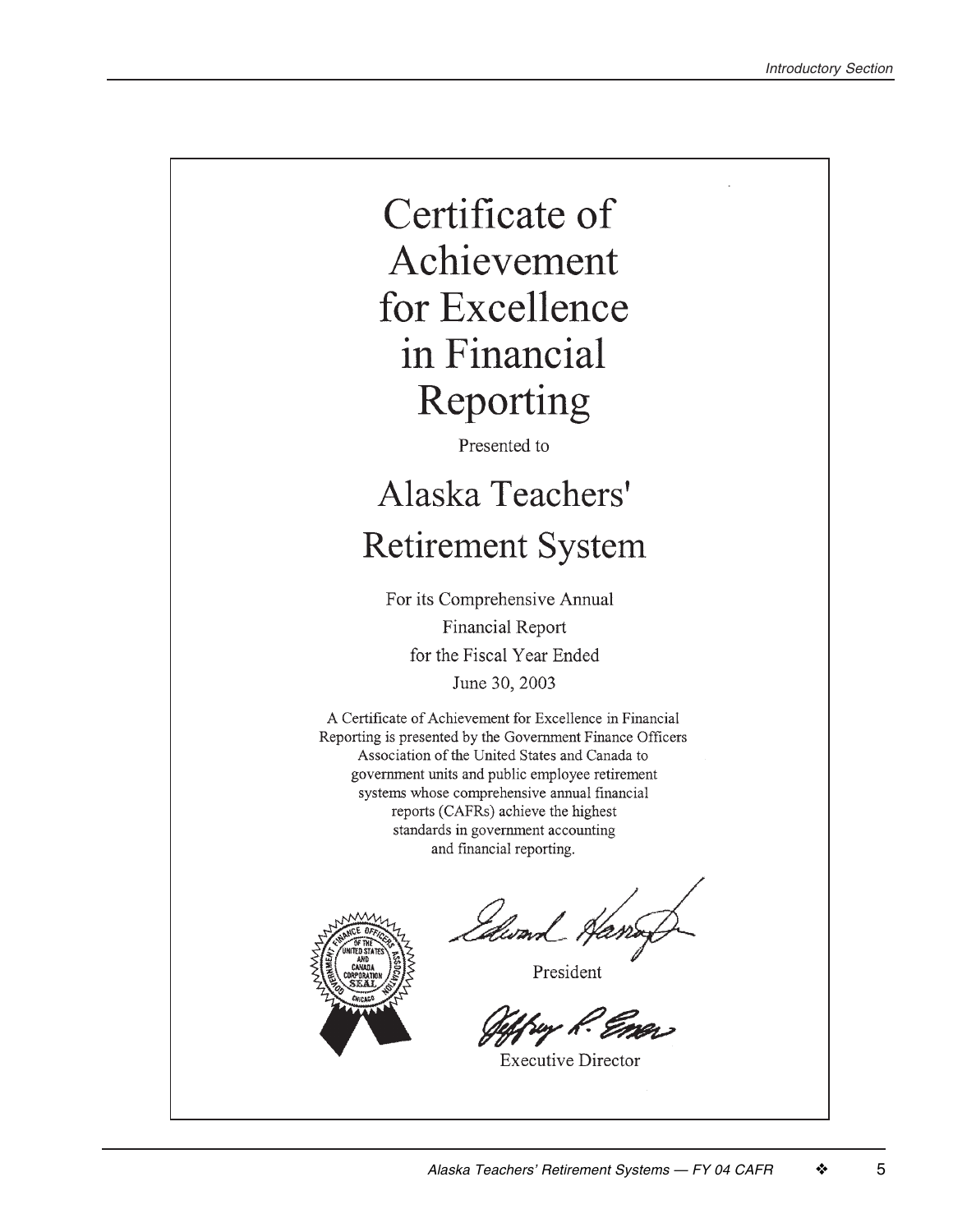## **ORGANIZATION CHART**

December 16, 2004

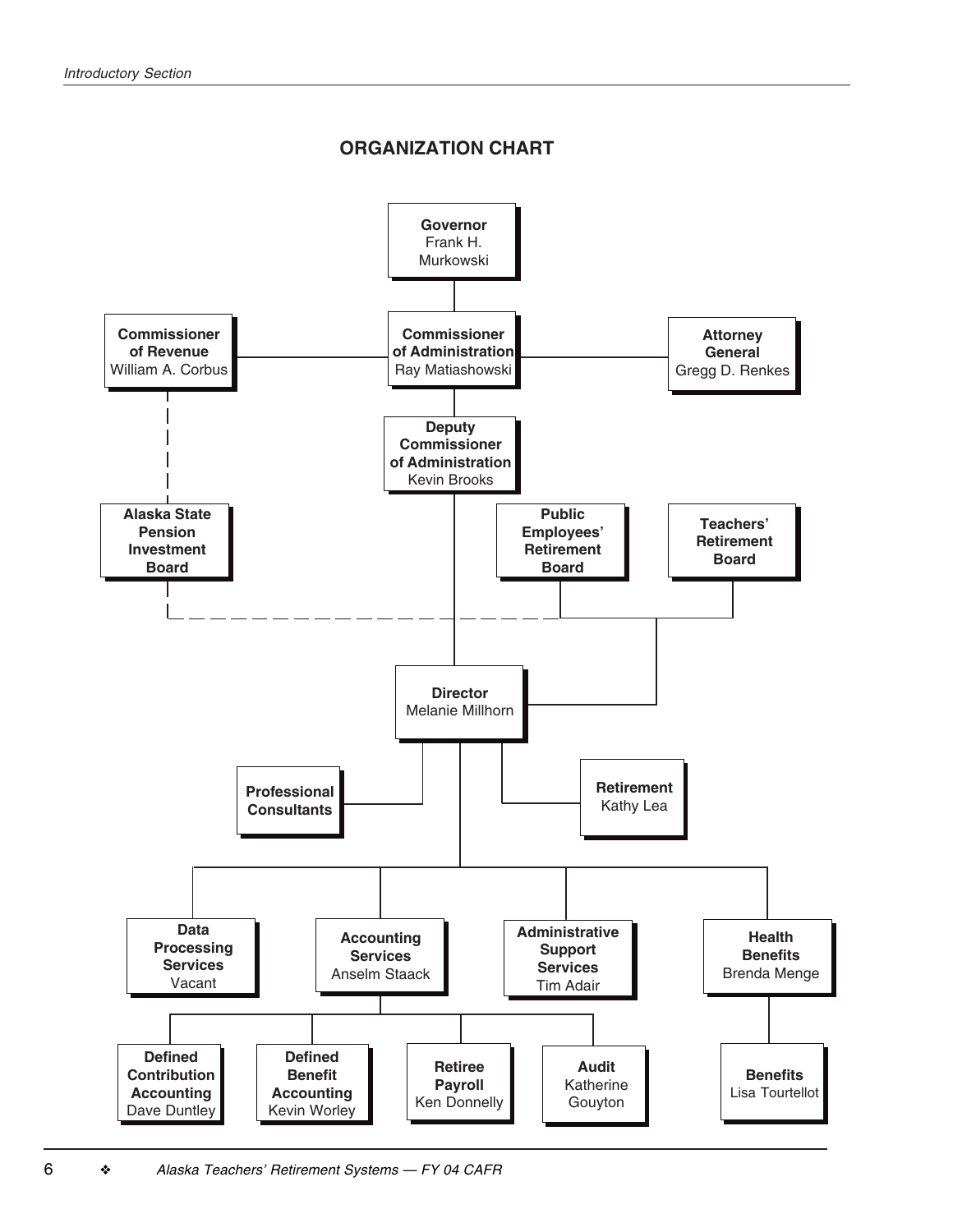## **Section Responsibilities**

The **Retirement Section** is responsible for providing comprehensive retirement counseling to the participating members and employers in the plan. The section appoints members to retirement benefits and maintains benefit payment information.

The **Benefits Section** is responsible for the administration of group health, disability, and life insurance. This section provides benefits counseling and plan change information to the membership.

The **Defined Benefit Accounting Section** is responsible for maintaining the employee and employer records and accounts in each of the defined benefit plans administered by the Division, producing financial statements and reports, and assuring compliance with the Internal Revenue Service requirements for defined benefit plans.

The **Defined Contribution Accounting Section** is responsible for accounting, plan operations, and financial activities related to the defined contribution plan systems administered by the Division.

The **Data Processing Services Section** supports the information systems the Systems use. Responsibilities include planning, development, data base design, programming, and operational support of the data processing systems, including the Local Area Network.

The **Administrative Support Services Section** is responsible for budget preparation, fiscal management of appropriations, procurement of professional services, supplies, and equipment. The section manages the Systems' record center containing the members' physical records and performs other administrative functions, such as legislative tracking and personnel management.

The **Retiree Payroll Section** is responsible for issuing monthly and on demand retirement benefit payments to eligible retirees or their beneficiaries. The section maintains accurate records for reporting benefit recipient tax statements and reporting and paying withheld income taxes, garnishments, and IRS levies.

| PROFESSIONAL CONSULTANTS                                 |                                                                                 |  |  |  |  |
|----------------------------------------------------------|---------------------------------------------------------------------------------|--|--|--|--|
| <b>Consulting Actuary</b>                                | <b>Legal Counsel</b>                                                            |  |  |  |  |
| Mercer Human Resource Consulting                         | Virginia Ragle                                                                  |  |  |  |  |
| Seattle, Washington                                      | Kathleen Strasbaugh                                                             |  |  |  |  |
|                                                          | <b>Assistant Attorney Generals</b>                                              |  |  |  |  |
| <b>Independent Auditors</b><br><b>KPMG LLP</b>           | Juneau, Alaska                                                                  |  |  |  |  |
| Anchorage, Alaska                                        | <b>Legal Counsel - Retirement Boards</b><br>Wohlforth, Vassar, Johnson & Brecht |  |  |  |  |
| <b>Benefits Consultant</b>                               | Anchorage, Alaska                                                               |  |  |  |  |
| Deloitte & Touche, LLP<br>Minneapolis, Minnesota         | <b>Consulting Physicians</b>                                                    |  |  |  |  |
|                                                          | Kim Smith, M.D.                                                                 |  |  |  |  |
| <b>Third Party Health Claim Administrator</b>            | William Cole, M.D.                                                              |  |  |  |  |
| Aetna Life Insurance Company<br>Walnut Creek, California | Juneau, Alaska                                                                  |  |  |  |  |

A list of external money managers and consultants for the System can be found on pages 50-51, and the Schedule of Investment Management Fees on pages 57-58.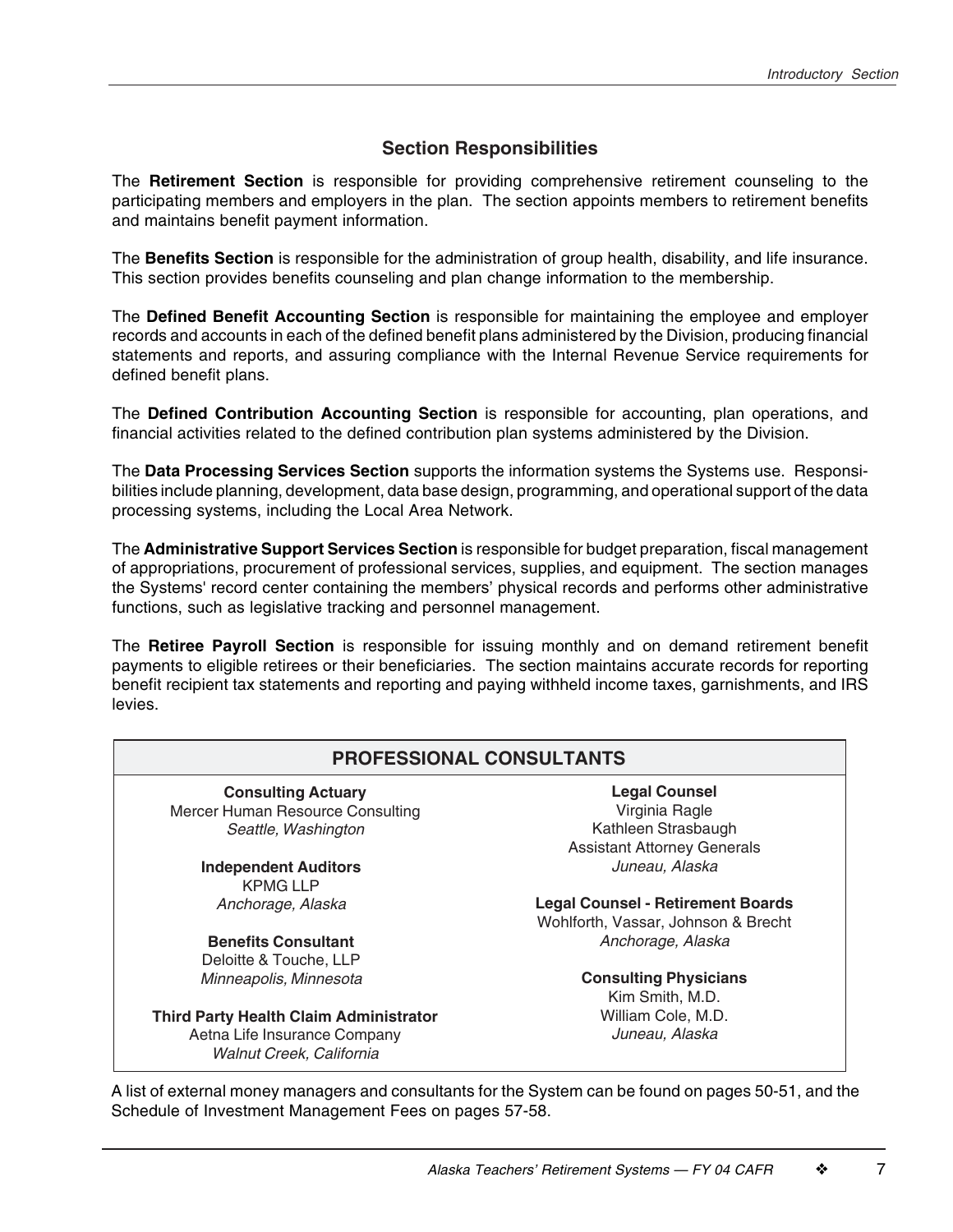# **TEACHERS' RETIREMENT BOARD**

(as of June 30, 2004)



**Charlie Arteaga, Chair**

Term Expires: January 31, 2005

Charlie Arteaga has been an Alaskan resident for 33 years. He resides in Ketchikan. He received his Bachelor's in Education at Arizona State University and his Masters in Counseling at the University of Oregon. He was an educator with the Ketchikan Gateway Borough School District until 1996.

December 16, 2004

Mr. Arteaga was appointed to the Teachers' Retirement Board by Governor Tony Knowles. He is now employed in other sectors of public service and tourism. He intends to remain an active Alaskan citizen.



**Gayle W. Harbo, Vice Chair** Term Expires: June 30, 2005

Gayle Harbo arrived in Alaska in 1957, married Sam Harbo in 1958, and lived in Cold Bay, Juneau and Nome before settling in Fairbanks in 1962. She graduated from North Carolina State University in Raleigh with a BS in Mathematics and earned a Master of Arts in Teaching at the University of Alaska-Fairbanks. She taught at Lathrop High School for most of her twenty-five years in the Fairbanks District and served as coordinator of the school's Advanced Placement Program and on the District's Curriculum Committee. She worked on committees which wrote the evaluation documents used by the district and served on several budget committees. Since retiring in 1993, she has enjoyed traveling with her husband and assisting him with several building projects for each of their four children. She loves her home and garden and the opportunity to take care of any or all of their seven grandchildren.



**Richard J. Solie, Sr.** Term Expires: January 31, 2007

Richard Solie has been an Alaska resident for 33 years. He received his Bachelor's degree from the University of Wisconsin, Superior, and his Ph.D. degree in Economics from the University of Tennessee. After seven years of teaching in the "Lower 48", he served as Professor of Economics, Head of the Department of Economics, and Acting Dean of the School of Management at the University of Alaska, Fairbanks during the period from 1970-1986. Following his retirement from UAF, he was self-employed in his own economic consulting firm. He and his wife, Elsie, live in Fairbanks along with their four children and ten grandchildren.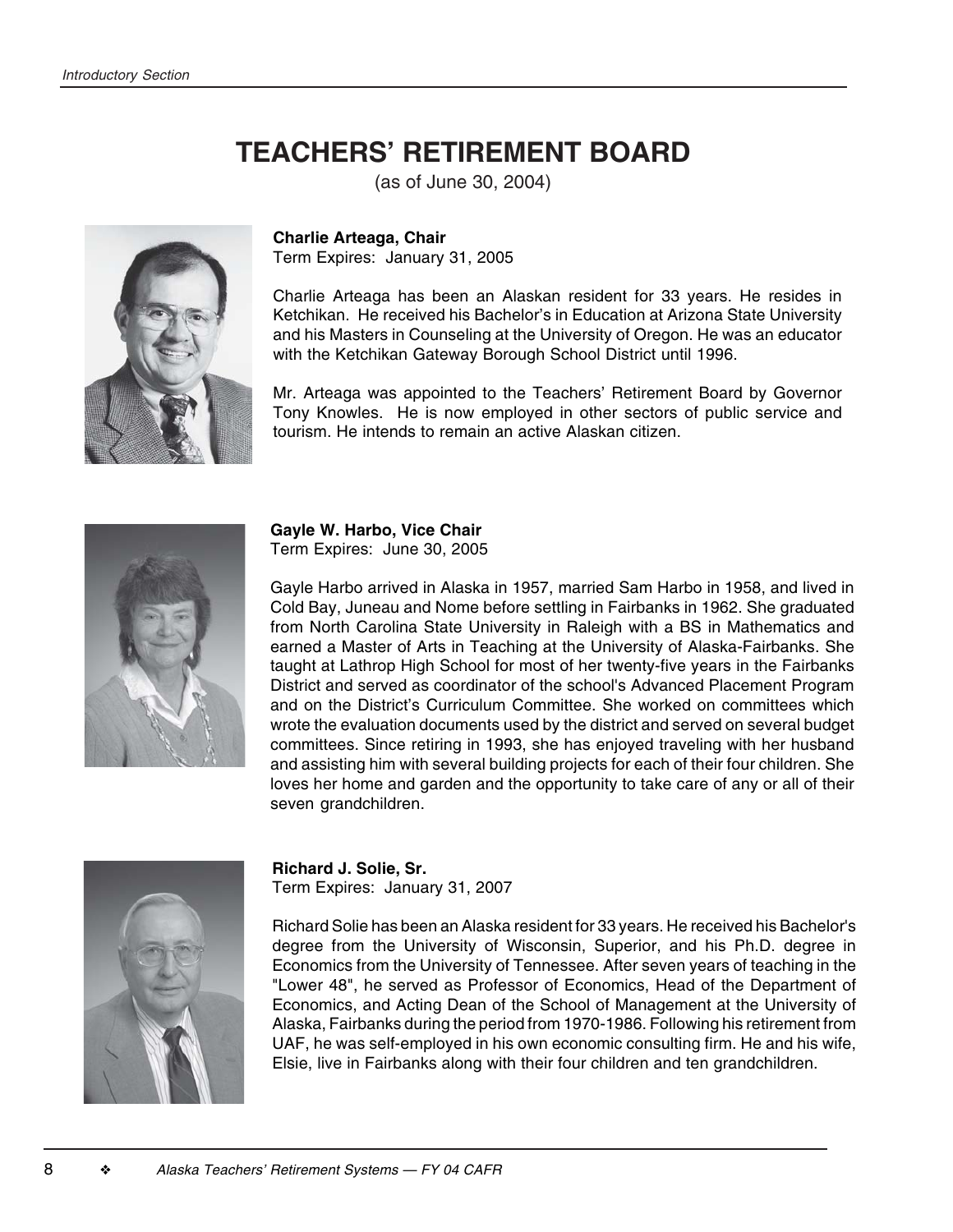

**Robert G. Boko**

Term Expires: June 30, 2005

Robert Boko was born and educated in Bridgeport, Connecticut. He later moved to Washington State where he received a BA in Music & Music Education from Western Washington University. After volunteering for the draft, serving in the Korean war and receiving the Bronze Star Medal with the 7th Infantry Division, he returned to the U.S. and taught instrumental music in Seattle in 1954. He later earned a Master of Arts degree from Teacher's College Columbia University in New York City. In 1956, Robert took a position in Kodiak teaching music to grades 7 through 12, then moved to Fairbanks in 1959. During his time in Fairbanks, Robert began an All-State Band, Orchestra and Choir. Today this program is one of the most successful events for students throughout the State. He has been a teacher and administrator in the Fairbanks North Star Borough School District. Upon retiring from the district, he worked as an adjunct staff member at UAF, supervising student teachers throughout the State. Robert has been a member of the Fairbanks School board and a board member for Mount Edgecumbe High School in Sitka. Over the past seven years, Robert has been working with students in festival and clinic settings in Western Alaska, South Central & the Interior. For the past six years, he has been a councilman for the City of Fairbanks. In his spare time, Robert is the music director & conductor of the Fairbanks Community Band in addition to serving on several local boards.



#### **Dick Schulz**

Term Expires: January 31, 2006

Dick Shultz moved to Alaska in 1970 from Anselmo, a small town in central Nebraska. He settled in Mentasta Lake, a remote native village southwest of Tok where he taught kindergarten through the eighth grade. Dick relocated to Northway and taught there for five years after which his career took him to Delta-Greely as a school guidance counselor. In 1978, Dick returned to rural teaching in Nabesna until 1980, when he returned to the Delta-Greely School District as the assistant superintendent.

Dick left his career in education in 1982 when he was elected to the House of Representatives for District 17. He served in the legislature for ten years, eight as a representative and two as a senator until he retired from public service in 1992. Dick and his wife live in a rustic setting near Tok, where he enjoys life as an avid outdoorsman.

Dick was appointed to serve on the Teachers' Retirement Board by Governor Murkowski and he is looking forward to serving. He says, "I have always been concerned about maintaining the integrity of the fund to insure future retirees that their system will be able to provide stable retirement benefits."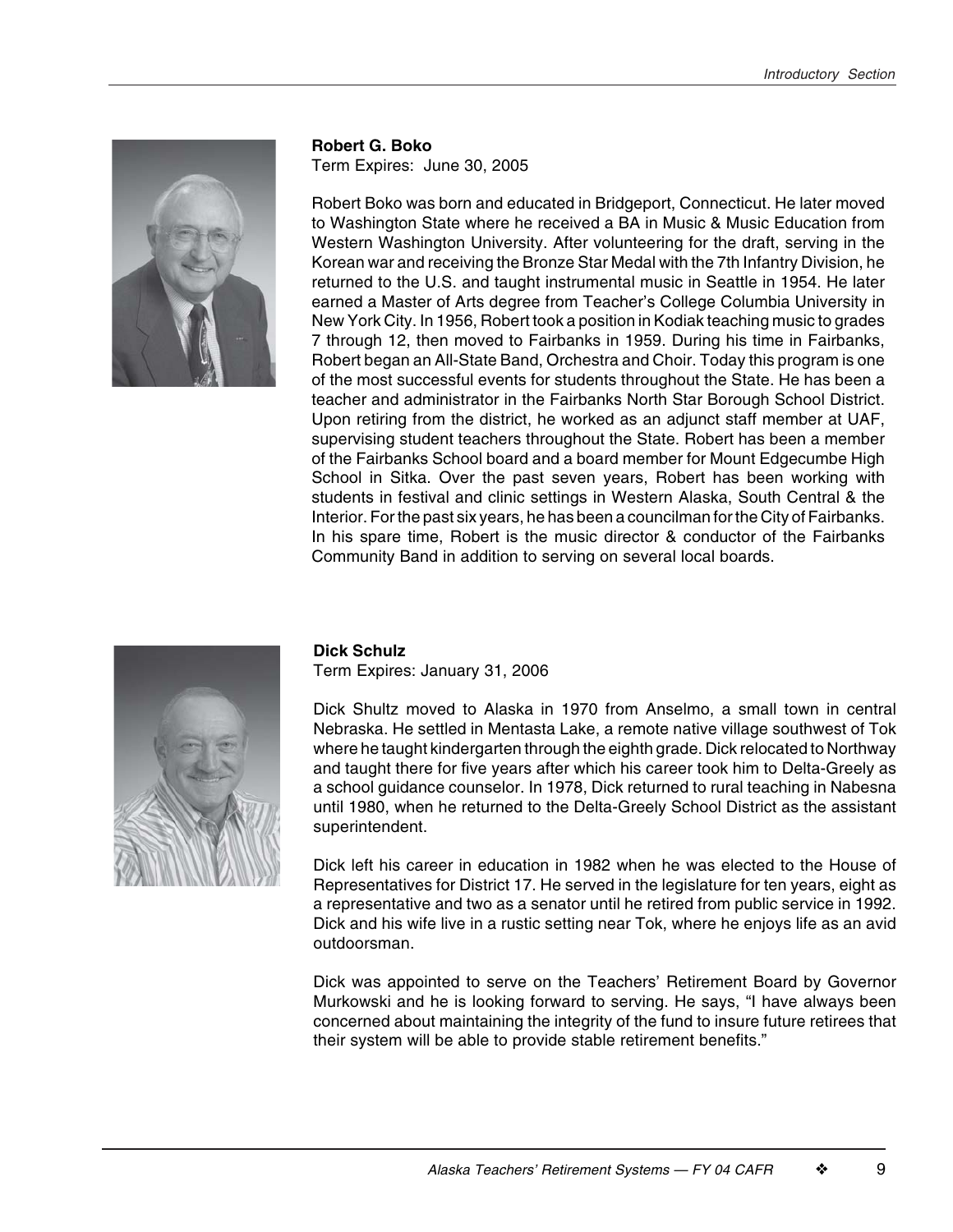This page intentionally left blank.

December 16, 2004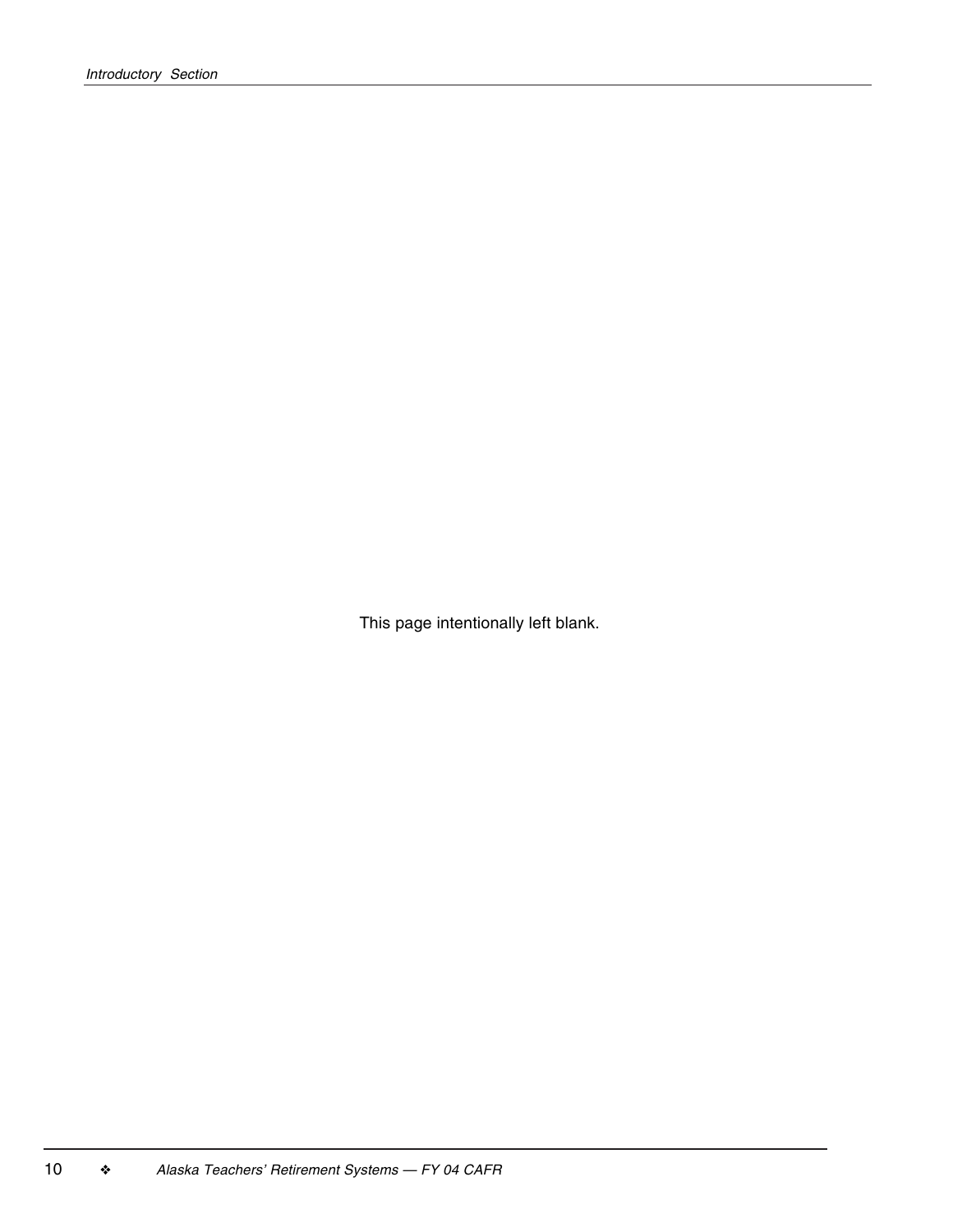

701 West Eighth Avenue Suite 600 Anchorage, AK 99501

## **Independent Auditors' Report**

Division of Retirement and Benefits State of Alaska Teachers' Retirement System:

We have audited the accompanying statements of plan net assets of the State of Alaska Teachers' Retirement System (Plan), a Component Unit of the State of Alaska, as of June 30, 2004 and 2003, and the related statements of changes in plan net assets for the years then ended. These financial statements are the responsibility of the Plan's management. Our responsibility is to express an opinion on these financial statements based on our audits.

We conducted our audits in accordance with auditing standards generally accepted in the United States of America. Those standards require that we plan and perform the audit to obtain reasonable assurance about whether the financial statements are free of material misstatement. An audit includes examining, on a test basis, evidence supporting the amounts and disclosures in the financial statements. An audit also includes assessing the accounting principles used and significant estimates made by management, as well as evaluating the overall financial statement presentation. We believe that our audits provide a reasonable basis for our opinion.

In our opinion, the financial statements referred to above present fairly, in all material respects, the plan net assets of the State of Alaska Teachers' Retirement System, a Component Unit of the State of Alaska, as of June 30, 2004 and 2003, and the changes in plan net assets for the years then ended in conformity with accounting principles generally accepted in the United States of America.

The accompanying required supplementary information of management's discussion and analysis on pages 13 to 19 and schedules of funding progress and employer contributions on pages 38 to 44 are not a required part of the basic financial statements but are supplementary information required by accounting principles generally accepted in the United States of America. We have applied certain limited procedures, which consisted principally of inquiries of management regarding the methods of measurement and presentation of the required supplementary information. However, we did not audit the information and express no opinion on it.

Our audits were conducted for the purpose of forming an opinion on the basic financial statements taken as a whole. Schedules 1 and 2 on pages 45 and 46 are presented for the purpose of additional analysis and are not a required part of the basic financial statements. This information is the responsibility of the Plan's management, has been subjected to the auditing procedures applied in the audits of the basic financial statements and, in our opinion, is fairly stated in all material respects in relation to the basic financial statements taken as a whole.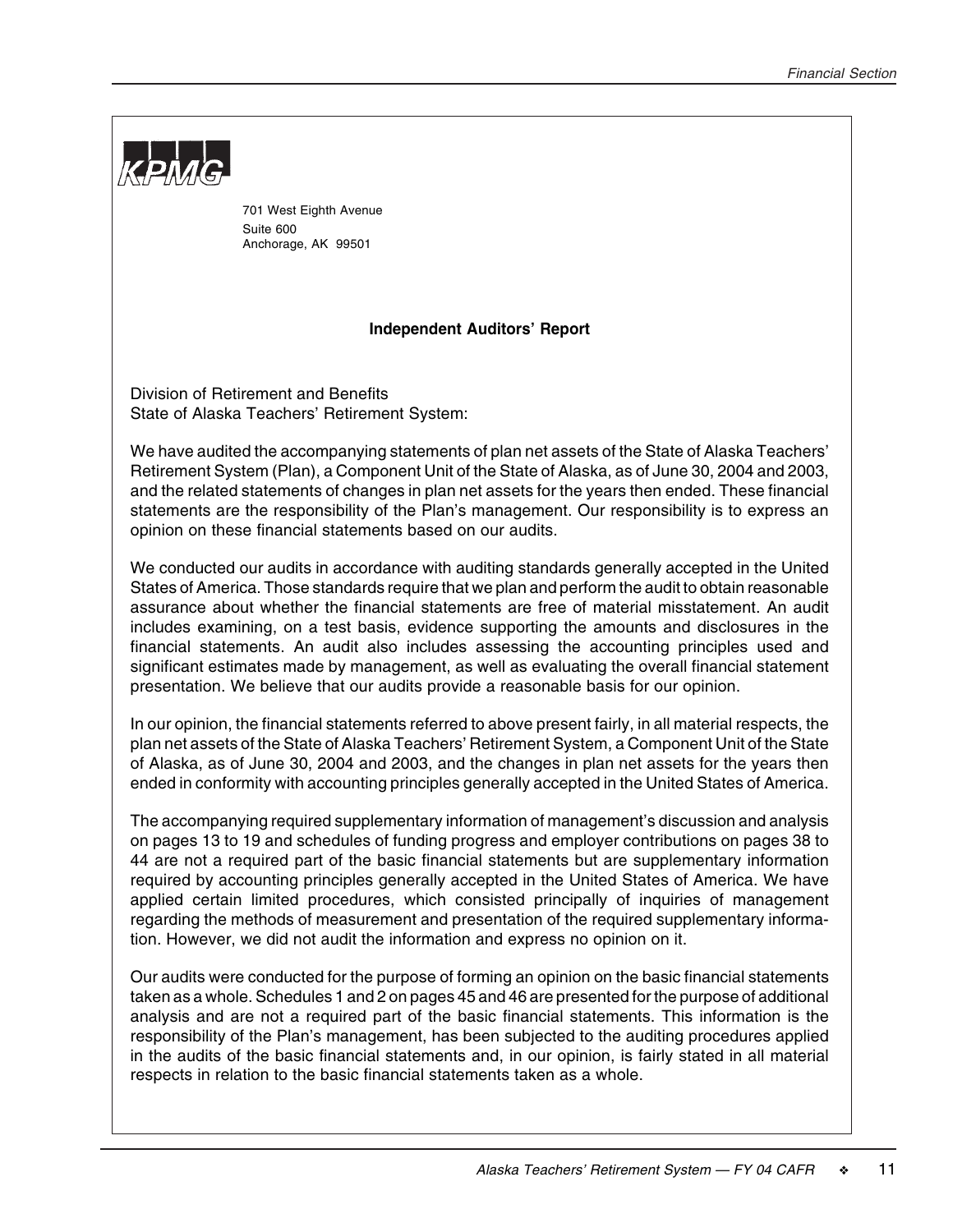## KPMG

The investment, actuarial and statistical data on pages 47 through 87 are presented for the purpose of additional analysis and are not a required part of the basic financial statements of the State of Alaska Teachers' Retirement System (Plan), a Component Unit of the State of Alaska. Such additional information has not been subjected to the auditing procedures applied in the audit of the basic financial statements and, accordingly, we express no opinion on it.

KPMG LLP

September 24, 2004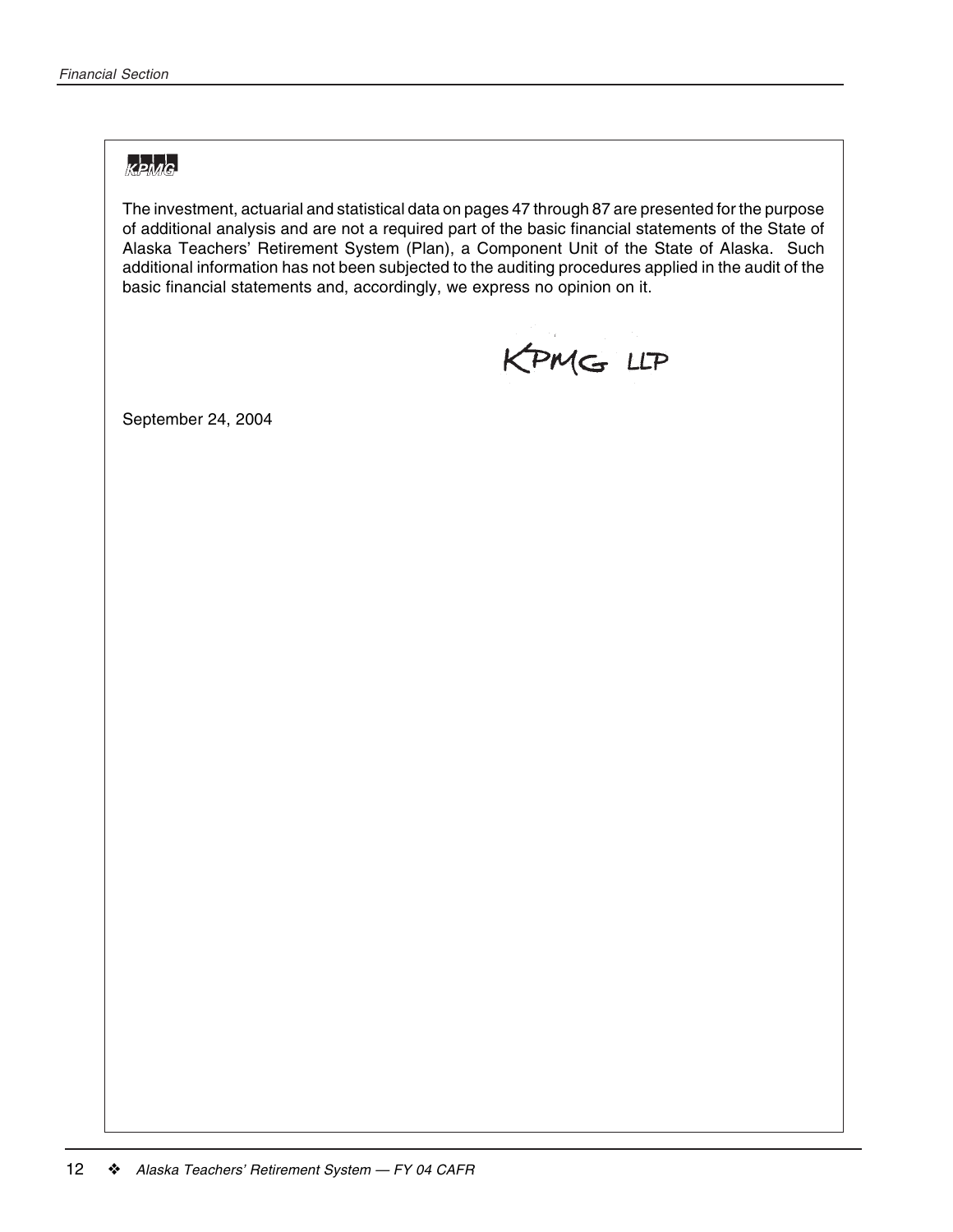# **Management's Discussion and Analysis**

This section presents management's discussion and analysis (MD&A) of the Teachers' Retirement System's (Plan) financial position and performance for the years ended June 30, 2004 and 2003. This section is presented as a narrative overview and analysis. Please read the MD&A in conjunction with the financial statements, notes to the financial statements, required supplementary and additional information to better understand the financial condition and performance of the Plan during the fiscal years ended June 30, 2004 and 2003. Prior fiscal year information for 2002 is presented for comparative purposes.

## **Financial Highlights**

The Plan's total current assets exceeded its total current liabilities by \$3,911,515,000 and \$3,602,619,000 at the close of Fiscal Years 2004 and 2003, respectively.

The Plan's "Net assets held in trust for pension and postemployment healthcare benefits" as of June 30, 2004 and 2003 increased by \$308,896,000 or 8.6% and decreased by \$86,417,000 or 2.3% over the closing balances of those assets in Fiscal Years 2003 and 2002, respectively.

Plan member and employer contributions received totaled \$126,057,000 and \$118,645,000 during Fiscal Years 2004 and 2003; an increase of \$7,412,000 and \$6,169,000 or 6.2% and 5.5% from Fiscal Years 2003 and 2002, respectively.

Net investment income (loss) increased from \$111,575,000 to \$513,964,000 during Fiscal Year 2004 and from (\$225,234,000) to \$111,575,000 during Fiscal Year 2003; reflecting increases of 360.6% and 149.5% from Fiscal Years 2003 and 2002, respectively.

Pension benefit and postemployment healthcare payments totaled \$331,010,000 and \$310,416,000 during Fiscal Years 2004 and 2003, respectively; reflecting an increase of \$20,594,000 and \$30,573,000 or 6.6% and 10.9% from Fiscal Years 2003 and 2002, respectively.

## **Overview of the Financial Statements**

This discussion and analysis is intended to serve as an introduction to the Plan's basic financial statements. The Plan's basic financial statements are comprised of three components: (1) statement of plan net assets, (2) statement of changes in plan net assets, and (3) notes to the financial statements. This report also contains required supplementary information in addition to the basic financial statements.

Statement of Plan Net Assets – This statement presents information regarding the Plan's assets, liabilities, and net assets. Net assets represent the total amount of assets less the total liabilities. The Statement of Plan Net Assets classifies assets, liabilities and net assets as current, non-current and restricted.

Statement of Changes in Plan Net Assets – This statement presents how the Plan's net assets changed during the fiscal year as a result of contributions, investment income (loss), operating expenses, and changes in net assets.

The above statements represent resources available for investment and the payment of benefits as of the fiscal year-end and the sources and uses of those funds during the fiscal year.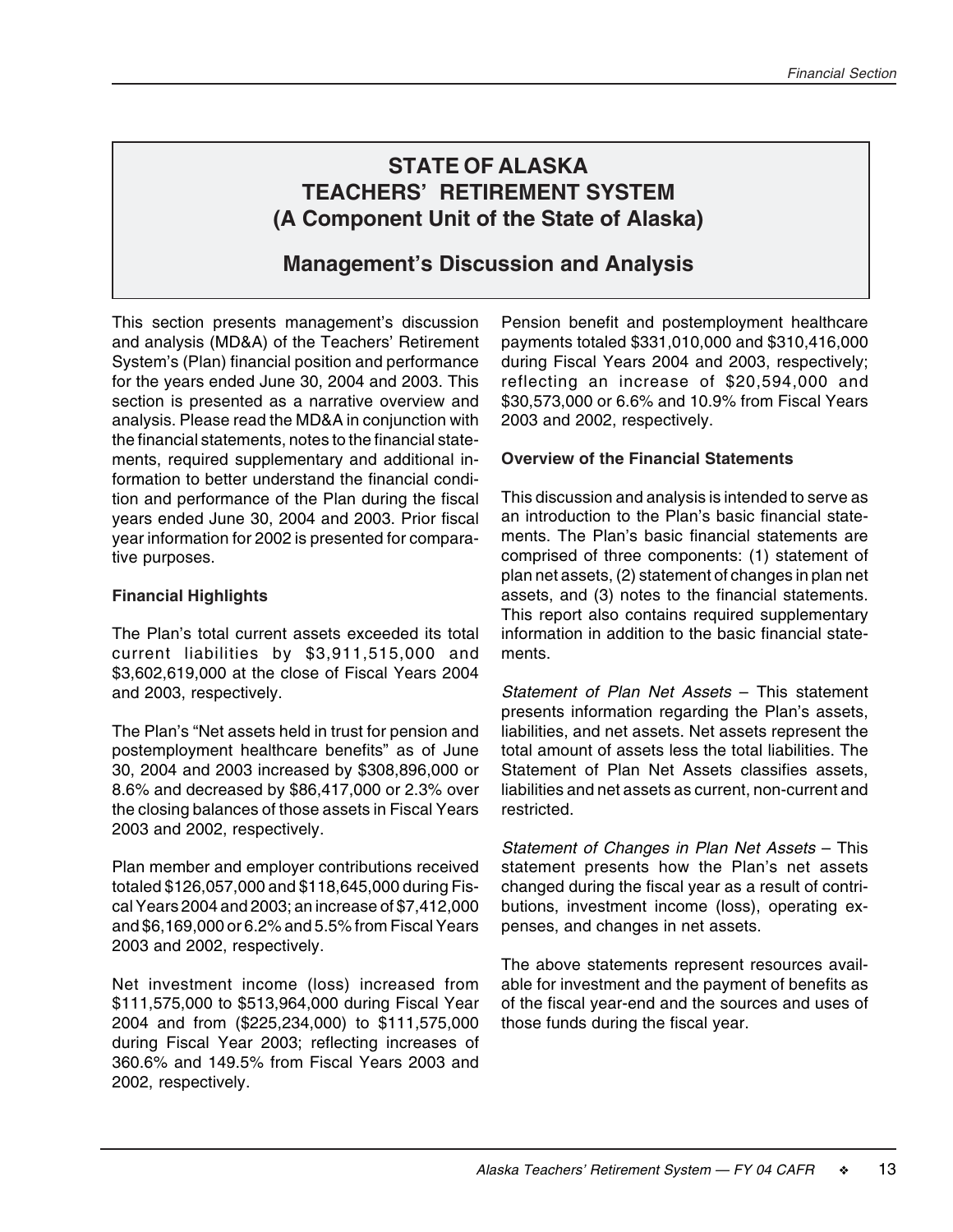# **Management's Discussion and Analysis**

Notes to the Financial Statements – The notes to the financial statements are an integral part of the financial statements and provide additional detailed information and schedules to better understand the Plan's financial statements.

Required Supplementary Information – The required supplementary information consists of three schedules and related notes concerning the funded status and actuarial assumptions and methods of the Plan. Other Supplementary Schedules – Other supplementary schedules include detailed information on administrative and investment expenses incurred by the Plan and payments to consultants for professional services.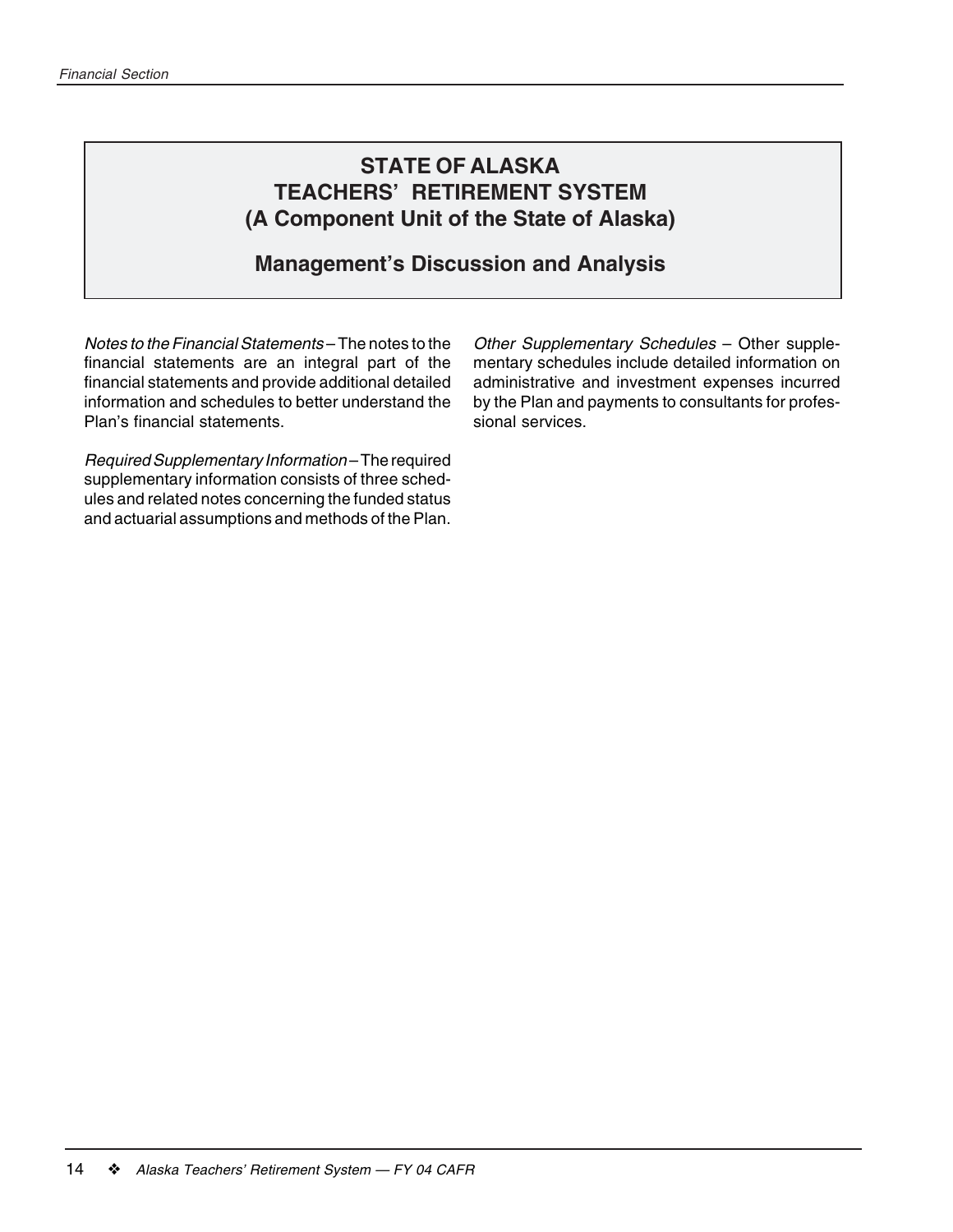# **Management's Discussion and Analysis**

#### **Condensed Financial Information**

#### **Teachers' Retirement System (000's omitted)**

#### **NET ASSETS**

|                                      |             |                              |               | <b>Increase/Decrease</b> |            |
|--------------------------------------|-------------|------------------------------|---------------|--------------------------|------------|
| <b>Description</b>                   | 2004        | 2003                         | <b>Amount</b> | $\frac{9}{6}$            | 2002       |
| Assets:                              |             |                              |               |                          |            |
| Cash and receivables                 | \$<br>6,475 | 6,849                        | (374)         | $(5.5\%)$                | 10,955     |
| Investments, at fair value           | 3,908,306   | 3,598,476                    | 309,830       | 8.6%                     | 3,681,951  |
| Other assets                         | 61          | 88                           | (27)          | (30.7%                   | 71         |
| <b>Total assets</b>                  | 3,914,842   | 3,605,413                    | 309,429       | 8.6%                     | 3,692,977  |
| Liabilities:                         |             |                              |               |                          |            |
| Accrued expenses                     | 3,288       | 2,794                        | 494           | 17.7%                    | 3,418      |
| Other liabilities                    | 39          |                              | 39            | 100.0%                   | 523        |
| <b>Total liabilities</b>             | 3,327       | 2,794                        | 533           | 19.1%                    | 3,941      |
| <b>Total net assets</b>              | \$3,911,515 | 3,602,619                    | 308,896       | 8.6%                     | 3,689,036  |
|                                      |             | <b>CHANGES IN NET ASSETS</b> |               |                          |            |
| Net assets, beginning of year        | \$3,602,619 | 3,689,036                    | (86, 417)     | (2.3%)                   | 4,086,848  |
| Additions:                           |             |                              |               |                          |            |
| Contributions                        | 126,057     | 118,645                      | 7,412         | 6.2%                     | 112,476    |
| Net investment income (loss)         | 513,964     | 111,575                      | 402,389       | 360.6%                   | (225, 234) |
| Other additions                      | 77          | 14                           | 63            | 450.0%                   | 4          |
| Total additions                      | 640,098     | 230,234                      | 409,864       | 178.0%                   | (112, 754) |
| Deductions:                          |             |                              |               |                          |            |
| <b>Benefits</b>                      | 331,010     | 310,416                      | 20,594        | 6.6%                     | 279,843    |
| Refunds                              | 4,189       | 3,840                        | 349           | 9.1%                     | 3,120      |
| Administrative expenses              | 2,203       | 2,395                        | (192)         | $(8.0\%)$                | 2,095      |
| <b>Total deductions</b>              | 337,402     | 316,651                      | 20,751        | 6.6%                     | 285,058    |
| Transfer in from Retiree Health Fund | 6,200       |                              | 6,200         | 100.0%                   |            |
| Increase (decrease) in net assets    | 308,896     | (86, 417)                    | 395,313       | 457.4%                   | (397, 812) |
| Net assets, end of year              | \$3,911,515 | 3,602,619                    | 308,896       | 8.6%                     | 3,689,036  |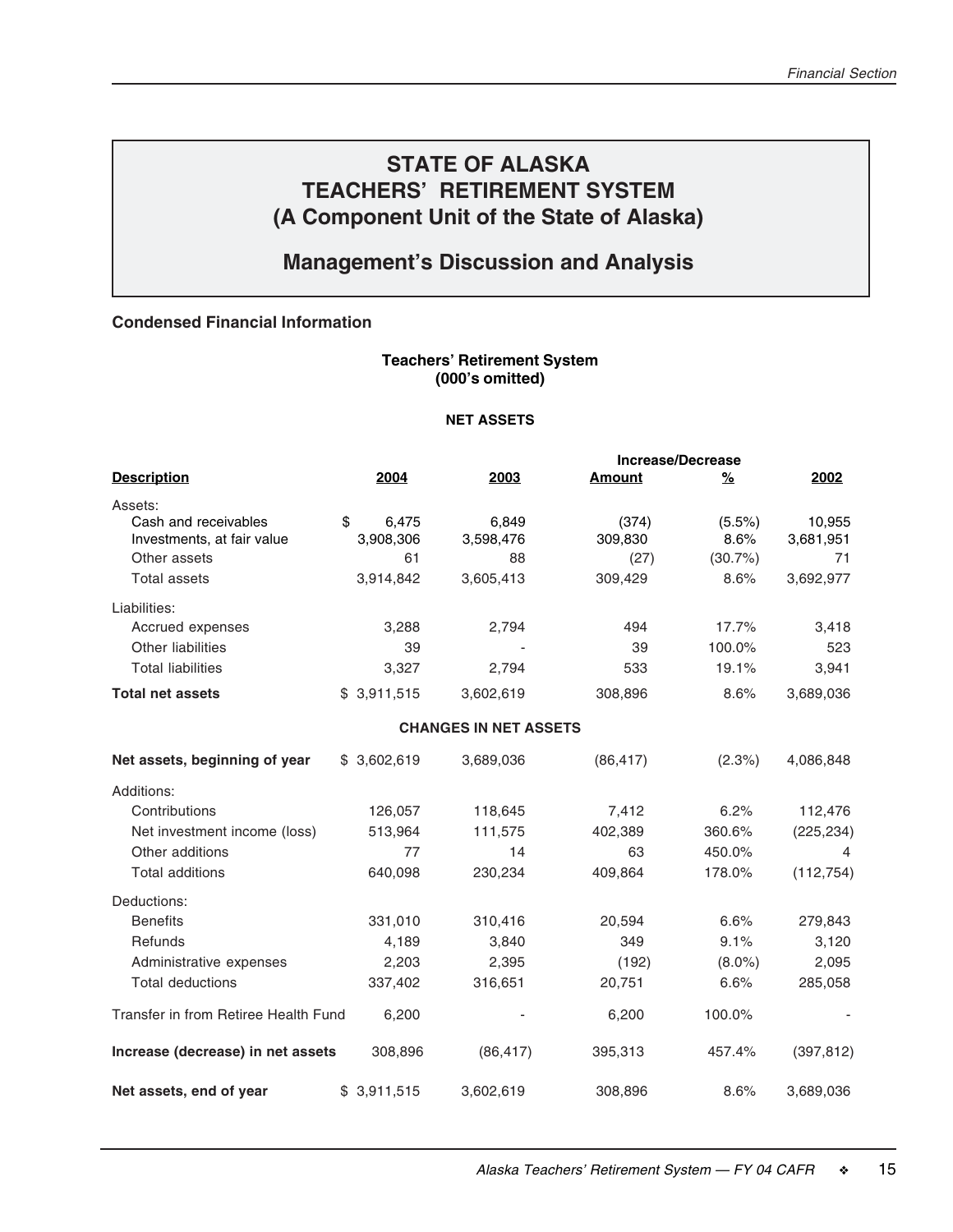## **Management's Discussion and Analysis**

## **Financial Analysis of the Plan**

The Statement of Plan Net Assets as of June 30, 2004 and 2003 showed total assets exceeding total liabilities by \$3,911,515,000 and \$3,602,619,000. These amounts represent the Plan "Net assets held in trust for pension and postemployment healthcare benefits". The entire amount is available to cover the Plan's obligations to pay pension and postemployment healthcare benefits to its members and their beneficiaries.

These amounts also represent an increase in "Net assets held in trust for pension and postemployment healthcare benefits" of \$308,896,000 or 8.6% and a decrease of \$86,417,000 or 2.3% from Fiscal Years 2003 and 2002. Over the long term, plan member and employer contributions, as well as investment income earned, are expected to sufficiently fund the pension benefit and postemployment healthcare costs of the Plan.

The investment of pension funds is a long-term undertaking. On an annual basis, the Alaska State Pension Investment Board (ASPIB) reviews and adopts an asset allocation strategy to ensure the asset mix will remain at an optimal risk/reward level given the Plan's constraints and objectives. During Fiscal Year 2004, ASPIB adopted an asset allocation that includes 37% in Domestic Equities, 15% in International Equities, 30% in Domestic Fixed Income, 3% in International Fixed Income, 6% in Alternatives, and 9% in Real Estate. This asset allocation is expected to provide a five year median return of 7.72%.

For Fiscal Years 2004 and 2003, the Plan's investments generated a 15.09% and 3.68% rate of return, respectively. The Plan's annualized rate of return was 4.09% over the last three years and 3.29% over the last five years.

## **Actuarial Valuations and Funding Progress**

The overall objective of a pension fund is to accumulate sufficient funds to meet all expected future obligations to participants. The contribution requirements are determined as a percentage of eligible salaries, and reflect the cost of benefits accruing in Fiscal Year 2004 and a fixed amortization of the funding target surplus or the unfunded accrued liability. The amortization period is set by the Teachers' Retirement Board. Contribution levels are recommended by the Actuary and adopted by the Board each year. Investment losses and increasing healthcare costs continued to impact the Plan's funding ratio as of June 30, 2003 (the date of the Plan's latest actuarial valuation report). The ratio of assets to liabilities decreased from 68.2% to 64.3% during the year, using June 30, 2003 net assets as a base. The goal for the Plan is to have progress toward achieving the funding objectives of the Plan.

A summary of the actuarial assumptions and methods is presented in the Notes to Required Supplementary Information. The assumptions, when applied in combination, fairly represent past and anticipated future experience of the Plan.

|                                                                              | (000's omitted)    |                                 |  |  |  |  |
|------------------------------------------------------------------------------|--------------------|---------------------------------|--|--|--|--|
| <b>Valuation Year</b>                                                        | 2003               | 2002                            |  |  |  |  |
| Valuation Assets \$ 3,752,285<br><b>Accrued Liabilities</b><br>Funding ratio | 5,835,609<br>64.3% | 3,689,036<br>5,411,642<br>68.2% |  |  |  |  |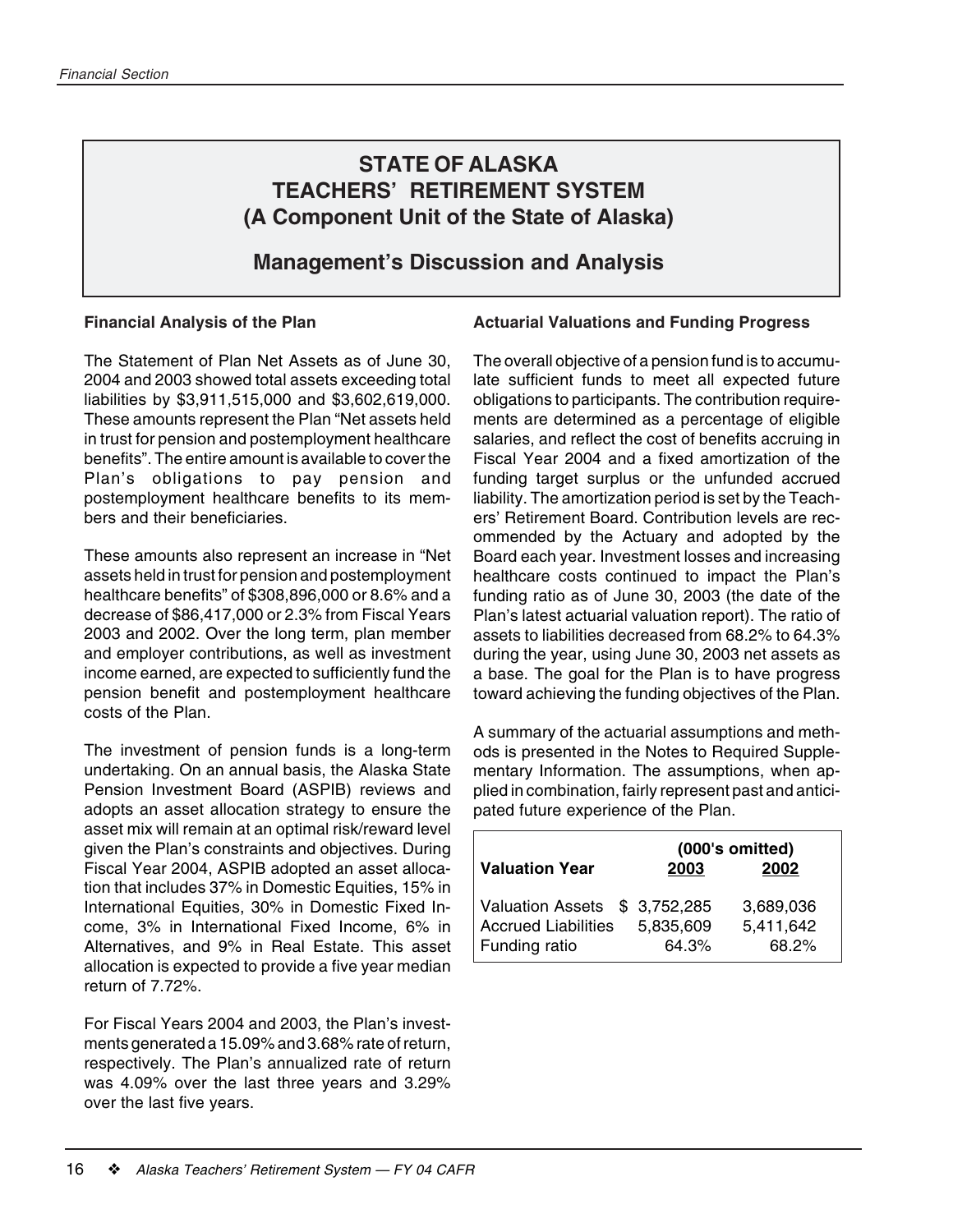## **Management's Discussion and Analysis**

## **Contributions and Investment Income (Loss)**

The revenues required to finance retirement benefits are accumulated through a combination of employer and plan member contributions and investment income.

|                                             | (000's Omitted)                  |                        |       |      |             |
|---------------------------------------------|----------------------------------|------------------------|-------|------|-------------|
|                                             | <b>FY04</b>                      | <b>FY03</b>            | Amt   | %    | <b>FY02</b> |
| Plan Member<br>Contributions                | \$57,365 55,789                  |                        | 1.576 | 2.8% | 51,074      |
| Employer<br>Contributions<br>Net Investment | 68.692                           | 62.856                 | 5,836 | 9.3% | 61,402      |
| Income (Loss)                               | 513.964                          | 111,575 402,389 360.6% |       |      | (225, 234)  |
| Total                                       | \$640,021 230,220 409,801 178.0% |                        |       |      | (112, 758)  |

Plan member contributions increased from \$55,789,000 in Fiscal Year 2003 to \$57,365,000 during Fiscal Year 2004, an increase of \$1,576,000 or 2.8%. Employer contributions increased from \$62,856,000 during Fiscal Year 2003 to \$68,692,000 during Fiscal Year 2004, an increase of \$5,836,000 or 9.3%. The matching employer contribution rate increased from 11% in Fiscal Years 2002 and 2003 to 12% in Fiscal Year 2004.

Investment income in 2004 increased by \$402,389,000 or 360.6% from amounts recorded in Fiscal Year 2003. Investment income in 2003 increased by \$336,809,000 or 149.5% over amounts recorded in Fiscal Year 2002. The equity markets continued their strong performance during the last quarter of Fiscal Year 2003 into the first three quarters of Fiscal Year 2004. However, the last quarter of Fiscal Year 2004 proved to be flat, posting an overall investment return of –0.09%.

#### **Benefits, Refunds, and Expenses**

The primary expense of the Plan is the payment of pension benefits. These benefit payments, together with postemployment healthcare premiums paid, lump sum refunds made to former plan members, and the cost of administering the Plan comprise the costs of operation.

| <b>Expenses</b>                          |    |                           |                        |           |                |             |  |  |
|------------------------------------------|----|---------------------------|------------------------|-----------|----------------|-------------|--|--|
|                                          |    |                           | (000's Omitted)        | Inc/(Dec) |                |             |  |  |
|                                          |    | <b>FY04</b>               | <b>FY03</b>            | Amt       | %              | <b>FY02</b> |  |  |
| Pension<br><b>Benefits</b><br>Healthcare | \$ |                           | 255.409 244.518 10.891 |           | 4.5%           | 222.897     |  |  |
| <b>Benefits</b><br>Refunds of            |    | 75.601                    | 65.898                 |           | 9.703 14.7%    | 56.946      |  |  |
| Contributions<br>Administrative          |    | 4,189                     | 3.840                  | 349       | 9.1%           | 3,120       |  |  |
| Expenses                                 |    | 2.203                     | 2,395                  |           | $(192)$ (8.0%) | 2,095       |  |  |
| Total                                    |    | \$ 337.402 316.651 20.751 |                        |           | 6.6%           | 285.058     |  |  |

Pension benefit payments in 2004 and 2003 increased \$10,891,000 and \$21,621,000 or 4.5% and 9.7% from Fiscal Years 2003 and 2002, respectively. The majority of the increase in pension benefits was the result of a continuing increase in the number of retirees. The Plan's board did not grant a discretionary cost-of-living (ad hoc post retirement pension adjustment (ad hoc PRPA)) increase for Fiscal Year 2004.

Postemployment healthcare benefits in 2004 and 2003 increased \$9,703,000 and \$8,952,000 or 14.7% and 15.7% from Fiscal Years 2003 and 2002, respectively. Healthcare costs continue to rise in amounts exceeding 10% year over year and the increase is also directly related to the increased number of retirees in the Plan.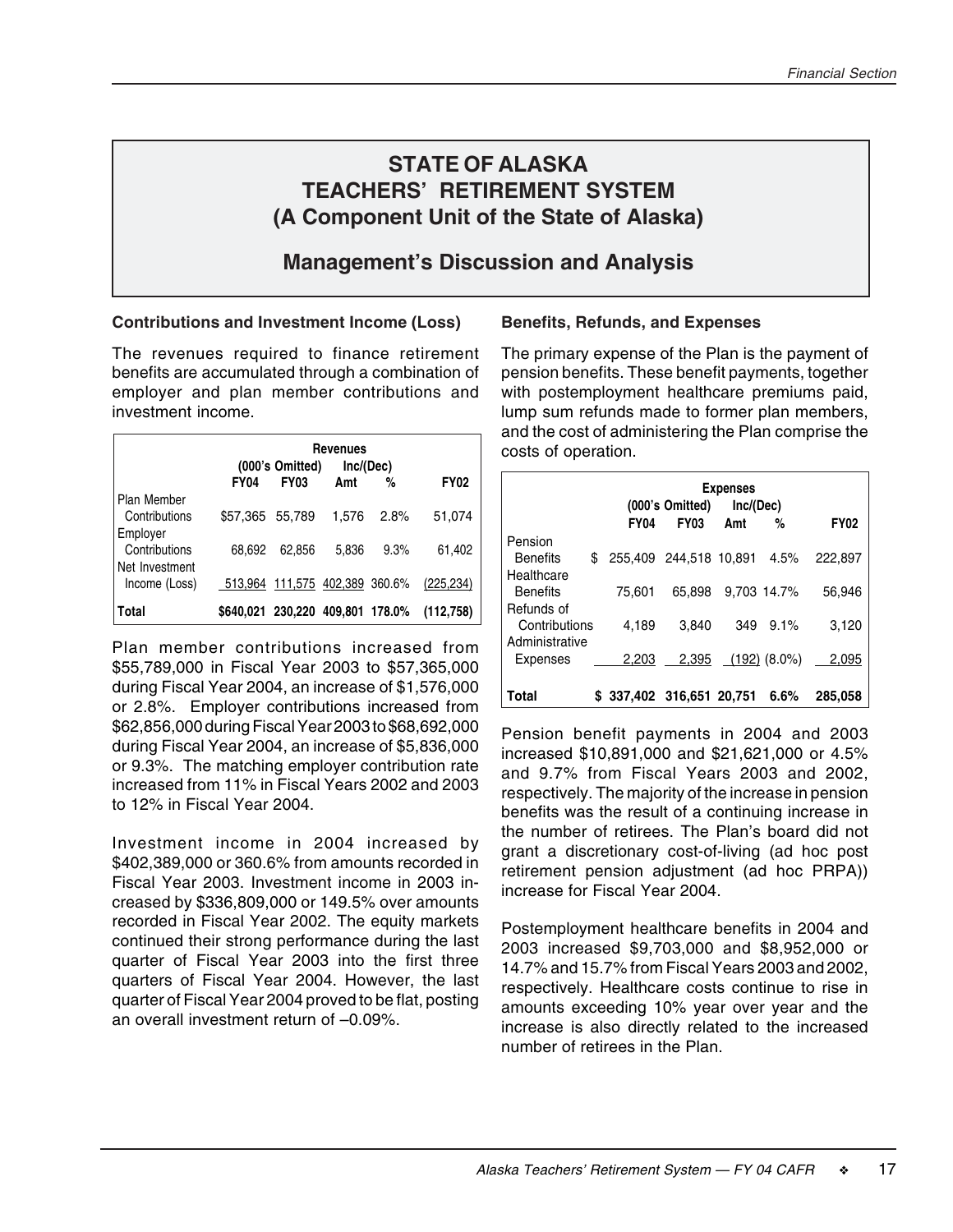# **Management's Discussion and Analysis**

## **Funding**

Retirement benefits are financed by accumulations from employer and plan member contributions and income earned on the Plan's investments.

- Employer contributions are determined by the Plan's consulting actuaries and approved by the Plan's governing board.
- **Plan member contributions are established** by Alaska statute.
- ASPIB works in conjunction with the Department of Revenue, Division of Treasury, in determining the proper asset allocation strategy.

## **Legislation**

During the Fiscal Year 2004 legislative session, one law was enacted that affected the Plan:

Senate Bill 232 – The purpose of this bill is to (1) assure that the teachers' retirement system, the public employees' retirement system, and the judicial retirement system continue to meet governmental plan qualifications set by the Internal Revenue Service so that those plans may qualify for a favorable federal tax treatment; and (2) implement changes in those retirement systems for members to take advantage of changes in federal tax laws to better plan their retirement.

## **Economic Conditions, Future Contribution Rates, and Status of Unfunded Liability**

During the period July 1, 2003 to March 31, 2004, the Plan's investments continued to make great strides to the upside, a continuation of the Fiscal Year 2003's last quarter performance. The last quarter of Fiscal Year 2004 proved to be flat by returning -0.09%. Overall, the Plan's investments returned 15.09% for the year. The Plan did exceed its' actuarially assumed investment return of 8.25% for the first time in over three years. Even with the real investment returns exceeding the actuarial rate of return, the Plan will most likely see an increase in employer contribution rates in Fiscal Year 2007. The employer contribution rate for Fiscal Year 2007 will be announced by May 2005.

The financial market environment continues to challenge investors. With the threat of inflation, interest rate increases by the Federal Reserve Bank, and continued turmoil in the Middle East, many forces once again pose challenges to Plan investments. ASPIB continues to diversify the portfolio of the Plan to maintain an optimal risk / reward ratio.

The impact of Fiscal Year 2001 and 2002's decline on the Plan's market value, returns less than the actuarial rate of return in Fiscal Year 2003, and the additional impacts of increasing healthcare premiums paid to the Retiree Health Fund continue to weigh on the Plan's funding ratio and the employer contribution rates. Typically, when the Plan earns less than the actuarial rate of return, the effect is an increase to the employer contribution rate. This was the case in Fiscal Year 2003, which impacts the Plan's funding status as of June 30, 2003 as well as the Fiscal Year 2005 employer contribution rate. Due to investment deficiencies, salary increases exceeding valuation assumptions, demographic experiences greater than valuation assumptions, and the contribution shortfall compared to the actuarially calculated rate, the June 30, 2003 actuarial valuation report for the Plan's reported a funding ratio of 64.3%, down from Fiscal Year 2002's funding ratio of 68.2%. Due to the decline in the funding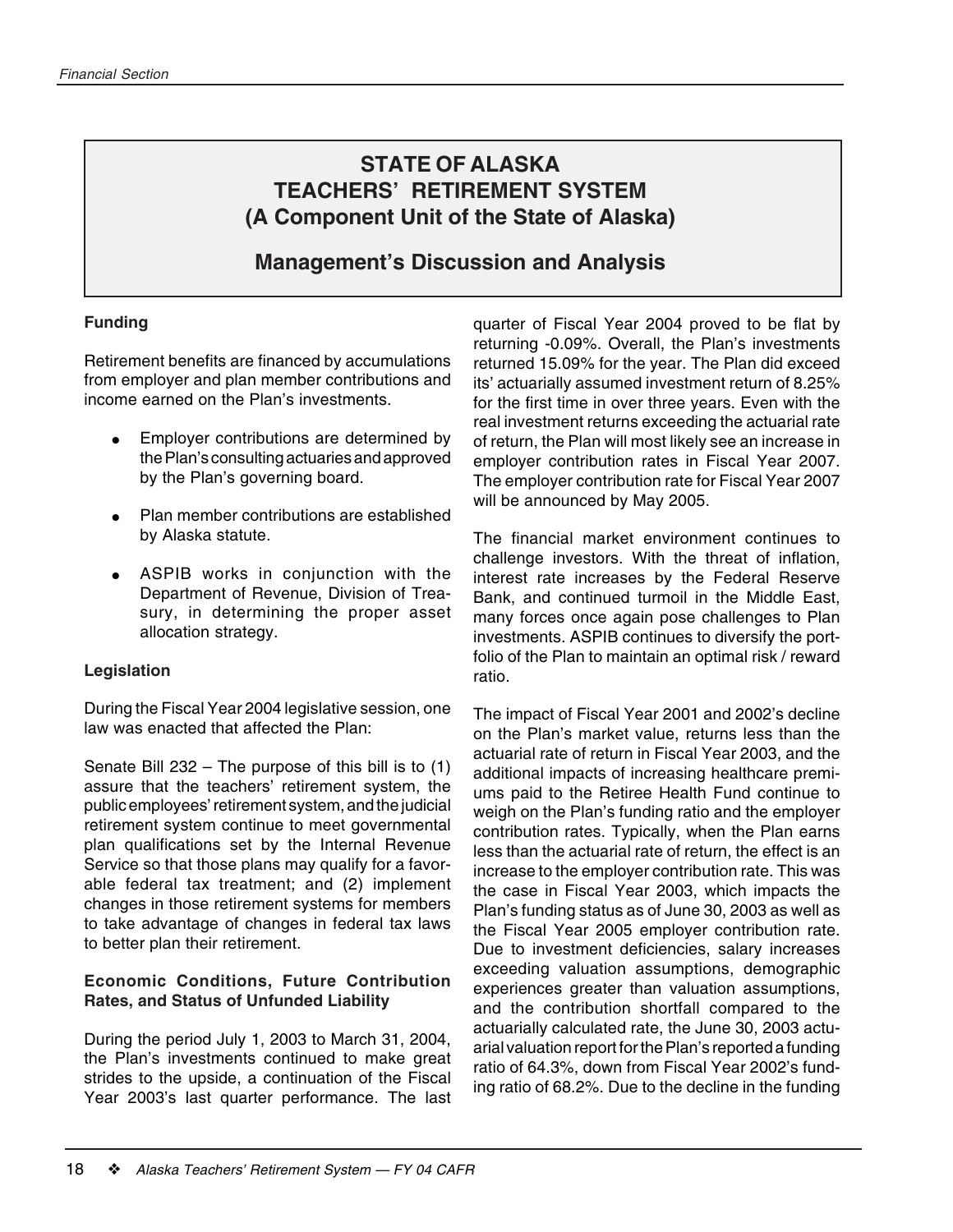## **Management's Discussion and Analysis**

ratio, an increase was recommended by the consulting actuary from the calculated employer contribution rate of 35.57% in Fiscal Year 2005 to 38.85% in Fiscal Year 2006. The TRS board adopted an employer contribution rate of 21% for Fiscal Year 2006, up 5 points from the Fiscal Year 2005 employer contribution rate of 16%. However, even with the 5 point increase to 21%, employers are paying only a little over one-half of the "Total Employer Contribution Rate" of 38.85% in Fiscal Year 2006.

## **Requests for Information**

This financial report is designed to provide a general overview of the Plan's finances for all those with interest in the Plan's finances. Questions concerning any of the information provided in this report or requests for additional financial information should be addressed to the Alaska Teachers' Retirement System, Division of Retirement & Benefits, Accounting Section, P.O. Box 110203, Juneau, Alaska 99811-0203.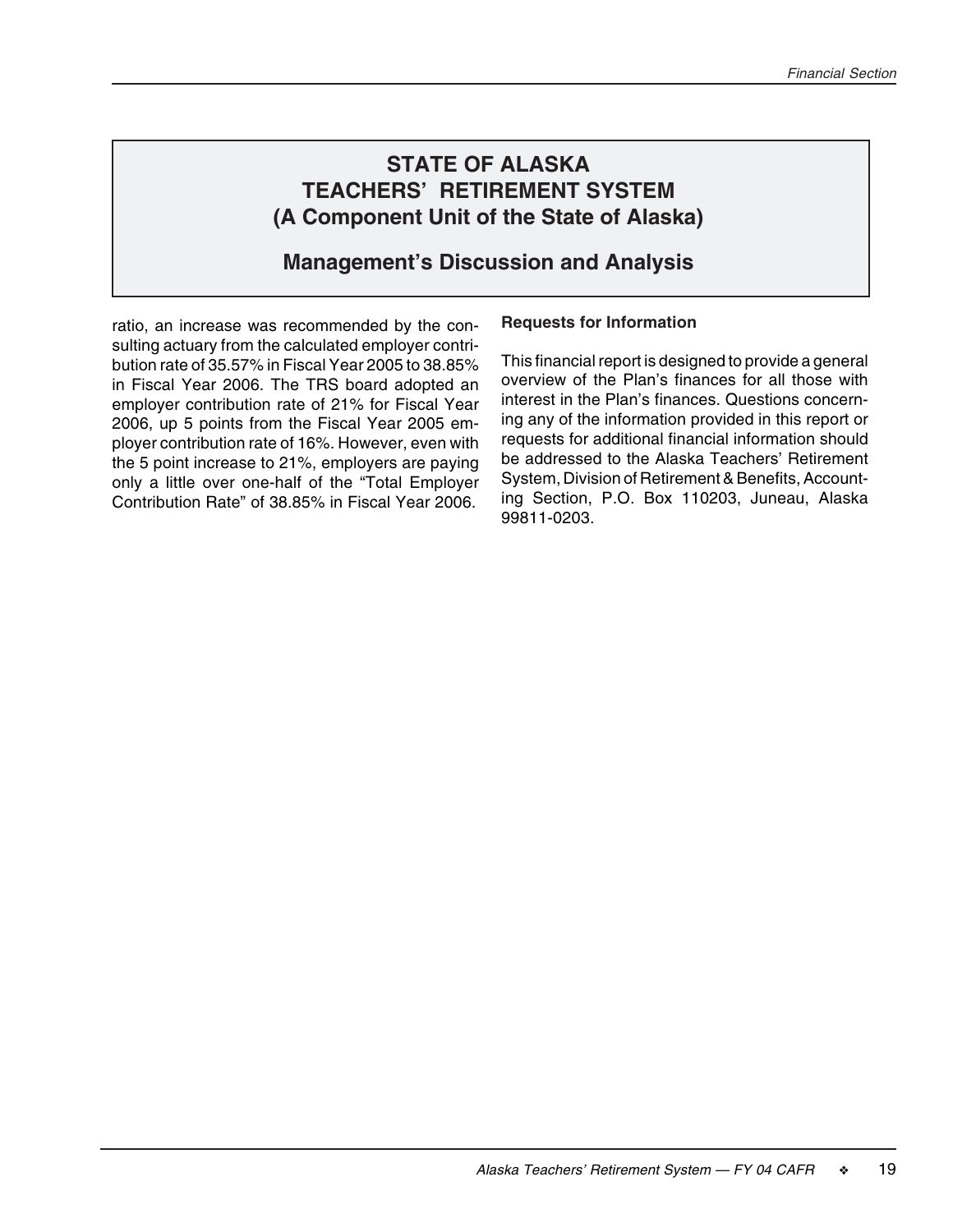# **Statements of Plan Net Assets**

# **June 30, 2004 and 2003 (000's omitted)**

| 2004      |                                                                                                                                                 |                                                                                       | 2003                                                                                                                                    |                                                                                          |                                                                                                                        |
|-----------|-------------------------------------------------------------------------------------------------------------------------------------------------|---------------------------------------------------------------------------------------|-----------------------------------------------------------------------------------------------------------------------------------------|------------------------------------------------------------------------------------------|------------------------------------------------------------------------------------------------------------------------|
|           | Post-                                                                                                                                           | <b>Total</b>                                                                          |                                                                                                                                         | Post-                                                                                    | <b>Total</b>                                                                                                           |
|           |                                                                                                                                                 |                                                                                       |                                                                                                                                         |                                                                                          |                                                                                                                        |
|           |                                                                                                                                                 |                                                                                       |                                                                                                                                         |                                                                                          |                                                                                                                        |
| 415<br>S  | 108                                                                                                                                             | 523                                                                                   | 449                                                                                                                                     | 114                                                                                      | 563                                                                                                                    |
|           |                                                                                                                                                 |                                                                                       |                                                                                                                                         |                                                                                          |                                                                                                                        |
|           |                                                                                                                                                 |                                                                                       |                                                                                                                                         |                                                                                          | 5,950                                                                                                                  |
|           |                                                                                                                                                 |                                                                                       |                                                                                                                                         |                                                                                          |                                                                                                                        |
|           |                                                                                                                                                 |                                                                                       |                                                                                                                                         | 68                                                                                       | 336                                                                                                                    |
| 4,722     | 1,230                                                                                                                                           | 5,952                                                                                 | 5,016                                                                                                                                   | 1,270                                                                                    | 6,286                                                                                                                  |
|           |                                                                                                                                                 |                                                                                       |                                                                                                                                         |                                                                                          |                                                                                                                        |
|           |                                                                                                                                                 |                                                                                       |                                                                                                                                         |                                                                                          | 1,443,741                                                                                                              |
|           |                                                                                                                                                 |                                                                                       |                                                                                                                                         |                                                                                          | 688,460                                                                                                                |
|           |                                                                                                                                                 |                                                                                       |                                                                                                                                         |                                                                                          | 556,055                                                                                                                |
|           |                                                                                                                                                 |                                                                                       |                                                                                                                                         |                                                                                          | 251,139                                                                                                                |
|           |                                                                                                                                                 |                                                                                       |                                                                                                                                         |                                                                                          | 133,609                                                                                                                |
|           |                                                                                                                                                 |                                                                                       | 83.703                                                                                                                                  |                                                                                          | 104,896                                                                                                                |
| 42,366    |                                                                                                                                                 |                                                                                       |                                                                                                                                         | 8,108                                                                                    | 40,133                                                                                                                 |
| 286,619   | 74,699                                                                                                                                          | 361,318                                                                               | 303,580                                                                                                                                 | 76,863                                                                                   | 380,443                                                                                                                |
| 3,091     | 806                                                                                                                                             | 3,897                                                                                 |                                                                                                                                         |                                                                                          |                                                                                                                        |
| 3,162,261 | 746,045                                                                                                                                         | 3,908,306                                                                             | 2,914,216                                                                                                                               | 684,260                                                                                  | 3,598,476                                                                                                              |
| 48        | 13                                                                                                                                              | 61                                                                                    | 59<br>12                                                                                                                                | 15<br>$\overline{c}$                                                                     | 74<br>14                                                                                                               |
| 3.167.446 | 747.396                                                                                                                                         | 3,914,842                                                                             | 2,919,752                                                                                                                               | 685.661                                                                                  | 3.605.413                                                                                                              |
|           |                                                                                                                                                 |                                                                                       |                                                                                                                                         |                                                                                          |                                                                                                                        |
|           |                                                                                                                                                 |                                                                                       |                                                                                                                                         |                                                                                          | 2,794                                                                                                                  |
| 31        | 8                                                                                                                                               | 39                                                                                    |                                                                                                                                         |                                                                                          |                                                                                                                        |
| 2,639     | 688                                                                                                                                             | 3,327                                                                                 | 2,229                                                                                                                                   | 565                                                                                      | 2,794                                                                                                                  |
|           | 746,708                                                                                                                                         | 3,911,515                                                                             | 2,917,523                                                                                                                               | 685,096                                                                                  | 3,602,619                                                                                                              |
|           | Cash and cash equivalents (notes 3 and 4):<br>4,722<br>1,311,697<br>559,293<br>509,739<br>234,721<br>112,745<br>101,990<br>2,608<br>\$3,164,807 | 1,230<br>263,747<br>145,764<br>132,850<br>61,173<br>29,384<br>26,581<br>11,041<br>680 | employment<br><b>Pension Healthcare</b><br>5,952<br>1,575,444<br>705,057<br>642,589<br>295,894<br>142,129<br>128,571<br>53,407<br>3,288 | 4,748<br>268<br>1,194,813<br>549,367<br>443,713<br>200,400<br>106,615<br>32,025<br>2,229 | employment<br><b>Pension Healthcare</b><br>1,202<br>248,928<br>139,093<br>112,342<br>50,739<br>26,994<br>21,193<br>565 |

(Schedules of funding progress are presented on pages 38 and 39.)

See accompanying notes to financial statements.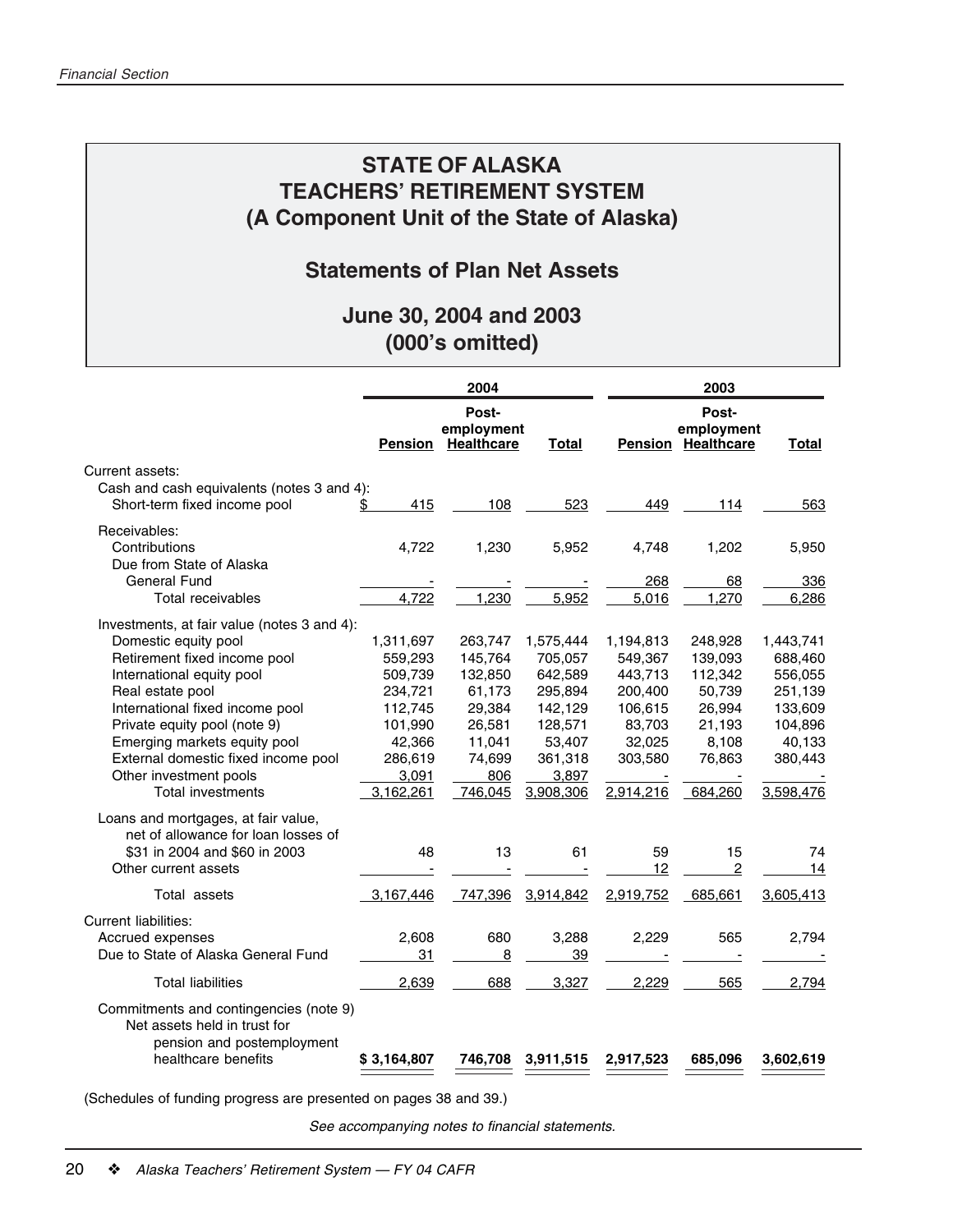# **Statements of Changes in Plan Net Assets**

# **Years ended June 30, 2004 and 2003 (000's omitted)**

|                                                                                                               | 2004           |                                          |                          |           | 2003                                             |              |  |  |
|---------------------------------------------------------------------------------------------------------------|----------------|------------------------------------------|--------------------------|-----------|--------------------------------------------------|--------------|--|--|
|                                                                                                               | <b>Pension</b> | Post-<br>employment<br><b>Healthcare</b> | <b>Total</b>             |           | Post-<br>employment<br><b>Pension Healthcare</b> | <b>Total</b> |  |  |
| Additions:                                                                                                    |                |                                          |                          |           |                                                  |              |  |  |
| Contributions:                                                                                                |                |                                          |                          |           |                                                  |              |  |  |
| <b>Employers</b>                                                                                              | \$<br>54,492   | 14,200                                   | 68,692                   | 50,157    | 12,699                                           | 62,856       |  |  |
| Plan members                                                                                                  | 45,505         | 11,860                                   | 57,365                   | 44,518    | 11,271                                           | 55,789       |  |  |
| <b>Total contributions</b>                                                                                    | 99,997         | 26,060                                   | 126,057                  | 94,675    | 23,970                                           | 118,645      |  |  |
| Investment income:                                                                                            |                |                                          |                          |           |                                                  |              |  |  |
| Net appreciation in fair value                                                                                |                |                                          |                          |           |                                                  |              |  |  |
| of investments (note 3)                                                                                       | 322,858        | 84,144                                   | 407,002                  | 1,607     | 407                                              | 2,014        |  |  |
| Interest                                                                                                      | 45,025         | 11,735                                   | 56,760                   | 48,782    | 12,351                                           | 61,133       |  |  |
| <b>Dividends</b>                                                                                              | 47,238         | 12,311                                   | 59,549                   | 45,051    | 11,406                                           | 56,457       |  |  |
| Net recognized mortgage loan recovery_                                                                        | $\sim$ $-$     | $\sim$                                   | $\overline{\phantom{a}}$ | 23        | 6                                                | 29           |  |  |
| Total investment income                                                                                       | 415,121        | 108,190                                  | 523,311                  | 95,463    | 24,170                                           | 119,633      |  |  |
| Less investment expense                                                                                       | 7,415          | 1,932                                    | 9,347                    | 6,430     | 1,628                                            | 8,058        |  |  |
| Net investment income                                                                                         | 407,706        | 106,258                                  | 513,964                  | 89,033    | 22,542                                           | 111,575      |  |  |
| Other                                                                                                         | 61             | 16                                       | 77                       | 11        | 3                                                | 14           |  |  |
| <b>Total additions</b>                                                                                        | 507,764        | 132,334                                  | 640,098                  | 183,719   | 46,515                                           | 230,234      |  |  |
| Deductions                                                                                                    |                |                                          |                          |           |                                                  |              |  |  |
| <b>Benefits</b>                                                                                               | 255,409        | 75,601                                   | 331,010                  | 244,518   | 65,898                                           | 310,416      |  |  |
| Refunds of contributions                                                                                      | 3,323          | 866                                      | 4,189                    | 3,064     | 776                                              | 3,840        |  |  |
| Administrative expenses                                                                                       | 1,748          | 455                                      | 2,203                    | 1,911     | 484                                              | 2,395        |  |  |
| <b>Total deductions</b>                                                                                       | 260,480        | 76,922                                   | 337,402                  | 249,493   | 67,158                                           | 316,651      |  |  |
| Net increase (decrease)<br>Other financing sources (uses):                                                    | 247,284        | 55,412                                   | 302,696                  | (65, 774) | (20, 643)                                        | (86, 417)    |  |  |
| Transfer in from Retiree Health Fund<br>(note 7)                                                              |                | 6,200                                    | 6,200                    |           |                                                  |              |  |  |
|                                                                                                               |                |                                          |                          |           |                                                  |              |  |  |
| Net increase (decrease)                                                                                       | 247,284        | 61,612                                   | 308,896                  | (65, 774) | (20, 643)                                        | (86, 417)    |  |  |
| Net assets held in trust for pension and<br>postemployment healthcare benefits:<br>Balance, beginning of year | 2,917,523      | 685,096                                  | 3,602,619                | 2,983,297 | 705,739                                          | 3,689,036    |  |  |
| Balance, end of year                                                                                          | \$3,164,807    | 746,708                                  | 3,911,515                | 2,917,523 | 685,096                                          | 3,602,619    |  |  |
|                                                                                                               |                |                                          |                          |           |                                                  |              |  |  |

See accompanying notes to financial statements.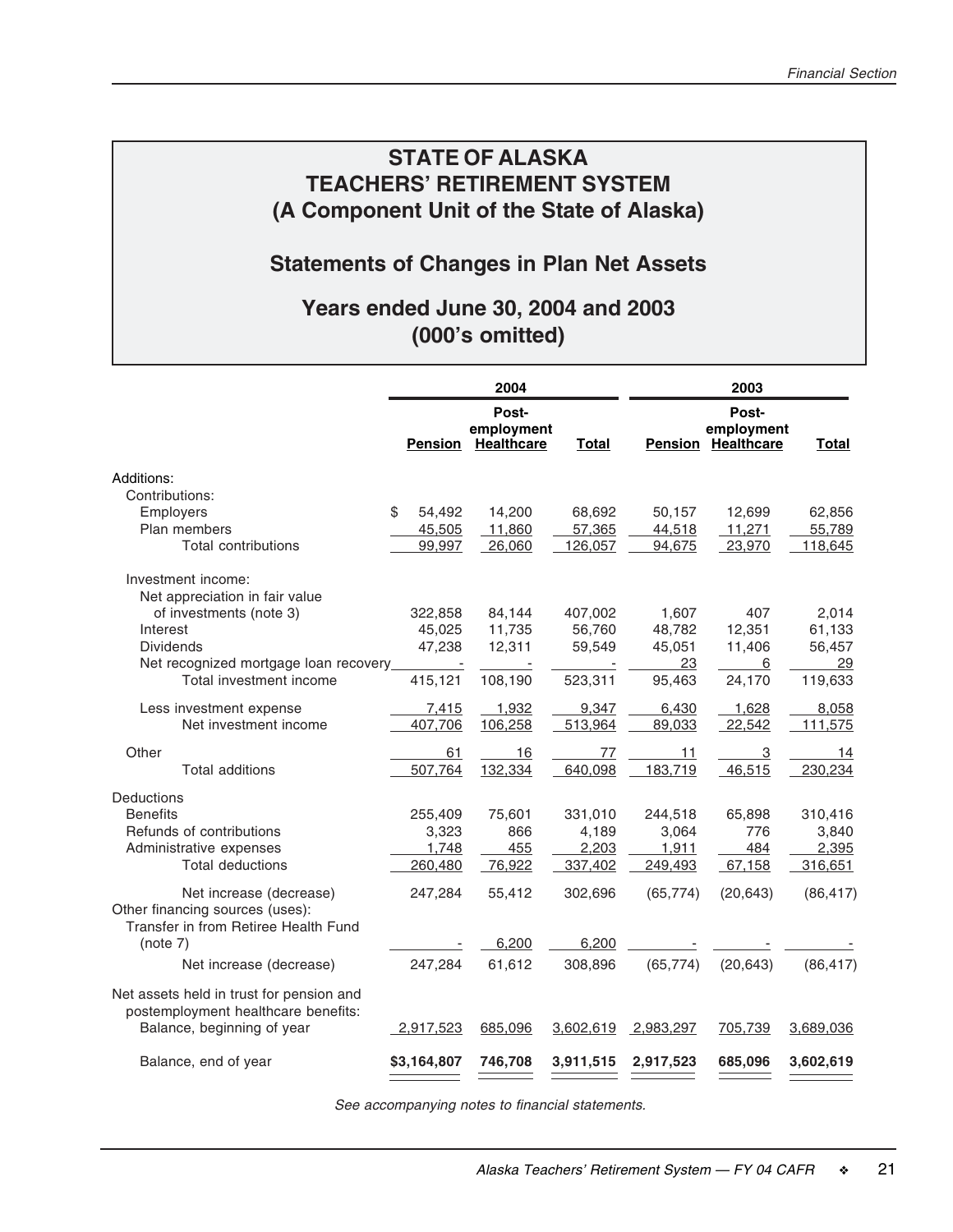# **Notes to Financial Statements**

# **June 30, 2004 and 2003 (000's omitted)**

## **(1) DESCRIPTION**

The following brief description of the State of Alaska Teachers' Retirement System (Plan), a Component Unit of the State of Alaska, is provided for general information purposes only. Participants should refer to the Plan agreement for more complete information.

## **(a) General**

The Plan is a defined benefit, cost-sharing, multiple employer public employee retirement system established and administered by the State of Alaska (State) to provide pension and postemployment healthcare benefits for teachers and other eligible participants. Benefit and contribution provisions are established by State law and may be amended only by the State Legislature. The Plan is considered a component unit of the State financial reporting entity and is included in the State's financial reports as a pension trust fund.

At June 30, 2004 and 2003, the number of participating local government employers was:

|                                              | 2004 | 2003    |  |
|----------------------------------------------|------|---------|--|
| State of Alaska<br>School districts<br>Other | 53   | 53<br>R |  |
| Total employers                              | 58   |         |  |
|                                              |      |         |  |

Inclusion in the Plan is a condition of employment for permanent school district, University of Alaska and State Department of Education employees who meet the eligibility requirements for participation in the Plan. At June 30, 2003 and 2002, the dates of the two most recent actuarial valuations, Plan membership consisted of:

|                                               | 2003         | 2002         |
|-----------------------------------------------|--------------|--------------|
| Retirees and<br>beneficiaries                 |              |              |
| currently receiving<br>benefits               | 8,312        | 7,804        |
| Terminated Plan members<br>entitled to future |              |              |
| benefits                                      | 708<br>9,020 | 783<br>8,587 |
| Current Plan members:                         |              |              |
| Vested                                        | 5,289        | 5,224        |
| Nonvested                                     | 4,584        | 4,466        |
|                                               | 9,873        | 9,690        |
|                                               | 18,893       | 18,277       |

#### **(b) Pension Benefits**

Vested employees hired prior to July 1,1990, are entitled to pension benefits beginning at normal retirement age, fifty-five, or early retirement age, fifty. For employees hired after June 30, 1990, the normal and early retirement ages are sixty and fifty-five, respectively. Employees may also retire at any age and receive a normal benefit when they accumulate the required credited service.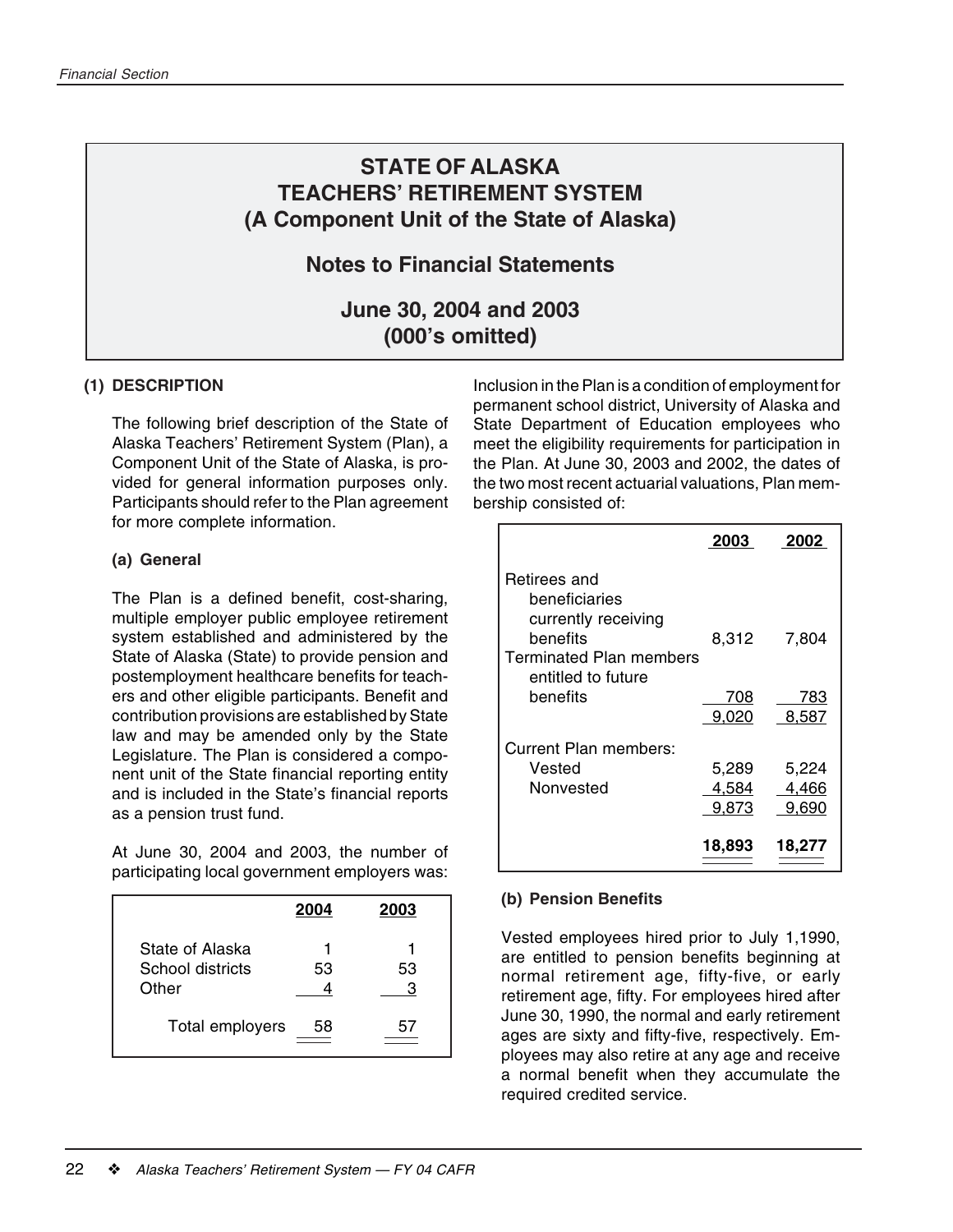# **Notes to Financial Statements**

# **June 30, 2004 and 2003 (000's omitted)**

The normal annual pension benefit is based on years of service and the average base salary. The average base salary is based upon the employee's three highest contract years' salaries.

The benefit related to all years of credited service prior to July 1, 1990 and for years of service through a total of twenty years is equal to 2% of the employee's average base salary. The benefit for each year over twenty years of service subsequent to June 30, 1990, is equal to 2-1/2% of the employee's base salary.

Minimum benefits for employees eligible for retirement are \$25 per month for each year of credited service.

Married members must receive their benefits in the form of a joint and survivor annuity unless their spouses consent to another form of benefit or benefits are payable under the 1% supplemental contributions provision.

The Plan has two types of post-retirement pension adjustments (PRPA). The automatic PRPA is issued annually to all eligible benefit recipients when the cost of living increases in the previous calendar year. The automatic PRPA increase is paid beginning July 1 of each year. The discretionary PRPA may be granted to eligible recipients by the Plan Administrator, if the cost of living in the previous calendar year rises and the financial condition of the Plan permits. If both an automatic and discretionary PRPA are granted, and a retiree is eligible for both adjustments, the one that provides the retiree the greater increase will be paid.

## **(c) Postemployment Healthcare Benefits**

When pension benefits begin, major medical benefits are provided without cost to (1) all employees first hired before July 1, 1990, (2) employees hired after July 1, 1990 with 25 years of membership service, and (3) employees who are disabled or age sixty or older, regardless of their initial hire dates. Employees first hired after June 30, 1990, may receive major medical benefits prior to age sixty by paying premiums.

Prior to July 1, 1997, postemployment healthcare benefits were provided by the payment of premiums to an insurance company. Beginning July 1, 1997, the Retiree Health Fund (RHF), a pension trust fund of the State, was established. The RHF is self-funded and provides major medical coverage to retirees of the Plan. Retirees of three other State retirement plans also participate in the RHF. The Plan, along with the other participating plans, retains the risk of loss of allowable claims. Each year, RHF issues a publicly available financial report which may be obtained by writing to the State of Alaska, Department of Administration, Division of Retirement and Benefits, P.O. Box 110203, Juneau, Alaska, 99811-0203 or by calling (907) 465-4460.

## **(d) Death Benefits**

When benefits are payable under the 1% supplemental contribution provision, the Plan member's spouse is eligible for a spouse's pension if there is/are no dependent child(ren). If there is/are dependent child(ren), a survivor's allowance may be payable to the Plan member's spouse,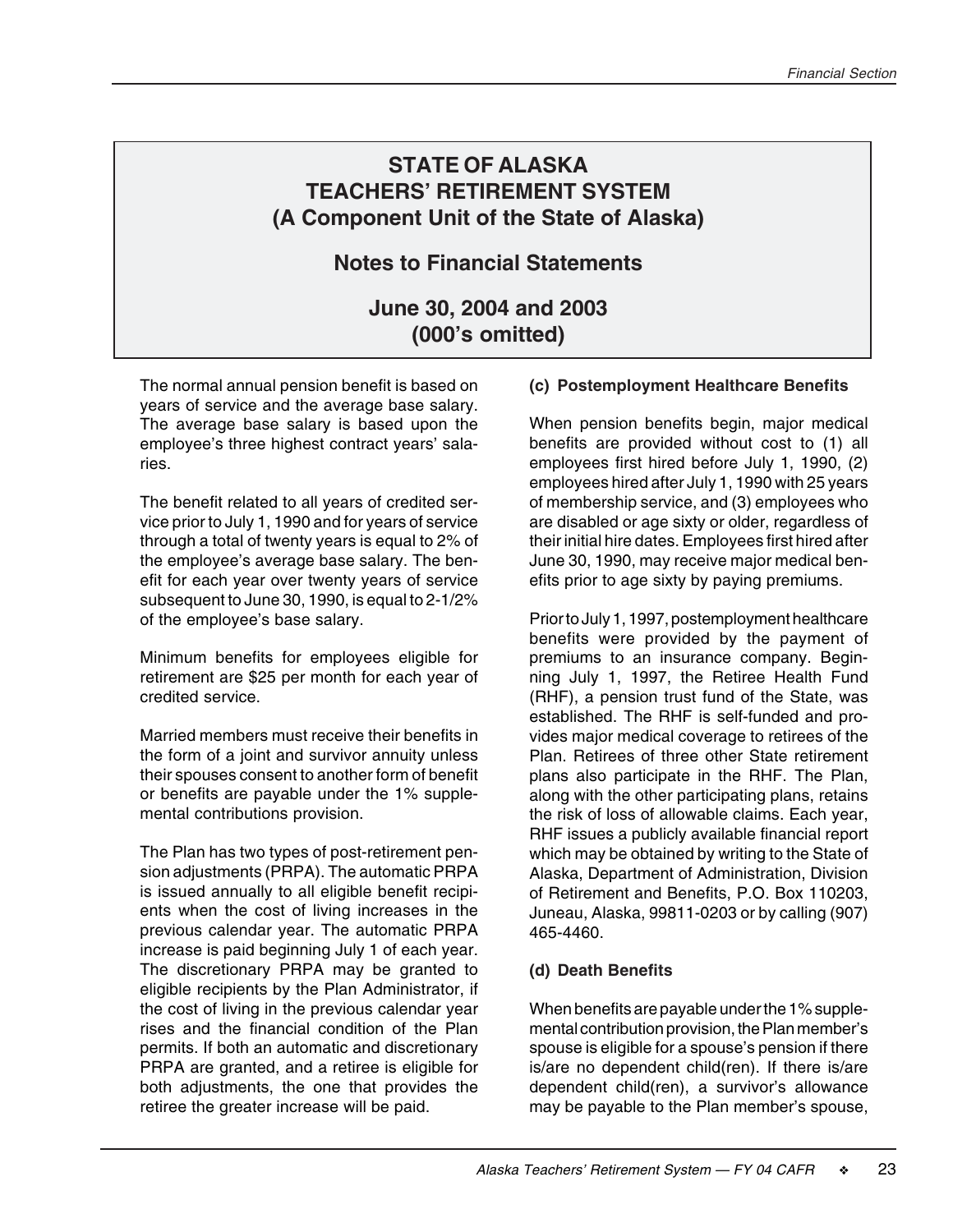# **Notes to Financial Statements**

# **June 30, 2004 and 2003 (000's omitted)**

or guardian of the dependent child(ren). The amount of the pension or allowance is determined by the Plan member's base salary. Plan members first hired after June 30, 1982, are not eligible to participate in this provision.

If an active Plan member dies from occupational causes, the spouse may receive a monthly pension from the Plan. When death is due to occupational causes and there is no surviving spouse, the Plan member's dependent child(ren) may receive a monthly pension until they are no longer dependents. The amount of the occupational death pension changes on the date the Plan member's normal retirement would have occurred if the Plan member had lived. The new benefit is based on the Plan member's average base salary at the time of death and the credited service that would have accrued had the Plan member lived and continued to work until normal retirement. If benefits are payable under the 1% supplemental contribution provision, benefits are not payable under this provision. If the death was from nonoccupational causes, and the Plan member was vested, the spouse may receive a monthly survivor benefit based on a 50% joint and survivor option. If the Plan member is not married or vested, a lump sum death benefit is payable to the named beneficiary(ies).

## **(e) Disability Benefits**

If a Plan member has been in membership service for five or more years for which contributions have been made, is not eligible for normal retirement benefits and becomes permanently disabled, the Plan member is entitled to a monthly benefit. The annual disability benefit is equal to 50% of the base salary at the time of the disability plus an additional 10% of his/her base salary for each dependent child up to a maximum of four children. At normal retirement age, a disabled Plan member receives normal retirement benefits.

## **(f) Contributions**

## Plan Member Contributions

Plan members contribute 8.65% of their base salary as required by statute. The Plan member contributions are deducted before federal tax is withheld. Eligible Plan members contribute an additional 1% of their salary under the supplemental contribution provision. Contributions are collected by employers and remitted to the Plan and may be voluntarily or, under certain circumstances, involuntarily refunded to the Plan member or a garnishing agency sixty days after termination of employment. Plan member contributions earn interest at the rate of 4.5% per annum, compounded annually.

## Employer Contributions

The Plan's funding policy provides for periodic employer contributions at actuarially determined rates that, expressed as percentages of annual covered payroll, are sufficient to accumulate assets to pay both pension and postemployment healthcare benefits when due. Employer contribution rates are level percentages of payroll and are determined using the projected unit credit actuarial funding method. The Plan uses the level percentage of pay method to amortize the unfunded liability or funding surplus over a twenty-five year fixed period.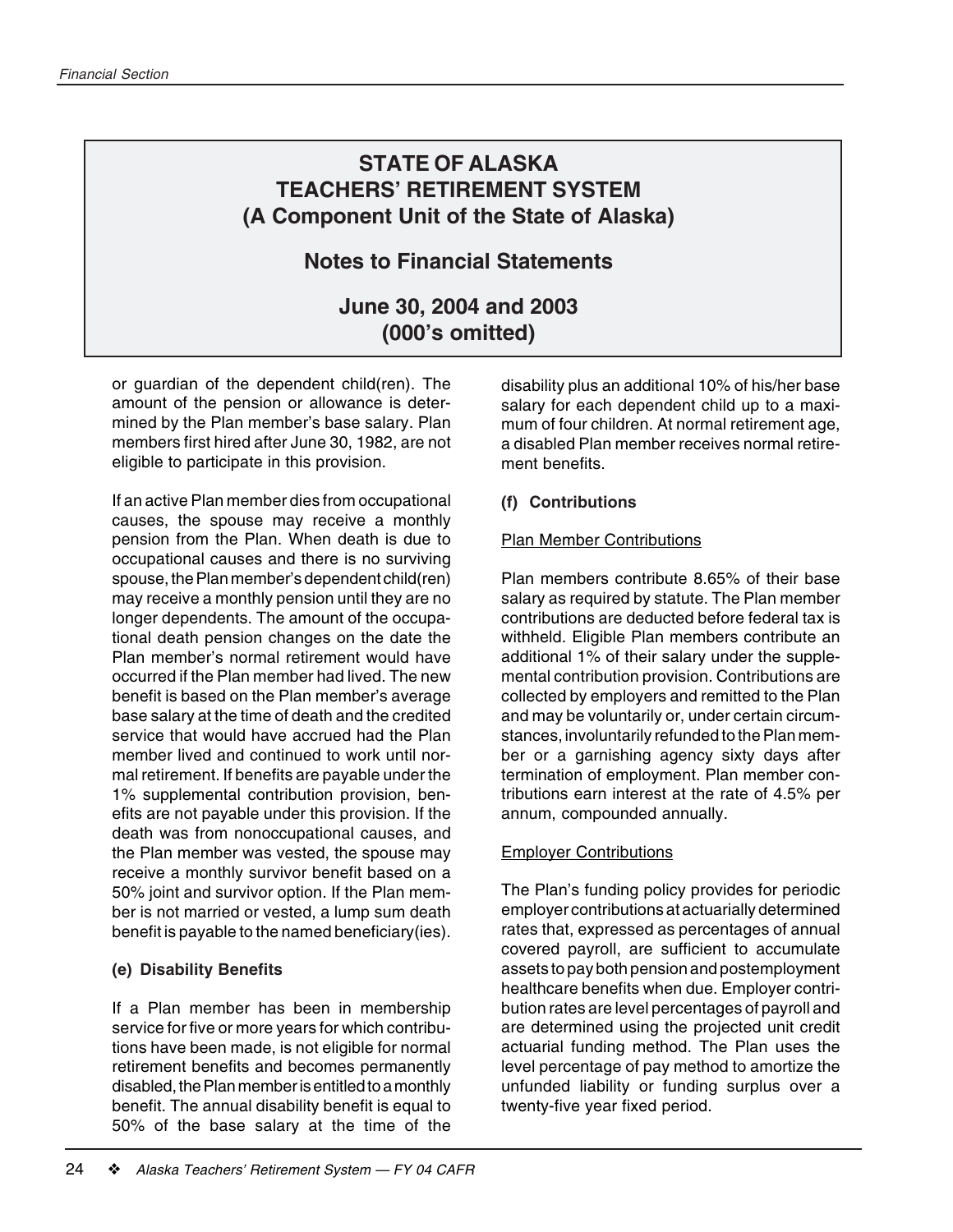## **Notes to Financial Statements**

# **June 30, 2004 and 2003 (000's omitted)**

## **(g) Administrative Costs**

Administrative costs are financed through investment earnings.

#### **(h) Due To/From State of Alaska General Fund**

Amounts due to/from the State of Alaska General Fund represent the net difference between amounts paid by the Plan on behalf of others and amounts paid by others on behalf of the Plan.

## **(2) SUMMARY OF SIGNIFICANT ACCOUNTING POLICIES**

## **(a) Basis of Accounting**

The Plan's financial statements are prepared using the economic resources measurement focus and the accrual basis of accounting. Contributions are recognized in the period in which they are due. Benefits and refunds are recognized when due and payable.

#### **(b) Use of Estimates**

The preparation of financial statements in conformity with generally accepted accounting principles requires management to make estimates and assumptions that affect the reported amounts of assets and liabilities and disclosure of contingent assets and liabilities at the date of the financial statements and the reported amounts of additions and deductions during the reporting period. Actual results could differ from those estimates.

## **(c) GASB Statements No. 25 and No. 26**

Governmental Accounting Standards Board (GASB) Statements No. 25 and No. 26 require that Plan net assets be split between pension and postemployment healthcare. To meet these requirements, Plan assets, liabilities, revenues and expenses not specifically identifiable to either plan are allocated to the pension and postemployment healthcare plans based on their proportionate share of actuarial accrued liabilities.

## **(d) Investments**

Investments are recorded at fair value. Fair value is "the amount that a plan can reasonably expect to receive for an investment in a current sale between a willing buyer and a willing seller – that is, other than in a forced or liquidation sale." Security transactions and any resulting gains or losses are accounted for on a trade date (ownership) basis at the current fair value. Dividend income on domestic and international equity securities is accrued on the ex-dividend date. Interest in the international fixed income pool is accrued daily. Net appreciation (depreciation) is determined by calculating the change in the fair value of investments between the end of the year and the beginning of the year, less purchases of investments at cost, plus sales of investments at fair value. Investment expense consists of those administrative expenses directly related to the Plan's investment operations.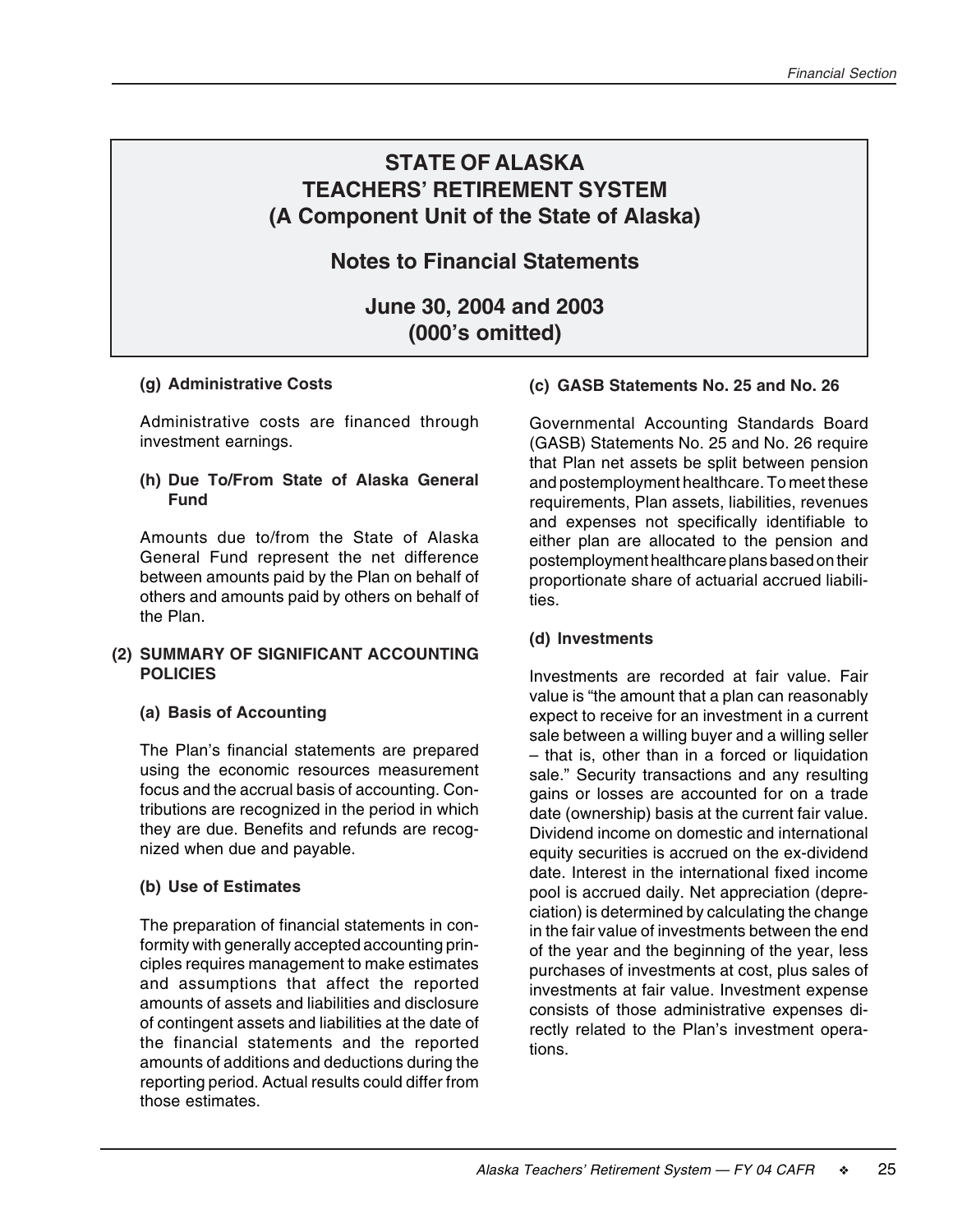## **Notes to Financial Statements**

# **June 30, 2004 and 2003 (000's omitted)**

The fair value of all other debt and equity securities is determined by the custodial agent each business day. The custodian determines fair value using pricing services or prices quoted by one or more independent brokers. Equity securities traded on a national or international exchange are valued at the last reported sales price at current exchange rates, if applicable, defaulting to current bid price if a particular security was not traded that day. Fair value of debt securities has been established as the midpoint between the bid and asked prices. The cost of debt and equity investments is determined on the average cost basis.

## **(e) Contributions Receivable**

Contributions from Plan members and employers for service through June 30 are accrued. These contributions are considered fully collectible and, accordingly, no allowance for uncollectible receivables is reflected in the financial statements.

## **(f) Federal Income Tax Status**

The Plan is a qualified plan under Section 401(a) of the Internal Revenue Code and is exempt from federal income taxes under Section 501(a).

## **(g) GASB Statement No. 34**

The Plan adopted Governmental Accounting Standards Board Statement No. 34, Basic Financial Statements – and Management's Discussion and Analysis – for State and Local Governments (GASB No. 34) on July 1, 2001,

concurrent with the State of Alaska's adoption of GASB No. 34. This statement, known as the "reporting model" statement, affects the way the Plan presents financial information. GASB No. 34 requires the basic financial statements of fiduciary funds to include statements of plan net assets and statements of changes in plan net assets. Modifications made to the Plan's financial reporting model as a result of the adoption of GASB No. 34 include presentation of management's discussion and analysis (as required supplementary information) and presentation of assets and liabilities in a classified format. The adoption of GASB No. 34 had no cumulative effect on net assets.

## **(3) INVESTMENTS**

GASB Statement No. 3 requires a disclosure regarding custodial credit risk to indicate the chance of loss in the event a financial institution or third party holding the Plan's deposits or securities fails. Deposits and those investments represented by specific, identifiable securities are classified into three categories of credit risk: Category 1 – Insured or registered, or securities held by the State or its custodian in the State's name; Category 2 – Uninsured or unregistered, with securities held by the counterparty's trust department (if a bank) or agent in the State's name; and Category 3 – Uninsured and unregistered, with securities held by the counterparty, or by its trust department (if a bank) or agent, but not in the State's name. Category 1 is the highest level of safekeeping security as defined by GASB.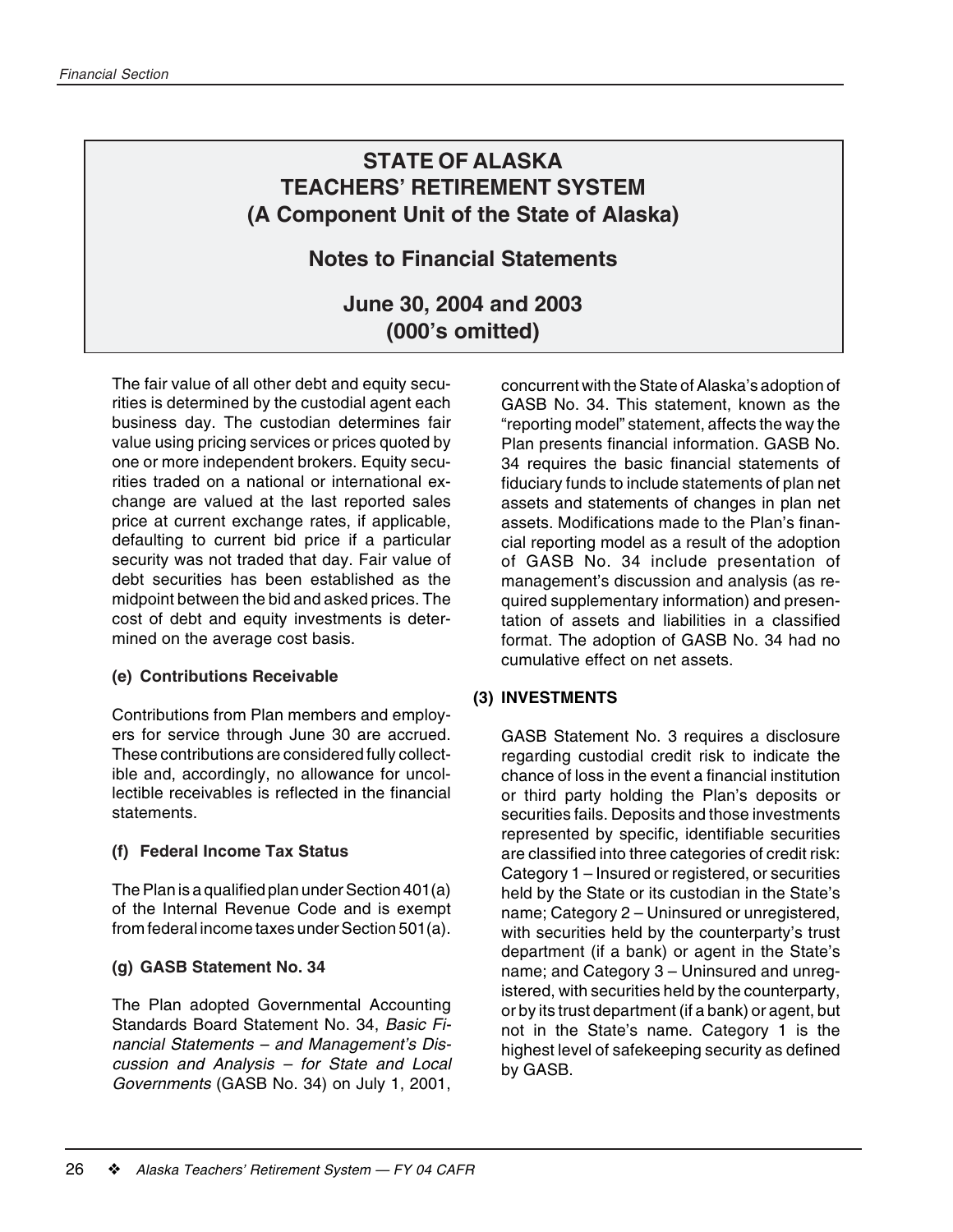## **Notes to Financial Statements**

# **June 30, 2004 and 2003 (000's omitted)**

At June 30, 2004 and 2003, the Plan's cash and cash equivalents and investments other than mortgage-related assets are represented by participation in investment pools rather than specific, identifiable securities. Although pooled investments represent the Plan's share of ownership in the pool rather than ownership of specific securities, all of the underlying securities in the pools in which the Plan participates

are considered to be Category 1 as defined by GASB Statement No. 3. Shares in the Emerging market equity, Private equity, Real estate equity, and Other investments pools are not transferable financial instruments and therefore cannot be categorized with regard to custodial credit risk.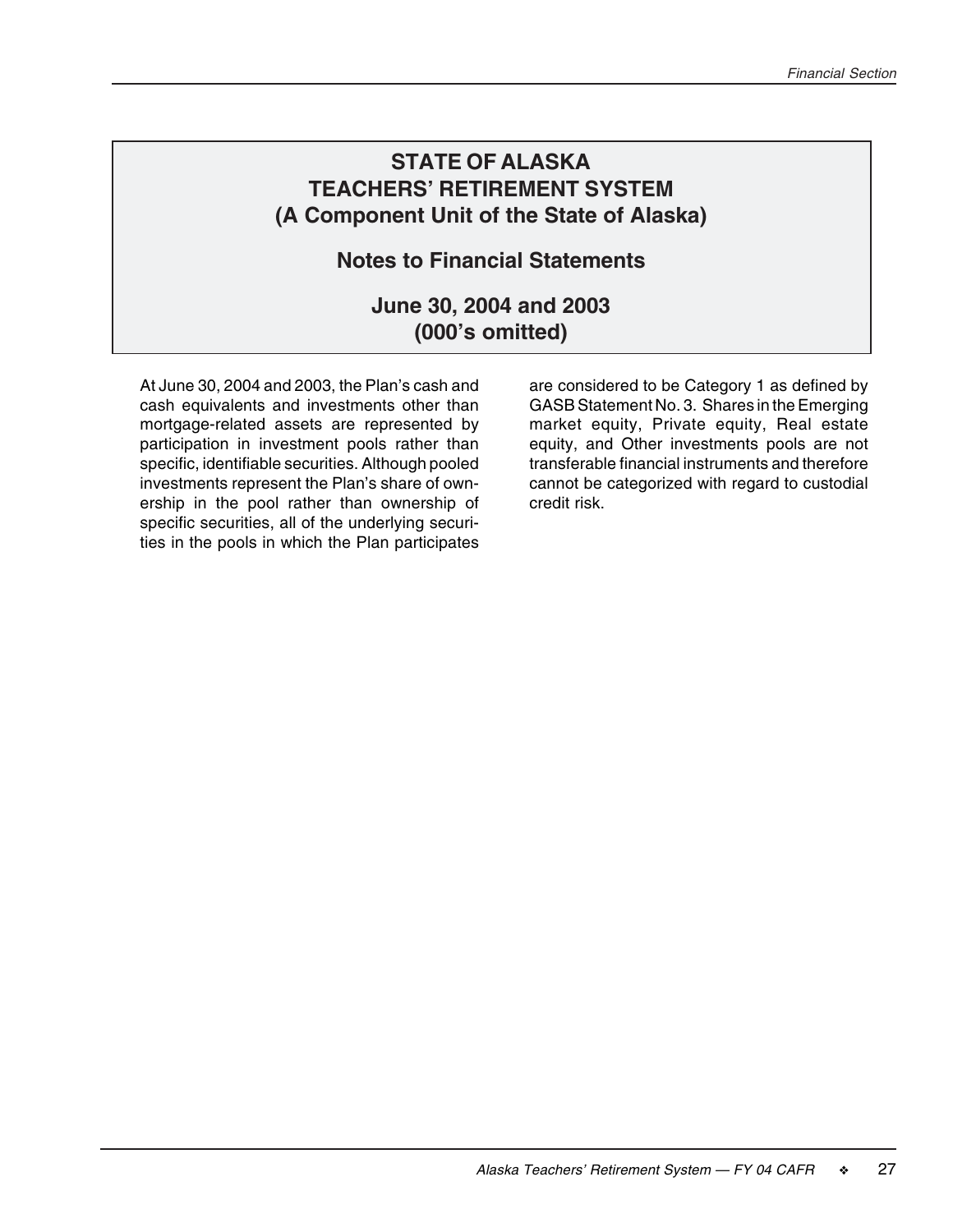# **Notes to Financial Statements**

# **June 30, 2004 and 2003 (000's omitted)**

**Fair**

The cost and fair value of the Plan's investments at June 30, 2004 and 2003 are as follows:

|                                     |                | rair      |
|-------------------------------------|----------------|-----------|
|                                     | Cost           | Value     |
| 2004:                               |                |           |
| Domestic equity pool                | \$1,312,303    | 1,575,444 |
| Retirement fixed income pool        | 710,921        | 705,057   |
| International equity pool           | 635,851        | 642,589   |
| Real estate pool                    | 274,496        | 295,894   |
| International fixed income pool     | 131,003        | 142,129   |
| Private equity pool                 | 157,949        | 128,571   |
| Emerging markets equity pool        | 49,910         | 53,407    |
| External domestic fixed income pool | 361,984        | 361,318   |
| Other investments pool              | 3,878          | 3,897     |
|                                     | 3,638,295<br>S | 3,908,306 |
|                                     |                |           |
| 2003:                               |                |           |
| Domestic equity pool                | \$1,349,855    | 1,443,741 |
| Retirement fixed income pool        | 661,022        | 688,460   |
| International equity pool           | 663,498        | 556,055   |
| Real estate pool                    | 230,775        | 251,139   |
| International fixed income pool     | 118,148        | 133,609   |
| Private equity pool                 | 143,420        | 104,896   |
| Emerging markets equity pool        | 49,325         | 40,133    |
| External domestic fixed income pool | 371,343        | 380,443   |
|                                     | \$3,587,386    | 3,598,476 |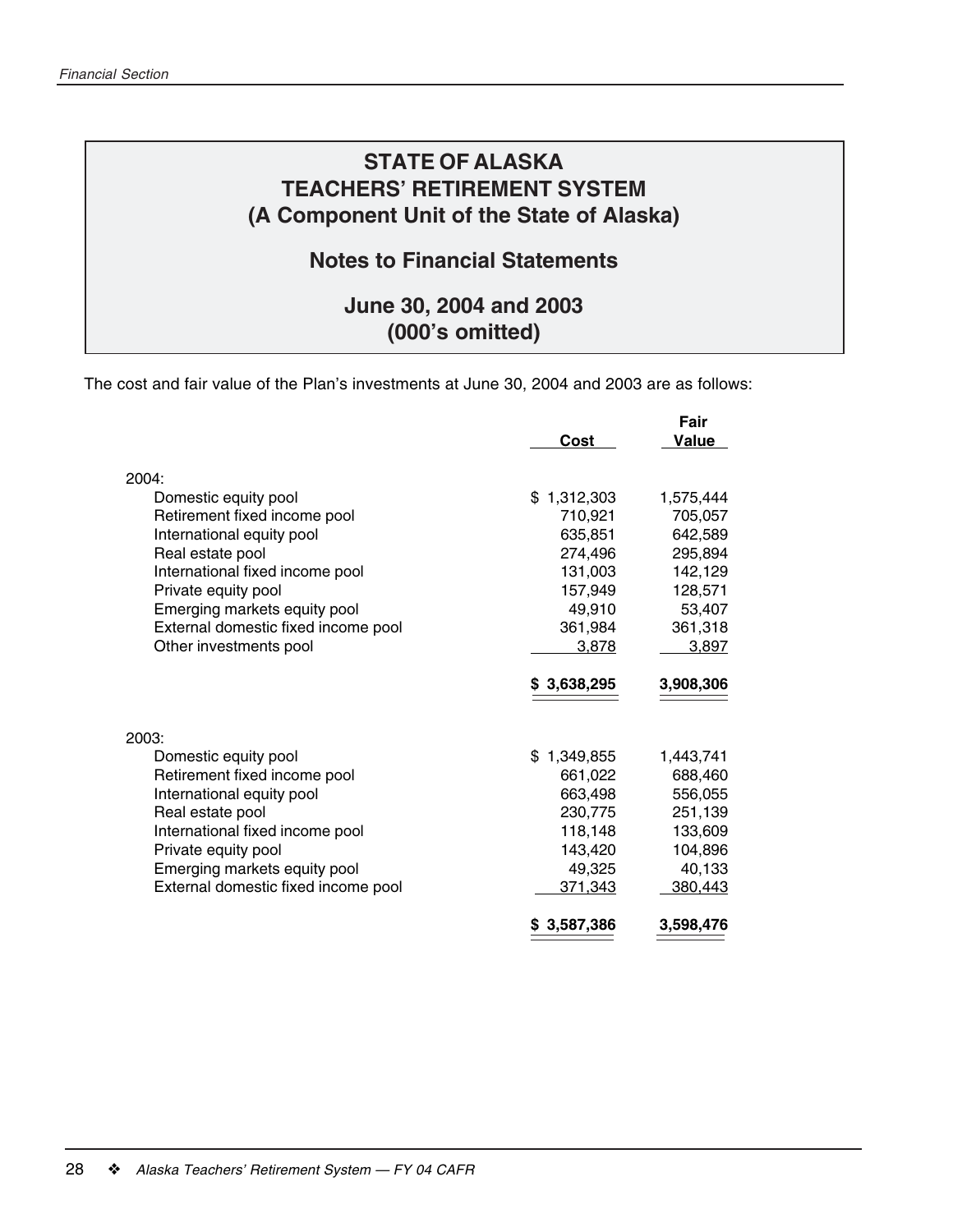# **Notes to Financial Statements**

# **June 30, 2004 and 2003 (000's omitted)**

During 2004 and 2003, the Plan's investments (including investments bought, sold, as well as held during the year) appreciated (depreciated) in value as follows:

|                          | 2004                | 2003            |
|--------------------------|---------------------|-----------------|
| Investments measured     |                     |                 |
| by quoted fair value     |                     |                 |
| in an active market:     |                     |                 |
| Domestic equity          |                     |                 |
| pool                     | $$254,386$ (16,651) |                 |
| Retirement fixed         |                     |                 |
| income pool              | $(31, 460)$ 33,296  |                 |
| International equity     |                     |                 |
| pool                     | 154,034 (49,916)    |                 |
| Real estate pool         | 5,240               | 3,494           |
| International fixed      |                     |                 |
| income pool              |                     | 3,781 22,041    |
| Private equity pool      |                     | 19,266 (16,519) |
| <b>Emerging markets</b>  |                     |                 |
| equity pool              | 12,689              | 2,071           |
| <b>External domestic</b> |                     |                 |
| fixed income             |                     |                 |
| pool                     | (10, 953)           | 24,198          |
| Other investments        |                     |                 |
| pool                     | 19                  |                 |
|                          | \$ 407,002          | 2,014           |

Based on the Plan's percentage of ownership in each investment pool as of June 30, 2004 and 2003, the Plan held no individual investments that exceeded 5% of net assets held in trust for pension and postemployment healthcare benefits.

The Alaska State Pension Investment Board (ASPIB) has statutory oversight of the Plan's investments and the authority to invest the Plan's monies. As the fiduciary, ASPIB has the statutory authority to invest the assets under the Prudent Investor Rule. Alaska Statute provides that investments shall be made with the judgment and care under circumstances then prevailing that an institutional investor of ordinary professional prudence, discretion and intelligence exercises in managing large investment portfolios. Actual investing is performed by the investment officers of the Division of Treasury of the Department of Revenue or by contracted external investment managers.

## **(4) POOLED INVESTMENTS**

## **(a) Short-Term Fixed Income Pool**

The Plan, along with other State funds, participates in an internally managed short-term fixed income pool, which was established March 15, 1993, with a start up and maintained share price of \$1. Each participant owns shares in the pool, the number of which fluctuates daily with contributions, withdrawals and income. The assets of the short-term fixed income pool are comprised of money market instruments, commercial paper, U.S. Treasuries, U.S. Government agency debt, mortgage and asset-backed securities, and corporate debt. Individual fixed rate securities in this pool are limited to 14 months in maturity. Floating rate securities are limited to three years in maturity. At June 30, 2004 and 2003, the Plan has a 0.03% direct ownership in the short-term fixed income pool totaling \$523 and \$563, respectively. These amounts include interest receivable of \$4 and \$4, respectively.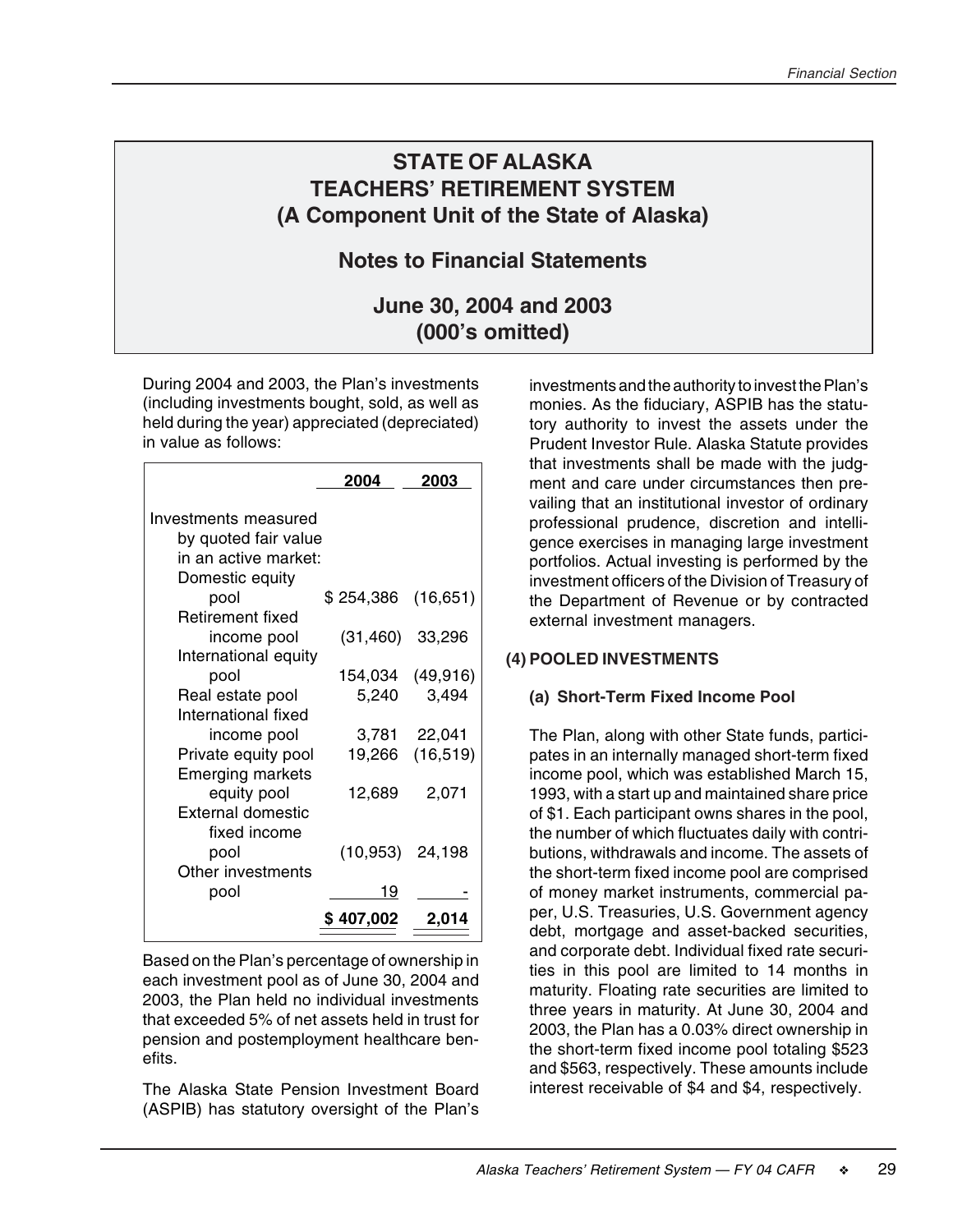## **Notes to Financial Statements**

# **June 30, 2004 and 2003 (000's omitted)**

## **(b) Domestic Equity Pool**

The Plan, along with three other State retirement systems, participates in an externally managed domestic equity pool. The pool was established July 1, 1991, with a start up share price of \$1,000. The share price at June 30, 2004 was \$4,086. Each manager independently determines the allocation between equities and other permissible securities. Ownership in the pool is based on the number of shares held by each participant. The net asset value per share is determined by dividing the total fair value of the net assets of the pool by the number of shares of the pool outstanding on the valuation date. Contributions to and withdrawals from the pool are based on the beginning of the day net asset value per share on the day of the transaction. At June 30, 2004 and 2003, the Plan's investment in the domestic equity pool totaled 32.09% and 32.44%, respectively, and consisted of the following:

|                                                                                                                                                                             | 2004                         | 2003   |
|-----------------------------------------------------------------------------------------------------------------------------------------------------------------------------|------------------------------|--------|
| Domestic equity<br>securities<br>Convertible bonds<br>Cash and cash<br>equivalents held in<br>the short-term<br>fixed income pool,<br>other short-term<br>debt instruments. | \$1,559,603 1,428,452<br>251 | 996    |
| and currency                                                                                                                                                                | 14,892                       | 13,942 |
| Net receivables                                                                                                                                                             | 698.                         | 351    |
|                                                                                                                                                                             |                              |        |

## **(c) Retirement Fixed Income Pool**

The Plan, along with three other State retirement systems, participates in an internally managed retirement fixed income pool. The pool was established March 1, 1996, with a start up share price of \$1,000. The share price at June 30, 2004 was \$1,723. Treasury division staff determines the allocation between permissible securities. Ownership in the pool is based on the number of shares held by each participant. The net asset value per share is determined by dividing the total fair value of the net assets of the pool by the number of shares of the pool outstanding on the valuation date. Contributions to and withdrawals from the pool are based on the beginning of the day net asset value per share on the day of the transaction. At June 30, 2004 and 2003, the Plan's investment in the retirement fixed income pool totaled 32.39% and 32.74%, respectively, and consisted of the following:

|                                                             | 2004                            | 2003                                  |
|-------------------------------------------------------------|---------------------------------|---------------------------------------|
| Mortgage related<br>Corporate<br>U.S. Treasury<br>Municipal | \$ 350,464<br>170,064<br>97,635 | 306,050<br>193,016<br>84,619<br>7,708 |
| Yankees<br>Asset backed<br>U.S. government                  | 6,109<br>21,980                 | 6,916<br>36,017                       |
| agency<br>Cash and cash<br>equivalents held                 | 30,480                          | 33,570                                |
| in the short-term<br>fixed income pool<br>Net payables      | 52,904<br><u>(24,579)</u>       | 94,171<br>(73, 607)                   |
|                                                             | 705,057                         | 688.460                               |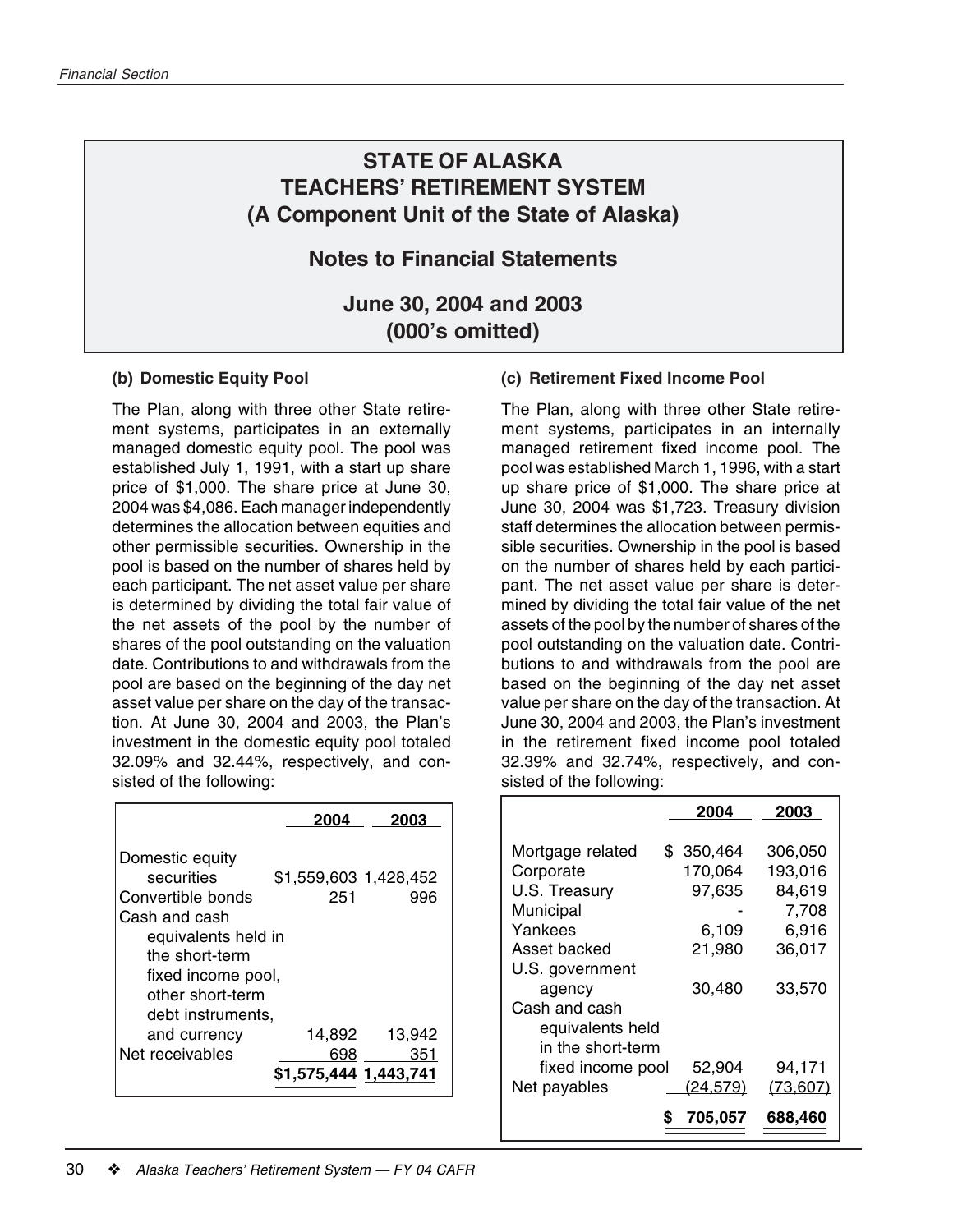## **Notes to Financial Statements**

**June 30, 2004 and 2003 (000's omitted)**

## **(d) International Equity Pool**

The Plan, along with three other State retirement systems, participates in an externally managed international equity pool. The pool was established January 1, 1992, with a start up share price of \$1,000. The share price at June 30, 2004 was \$2,312. Each manager independently determines the allocation between equities and other permissible securities. Ownership in the pool is based on the number of shares held by each participant. The net asset value per share is determined by dividing the total fair value of the net assets of the pool by the number of shares of the pool outstanding on the valuation date. Contributions to and withdrawals from the pool are based on the beginning of the day net asset value per share on the day of the transaction. At June 30, 2004 and 2003, the Plan's investment in the international equity pool totaled 31.78% and 32.31% respectively, and consisted of the following:

|                                                                                                                  | 2004      | 2003    |
|------------------------------------------------------------------------------------------------------------------|-----------|---------|
| International equity<br>securities<br>Cash and cash<br>equivalents held<br>in short-term debt<br>instruments and | \$632,658 | 547.062 |
| foreign currency                                                                                                 | 7,031     | 8,903   |
| Net receivables                                                                                                  | 2.900     |         |
|                                                                                                                  | \$642,589 | 556,055 |

## **(e) Real Estate Pool**

The Plan, along with one other State retirement system, participates in an externally managed real estate pool. The pool was established June 27, 1997, with a start up share price of \$1,000. The share price at June 30, 2004 was \$1,807. Ownership in the pool is based on the number of shares held by each participant. The net asset value per share is determined by dividing the total fair value of the net assets of the pool by the number of shares of the pool outstanding on the valuation date. Contributions to and withdrawals from the pool are based on the beginning of the day net asset value per share on the day of the transaction. At June 30, 2004 and 2003, the Plan has a 31.80% and 32.46% direct ownership in the real estate pool totaling \$295,894 and \$251,139, respectively.

## **(f) International Fixed Income Pool**

The Plan, along with one other State retirement system, participates in an externally managed international fixed income pool. The pool was established March 3, 1997, with a start up share price of \$1,000. The share price at June 30, 2004 was \$1,630. Each manager independently determines the allocation between permissible securities. Ownership in the pool is based on the number of shares held by each participant. The net asset value per share is determined by dividing the total fair value of the net assets of the pool by the number of shares of the pool outstanding on the valuation date. Contributions to and withdrawals from the pool are based on the beginning of the day net asset value per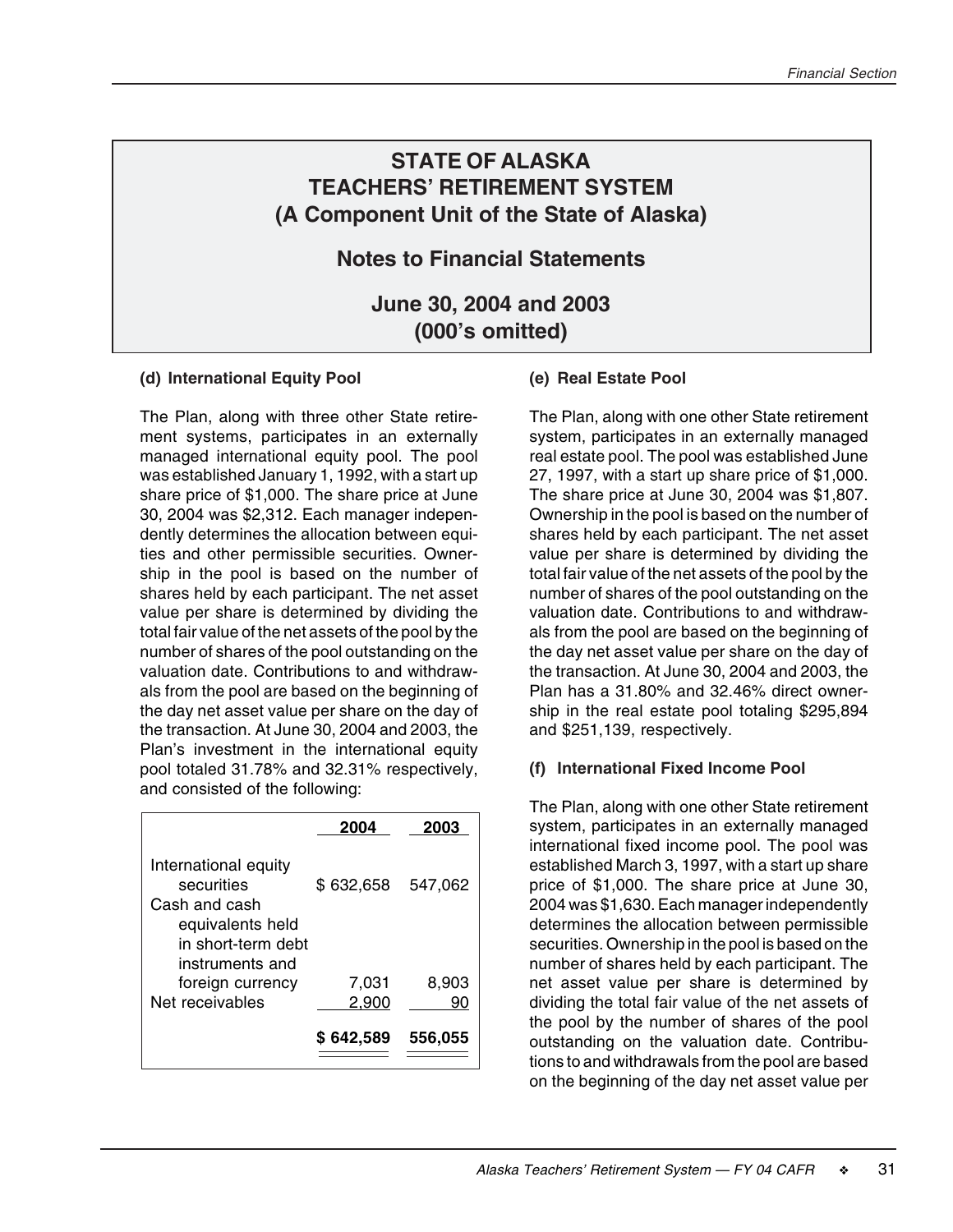# **Notes to Financial Statements**

# **June 30, 2004 and 2003 (000's omitted)**

share on the day of the transaction. At June 30, 2004 and 2003, the Plan's investment in the international fixed income pool totaled 32.17% and 32.51% respectively, and consisted of the following:

|                             | 2004      | 2003    |
|-----------------------------|-----------|---------|
| International fixed         |           |         |
| income securities \$137,817 |           | 129,525 |
| Cash and cash               |           |         |
| equivalents held            |           |         |
| in short-term debt          |           |         |
| instruments and             |           |         |
| foreign currency            | 1,429     | 1,471   |
| Net receivables             | 2,883     | 2,613   |
|                             | \$142,129 | 133,609 |

## **(g) Private Equity Pool**

The Plan, along with one other State retirement system, participates in an externally managed private equity pool. The pool was established April 24, 1998, with a start up share price of \$1,000. The share price at June 30, 2004 was \$1,156. Underlying assets in the pool are composed of venture capital, buyouts and special situation investments through limited partnership agreements. Ownership in the pool is based on the number of shares held by each participant. Contributions to and withdrawals from the pool are based on the beginning of the day net asset value per share on the day of the transaction. At June 30, 2004 and 2003, the Plan has a 32.32% and 32.68% ownership in the private equity pool totaling \$128,571 and \$104,896, respectively.

## **(h) Emerging Markets Equity Pool**

The Plan, along with one other State retirement system, participates in an externally managed emerging markets equity pool. The pool was established May 2, 1994, with a start up share price of \$1,000. The share price at June 30, 2004 was \$1,438. The pool participates in two externally managed commingled investment funds through ownership of equity shares. The commingled funds, comprised of various institutional investors, invest in the securities markets of developing countries. Ownership in the pool is based on the number of shares held by each participant. The net asset value per share is determined by dividing the total fair value of the net assets of the pool by the number of shares of the pool outstanding on the valuation date. Contributions to and withdrawals from the pool are based on the beginning of the day net asset value per share on the day of the transaction. At June 30, 2004 and 2003, the Plan has a 35.00% ownership in the emerging markets equity pool totaling \$53,407 and \$40,133, respectively.

## **(i) External Domestic Fixed Income Pool**

The Plan, along with three other State retirement systems, participates in an externally managed domestic fixed income pool. The pool was established June 25, 1999 with a start up share price of \$1,000. The share price at June 30, 2004 was \$1,448. Each manager independently determines the allocation between permissible securities. Ownership in the pool is based on the number of shares held by each participant. The net asset value per share is determined by dividing the total fair value of the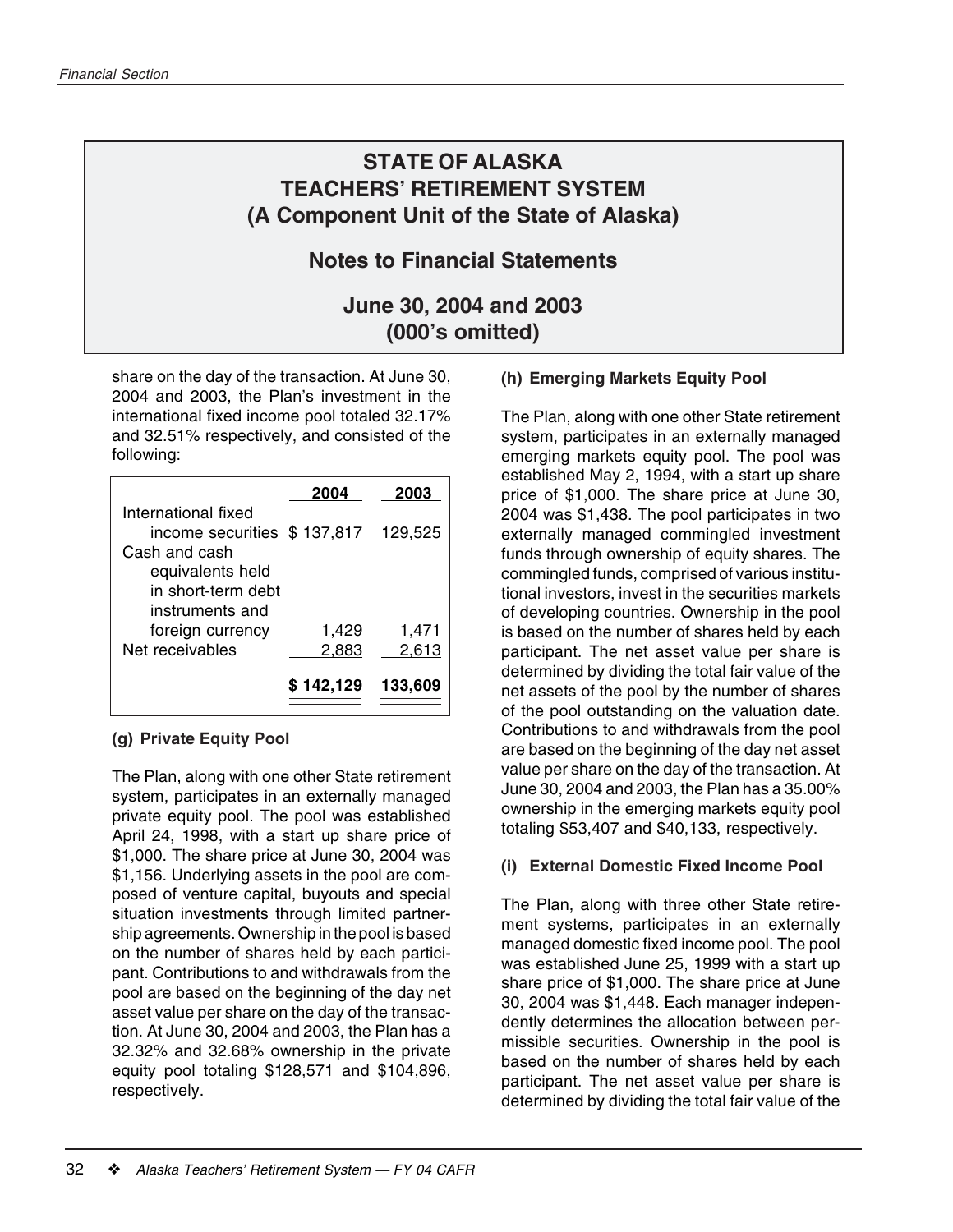## **Notes to Financial Statements**

### **June 30, 2004 and 2003 (000's omitted)**

net assets of the pool by the number of shares of the pool outstanding on the valuation date. Contributions to and withdrawals from the pool are based on the beginning of the day net asset value per share on the day of the transaction. At June 30, 2004 and 2003, the Plan's investment in the external domestic fixed income pool totaled 32.14% and 32.54%, respectively, and consisted of the following:

|                                                                                     | 2004                          | 2003                                          |
|-------------------------------------------------------------------------------------|-------------------------------|-----------------------------------------------|
| Mortgage related<br>Corporate<br>U.S. Treasury<br>U.S. government                   | \$149,054<br>67,919<br>80,938 | 169,162<br>75.743<br>35,002                   |
| agency<br>Asset backed<br>Yankees<br>Municipal<br>Cash and cash<br>equivalents held | 31,795<br>12,017<br>6,761     | 25,319<br>12,269<br>4,230<br>4,699            |
| in short-term debt<br>instruments<br>Net payables                                   | 73,179<br>\$ 361,318          | 124,644<br>$(60, 345)$ $(70, 625)$<br>380,443 |

### **(j) Other Investments Pool**

The Plan, along with one other State retirement system, participates in an externally managed other investments pool. The pool was established March 18, 2004 with a start up share price of \$1,000. The share price at June 30, 2004 was \$1,006. The underlying asset in the pool is composed of a limited partnership interest in a venture capital operating company. The venture capital operating company invests in oil, gas and other hydrocarbon properties, operations or projects as well as electric and other forms of power generation, transmission and distribution and other power-related projects or operations. Ownership in the pool is based on the number of shares held by each participant. Contributions to and withdrawals from the pool are based on the beginning of the day net asset value per share on the day of the transaction. At June 30, 2004, the Plan has a 32.32% ownership in the other investments pool totaling \$3,897.

### **(5) FOREIGN EXCHANGE CONTRACTS AND OFF-BALANCE SHEET RISK**

The Plan, through its investments in the international equity pool and the international fixed income pool, entered into foreign currency forward contracts to buy and sell specified amounts of foreign currencies at specified rates on specified future dates for the purpose of hedging existing security positions. The maturity periods for these contracts range from forty-five to ninetysix days. The Plan had net unrealized gains (losses) with respect to such contracts, calculated using forward rates at June 30, as follows:

|                                                  | 2004           | 2003       |
|--------------------------------------------------|----------------|------------|
| Net contract sales<br>Less: fair value           | 2,412<br>2,571 | 426<br>421 |
| Net unrealized gains<br>(losses) on<br>contracts | (159)          | 5          |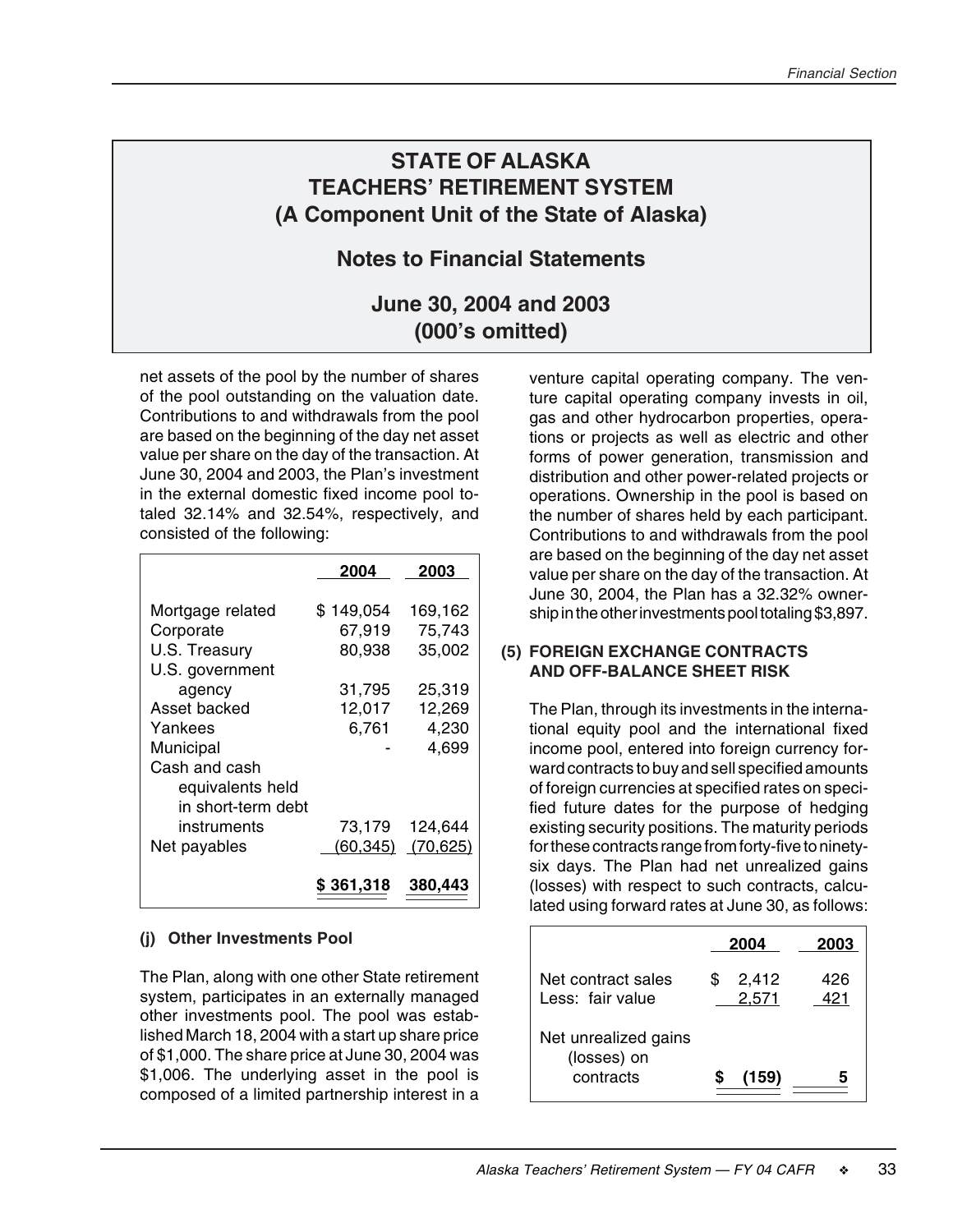### **Notes to Financial Statements**

## **June 30, 2004 and 2003 (000's omitted)**

The counterparties to the foreign currency forward contracts consist of a diversified group of financial institutions. The Plan is exposed to credit risk to the extent of non-performance by these counterparties; however, the Plan considers the risk of default to be remote. The Plan's market risk is limited to the difference between contractual rates and forward rates at the balance sheet date.

### **(6) SECURITIES LENDING**

 Alaska Statute 37.10.071 authorizes the Alaska State Pension Investment Board (the Board) to lend assets, under an agreement and for a fee, against deposited collateral of equivalent market value. In January 2001, the Board entered into an agreement with State Street Corporation (the Bank) to lend fixed income, domestic equity and international equity securities. The Bank, acting as the Board's agent under the agreement, transfers securities to broker agents or other entities for collateral in the form of cash or securities and simultaneously agrees to return the collateral for the same securities in the future.

At June 30, 2004 and 2003, the fair value of securities on loan allocable to the Plan totaled \$459,196 and \$303,478, respectively. There is no limit to the amount that can be loaned and the Board is able to sell securities on loan. International equity security loans are fully collateralized at not less than 105 percent of their fair value. All other security loans are fully collateralized at not less than 102 percent of their fair value. The Bank invests the cash collateral in a commingled investment pool; maturities of these investments generally did not match the maturi-

ties of the loaned securities because the lending agreements are terminable at will. The Bank may pledge or sell collateral upon borrower default. Since the Board does not have the ability to pledge or sell the collateral unless the borrower defaults, no assets or liabilities are recorded on the financial statements. There is limited credit risk associated with the lending transactions since the Board is indemnified by the Bank against any loss resulting from counterparty failure or default on a loaned security subject to limitation relating to war, civil unrest or revolution, or beyond the reasonable control of the Bank. The Bank and the borrower receive a fee from earnings on invested collateral.

For the year ended June 30, 2004 and 2003, there were no losses incurred as a result of securities lending transactions and there were no significant violations of legal or contractual provisions nor failures by any borrowers to return loaned securities.

### **(7) TRANSFER TO RETIREMENT SYSTEMS**

During Fiscal Year 2004, a review was conducted of all medical reserve amounts. An analysis was conducted which considered: (1) the medical portion of net assets held in trust for benefits and other purposes, (2) prior and current year amounts incurred but not paid, (3) the amount necessary for the contingency reserve, and (4) the amount necessary for a premium stabilization reserve. The result was an excess computed amount of net assets not specifically identified to other reserves. The excess amount was then moved back to the respective retirement system. There is an earnings differential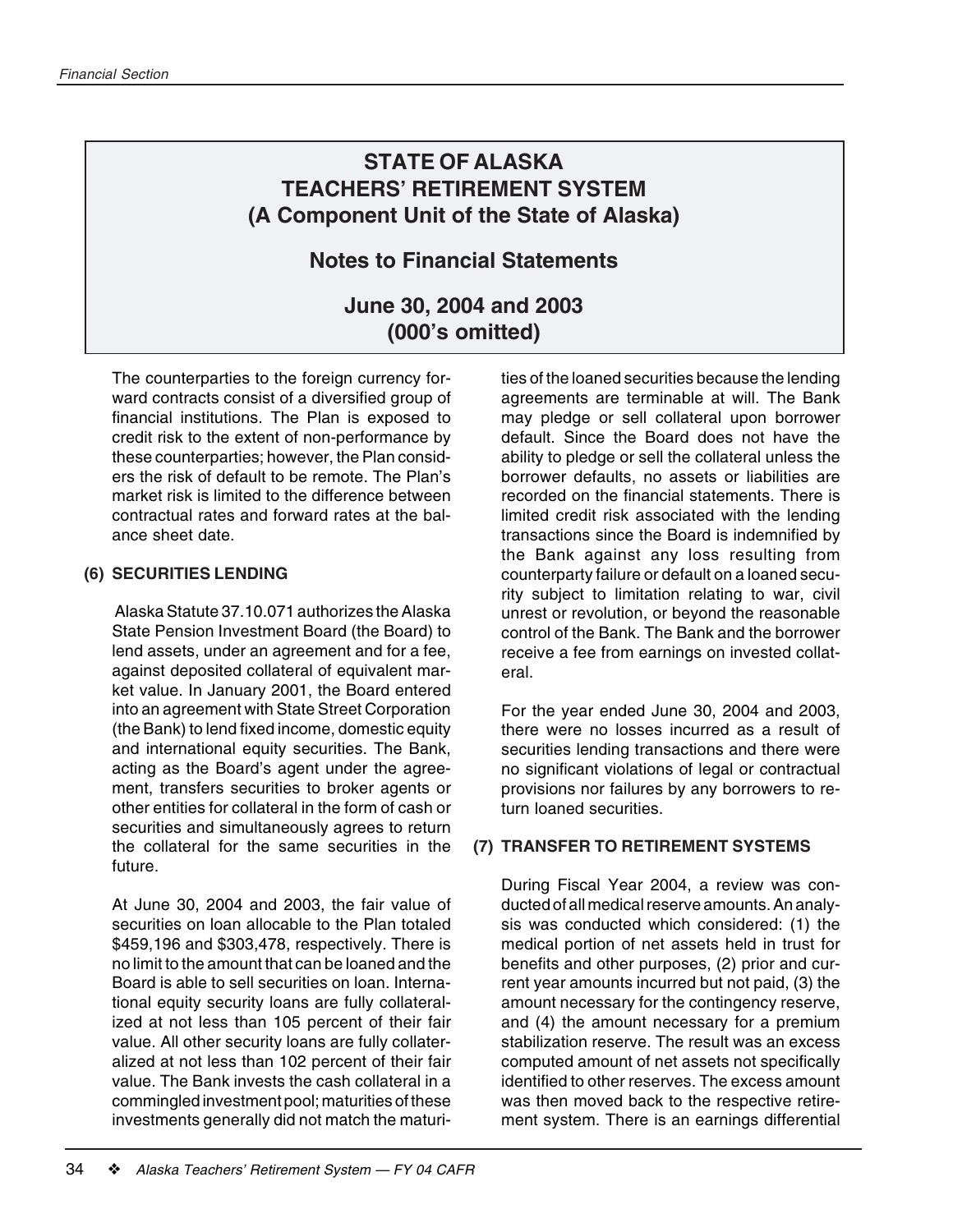### **Notes to Financial Statements**

### **June 30, 2004 and 2003 (000's omitted)**

on invested assets between the base trust fund and the Plan. Earnings on such excess reserves should remain with the base retirement trust. Such an analysis is conducted periodically to determine that reserves are adequate, but not excessive.

| Public Employees'                  |              |
|------------------------------------|--------------|
| <b>Retirement System</b>           | \$13,724,000 |
| <b>Teachers' Retirement System</b> | 6,200,000    |
| <b>Judicial Retirement System</b>  | 50,000       |
| <b>Elected Public Officials</b>    |              |
| <b>Retirement System</b>           | 26,000       |

### **(8) RETIREMENT INCENTIVE PROGRAM**

House Bill 354 (Chapter 65, SLA 96) was passed on June 18, 1996, and provided for a retirement incentive program (RIP or Program) for members of school district employers and employees of Mt. Edgecumbe and the Alaska Vocational Technical Center. The RIP encouraged eligible employees to retire up to three years earlier than they had planned as a cost savings for school districts. The incentive program could be implemented if the program produced an overall cost savings to the employer. The application and retirement deadlines were determined by the employer when they established a program. The original application period for school district employees under House Bill 354 was June 30, 1996 through December 31, 1996. During fiscal year 1997, Senate Bill 130 (Chapter 92, SLA 97) was passed which amended the original program. Senate Bill 130 allowed for additional application periods of 30-60 days, ending no later than June 30, 1999.

Employers who participated in the RIP were required to reimburse the Plan for the actuarial equivalent of the difference between the benefits each employee received after the addition of the retirement incentive under the program and the amount the employee would have received without the incentive, less any amount the employee was indebted as a result of retiring under the program. Reimbursements from employers were due in minimum equal annual installments so that the entire balance was paid within three years after the end of the fiscal year in which each employee retired.

Employers were also required to reimburse the Plan for the estimated costs of administering the program. The Plan established a receivable for employer reimbursements and administrative costs as employees retired. There were no additions to plan net assets during fiscal year 2004 or 2003.

When employees terminated employment to participate in the program, they were indebted to the Plan for 25.95% of their annual compensation for the calendar year in which they terminated. Any outstanding indebtedness at the time an employee was appointed to retirement resulted in an actuarial adjustment of his/her benefit amount.

### **(9) COMMITMENTS AND CONTINGENCIES**

### **(a) Commitments**

The Plan, through its investment in the private equity pool, entered into agreements through an external investment manager to provide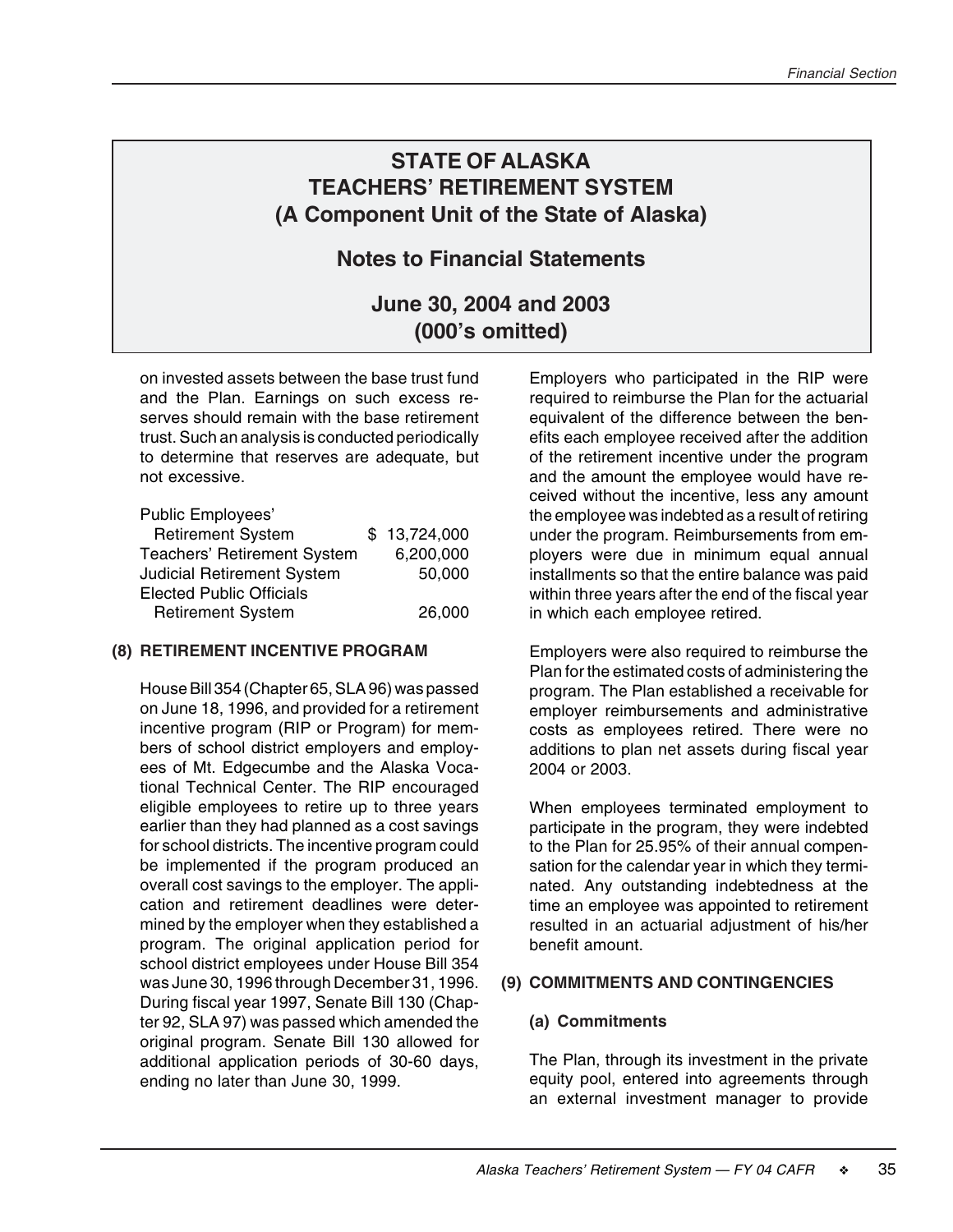### **Notes to Financial Statements**

### **June 30, 2004 and 2003 (000's omitted)**

capital funding for limited and general partnerships as it continues to build a private equity portfolio. At June 30, 2004, the Plan's share of these unfunded commitments totaled \$153,578 to be paid through the year 2009.

The Plan, through its investment in the other investments pool, entered into agreements through an external investment manager to provide capital funding for a limited partnership as it continues to build an other investments portfolio. At June 30, 2004, the Plan's share of these unfunded commitments totaled \$21,977 to be paid through the year 2014.

The Plan, through its investment in the real estate pool, entered into agreements through an external investment manager to provide capital funding for real estate investments as it continues to build a real estate portfolio. At June 30, 2004, the Plan's share of these unfunded commitments totaled \$31,242 to be paid through the year 2007.

### **(b) Contingencies**

The State and/or the Plan are defendants in the following lawsuits. The Plan has not recorded an accrual related to any of the lawsuits, because an unfavorable outcome in these matters is, in management's opinion, not considered probably but rather only possible, and the potential loss, if any cannot be reasonably estimated at this time. If an unfavorable outcome occurs, the costs would be passed through to employers through the normal contribution process.

The State is a defendant in a lawsuit filed by the Alaska Civil Liberties Union and seven samesex couples with regards to the statutes limiting employee health insurance coverage to employees and their spouses and dependents, thus excluding coverage for domestic partners of employees. An adverse ruling against the State would increase the number of persons that would be covered by insurance paid by the Plan.

The Plan is a defendant in four similar lawsuits, three of which are class action suits. The lawsuits pertain to whether recent changes to the retiree health insurance program under the Plan resulted in violations of members' constitutional rights to retirement benefits. In 2001, the Superior Court of the State of Alaska issued an order granting the plaintiffs' motion for partial summary judgment.

Approximately 50 Plan members have filed administrative challenges to the Plan administrator's refusal to include leave cash-in payments in the compensation used to calculate the members' retirement benefits. The members were all first hired by Plan employers before July 1, 1977, and claim that they have a constitutional right, based on the Plan statutes in effect before that date, to have leave cash-in payments included. The Plan board, which hears appeals from decisions of the Plan administrator, has ruled on two of the appeals, and those rulings have in turn been appealed to the Alaska Superior Court. The remaining appeals have been stayed by the Plan board. In addition, a class action lawsuit, raising the same issues, has been filed in the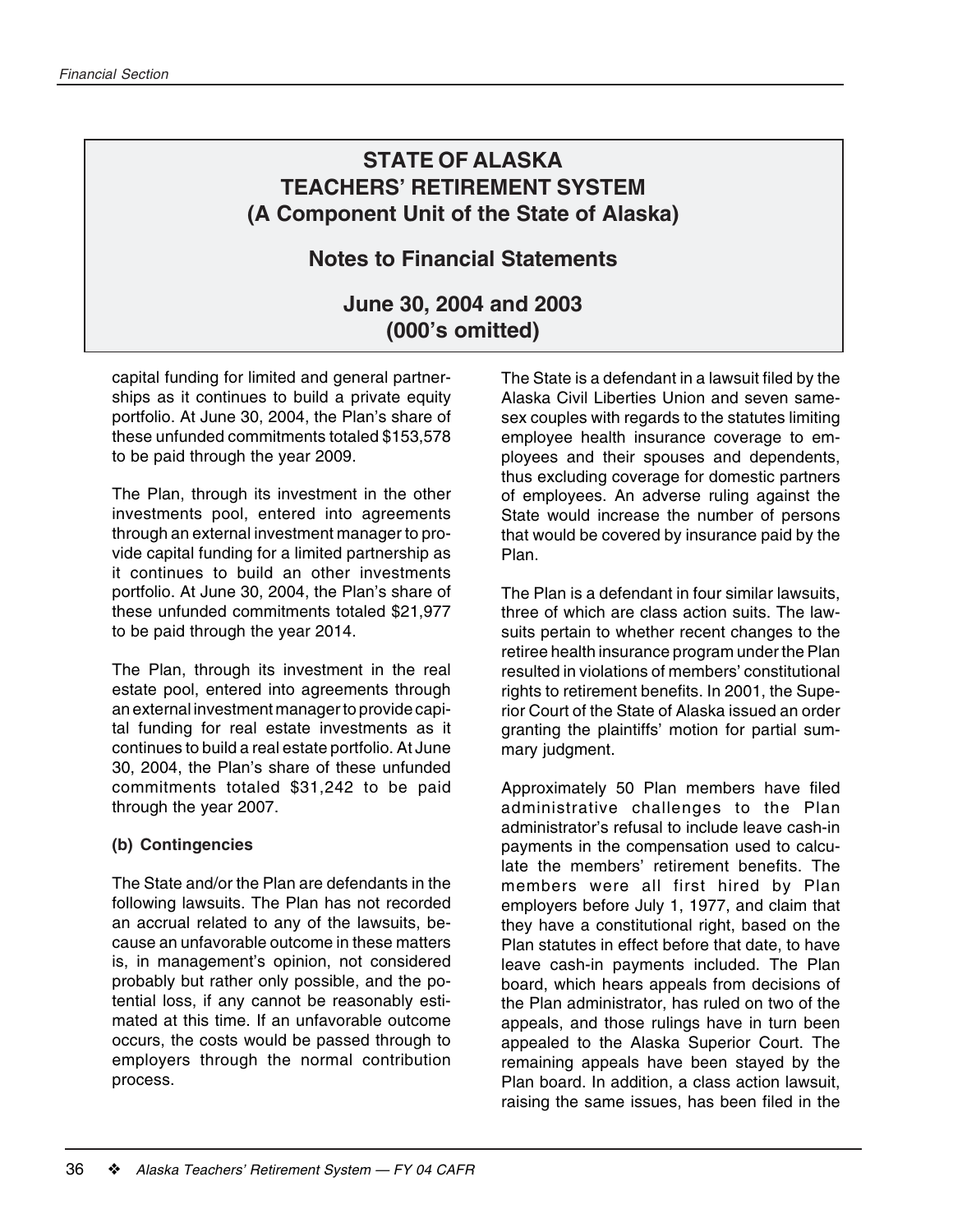### **Notes to Financial Statements**

### **June 30, 2004 and 2003 (000's omitted)**

superior court, but has been put on hold until final resolution of the members' claim. The administrator intends to vigorously contest all of these claims.

The State is a defendant in a class action lawsuit involving a constitutional challenge to PERS and TRS statutes that provide a 10 percent cost of living adjustment (COLA) to retirees and other benefit recipients who reside in the state of Alaska. The plaintiffs claim that these statutes violate the right to travel of non-resident benefit recipients, and therefore, the 10 percent COLA should be paid to all benefit recipients, regardless of residence. The class action lawsuit will be submitted to the Alaska Supreme Court to consider the constitutionality of the COLA statutes and how they are applied.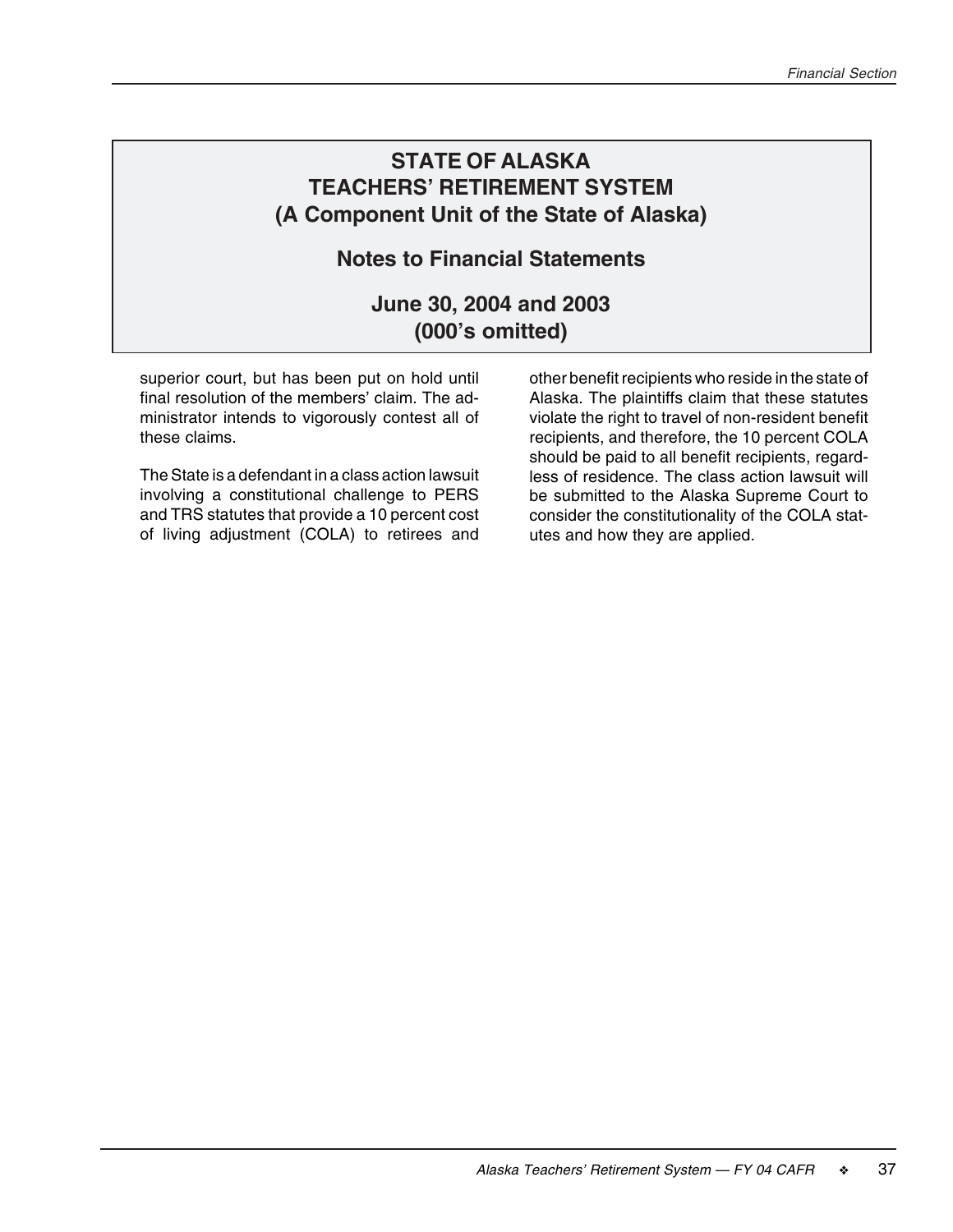## **Required Supplementary Information (Unaudited)**

## **Schedule of Funding Progress Pension Benefits**

### **June 30, 2004 and 2003 (000's omitted)**

| <b>Actuarial</b><br>valuation<br>year ended<br>June 30 | <b>Actuarial</b><br>value<br>of plan<br>assets | <b>Actuarial</b><br>accrued<br><b>liabilities</b><br>(AAL) | <b>Funding</b><br>Excess (FE)/<br>(Unfunded<br>actuarial<br>accrued<br>liabilities)<br>(UAAL) | <b>Funded</b><br>ratio | Covered<br>payroll | <b>FE/(UAAL)</b><br>as a<br>percentage<br>of covered<br>payroll |
|--------------------------------------------------------|------------------------------------------------|------------------------------------------------------------|-----------------------------------------------------------------------------------------------|------------------------|--------------------|-----------------------------------------------------------------|
| 1998                                                   | \$2,825,528                                    | 2,893,325                                                  | (67, 797)                                                                                     | 97.7%                  | \$469,433          | $(14.4\%)$                                                      |
| 1999                                                   | 3.120.951                                      | 3.043.509                                                  | 77.442                                                                                        | 102.5%                 | 466.414            | 16.6%                                                           |
| 2000                                                   | 3,338,700                                      | 3,350,552                                                  | (11, 852)                                                                                     | 99.6%                  | 482.571            | (2.5%)                                                          |
| 2001                                                   | 3.468.310                                      | 3.651.488                                                  | (183.178)                                                                                     | 95.0%                  | 496.188            | (36.9%)                                                         |
| 2002                                                   | 2,699,445                                      | 3,959,958                                                  | (1,260,513)                                                                                   | 68.2%                  | 509,437            | (247.4%)                                                        |
| 2003                                                   | 2.694.785                                      | 4.190.970                                                  | (1,496,185)                                                                                   | 64.3%                  | 532.630            | (280.9%)                                                        |

See accompanying notes to required supplementary information and independent auditors' report.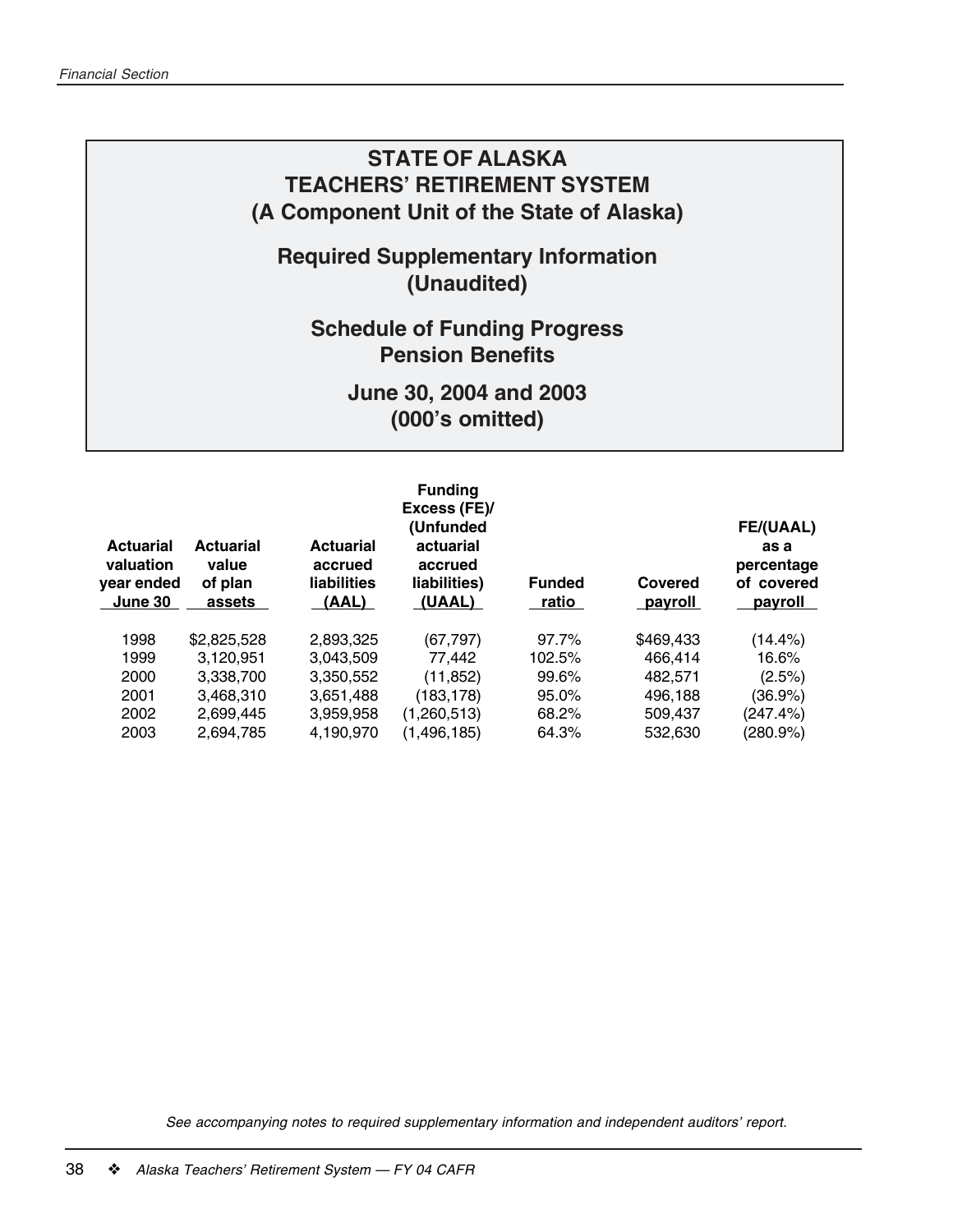### **Required Supplementary Information (Unaudited)**

### **Schedule of Funding Progress Postemployment Healthcare Benefits**

**June 30, 2004 and 2003 (000's omitted)**

| <b>Actuarial</b><br>valuation<br>year ended<br>June 30 | <b>Actuarial</b><br>value<br>of plan<br>assets | <b>Actuarial</b><br>accrued<br>liabilities<br>(AAL) | <b>Funding</b><br>Excess (FE)/<br>(Unfunded<br>actuarial<br>accrued<br>liabilities)<br>(UAAL) | <b>Funded</b><br>ratio | Covered<br>payroll | FE/(UAAL)<br>as a<br>percentage<br>of covered<br>payroll |
|--------------------------------------------------------|------------------------------------------------|-----------------------------------------------------|-----------------------------------------------------------------------------------------------|------------------------|--------------------|----------------------------------------------------------|
| 1998                                                   | \$620,542                                      | 635.432                                             | (14, 890)                                                                                     | 97.7%                  | \$469,433          | (3.2%)                                                   |
| 1999                                                   | 694.682                                        | 677.445                                             | 17.237                                                                                        | 102.5%                 | 466.414            | $3.7\%$                                                  |
| 2000                                                   | 845.315                                        | 848.316                                             | (3,001)                                                                                       | 99.6%                  | 482.571            | $(0.6\%)$                                                |
| 2001                                                   | 903.919                                        | 951,659                                             | (47,740)                                                                                      | 95.0%                  | 496.188            | $(9.6\%)$                                                |
| 2002                                                   | 989,591                                        | 1,451,684                                           | (462,093)                                                                                     | 68.2%                  | 509,437            | (90.7%)                                                  |
| 2003                                                   | 1.057.500                                      | 1.644.639                                           | (587,139)                                                                                     | 64.3%                  | 532,630            | (110.2%)                                                 |

See accompanying notes to required supplementary information and independent auditors' report.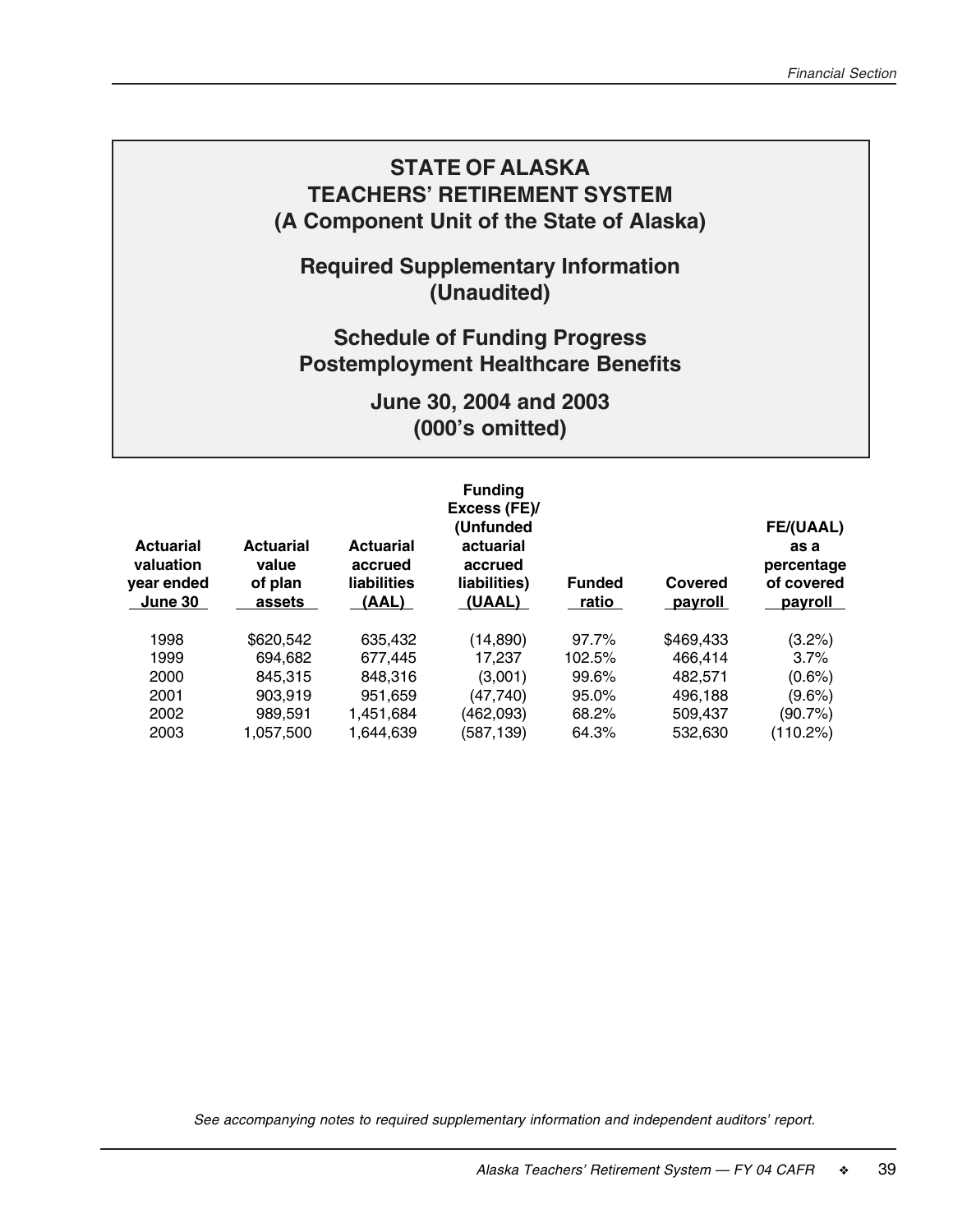**Required Supplementary Information (Unaudited)**

## **Schedule of Employer Contributions Pension and Postemployment Healthcare Benefits**

**June 30, 2004 and 2003 (000's omitted)**

|                       |                                                      | Postemployment                                   |                                             |                                                         | Postemployment                                      |                                                |
|-----------------------|------------------------------------------------------|--------------------------------------------------|---------------------------------------------|---------------------------------------------------------|-----------------------------------------------------|------------------------------------------------|
| Year ended<br>June 30 | <b>Pension</b><br>annual<br>required<br>contribution | healthcare<br>annual<br>required<br>contribution | Total<br>annual<br>required<br>contribution | <b>Pension</b><br>percentage<br>contributed<br>(note 3) | healthcare<br>percentage<br>contributed<br>(note 3) | Total<br>percentage<br>contributed<br>(note 3) |
| 1999                  | \$44,142                                             | 9,759                                            | 53,901                                      | 114%                                                    | 114%                                                | 114%                                           |
| 2000                  | 55,448                                               | 12,426                                           | 67.874                                      | 92%                                                     | 92%                                                 | 92%                                            |
| 2001                  | 46,067                                               | 10,324                                           | 56,391                                      | 114%                                                    | 114%                                                | 114%                                           |
| 2002                  | 32,331                                               | 7.245                                            | 39,576                                      | 155%                                                    | 155%                                                | 155%                                           |
| 2003                  | 37,800                                               | 9.570                                            | 47.370                                      | 133%                                                    | 133%                                                | 133%                                           |
| 2004                  | 65.571                                               | 17,089                                           | 82,660                                      | 83%                                                     | 83%                                                 | 83%                                            |

See accompanying notes to required supplementary information and independent auditors' report.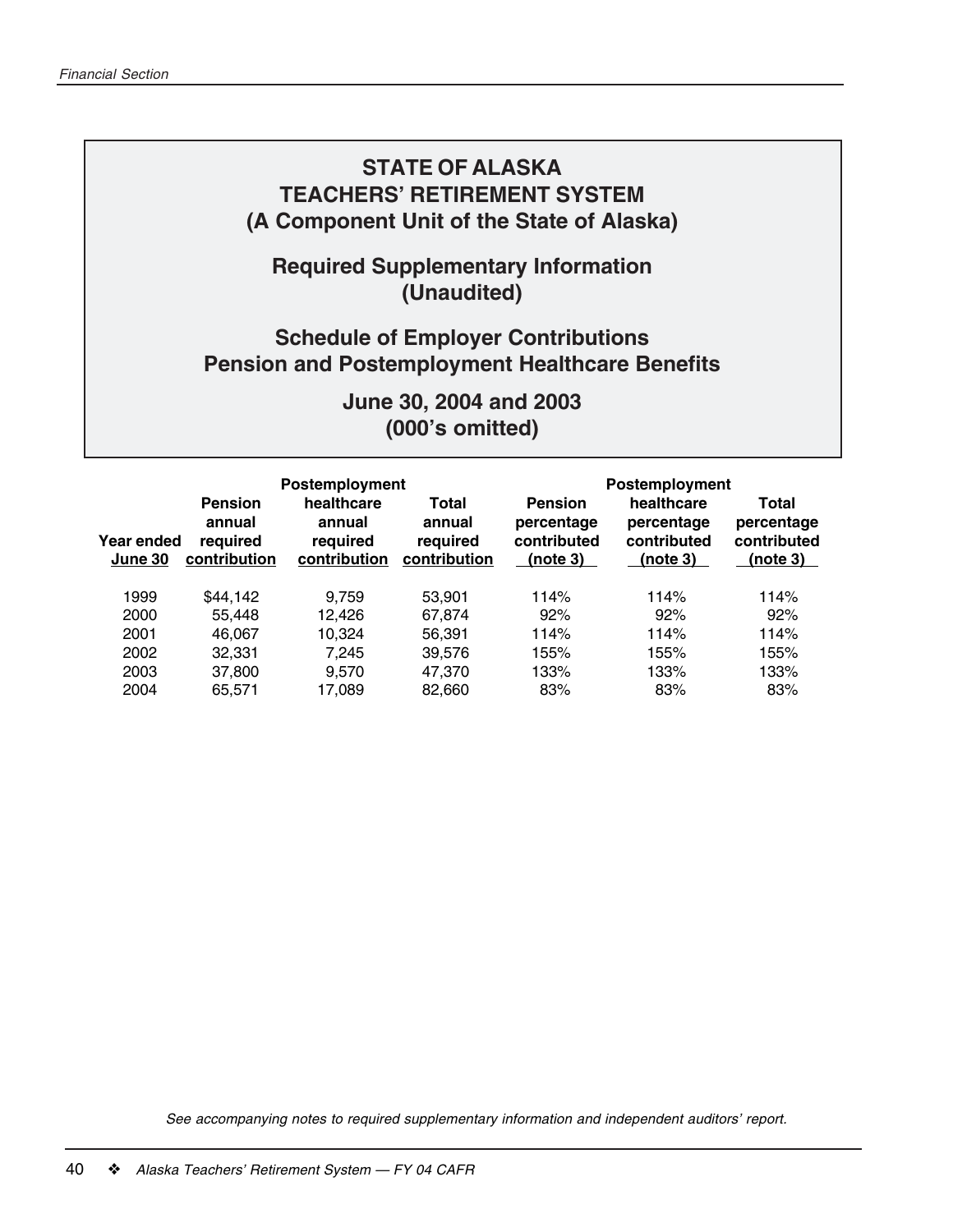## **Notes to Required Supplementary Information (Unaudited)**

## **June 30, 2004 and 2003 (000's omitted)**

#### **(1) DESCRIPTION OF SCHEDULE OF FUNDING PROGRESS**

Each time a new benefit is added which applies to service already rendered, an "unfunded actuarial accrued liability" is created. Laws governing the Plan require that these additional liabilities be financed systematically over a period of future years. Also, if actual financial experiences are less favorable than assumed financial experiences, the difference is added to the unfunded actuarial accrued liability.

In an inflationary economy, the value of the dollar is decreasing. This environment results in employee pay increasing in dollar amounts resulting in unfunded actuarial accrued liabilities increasing in dollar amounts, all at a time when the actual value of these items, in real terms, may be decreasing.

### **(2) ACTUARIAL ASSUMPTIONS AND METHODS**

The actuarial valuation is prepared by Mercer Human Resource Consulting. The significant actuarial assumptions used in the valuation as of June 30, 2003 are as follows:

- (a) Actuarial cost method projected unit credit, unfunded actuarial accrued liability or funding excess amortized over a twenty-five year fixed period level percentage of pay.
- (b) Mortality 1994 Group Annuity Mortality Basic Table for males and females, 1994 base year. All deaths are assumed to result from non-occupational causes.
- (c) Retirement retirement rates based on the 1997-1999 actual experience.
- (d) Investment return 8.25% per year, compounded annually, net of expenses.
- (e) Health cost trend –

| <b>Fiscal Year</b> |         |
|--------------------|---------|
| 04-05              | 12.0%   |
| 06                 | 11.5%   |
| 07                 | 11.0%   |
| 08                 | 10.5%   |
| 09                 | 10.0%   |
| 10                 | 9.5%    |
| 11                 | $9.0\%$ |
| 12                 | 8.5%    |
| 13                 | 8.0%    |
| 14                 | 7.5%    |
| 15                 | 7.0%    |
| 16                 | 6.0%    |
| FY17 and later     | 5.0%    |

- (f) Salary scale inflation 3.5% per year, productivity 0.5% per year, merit (first five years of employment) 1.5% per year.
- (g) Total inflation total inflation as measured by the Consumer Price Index for urban and clerical workers for Anchorage is assumed to increase 3.5% annually.
- (h) Cost of living allowance (domicile in Alaska) – 65% of those benefit recipients who are eligible for the allowance are assumed to remain in Alaska and receive the allowance.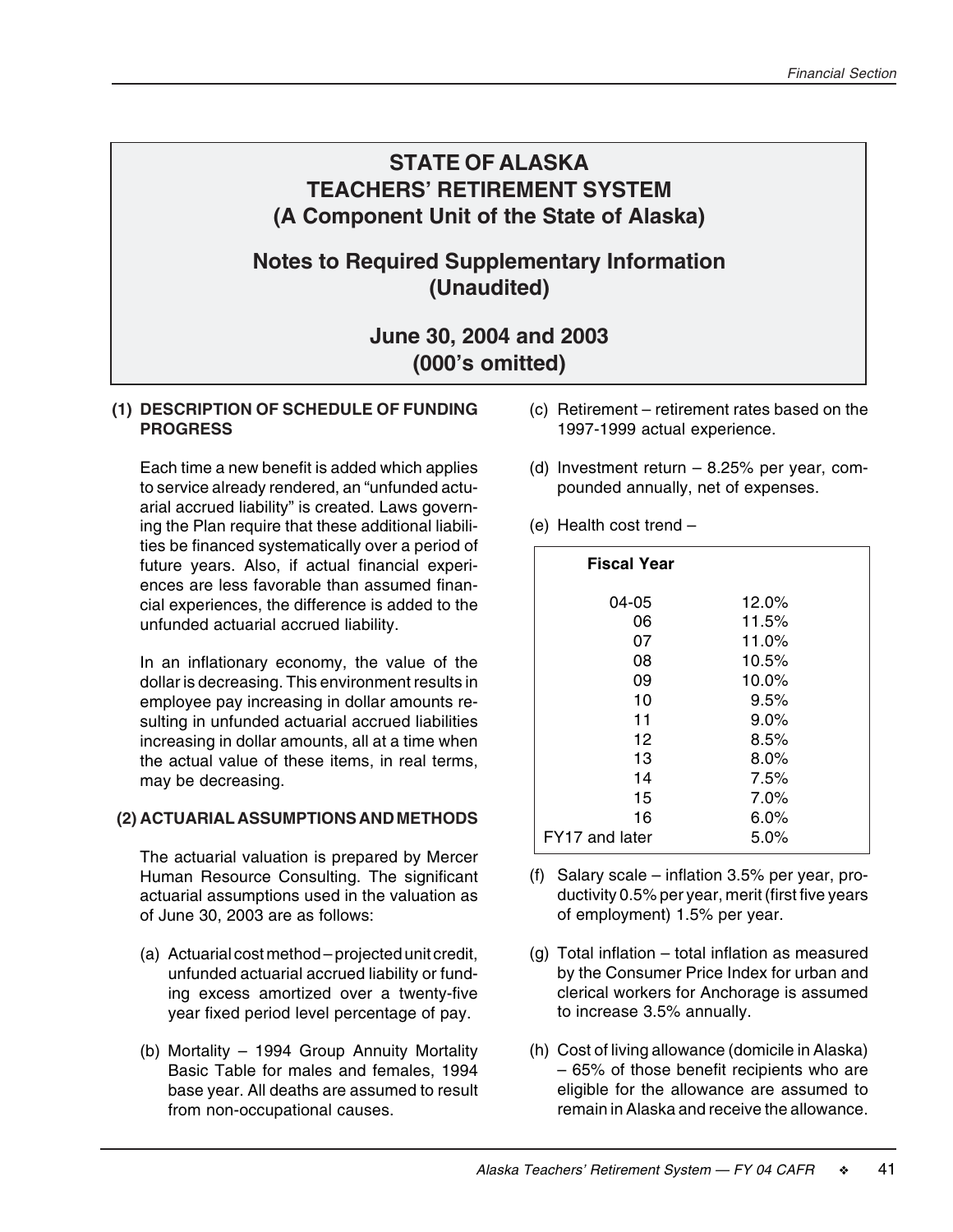**Notes to Required Supplementary Information (Unaudited)**

## **June 30, 2004 and 2003 (000's omitted)**

- (i) Contribution refunds 100% of those terminating after age thirty-five who are vested will leave their contributions in the Plan and thereby retain their deferred vested benefit. All others who terminate are assumed to have their contributions refunded.
- (j) Total turnover select and ultimate rates based upon the 1997-1999 actual withdrawal experience.
- (k) Disability incidence rates based upon the 1991-1995 actual experience. Post-disability mortality in accordance with rates published by the Pension Benefit Guaranty Corporation to reflect mortality of those receiving disability benefits under Social Security.
- (l) Asset valuation method recognize 20% of the investment gains and losses in each of the current and preceding four years and phased in over the next five years. All assets are valued at market value. Valuation assets cannot be outside a range of 80% to 120% of the market value of assets.
- (m) Valuation of medical benefits for retirees a pre-age sixty-five cost and lower post-age sixty-five cost (due to Medicare) are assumed such that the total rate for all retirees equals the present premium rate assumption. These medical premiums are then increased with the health cost inflation assumption. The actuarial cost method used for funding retirement benefits is also used to fund health benefits.
- (n) Spouse's age wives are assumed to be four years younger than husbands.
- (o) Dependent children benefits to dependent children have been valued assuming members who are not single have one dependent child.
- (p) New entrants growth projections are made for active TRS population under three scenarios:

| Pessimistic: | 0% per year |
|--------------|-------------|
| Median:      | 1% per year |
| Optimistic:  | 2% per year |

- (q) Sick leave 4.7 days of unused sick leave for each year of service will be available to be credited once the member is retired.
- (r) Post-retirement pension adjustment 50% and 75% of assumed inflation is valued for the automatic Post-Retirement Pension Adjustment (PRPA) as specified in the statute.
- (s) Part-time status part-time employees are assumed to earn 0.550 years of credited service per year.
- (t) Expenses expenses are covered in the investment return assumption.

The assumptions and methods, when applied in combination, fairly represent past and anticipated future experience of the Plan. The foregoing actuarial assumptions are based on the presumption that the Plan will continue. Were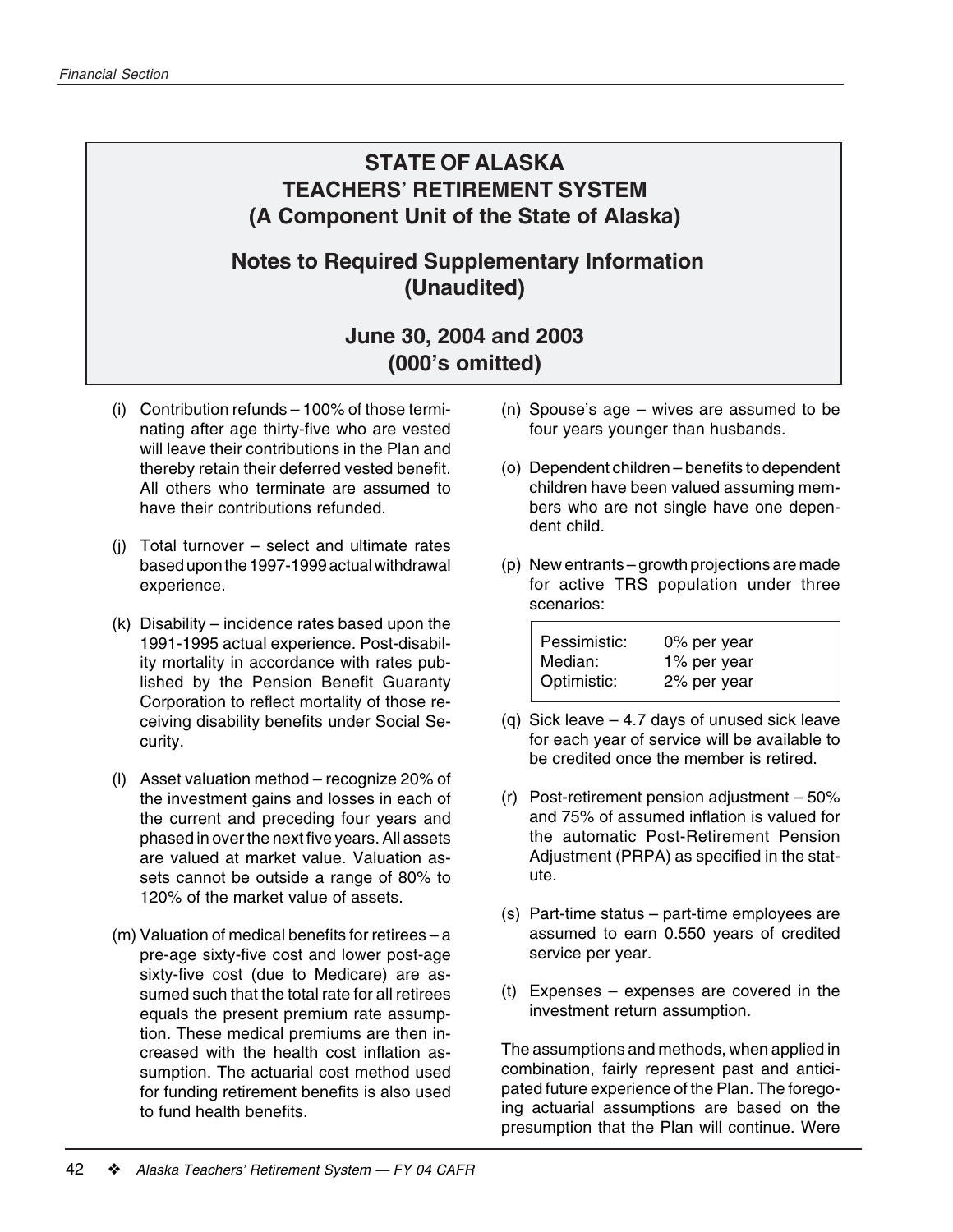### **Notes to Required Supplementary Information (Unaudited)**

### **June 30, 2004 and 2003 (000's omitted)**

the Plan to terminate, different actuarial assumptions and other factors might be applicable in determining the actuarial present value of accumulated benefits.

All significant accounting policies, benefit provisions and actuarial assumptions are the same for the required supplementary information and the financial statements except as follows:

- Effective June 30, 2000, the following changes were made:
	- $\geq$  There was a change in the economic actuarial assumption. The total inflation assumption was changed from 4% to 3.5% annually. This affected the economic assumptions, including salary scale and health cost trend.
	- $\geq$  The retirement assumptions were revised based on actual experience in 1997-1999.
	- $\geq$  The turnover assumptions were revised based on actual withdrawal experience in 1997-1999.
	- $\geq$  The cost of living allowance was increased from 62% to 65% participation.
	- $\geq$  For the June 30, 2000 actuarial valuation, data as of June 30, 1999 was

projected one year using standard actuarial techniques. The active population count was assumed to increase by 1.81% (quadratic extrapolation over the most recent 3 valuation dates). Actual CPI data was used to estimate new PRPA benefits for participants retired as of June 30, 1999.

- $\geq$  The mortality basis was changed from the 1984 Unisex Pension Mortality Table to the 1994 Group Annuity Mortality Basic Table for males and females, 1994 base year.
- $>$  The health cost trend assumptions were changed from an ultimate rate of 5.5% per annum to the following:

| <b>Fiscal Year</b> |         |
|--------------------|---------|
| 01                 | $7.5\%$ |
| 02                 | 6.5%    |
| 03                 | 5.5%    |
| 04-08              | 5.0%    |
| $09-13$            | 4.5%    |
| Thereafter         | 4.0%    |

- Effective June 30, 2002, the following changes were made:
	- $\geq$  The actuarial cost method was changed from a rolling twenty-five year period to a twenty-five year fixed period level percentage of pay.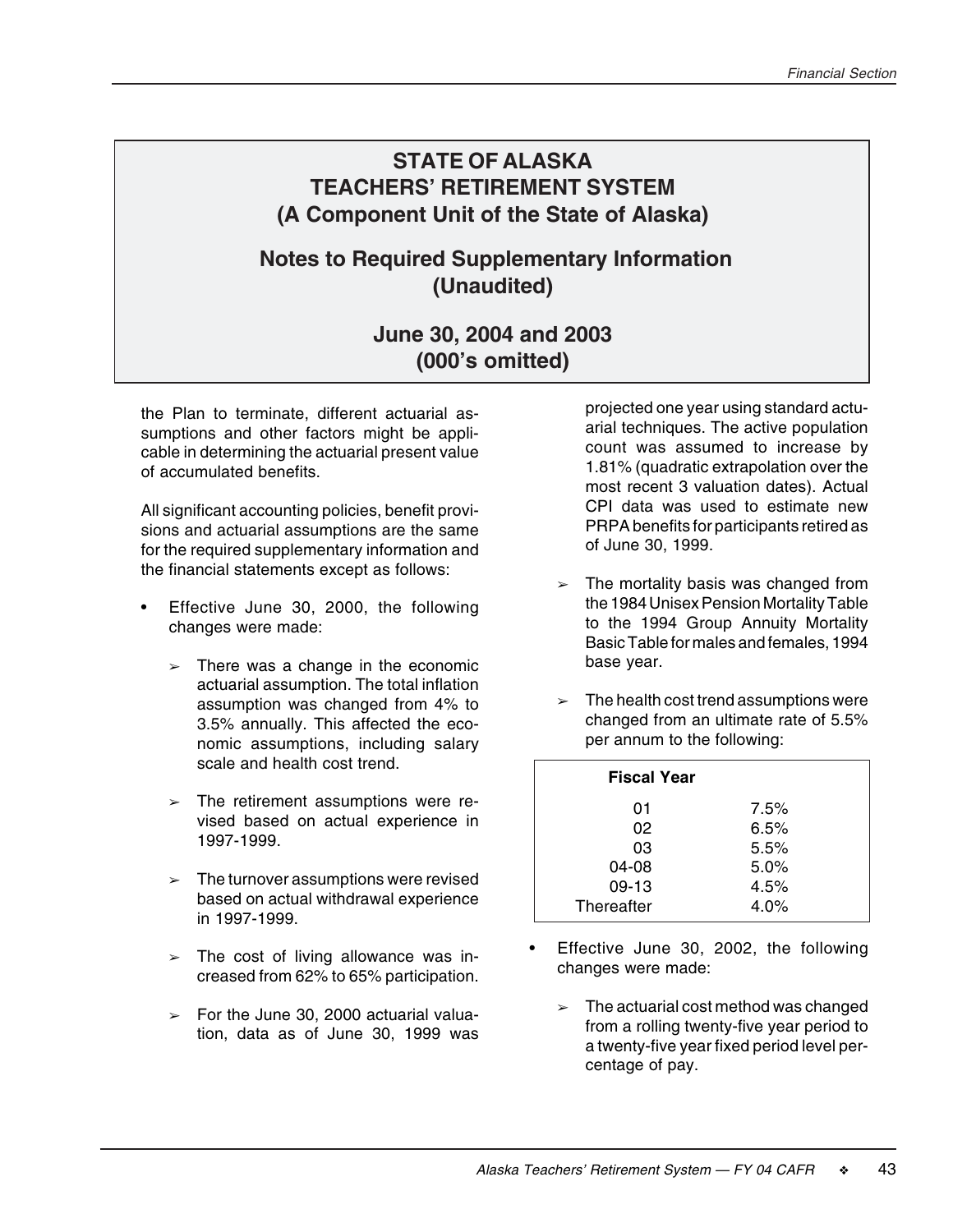**Notes to Required Supplementary Information (Unaudited)**

### **June 30, 2004 and 2003 (000's omitted)**

- $\geq$  Part-time employees are assumed to earn 0.550 years of credited service per year.
- $\geq$  The health cost trend assumptions were changed for fiscal years 2003 and later from an ultimate rate of 12.0% for fiscal years 2003-2005 decreasing in yearly 0.5% increments to 5.0% beginning in 2017 and all subsequent fiscal years.

The asset valuation method was changed to recognize 20% of the investment gains and losses in each of the current and preceding four years and will be phased in over the next five years.

Effective June 30, 2003, the following changes were made:

• Members currently under age 50 who have already attained 21 years of service are assumed to retire one year following the valuation date.

#### **(3) ENHANCED ACTUARIAL PROJECTION SYSTEM**

The Plan's actuary, at the request of the Teachers' Retirement Board, uses an enhanced actuarial projection system to determine annual employer contribution rates. Although the same actuarial cost method is used by the Plan's actuary, the enhanced system projects population growth patterns and their associated liabilities twenty-five years into the future.

The purpose of the enhanced actuarial projection system is to level out contribution rates in order to provide employers with a more stable long-term contribution pattern.

The Plan's utilization of the enhanced actuarial projection system resulted in 1998 and 2000 employer contributions being less than the annual required contribution and 1999 and 2001- 2003 employer contributions being more than the annual required contribution.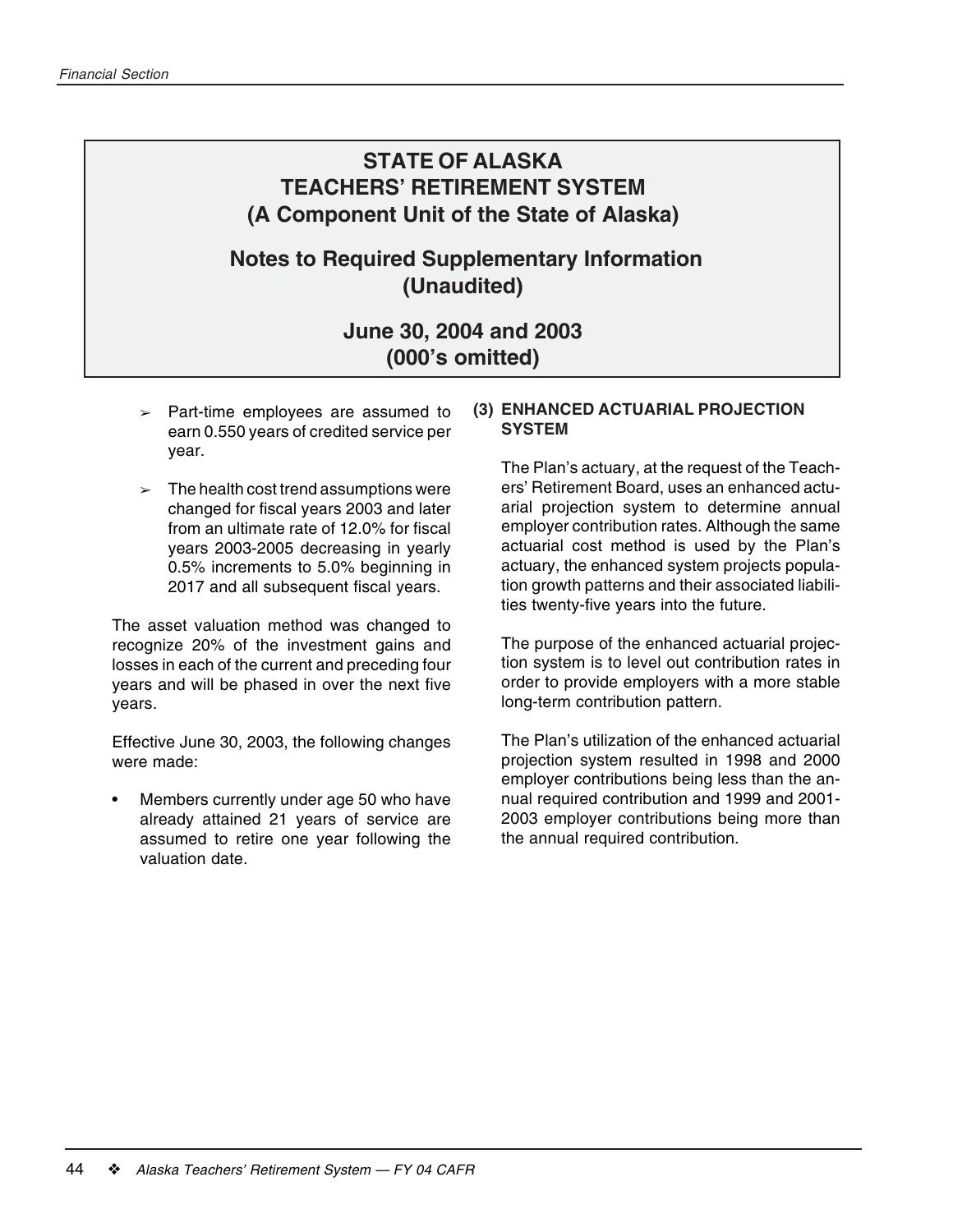Schedule 1

## **STATE OF ALASKA TEACHERS' RETIREMENT SYSTEM (A Component Unit of the State of Alaska)**

## **Schedule of Administrative and Investment Expenses**

### **Year ended June 30, 2004 with comparative totals for 2003 (000's omitted)**

|                                   | <b>Administrative</b> | <b>Investment</b> |        | <b>Totals</b>  |
|-----------------------------------|-----------------------|-------------------|--------|----------------|
|                                   | expenses              | expenses          | 2004   | 2003           |
| Personal services:                |                       |                   |        |                |
| Wages                             | \$<br>917             | 382               | 1,299  | 1,330          |
| <b>Benefits</b>                   | 365                   | 138               | 503    | 603            |
| Total personal services           | 1,282                 | 520               | 1,802  | 1,933          |
| Travel:                           |                       |                   |        |                |
| Transportation                    | 25                    | 23                | 48     | 59             |
| Per diem                          | 21                    | 19                | 40     | 56             |
| Moving                            |                       |                   |        | 3              |
| Honorarium                        | 11                    | <u> 15</u>        | 26     | 31             |
| <b>Total travel</b>               | 57                    | 57                | 114    | 149            |
| Contractual services:             |                       |                   |        |                |
| Management and consulting         | 217                   | 8,102             | 8,319  | 6,889          |
| Accounting and auditing           | 22                    | 389               | 411    | 474            |
| Other professional services       | 130                   | 30                | 160    | 225            |
| Advertising and printing          | 49                    | 115               | 164    | 137            |
| Data processing                   | 124                   | 14                | 138    | 143            |
| Communications                    | 130                   | 32                | 162    | 120            |
| Rentals/leases                    | 87                    | 24                | 111    | 155            |
| Legal                             | 65                    | 36                | 101    | 33             |
| <b>Medical specialists</b>        | 1                     |                   | 1      | 5              |
| Repairs and maintenance           | 5                     | 1                 | 6      | 3              |
| Transportation                    | 1                     | 1                 | 2      | $\overline{2}$ |
| Other services                    | 5                     | 8                 | 13     | 35             |
| <b>Total contractual services</b> | 836                   | 8,752             | 9,588  | 8,221          |
| Other:                            |                       |                   |        |                |
| Equipment                         |                       | 6                 | 6      | 114            |
| Supplies                          | 28                    | 12                | 40     | 36             |
| <b>Total other</b>                | 28                    | 18                | 46     | 150            |
| Total administrative and          |                       |                   |        |                |
| investment expenses               | \$2,203               | 9,347             | 11,550 | 10,453         |

See accompanying independent auditors' report.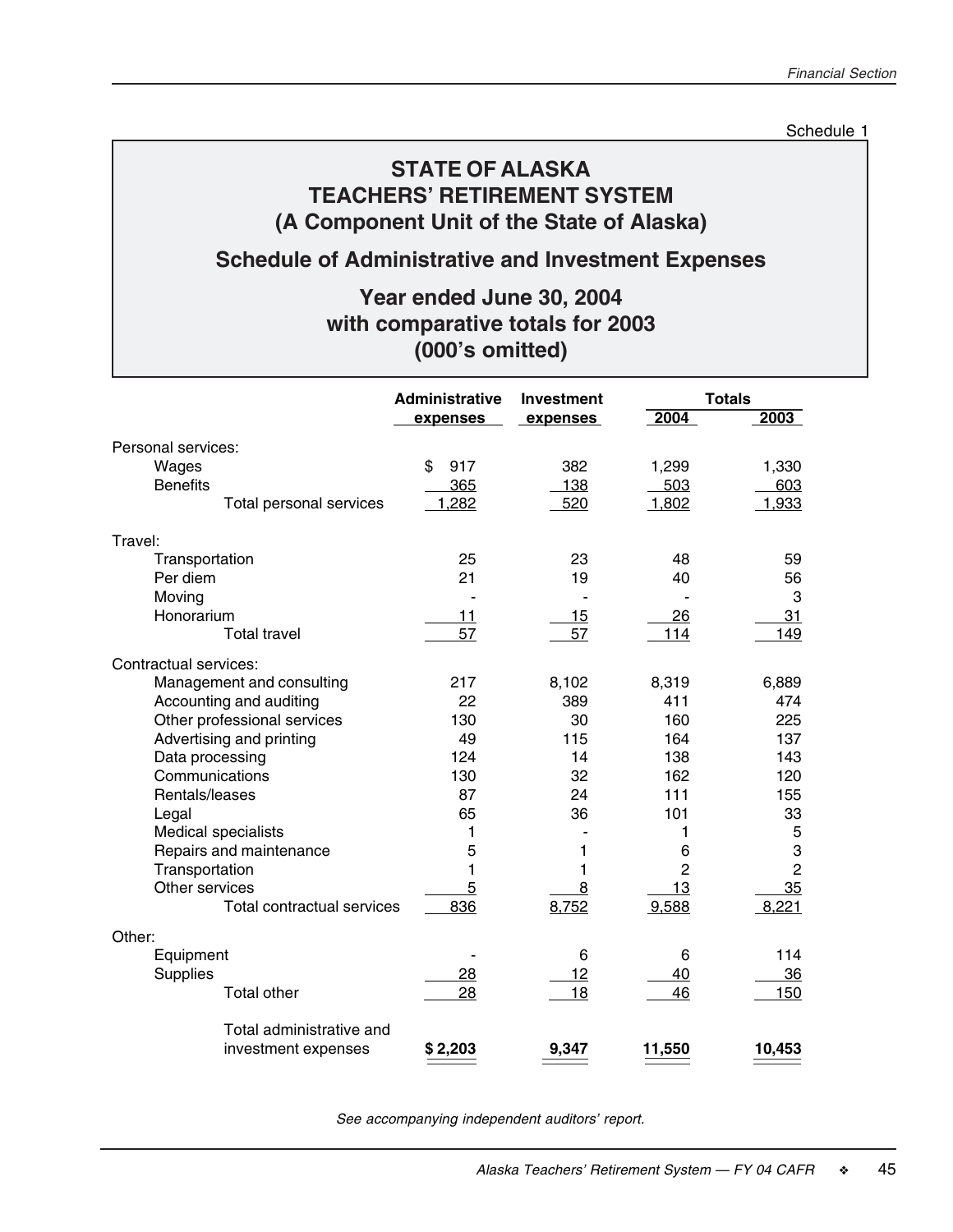Schedule 2

## **STATE OF ALASKA TEACHERS' RETIREMENT SYSTEM (A Component Unit of the State of Alaska)**

### **Schedule of Payments to Consultants Other than Investment Advisors**

### **Years ended June 30, 2004 and 2003 (000's omitted)**

| <b>Firm</b>                           | <b>Services</b>                 |   | 2004 | 2003 |
|---------------------------------------|---------------------------------|---|------|------|
| <b>State Street Corporation</b>       | Custodian banking services      | S | 460  | 422  |
| Systems Central Services Inc.         | Data processing consultants     |   | 124  | 114  |
| Mercer Human Resource Consulting      | <b>Actuarial services</b>       |   | 185  | 160  |
| Milliman USA                          | Actuarial auditing services     |   |      | 27   |
| <b>KPMG LLP</b>                       | Auditing services               |   | 22   | 14   |
| State of Alaska, Department of Law    | Legal services                  |   | 59   | 53   |
| Wohlforth, Vassar, Johnson and Brecht | <b>TRS Board legal services</b> |   | 6    |      |
|                                       |                                 |   | 856  | 798  |

See accompanying independent auditors' report.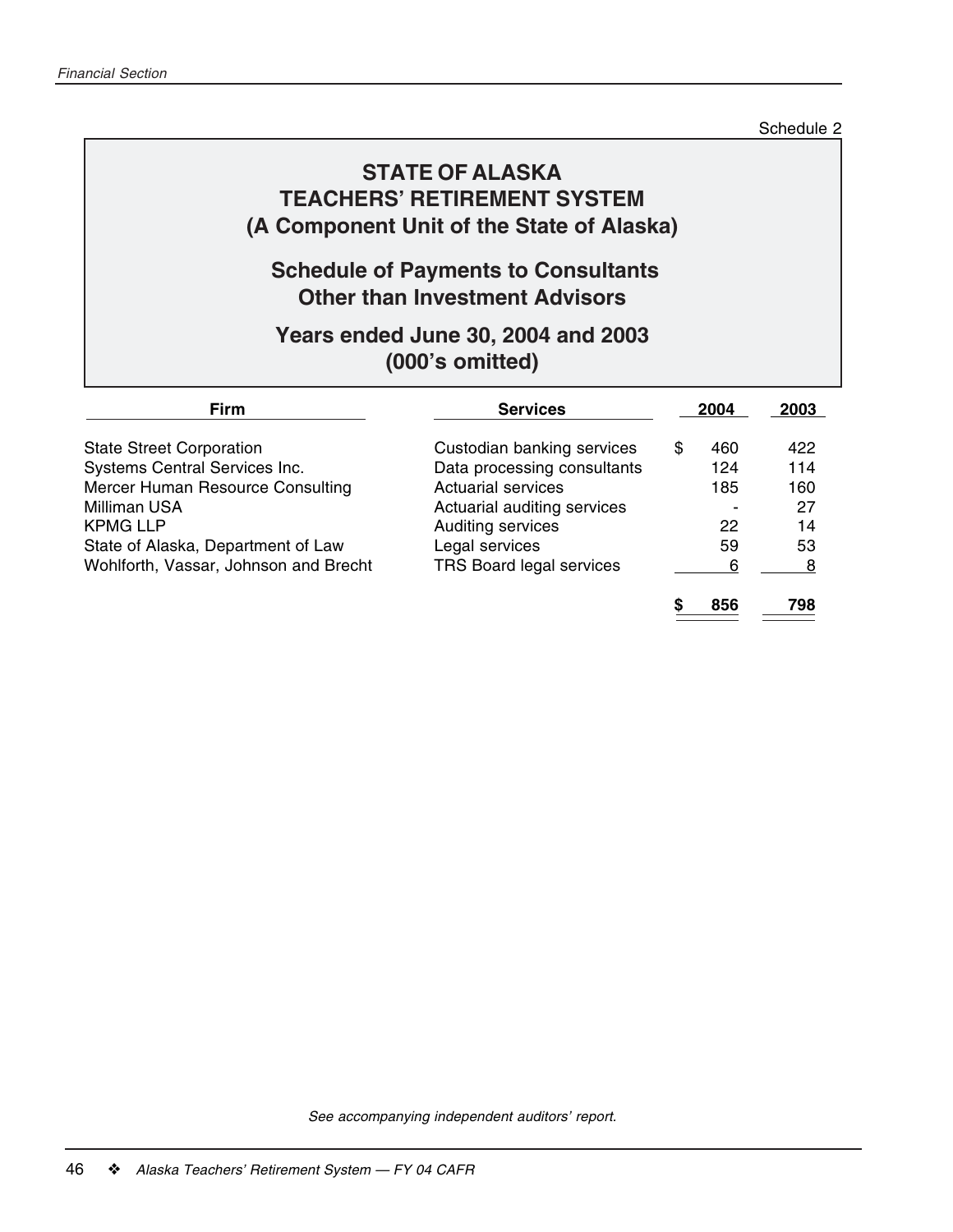# **MERCER**

Human Resource Consulting **Consulting** Consulting Consulting Consulting **One Union Square** 

600 University Street, Suite 3200 Seattle, WA 98101-3137 206 808 8800 Fax 206 382 0627 www.mercerHR.com

March 19, 2004

State of Alaska Teachers' Retirement Board Department of Administration Division of Retirement & Benefits P.O. Box 110203 Juneau, AK 99811-0203

Dear Members of the Board:

#### **Actuarial Certification**

The annual actuarial valuation required for the State of Alaska Teachers' Retirement System has been prepared as of June 30, 2003 by Mercer Human Resource Consulting. The purposes of the report include:

- (1) a review of experience under the Plan for the year ended June 30, 2003;
- (2) a determination of the appropriate contribution rate for all employers in the System which will be applied for the fiscal year ending June 30, 2006; and
- (3) the provision of reporting and disclosure information for financial statements, governmental agencies, and other interested parties.

The following schedules that we have prepared are included in this report:

- (1) Summary of actuarial assumptions and methods
- (2) Schedule of active member valuation data
- (3) Schedule of benefit recipients added to and removed from rolls
- (4) Solvency test
- (5) Analysis of financial experience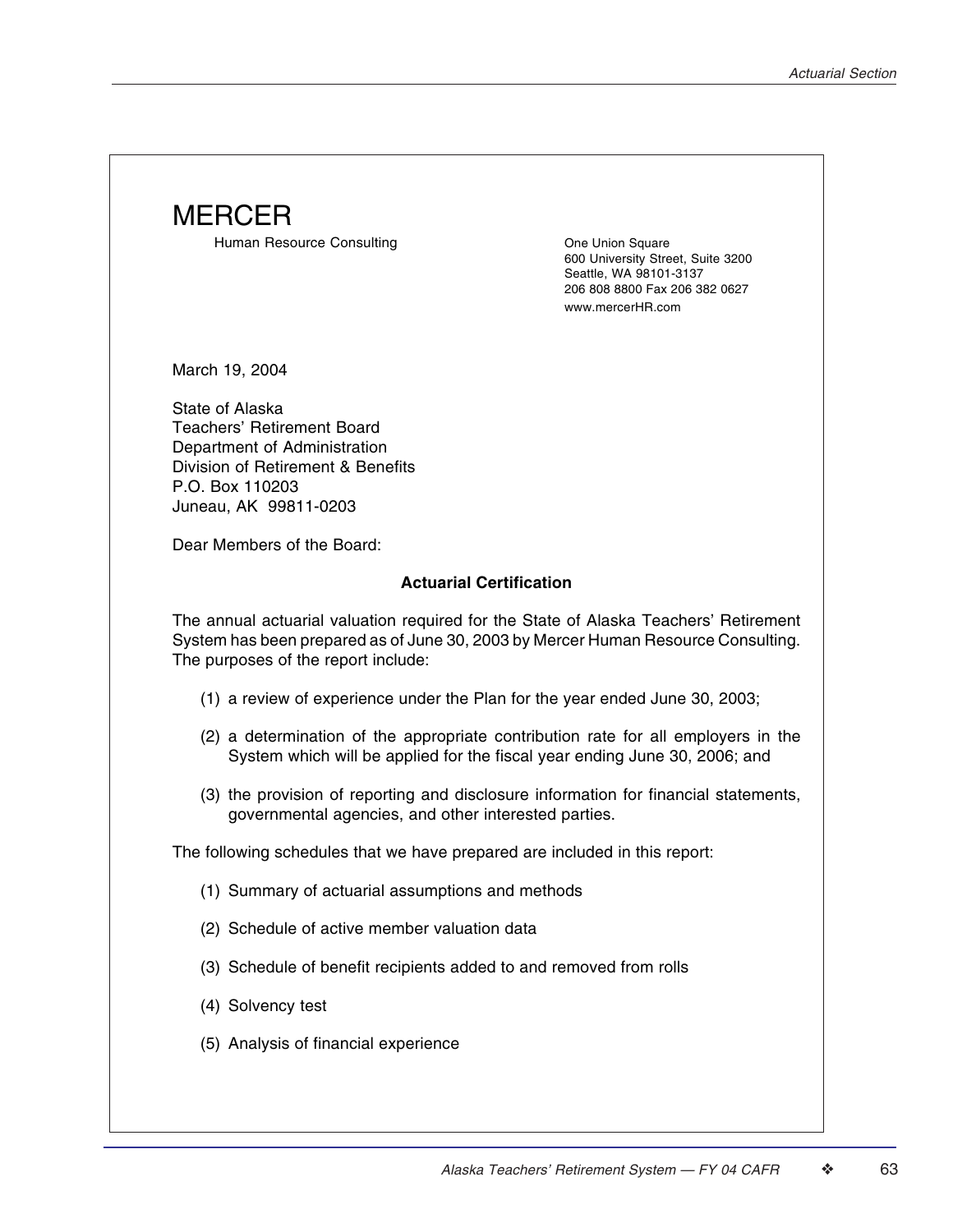# **MERCER**

Human Resource Consulting

Teachers' Retirement Board March 19, 2004 Page 2

In preparing this valuation, we have employed generally accepted actuarial methods and assumptions, in conjunction with employee data provided to us by the Division of Retirement and Benefits and financial information provided by the audited report from KPMG LLP, to determine a sound value for the System liability. This data has not been audited, but it has been reviewed and found to be consistent, both internally and with prior years' data. The actuarial assumptions are based on the results of an experience study presented to the Board in October 2000 and adopted in December 2000. Actuarial methods, medical cost trend, and assumed blended medical premiums were reviewed and revised in January 2003.

The contribution requirements are determined as a percentage of payroll, and reflect the cost of benefits accruing in FY04 and a fixed 25-year amortization as a level percentage of pay of the initial unfunded accrued liability and subsequent gains/losses. The amortization period is set by the Board. Contribution levels are recommended by the Actuary and adopted by the Board each year. The ratio of assets to liabilities decreased from 68.2% to 64.3% during the year primarily due to lower than expected equity market returns. Over the years, progress has been made toward achieving the funding objectives of the System.

A summary of the actuarial assumptions and methods is presented in Section 2.3 of this report. The assumptions, when applied in combination, fairly represent past and anticipated future experience of the System.

Future contribution requirements may differ from those determined in the valuation because of:

- (1) differences between actual experience and anticipated experience based on the assumptions;
- (2) changes in actuarial assumptions or methods;
- (3) changes in statutory provisions; or
- (4) differences between the contribution rates determined by the valuation and those adopted by the Board.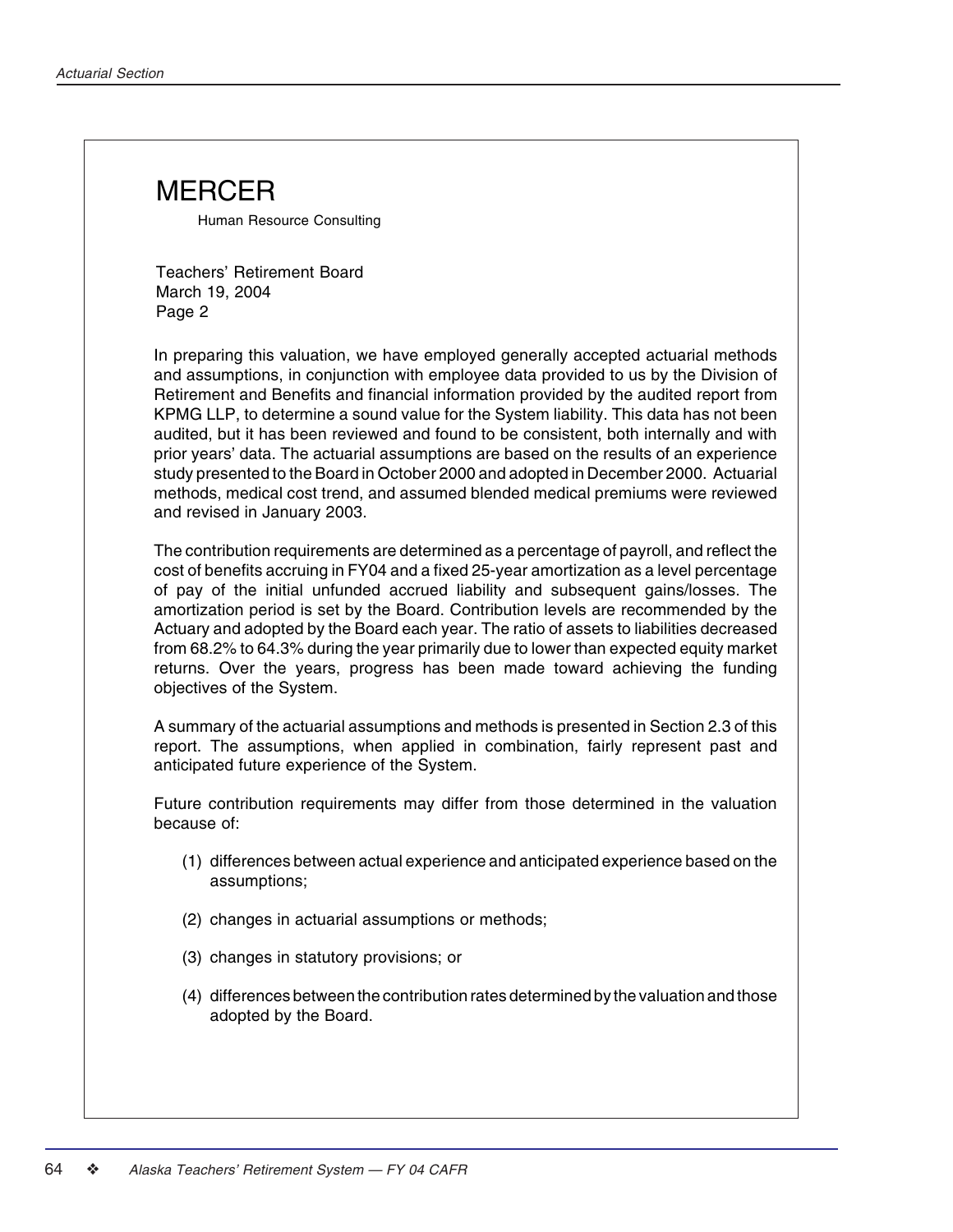# **MERCER**

Human Resource Consulting

Teachers' Retirement Board March 19, 2004 Page 3

The undersigned are members of the American Academy of Actuaries and the Society of Actuaries and are fully qualified to provide actuarial services to the State of Alaska.

We believe that the assumptions and methods used for funding purposes and for the disclosures presented in this report satisfy the parameter requirements set forth in the Government Accounting Standards Board (GASB) Statement Nos. 25 and 27.

We believe that this report conforms with the requirements of the Alaska statutes, and where applicable, other federal and accounting laws, regulations and rules, as well as generally accepted actuarial principles and practices.

Sincerely,

Int M Huywold

**MAG/CMB/RMR/kmp/cam**

Marcia L. Clapm

Robert M. Reynolds, ASA, MAAA Marcia L. Chapman, FSA, EA, MAAA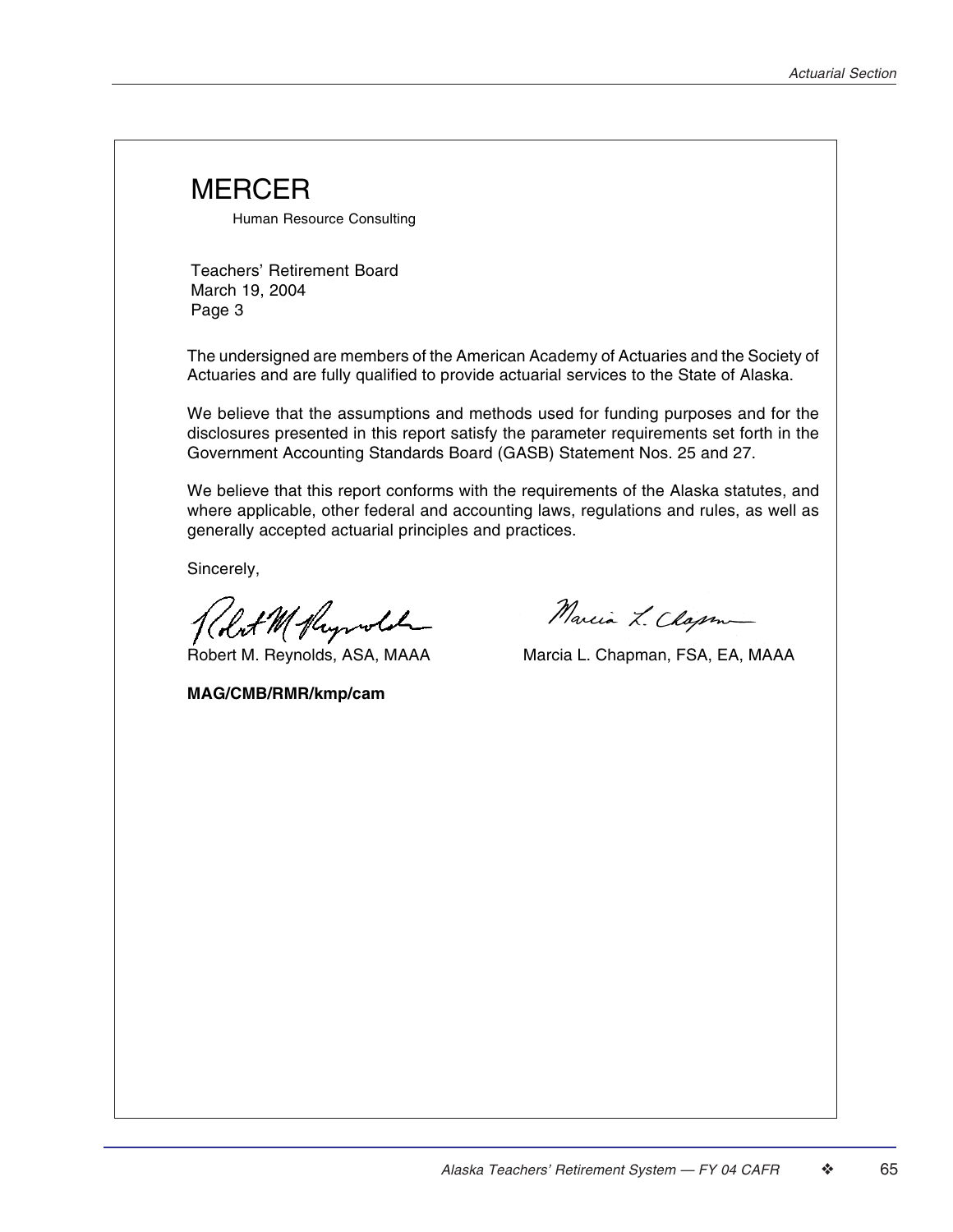### **Teachers' Retirement System Summary of Actuarial Assumptions and Methods**

The demographic and economic assumptions used in this valuation were recommended by Mercer Human Resource Consulting at the Fall 2000 TRS Board Meeting and adopted by the Board in December 2000. These assumptions were the result of an experience study performed in the Fall of 2000. The funding method used in this valuation was adopted June 30, 1985 and last reviewed by the Board in January 2003. The asset smoothing method used to determine valuation assets was changed effective June 30, 2002.

### **A. Valuation of Liabilities**

Liabilities and contributions shown in the report are computed using the Projected Unit Credit method of funding. The initial unfunded accrued liability and future gains/losses are amortized over a 25 year fixed period level percentage of pay. However, in keeping with GASB requirements, the net amortization period for all gains and losses will not exceed 30 years.

The objective under this method is to fund each participant's benefits under the plan as they accrue. Thus, each participant's total pension projected to retirement with salary scale is broken down into units, each associated with a year of past or future service. The principle underlying the method is that each unit is funded in the year for which it is credited. Typically, when the method is introduced there will be an initial liability for benefits credited for service prior to the date, and to the extent that this liability is not covered by assets of the plan there is an unfunded liability to be funded over a chosen period in accordance with an amortization schedule.

An Accrued Liability is calculated at the valuation date as the present value of benefits credited with respect to service to that date.

The Unfunded Liability at the valuation date is the excess of the accrued liability over the assets of the plan. The annual payment to be made over a stipulated number of years to amortize the unfunded liability is the Past Service Cost.

The Normal Cost is the present value of those benefits which are expected to be credited with respect to service during the year beginning on the valuation date.

Under this method, differences between the actual experience and that assumed in the determination of costs and liabilities will emerge as adjustments in the Unfunded Liability, subject to amortization.

#### **B. Actuarial Assumptions**

| $\mathbf{1}$ . | <b>Investment Return</b> | 8.25% per year, compounded annually, net of expenses.                                                                                         |
|----------------|--------------------------|-----------------------------------------------------------------------------------------------------------------------------------------------|
| 2.             | Salary Scale             | Inflation - 3.5% per year<br>Merit (first 5 years of employment) - 1.5% per year<br>Productivity - 0.5% per year                              |
| 3.             | <b>Total Inflation</b>   | Total inflation as measured by the Consumer Price Index for urban and<br>clerical workers for Anchorage is assumed to increase 3.5% annually. |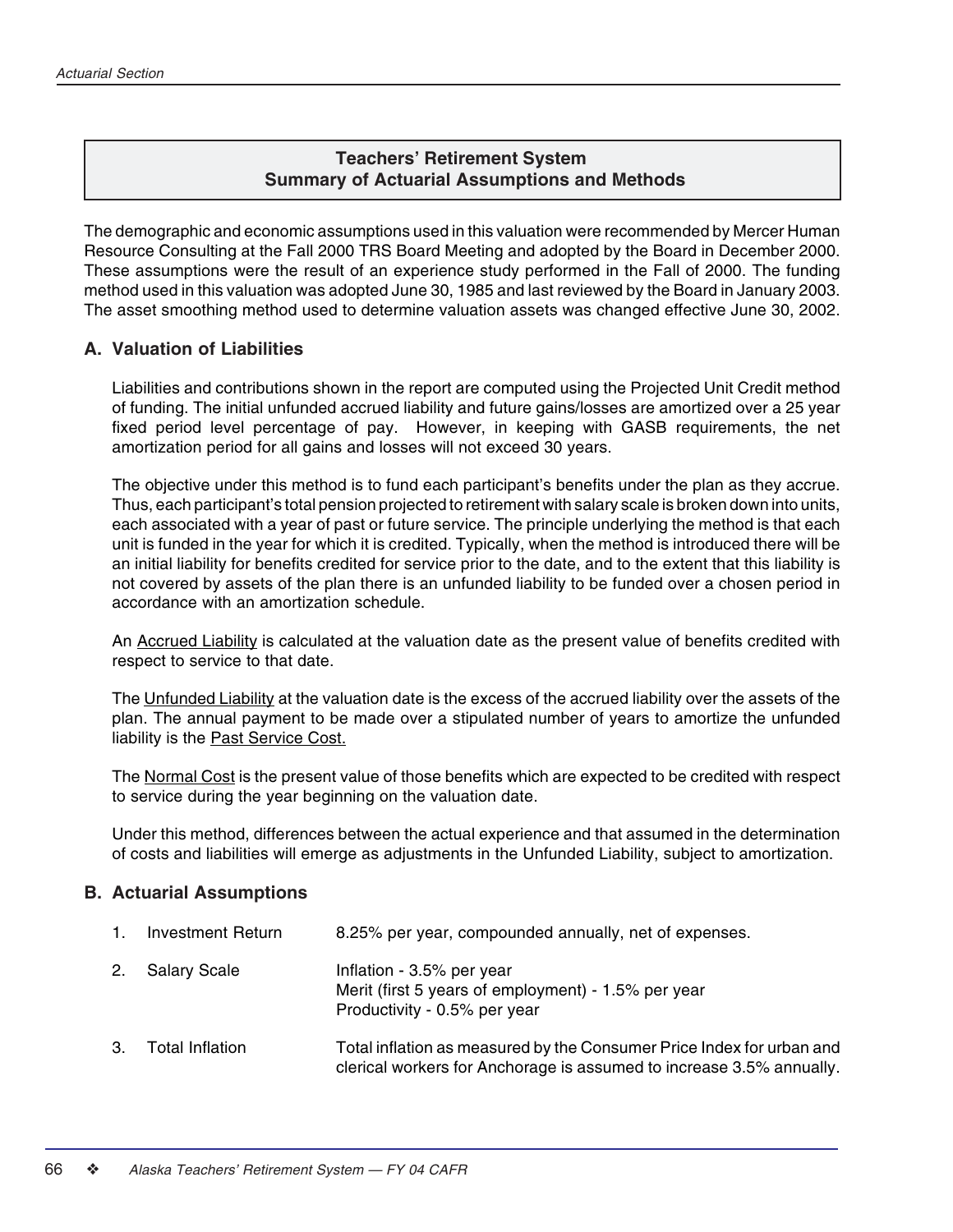## 4. Health Cost Trend FY04 - 12.0% FY11 - 9.0% FY05 - 12.0% FY12 - 8.5% FY06 - 11.5% FY13 - 8.0% FY07 - 11.0% FY14 - 7.5% FY08 - 10.5% FY15 - 7.0% FY09 - 10.0% FY16 - 6.0% FY10 - 9.5% FY17 and later 5.0% 5. Mortality 1994 Group Annuity Mortality Basic Table for males and females, 1994 Base Year. All deaths are assumed to result from non-occupational causes. 6. Total Turnover Select and ultimate rates based upon the 1997-99 actual withdrawal experience (See Table 1.) 7. Disability Incidence rates based upon the 1991-95 actual experience, in accordance with Table 2. Post-disability mortality in accordance with rates published by the Pension Benefit Guaranty Corporation to reflect mortality of those receiving disability benefits under Social Security. 8. Retirement Retirement rates based upon the 1997-99 actual experience in accordance with Table 3. 9. Spouse's Age Wives are assumed to be four years younger than husbands. 10. Dependent Children Benefits to dependent children have been valued assuming members who are not single have one dependent child. 11. Contribution Refunds 100% of those terminating after age 35 who are vested will leave their contributions in the fund and thereby retain their deferred vested benefit. All others who terminate are assumed to have their contributions refunded. 12. C.O.L.A. Of those benefit recipients who are eligible for the C.O.L.A., 65% are assumed to remain in Alaska and receive the C.O.L.A. 13. New Entrants Growth projections are made for the active TRS population under three scenarios: Pessimistic: 0% per year Median: 1% per year Optimistic: 2% per year 14. Sick Leave 4.7 days of unused sick leave for each year of service are assumed to be available to be credited once the member is retired. **Teachers' Retirement System Summary of Actuarial Assumptions and Methods**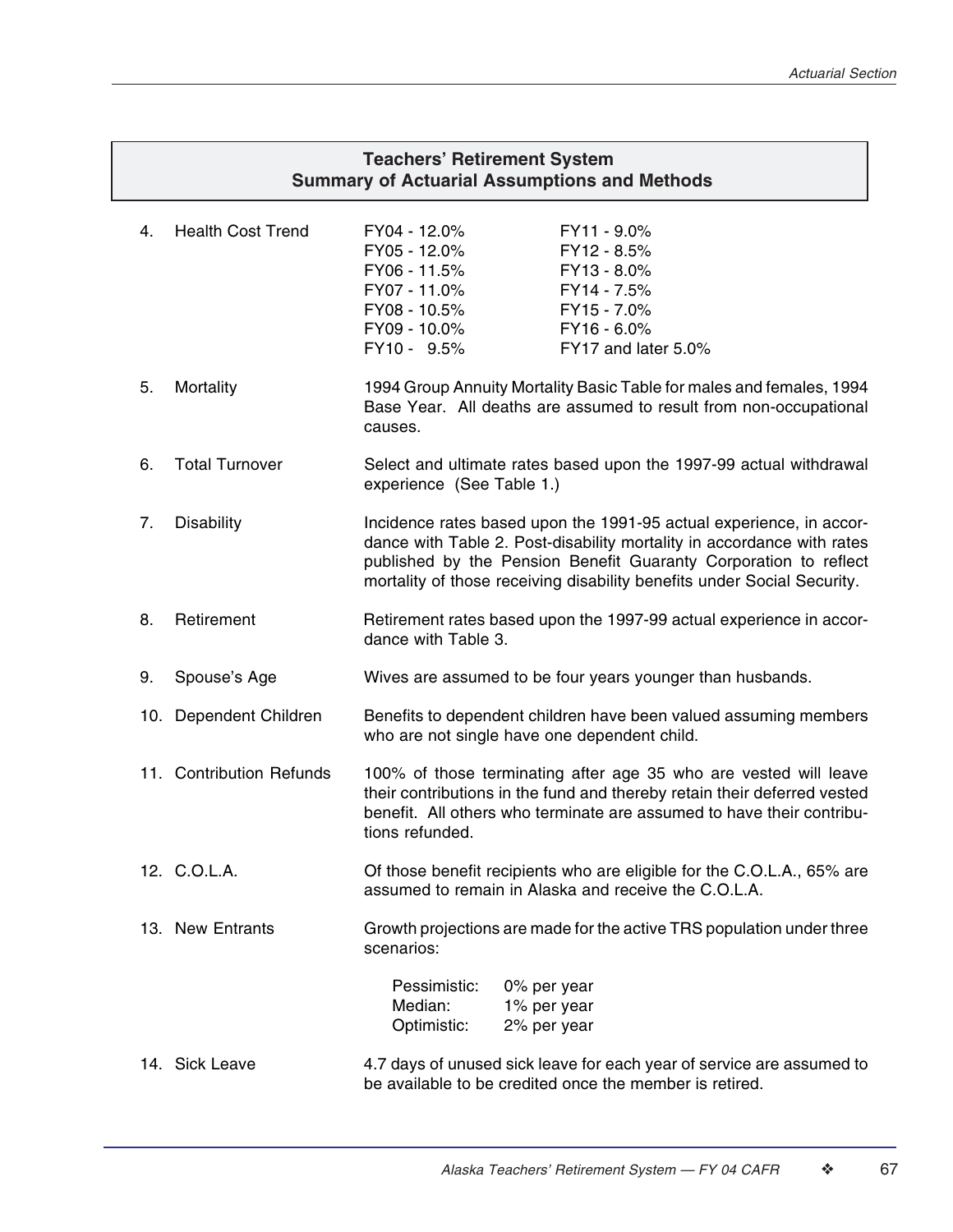### **Teachers' Retirement System Summary of Actuarial Assumptions and Methods**

| 15. Post-Retirement<br>Pension Adjustment | 50% and 75% of assumed inflation is valued for the automatic<br>Post-Retirement Pension Adjustment (PRPA) as specified in the statute. |
|-------------------------------------------|----------------------------------------------------------------------------------------------------------------------------------------|
| 16. Expenses                              | Expenses are covered in the investment return assumption.                                                                              |
| 17. Part-Time Status                      | Part-time employees are assumed to earn 0.550 years of credited<br>service per year.                                                   |

### **C. Valuation of Assets**

Effective June 30, 2002, the asset valuation method recognizes 20% of the investment gain or loss in each of the current and preceding four years. This method will be phased in over the next five years. All assets are valued at market value. Assets are accounted for on an accrued basis and are taken directly from audited financial statements provided by KPMG LLP. Valuation assets cannot be outside a range of 80% to 120% of the market value of assets.

### **D. Valuation of Medical Benefits**

Medical benefits for retirees are provided by the payment of premiums from the fund. A pre-65 cost and lower post-65 cost (due to Medicare) are assumed such that the total rate for all retirees equals the present premium rate assumption. These medical premiums are then increased with the health inflation assumption. The actuarial cost method used for funding retirement benefits is also used to fund health benefits.

For FY04, the pre-65 monthly premium is \$1,016.04 and the post-65 premium is \$387.06, based on an assumed total blended premium of \$777.28. The assumed total blended premium for FY04 is the average of the 2003 and 2004 calendar year actual blended premiums. For the time period January 1, 2004 to December 31, 2004, the actual blended premium as provided by the State of Alaska, Division of Retirement and Benefits, is \$806.00.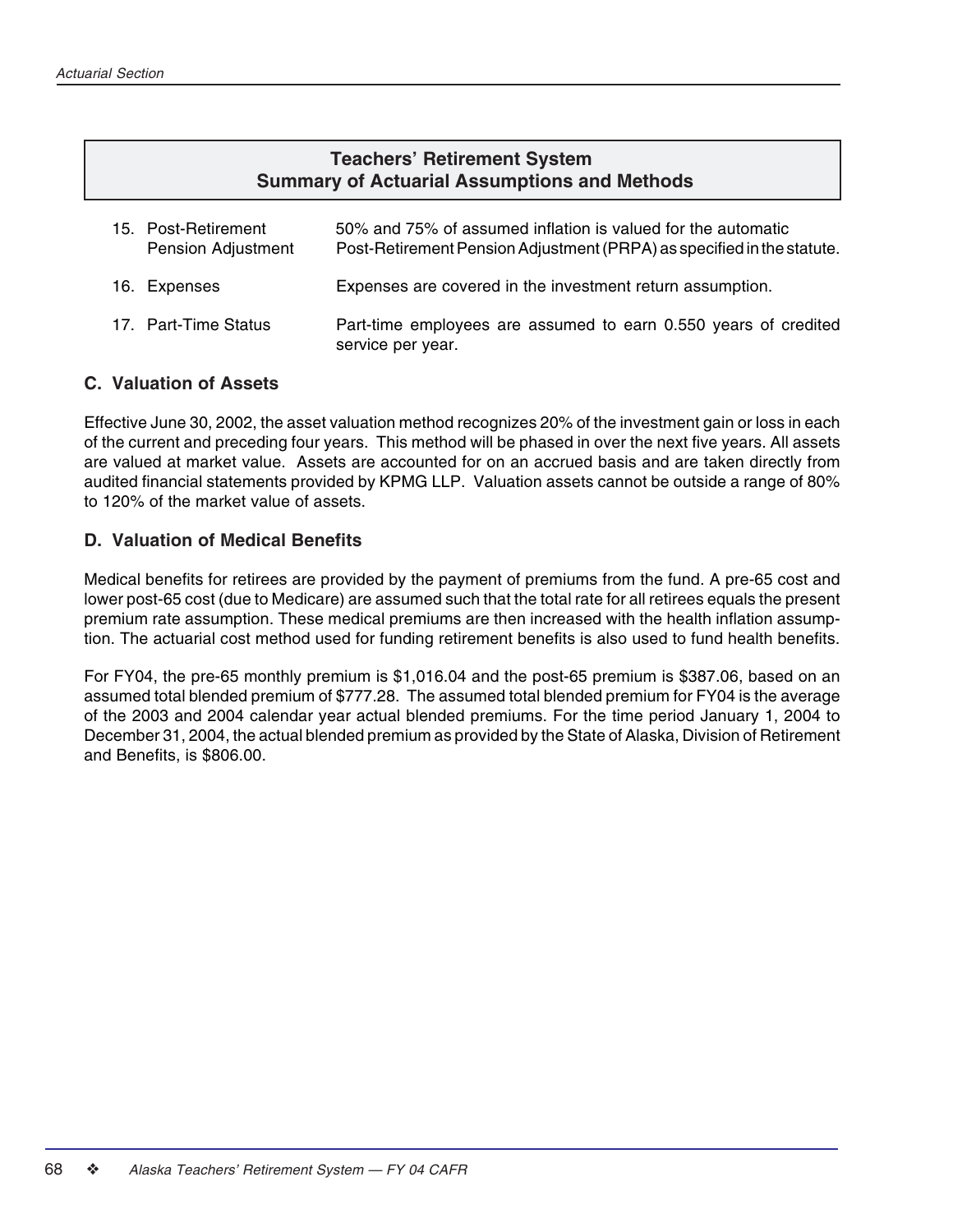| <b>Teachers' Retirement System</b><br><b>Summary of Actuarial Assumptions and Methods</b><br><b>Table 1</b><br><b>Total Turnover Assumptions</b> |                                                      |                                                                                      |      |  |  |  |  |
|--------------------------------------------------------------------------------------------------------------------------------------------------|------------------------------------------------------|--------------------------------------------------------------------------------------|------|--|--|--|--|
| <b>Select Rates of Turnover</b><br><b>During the First 8 Years</b><br>of Employment                                                              |                                                      | <b>Ultimate Rates of Turnover</b><br><b>After the First 8 Years</b><br>of Employment |      |  |  |  |  |
| Year of<br><b>Employment</b>                                                                                                                     | Rate                                                 | <b>Ages</b>                                                                          | Rate |  |  |  |  |
| 1<br>$\overline{c}$<br>3<br>$\overline{\mathbf{4}}$<br>5<br>6<br>$\overline{7}$<br>8                                                             | .10<br>.10<br>.09<br>.09<br>.08<br>.07<br>.06<br>.05 | $20+$                                                                                | .04  |  |  |  |  |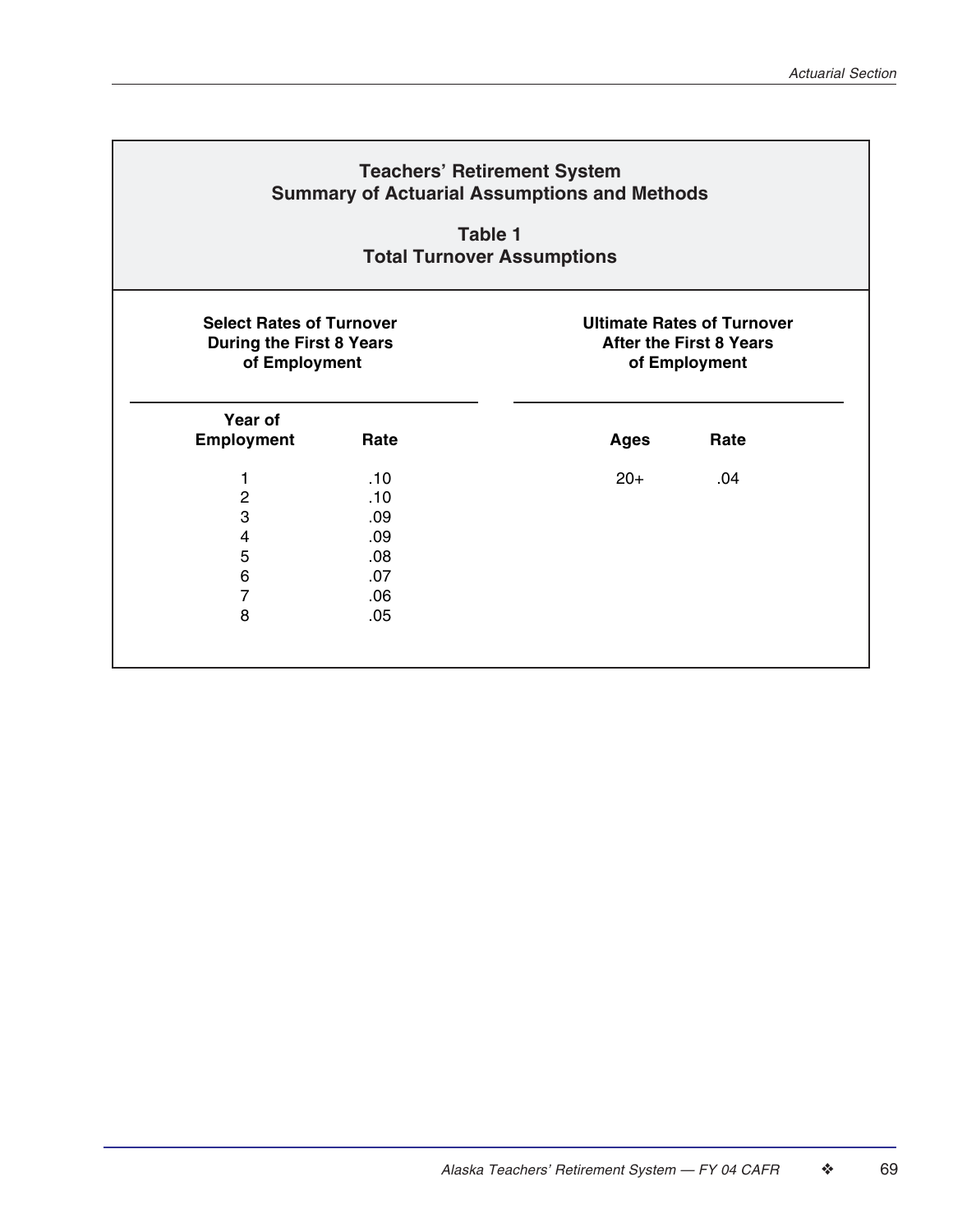| <b>Teachers' Retirement System</b><br><b>Summary of Actuarial Assumptions and Methods</b> |              |  |  |  |  |  |
|-------------------------------------------------------------------------------------------|--------------|--|--|--|--|--|
| <b>Table 2</b><br><b>Disability Rates</b><br><b>Annual Rates Per 1,000 Employees</b>      |              |  |  |  |  |  |
| Age                                                                                       | Rate         |  |  |  |  |  |
| 20                                                                                        | .28          |  |  |  |  |  |
| 21                                                                                        | .28          |  |  |  |  |  |
| 22                                                                                        | .29          |  |  |  |  |  |
| 23                                                                                        | .29          |  |  |  |  |  |
| 24                                                                                        | .30          |  |  |  |  |  |
| 25                                                                                        | .30          |  |  |  |  |  |
| 26                                                                                        | .30          |  |  |  |  |  |
| 27                                                                                        | .31          |  |  |  |  |  |
| 28                                                                                        | .32          |  |  |  |  |  |
| 29                                                                                        | .33          |  |  |  |  |  |
| $\overline{30}$                                                                           | .34          |  |  |  |  |  |
| 31                                                                                        | .34          |  |  |  |  |  |
| 32                                                                                        | .35          |  |  |  |  |  |
| 33                                                                                        | .36          |  |  |  |  |  |
| 34                                                                                        | .37          |  |  |  |  |  |
| 35                                                                                        | .38          |  |  |  |  |  |
| 36                                                                                        | .40          |  |  |  |  |  |
| 37                                                                                        | .41          |  |  |  |  |  |
| 38                                                                                        | .43          |  |  |  |  |  |
| 39                                                                                        | .44          |  |  |  |  |  |
| 40                                                                                        | .46          |  |  |  |  |  |
| 41                                                                                        | .48          |  |  |  |  |  |
| 42                                                                                        | .51          |  |  |  |  |  |
| 43                                                                                        | .54          |  |  |  |  |  |
| 44                                                                                        | .59          |  |  |  |  |  |
| 45                                                                                        | .65          |  |  |  |  |  |
| 46                                                                                        | .70          |  |  |  |  |  |
| 47                                                                                        | .76          |  |  |  |  |  |
| 48                                                                                        | .83          |  |  |  |  |  |
| 49                                                                                        | .89          |  |  |  |  |  |
| 50                                                                                        | .96          |  |  |  |  |  |
| 51                                                                                        | 1.04         |  |  |  |  |  |
| 52                                                                                        | 1.14         |  |  |  |  |  |
| 53                                                                                        | 1.27         |  |  |  |  |  |
| 54                                                                                        | 1.42         |  |  |  |  |  |
| 55                                                                                        | 1.60         |  |  |  |  |  |
| 56                                                                                        | 1.84         |  |  |  |  |  |
| 57                                                                                        | 2.14<br>2.44 |  |  |  |  |  |
| 58<br>59                                                                                  | 2.88         |  |  |  |  |  |
| 60                                                                                        | 3.37         |  |  |  |  |  |
| 61                                                                                        | $3.90\,$     |  |  |  |  |  |
|                                                                                           |              |  |  |  |  |  |
| 62                                                                                        | 4.52         |  |  |  |  |  |
| 63                                                                                        | 5.22         |  |  |  |  |  |
| 64                                                                                        | 5.96         |  |  |  |  |  |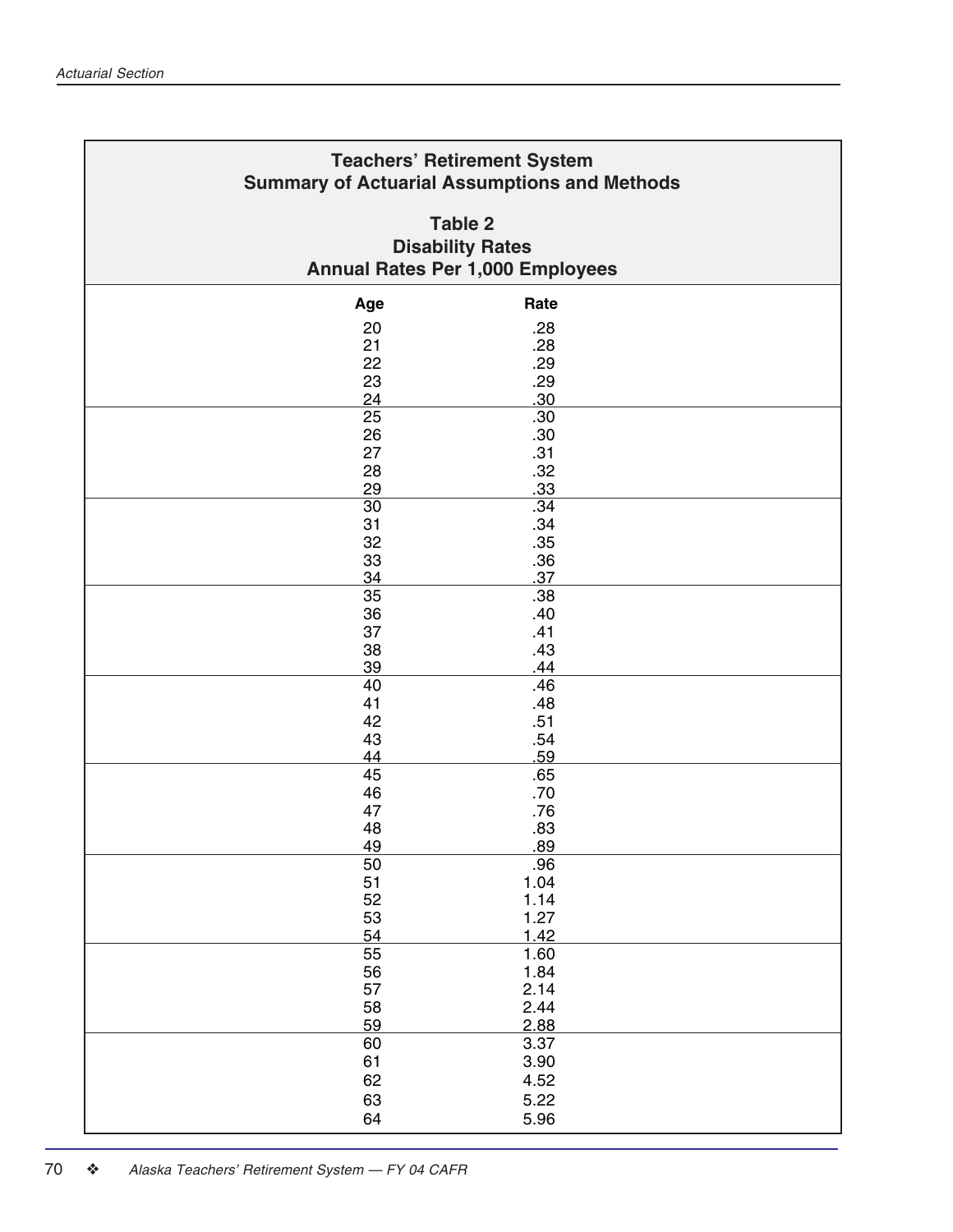| <b>Teachers' Retirement System</b><br><b>Summary of Actuarial Assumptions and Methods</b><br>Table 3<br><b>Retirement Rates</b> |                           |  |  |  |  |
|---------------------------------------------------------------------------------------------------------------------------------|---------------------------|--|--|--|--|
|                                                                                                                                 |                           |  |  |  |  |
| Age at<br><b>Retirement</b>                                                                                                     | <b>Retirement</b><br>Rate |  |  |  |  |
| 50                                                                                                                              | .05                       |  |  |  |  |
| 51                                                                                                                              | .05                       |  |  |  |  |
| 52                                                                                                                              | .05                       |  |  |  |  |
| 53                                                                                                                              | .05                       |  |  |  |  |
| 54                                                                                                                              | .05                       |  |  |  |  |
| 55                                                                                                                              | .15                       |  |  |  |  |
| 56                                                                                                                              | .13                       |  |  |  |  |
| 57                                                                                                                              | .10                       |  |  |  |  |
| 58                                                                                                                              | .10                       |  |  |  |  |
| 59                                                                                                                              | .10                       |  |  |  |  |
|                                                                                                                                 |                           |  |  |  |  |
| 60<br>61                                                                                                                        | .10<br>.10                |  |  |  |  |
| 62                                                                                                                              | .10                       |  |  |  |  |
| 63                                                                                                                              | .17                       |  |  |  |  |
| 64                                                                                                                              | .17                       |  |  |  |  |
|                                                                                                                                 |                           |  |  |  |  |
| 65                                                                                                                              | .50                       |  |  |  |  |
| 66 & up                                                                                                                         | 1.00                      |  |  |  |  |

Teachers retiring at ages under 50 are assumed to retire immediately upon attaining 21 years of service.

Members currently under age 50 who have already attained 21 years of service are assumed to retire 1 year following the valuation date.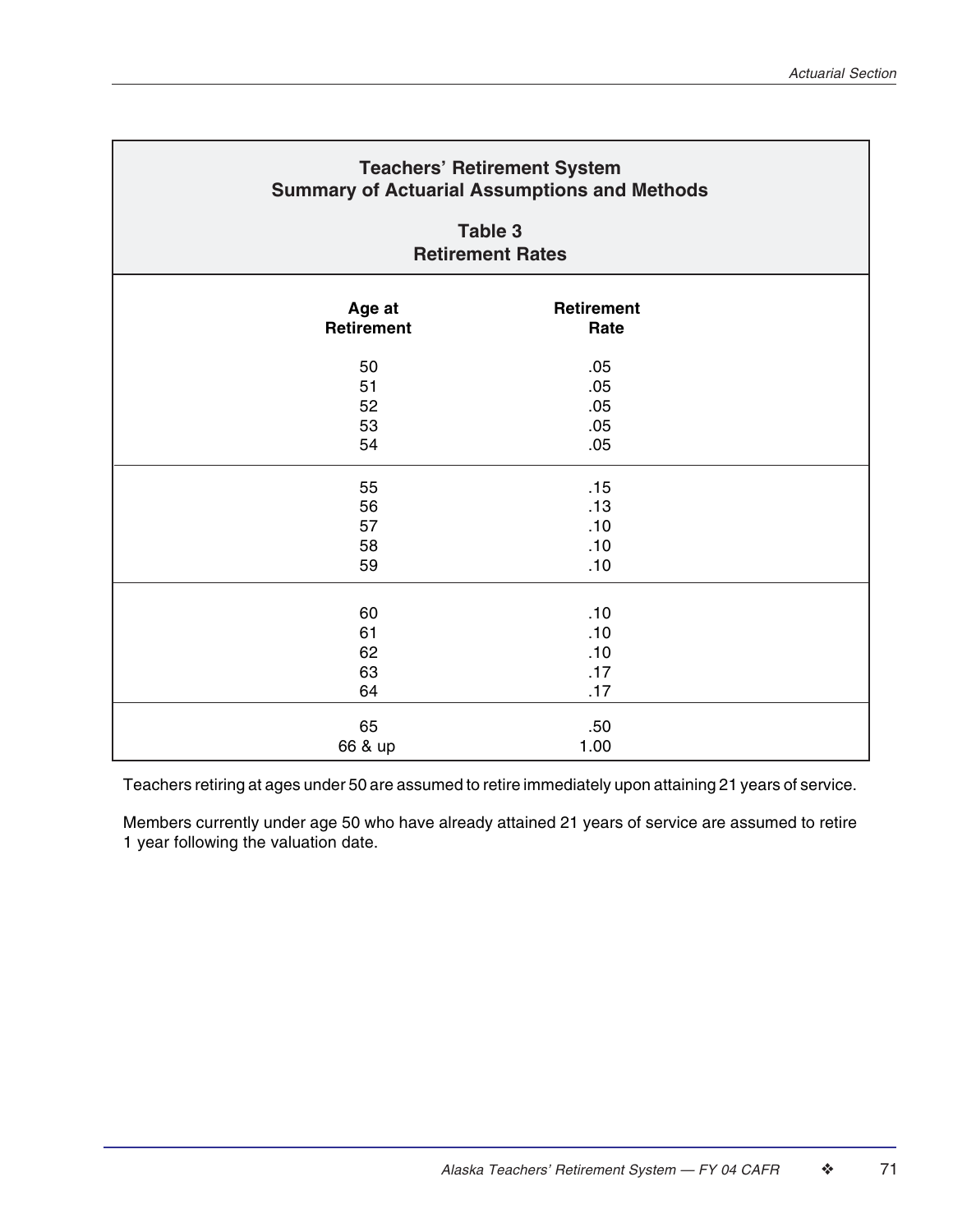| <b>Teachers' Retirement System</b><br><b>Schedule of Active Member Valuation Data</b> |               |                          |                              |                                                             |                                                |  |  |  |  |
|---------------------------------------------------------------------------------------|---------------|--------------------------|------------------------------|-------------------------------------------------------------|------------------------------------------------|--|--|--|--|
| <b>Valuation</b><br><b>Date</b>                                                       | <b>Number</b> | Annual<br>Payroll (000s) | Annual<br><b>Average Pay</b> | <b>Average</b><br>Increase/<br>(Decrease)<br>In Average Pay | Number of<br>Participating<br><b>Employers</b> |  |  |  |  |
| June 30, 2003                                                                         | 9,873         | \$532,630                | \$53,948                     | 2.7%                                                        | 57                                             |  |  |  |  |
| June 30, 2002                                                                         | 9,690         | 509,064                  | 52,535                       | $3.9\%$                                                     | 57                                             |  |  |  |  |
| June 30, 2001                                                                         | 9,815         | 496,188                  | 50,544                       | 1.8%                                                        | 60                                             |  |  |  |  |
| June 30, 1999                                                                         | 9,396         | 466,414                  | 49,640                       | (2.1)%                                                      | 61                                             |  |  |  |  |
| June 30, 1998                                                                         | 9,262         | 469,433                  | 50,684                       | (0.4)%                                                      | 61                                             |  |  |  |  |
| June 30, 1997                                                                         | 9,164         | 466,455                  | 50,901                       | 1.3%                                                        | 61                                             |  |  |  |  |
| June 30, 1996                                                                         | 9,259         | 465,182                  | 50,241                       | (0.5)%                                                      | 61                                             |  |  |  |  |
| June 30, 1995                                                                         | 9,452         | 477,205                  | 50,487                       | 0.6%                                                        | 61                                             |  |  |  |  |
| June 30, 1994                                                                         | 9,489         | 476,098                  | 50,174                       | 3.2%                                                        | 61                                             |  |  |  |  |
| June 30, 1993                                                                         | 9,459         | 459,746                  | 48,604                       | 0.2%                                                        | 61                                             |  |  |  |  |

| <b>Teachers' Retirement System</b><br><b>Schedule of Benefit Recipients Added to and Removed from Rolls</b> |       |                           |        |                            |       |                                    |                                            |                                       |  |  |
|-------------------------------------------------------------------------------------------------------------|-------|---------------------------|--------|----------------------------|-------|------------------------------------|--------------------------------------------|---------------------------------------|--|--|
| <b>Added to Rolls</b><br>Year<br>Annual<br><b>Ended</b><br>No.*<br>Allowances*                              |       | <b>Removed from Rolls</b> |        | <b>Rolls - End of Year</b> |       | <b>Percent</b>                     |                                            |                                       |  |  |
|                                                                                                             |       |                           | $No.*$ | Annual<br>Allowances*      | No.   | <b>Annual</b><br><b>Allowances</b> | Increase in<br>Annual<br><b>Allowances</b> | Average<br>Annual<br><b>Allowance</b> |  |  |
| June 30, 2003                                                                                               | 599   | \$21,475,421              | 91     | \$3,377,352                | 8,312 | \$255,192,614                      | 7.63%                                      | \$30,702                              |  |  |
| June 30, 2002                                                                                               | 589   | 24,789,896                | 118    | 4,966,397                  | 7,804 | 237,094,545                        | 9.12%                                      | 30,381                                |  |  |
| June 30, 2001                                                                                               | 1,057 | 39,213,327                | 210    | 7,790,727                  | 7,333 | 217,271,046                        | 16.91%                                     | 29,629                                |  |  |
| June 30, 1999                                                                                               | 598   | 19,014,567                | 91     | 2,893,521                  | 6,486 | 185,848,446                        | 9.50%                                      | 28,654                                |  |  |
| June 30, 1998                                                                                               | 674   | 24,479,595                | 38     | 1,380,155                  | 5,979 | 169,727,400                        | 15.75%                                     | 28,387                                |  |  |
| June 30, 1997                                                                                               | 583   | 29,988,351(1)             | 43     | $2,211,834^{(1)}$          | 5,343 | 146,627,960                        | 23.37%                                     | 27,443                                |  |  |
| June 30, 1996                                                                                               | 376   | 8,410,895                 | 32     | 441,353                    | 4,803 | 118,851,443                        | 7.19%                                      | 24,745                                |  |  |
| June 30, 1995                                                                                               | 368   | 10,386,432                | 43     | 94,443                     | 4,459 | 110,881,901                        | 10.23%                                     | 24,867                                |  |  |
| June 30, 1994                                                                                               | 280   | 8,923,551                 | 37     | 616,360                    | 4,134 | 100,589,912                        | 9.00%                                      | 24,332                                |  |  |
| June 30, 1993                                                                                               | 344   | 6,874,777                 | 55     | 1,044,709                  | 3,891 | 92,282,721                         | 6.74%                                      | 23,717                                |  |  |

\* Numbers are estimated, and include other internal transfers.

1 Includes additional benefits to current retirees from a one time retroactive ad hoc Post-Retirement Pension Adjustments.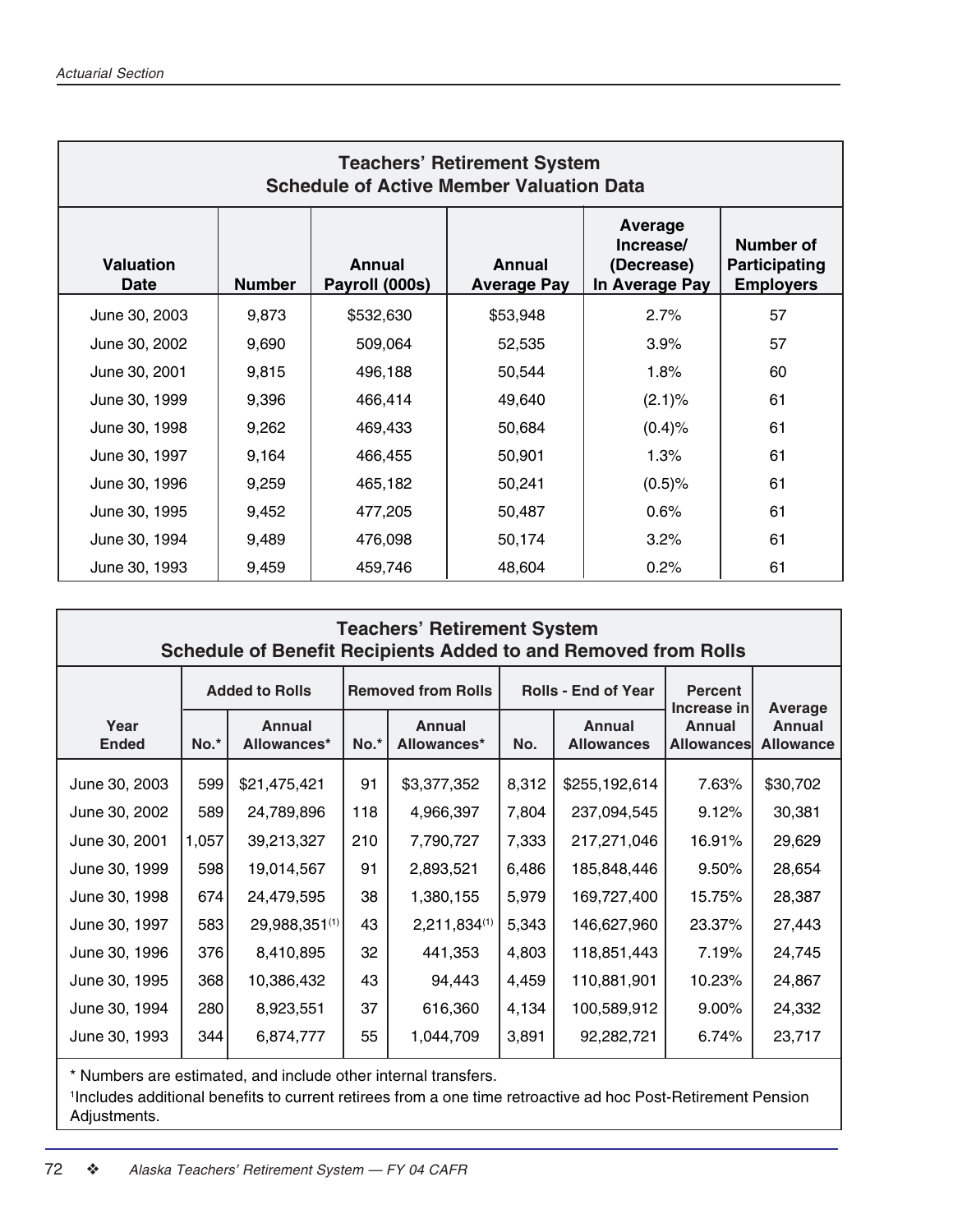| <b>Teachers' Retirement System Solvency Test</b>                                                                                                                                                                                                                                                   |                                                                                                                               |                                                                                         |                                                                                  |                                                          |                                                                                         |                                                      |                                                                      |                                                             |  |
|----------------------------------------------------------------------------------------------------------------------------------------------------------------------------------------------------------------------------------------------------------------------------------------------------|-------------------------------------------------------------------------------------------------------------------------------|-----------------------------------------------------------------------------------------|----------------------------------------------------------------------------------|----------------------------------------------------------|-----------------------------------------------------------------------------------------|------------------------------------------------------|----------------------------------------------------------------------|-------------------------------------------------------------|--|
|                                                                                                                                                                                                                                                                                                    | <b>Aggregate Accrued Liability For:</b>                                                                                       |                                                                                         |                                                                                  |                                                          |                                                                                         |                                                      | <b>Portion of Accrued</b><br><b>Liabilities Covered</b><br>by Assets |                                                             |  |
| <b>Valuation</b><br><b>Date</b>                                                                                                                                                                                                                                                                    | (1)<br>(2)<br><b>Active</b><br><b>Inactive</b><br><b>Member</b><br><b>Contributions</b><br><b>Members</b><br>(000s)<br>(000s) |                                                                                         | (3)<br><b>Active Members</b><br>(Employer-<br><b>Financed</b><br>Portion) (000s) |                                                          | <b>Valuation</b><br>Assets (000s)                                                       | (1)                                                  | (2)                                                                  | (3)                                                         |  |
| June 30, 2003                                                                                                                                                                                                                                                                                      | \$548,947                                                                                                                     | \$4,105,445                                                                             | \$1,181,217                                                                      |                                                          | \$3,752,285                                                                             | 100%                                                 | 78.0%                                                                | 0.0%                                                        |  |
| June 30, 2002(1)(2)(3)<br>June 30, 2001<br>June 30, 2000(1)(2)(3)<br>June 30, 1999<br>June 30, 1998<br>June 30, 1997<br>June 30, 1996 <sup>(2)</sup>                                                                                                                                               | 523,142<br>533,752<br>490,176<br>469,068<br>449,383<br>483,735<br>451,249                                                     | 3,755,882<br>3,213,431<br>2,872,250<br>2,571,345<br>2,344,263<br>2,095,843<br>1,689,636 | 1,132,618<br>855,964<br>836,442<br>680,541<br>735,111<br>780,491<br>799,552      |                                                          | 3,689,036<br>4,372,229<br>4,184,015<br>3,815,633<br>3,446,070<br>3,120,044<br>2,858,756 | 100%<br>100%<br>100%<br>100%<br>100%<br>100%<br>100% | 84.3%<br>100%<br>100%<br>100%<br>100%<br>100%<br>100%                | 0.0%<br>73.0%<br>98.2%<br>100.0%<br>88.8%<br>69.2%<br>89.8% |  |
| June 30, 1995                                                                                                                                                                                                                                                                                      | 437,089                                                                                                                       | 1,531,406                                                                               | 944,972                                                                          |                                                          | 2,647,392                                                                               | 100%                                                 | 100%                                                                 | 71.8%                                                       |  |
| June 30, 1994(1)(2)                                                                                                                                                                                                                                                                                | 398,990                                                                                                                       | 1,419,506                                                                               | 942,913                                                                          |                                                          | 2,472,957                                                                               | 100%                                                 | 100%                                                                 | 69.4%                                                       |  |
| <sup>(1)</sup> Change in Asset Valuation Method.                                                                                                                                                                                                                                                   |                                                                                                                               |                                                                                         | <sup>(2)</sup> Change of Assumptions                                             |                                                          |                                                                                         | (3) Change in Methods.                               |                                                                      |                                                             |  |
| <b>Teachers' Retirement System</b><br><b>Analysis of Financial Experience</b><br><b>Change in Employer Contribution Rate</b><br>Due to Gains and Losses in Accrued Liabilities<br>During the Last Five Fiscal Years Resulting From<br>Differences Between Assumed Experience and Actual Experience |                                                                                                                               |                                                                                         |                                                                                  |                                                          |                                                                                         |                                                      |                                                                      |                                                             |  |
|                                                                                                                                                                                                                                                                                                    | Type of                                                                                                                       |                                                                                         |                                                                                  |                                                          | Change in Employer Contribution Rate During Fiscal Year                                 |                                                      |                                                                      |                                                             |  |
| <b>Gain or Loss</b><br><b>Health Experience</b><br><b>Salary Experience</b><br><b>Investment Experience</b><br>Demographic Experience<br><b>Contribution Shortfall</b><br>(Gain) or Loss During Year from Experience                                                                               |                                                                                                                               |                                                                                         | 2003<br>0.10%<br>0.43%<br>1.35%<br>1.40%<br>3.28%                                | 2002<br>3.85%<br>$(0.11)\%$<br>15.03%<br>4.21%<br>22.98% | 2001<br>(1.68)%<br>1.35%<br>2.66%<br>$\sim$<br>2.33%                                    |                                                      | 2000<br>$(3.35)\%$<br>$(0.91)$ %<br>$(4.26)\%$                       | 1999<br>$(0.64)$ %<br>(3.73)%<br>0.80%<br>(3.57)%           |  |
| <b>Non-recurring changes</b>                                                                                                                                                                                                                                                                       |                                                                                                                               |                                                                                         |                                                                                  |                                                          |                                                                                         |                                                      |                                                                      |                                                             |  |
| <b>Asset Valuation Method</b><br>Past Service Amortization Change<br><b>Assumption Changes</b><br><b>System Benefit Changes</b><br>Administrative System Changes<br>Ad hoc PRPA                                                                                                                    |                                                                                                                               | 0.03%<br>$(9.08)\%$<br>6.84%<br>0.36%                                                   | 0.17%<br>3.49%<br>0.16%                                                          |                                                          | $(1.38)\%$<br>6.68%<br>0.16%                                                            | 0.11%                                                |                                                                      |                                                             |  |
| Composite (Gain) or Loss During Year                                                                                                                                                                                                                                                               |                                                                                                                               |                                                                                         | 3.28%                                                                            | <u>21.13%</u>                                            | 6.15%                                                                                   |                                                      | <u>1.20%</u>                                                         | $(3.46)\%$                                                  |  |
| Beginning Total Employer Contribution Rate                                                                                                                                                                                                                                                         |                                                                                                                               |                                                                                         | 35.57%                                                                           | 14.44%                                                   | 8.29%                                                                                   |                                                      | 7.09%                                                                | 10.55%                                                      |  |
| <b>Ending Total Employer Contribution Rate</b>                                                                                                                                                                                                                                                     | 38.85%                                                                                                                        | 35.57%                                                                                  | 14.44%                                                                           |                                                          | 8.29%                                                                                   | 7.09%                                                |                                                                      |                                                             |  |
| Board Adopted Employer Contribution Rate                                                                                                                                                                                                                                                           | 21.00%                                                                                                                        | 16.00%                                                                                  | 12.00%                                                                           |                                                          | 11.00%                                                                                  | 11.00%                                               |                                                                      |                                                             |  |
| Fiscal Year above rate is applied                                                                                                                                                                                                                                                                  | <b>FY06</b>                                                                                                                   | <b>FY05</b>                                                                             | <b>FY04</b>                                                                      |                                                          | <b>FY03</b>                                                                             | FY02                                                 |                                                                      |                                                             |  |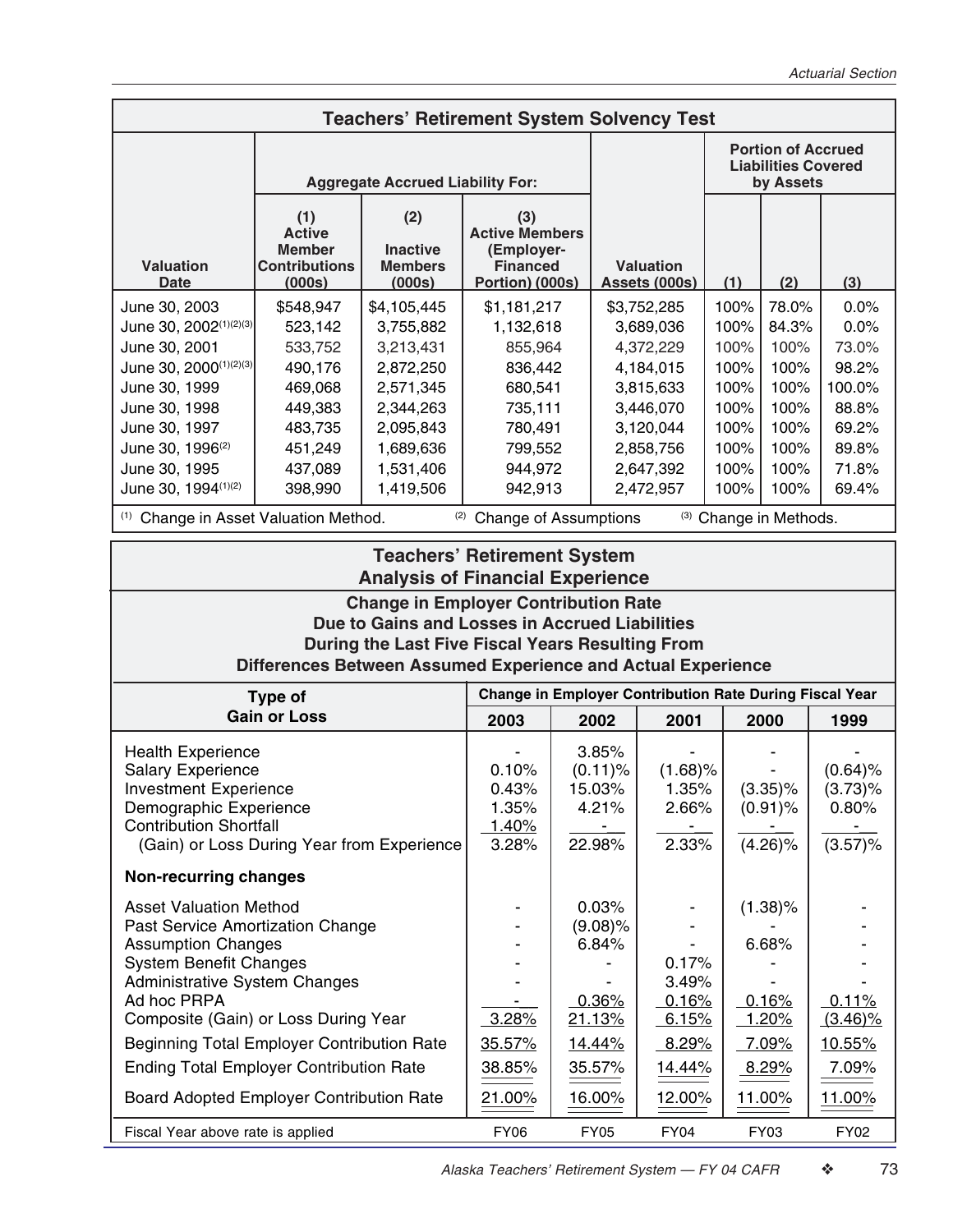### **Summary of Plan Provisions**

### **(1) Effective Date**

July 1, 1955, with amendments through July 1, 2003. Chapter 97, 1990 Session Laws of Alaska, created a two-tier retirement system. Members who were first hired under the TRS before July 1, 1990, are eligible for different benefits than members hired after June 30, 1990.

### **(2) Administration of Plan**

The Commissioner of Administration is responsible for administering the system. The Teachers' Retirement Board prescribes policies, adopts regulations and performs other activities necessary to carry out the provisions of the system. The Alaska State Pension Investment Board, Department of Revenue, Treasury Division is responsible for investing TRS funds. The Attorney General represents the system in legal proceedings.

### **(3) Employers Included**

Currently, there are 57 employers participating in the TRS, including the State of Alaska and 56 school districts and other eligible organizations.

#### **(4) Membership**

Membership in the Alaska TRS is mandatory for the following employees:

- certificated full-time and part-time elementary and secondary teachers, certificated school nurses, and certificated employees in positions requiring teaching certificates;
- positions requiring a teaching certificate as a condition of employment in the Department of Education and Early Development and the Department of Labor and Workforce Development;
- University of Alaska full-time and part-time teachers, and full-time administrative employees in positions requiring academic standing if approved by the TRS administrator;
- certain full-time or part-time teachers of Alaska Native language or culture who have elected to be covered under the TRS;
- members on approved sabbatical leave under AS 14.20.310;
- certain State legislators who have elected to be covered under the TRS; and
- a teacher who has filed for worker's compensation benefits due to an on the job assault and who, as a result of the physical injury, is placed on leave without pay.

Employees participating in the University of Alaska's Optional Retirement Plan or other retirement plans funded by the State are not covered by the TRS.

Employees who work half-time in the TRS and Public Employees' Retirement System (PERS) simultaneously are eligible for half-time TRS and PERS credit.

#### **(5) Credited Service**

TRS members receive a year of membership credit if they work a minimum of 172 days during the school year (July 1 through June 30 of the following year). Fractional credit is determined based on the number of days worked. Part-time members receive membership credit for each day in proportion to full-time service. Credit is granted for all Alaskan public school service.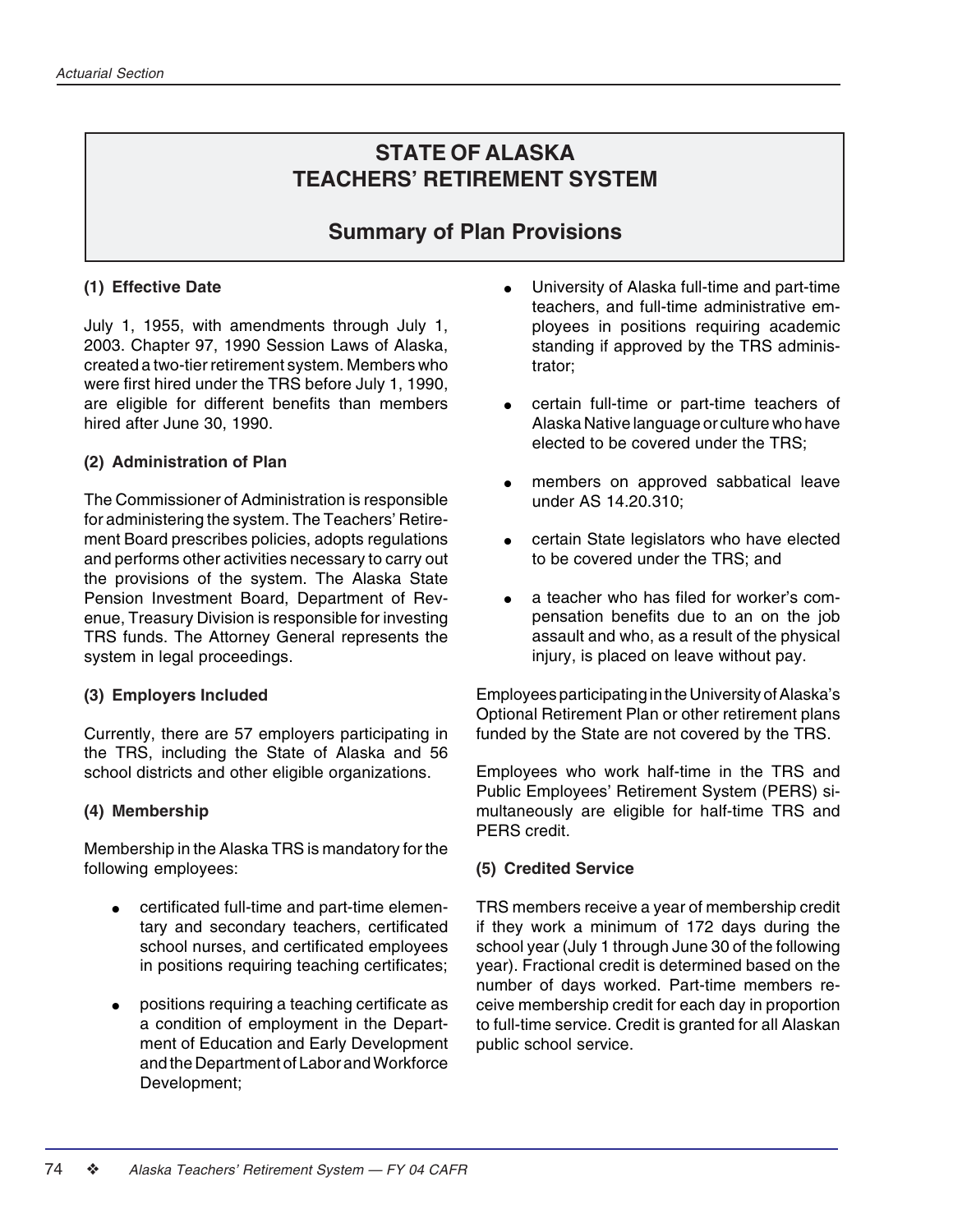### **Summary of Plan Provisions**

Members may claim other types of service, including:

- Outside teaching service in out-of-state schools or Alaska private schools (not more than ten years may be claimed);
- Military service (not more than five years of military service or ten years of combined outside and military service may be claimed);
- Alaska Bureau of Indian Affairs (BIA) service;
- Retroactive Alaskan service that was not creditable at the time it occurred, but later became creditable because of legislative change;
- Unused sick leave credit after members retire; and
- Leave of absence without pay.

Except for retroactive Alaska service that occurred before July 1, 1955, and unused sick leave, contributions are required for all claimed service.

Members receiving TRS disability benefits continue to earn TRS credit while disabled.

### **(6) Employer Contributions**

TRS employers contribute the amounts required, in addition to employees' contributions, to fund the benefits of the system.

The consolidated rate is a uniform rate for all participating employers, amortized to include future service liabilities (less the value of members' contributions) for the members' future service.

The past service rate is determined separately for each employer to amortize their unfunded past service liability with payments that are level as a percentage of pay over fixed 25-year periods. Effective June 30, 1996, funding surpluses are amortized over 25 years.

#### **(7) Member Contributions**

**Mandatory Contributions: Members are required to** contribute 8.65% of their base salaries. Members' contributions are deducted from gross salaries before federal income taxes are withheld.

Contributions for Claimed Service: Member contributions are also required for most of the claimed service described in (4) above.

1% Supplemental Contributions: Members who joined the system before July 1, 1982, and elected to participate in the supplemental contributions provision, are required to contribute an additional 1% of their salaries. Supplemental contributions are deducted from gross salaries before federal income taxes are withheld. Under the supplemental provision, an eligible spouse or dependent child will receive a survivor's allowance or spouse's pension if the member dies (see (11) below).

Interest: Members' contributions earn 4.5% interest, compounded annually on June 30.

Refund of Contributions: Terminated members may receive refunds of their member contribution accounts, which includes their mandatory contributions, indebtedness payments, and interest earned. Terminated members' accounts may be attached to satisfy claims under Alaska Statute 09.38.065, federal income tax levies, and valid Qualified Domestic Relations Orders.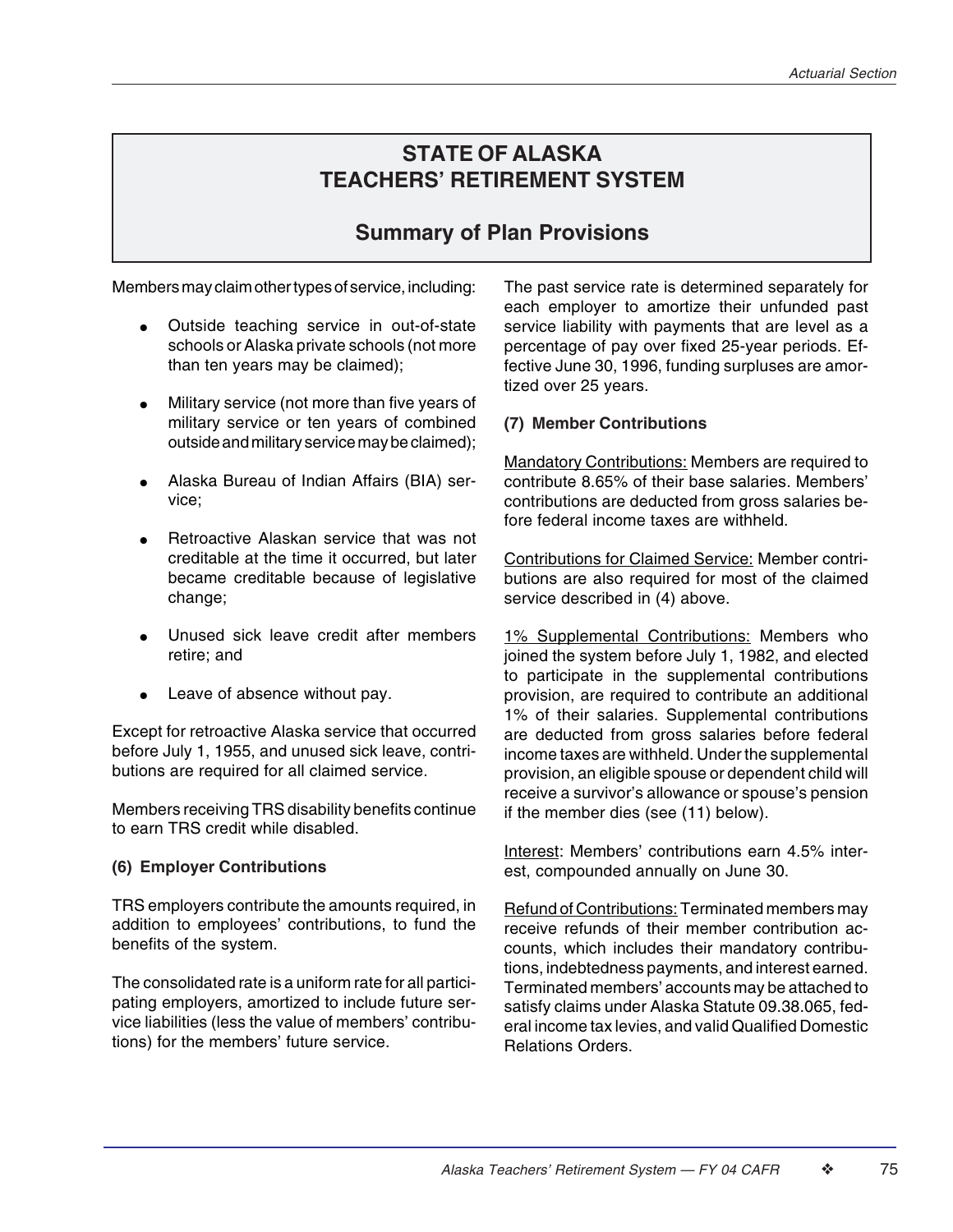### **Summary of Plan Provisions**

Reinstatement of Contributions: Refunded accounts and the corresponding TRS service may be reinstated upon reemployment in the TRS. Accounts attached to satisfy claims under Alaska Statute 09.38.065 or a federal tax levy may be reinstated at any time. Interest accrues on refunds until paid in full or members retire.

### **(8) Retirement Benefits**

#### Eligibility:

- (a) Members, including deferred vested members, are eligible for normal retirement at age 60<sup>1</sup>, or early retirement at age 55, if they have at least:
	- (i) eight years of paid-up membership service;
	- (ii) 15 years of paid-up creditable service, the last five years of which are membership service, and they were first hired under the TRS before July 1, 1975;
	- (iii) five years of paid-up membership service and three years of paid-up Alaska Bureau of Indian Affairs service;
	- (iv) 12 years of combined part-time and fulltime paid-up membership service;
	- (v) two years of paid-up membership service if they are vested in the Public Employees' Retirement System (PERS); or
	- (vi) one year of paid-up membership service if they are retired from the PERS.
- (b) Members may retire at any age when they have:
	- (i) 25 years of paid-up creditable service, the last five years of which are membership service;
- (ii) 20 years of paid-up membership service;
- (iii) 20 years of combined paid-up membership and Alaska Bureau of Indian Affairs service, the last five years of which are membership service; or
- (iv) 20 years of combined paid-up part-time and full-time membership service.

Benefit Type: Lifetime benefits are paid to members. Eligible members may receive normal, unreduced benefits when they (1) reach normal retirement age and complete the service required; or (2) satisfy the minimum service requirements to retire at any age under (b) above. Members may receive early, actuarially reduced benefits when they reach early retirement age and complete the service required.

Members may select joint and survivor options. Under those options and early retirement, benefits are actuarially adjusted so that members receive the actuarial equivalents of their normal benefit amounts.

Benefit Calculation: Retirement benefits are calculated by multiplying the average base salary (ABS) times the total TRS service times the percentage multiplier. The ABS is determined by averaging the salaries earned during the three highest school years. Members must earn at least 115 days of credit in a school year to include it in the ABS calculation. The TRS pays a minimum benefit of \$25.00 per month for each year of service when the calculated benefit is less.

The percentage multipliers are 2% for the first 20 years and 2.5% for all remaining service. Service before July 1, 1990, is calculated at 2%.

Indebtedness: Members who terminate and refund their TRS contributions are not eligible to retire <sup>1</sup> Members participating before July 1, 1990 are eligible for normal unless they return to TRS employment and pay

retirement at age 55 or early retirement at age 50.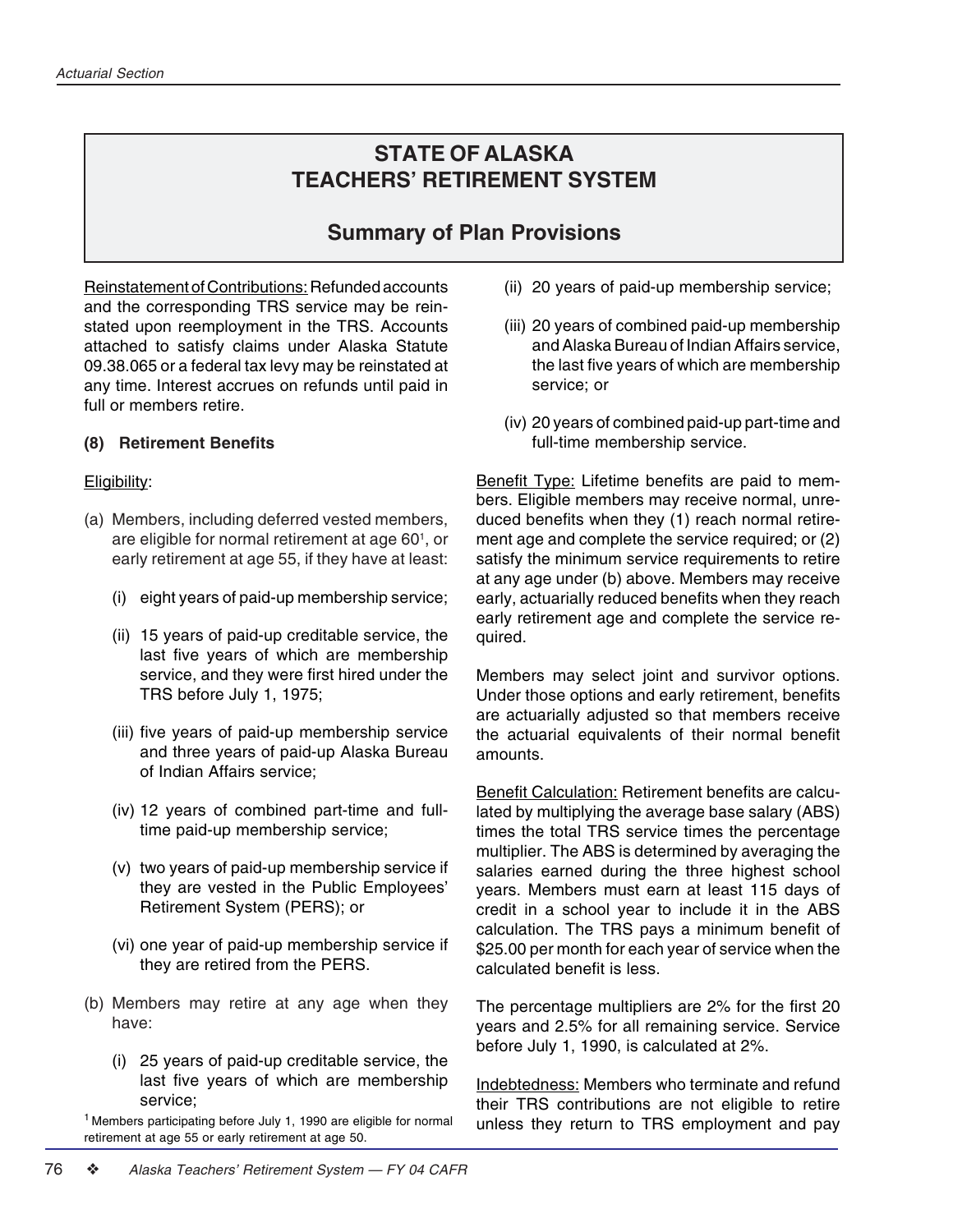### **Summary of Plan Provisions**

back their refunds, plus interest, or accrue additional service which qualifies them for retirement. TRS refunds must be paid in full if the corresponding service is to count toward the minimum service requirements for retirement. Refunded TRS service is included in total service for the purpose of calculating retirement benefits. However, when refunds are not completely paid before retirement, benefits are actuarially reduced for life.

#### **(9) Reemployment of Retired Members**

Retirees who return to work in a permanent full-time or part-time TRS position after a Normal Retirement have two options available, the Standard Option or the Waiver Option.

Under the Standard Option, retirement benefits are suspended while retired members are reemployed under the TRS. During reemployment, members earn additional TRS service and contributions are withheld from their wages.

If an Alaska school district has established that there is a shortage of teachers in a particular discipline or specialty and has passed a resolution to that effect, a retiree returning to work in a permanent full-time or part-time TRS position with that school district may exercise the Waiver Option. The Waiver Option allows a retiree who retired under a Normal Retirement to reemploy with a TRS employer and continue to receive a retirement benefit by signing a waiver of participation in the TRS. The Waiver Option became effective July 1, 2001 and applies to reemployment periods after that date.

The Waiver Option is not available to members who retired early or under the Retirement Incentive Program (RIP).

Members retired under the RIP who return to employment under the TRS, Public Employees' Retirement System (PERS), Judicial Retirement System (JRS) or the University of Alaska's Optional Retirement Plan will:

- (a) forfeit the three years of incentive credits that they received;
- (b) owe the TRS 110% of the benefits that they received under the RIP, which may include costs for health insurance, excluding amounts that they paid to participate; and
- (c) be charged 7% interest from the date that they are reemployed until their indebtedness is paid in full or they retire again. If the indebtedness is not completely paid, future benefits will be actuarially reduced for life.

### **(10) Postemployment Healthcare Benefits**

When pension benefits begin, major medical benefits are provided by the TRS to (1) all employees first hired before July 1, 1990, and (2) members who have twenty-five years of membership service, are disabled or age sixty or older, regardless of their initial hire dates. Employees first hired after June 30, 1990, may receive major medical benefits prior to age sixty by paying premiums.

### **(11) Disability Benefits**

Monthly disability benefits are paid to permanently disabled members until they die, recover or become eligible for normal retirement. To be eligible, members must have at least five years of paid-up membership service.

Disability benefits are equal to 50% of the member's base salary at the time of disability. The benefit is increased by 10% of the base salary for each minor child, up to a maximum of 40%. Members continue to earn TRS service until eligible for normal retirement.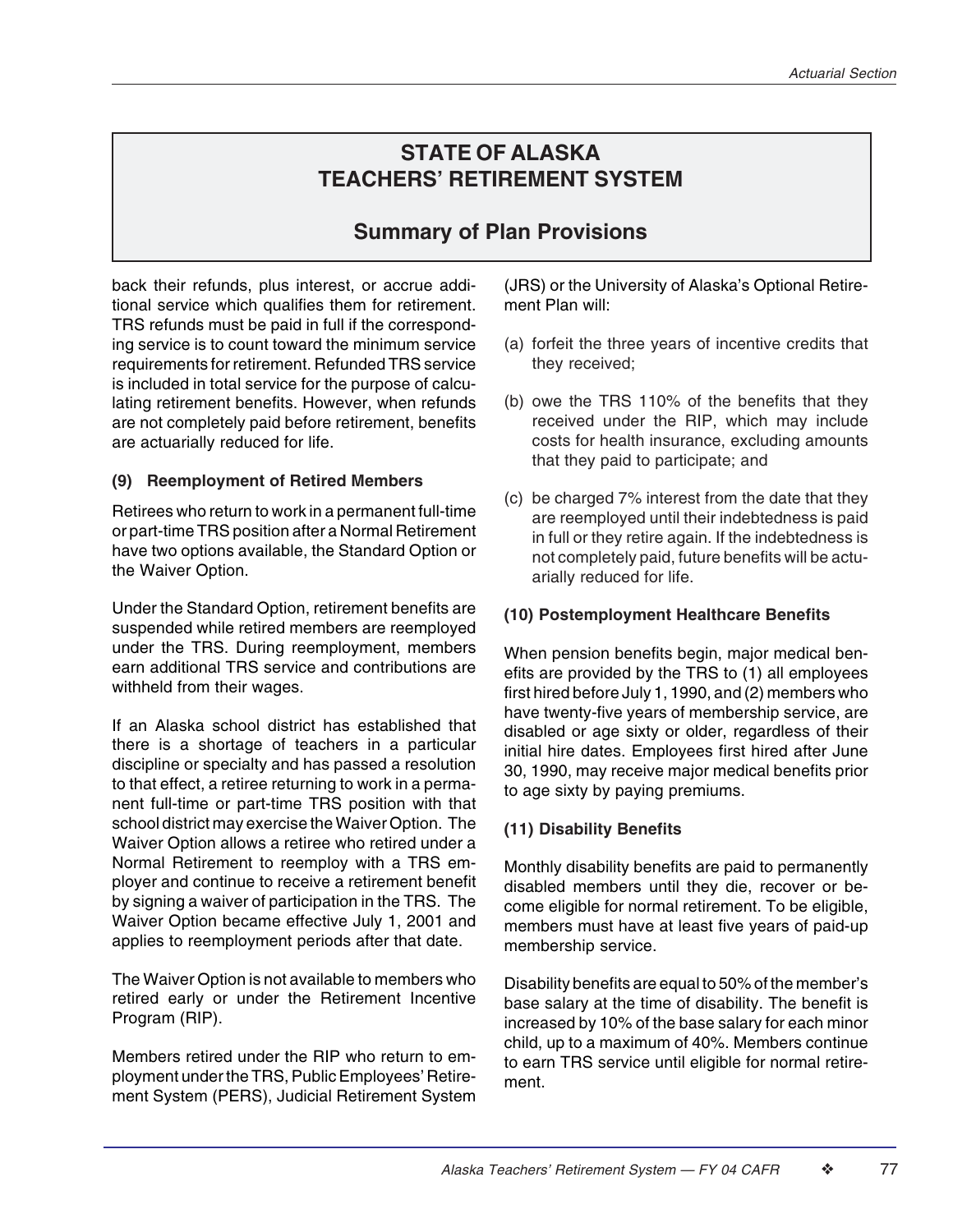### **Summary of Plan Provisions**

Members are appointed to normal retirement on the first of the month after they become eligible.

### **(12) Death Benefits**

Monthly death benefits may be paid to a spouse or dependent children upon the death of a member. If monthly benefits are not payable under the supplemental contributions provision or occupational and nonoccupational death provisions, the designated beneficiary receives the lump sum benefit described below.

Occupational Death: When an active member dies from occupational causes, a monthly survivor's pension may be paid to the spouse, unless benefits are payable under the supplemental contributions provision (below). The pension equals 40% of the member's base salary on the date of death or disability, if earlier. If there is no spouse, the pension may be paid to the member's dependent children. On the member's normal retirement date, the benefit converts to a normal retirement benefit. The normal benefit is based on the member's average base salary on the date of death and service, including service accumulated from the date of the member's death to the normal retirement date.

Nonoccupational Death: When a vested member dies from nonoccupational causes, the surviving spouse may elect to receive a monthly 50% joint and survivor benefit or a lump sum benefit, unless benefits are payable under the supplemental contributions provision (below). The monthly benefit is calculated on the member's average base salary and TRS service accrued at the time of death.

Lump Sum Benefit: Upon the death of an active member who has less than one year of service or an inactive member who is not vested, the designated beneficiary receives the member's contribution account, which includes mandatory contributions, indebtedness payments, and interest earned. Any supplemental contributions will also be refunded. If the member has more than one year of TRS service, the beneficiary also receives \$1,000 and \$100 for each year of TRS service, up to a maximum of \$3,000. An additional \$500 may be payable if the member is survived by dependent children.

Supplemental Contributions Provision: Members are eligible for supplemental coverage if they joined the TRS before July 1, 1982, elected to participate in the supplemental provision, and made the required contributions. A survivor's allowance or spouse's pension (below) may be payable if the member made supplemental contributions for at least one year and dies while in membership service or while disabled under the TRS. In addition, the allowance and pension may be payable if the member dies while retired or in deferred vested status if supplemental contributions were made for at least five years.

Survivor's Allowance: If the member is survived by dependent children, the surviving spouse and dependent children are entitled to a survivor's allowance. The allowance for the spouse is equal to 35% of the member's base salary at the time of death or disability, plus 10% for each dependent child up to a maximum of 40%. The allowance terminates and a spouse's pension becomes payable when there is no longer an eligible dependent child.

Spouse's Pension: The spouse's pension is equal to 50% of the retirement benefit that the deceased member was receiving or would have received if retired at the time of death. The spouse's pension begins on the first of the month after the member's death or termination of the survivor's allowance.

Death After Retirement: If a joint and survivor option was selected at retirement, the eligible spouse receives continuing, lifetime monthly benefits after the member dies. A survivor's allowance or spouse's pension may be payable if the member participated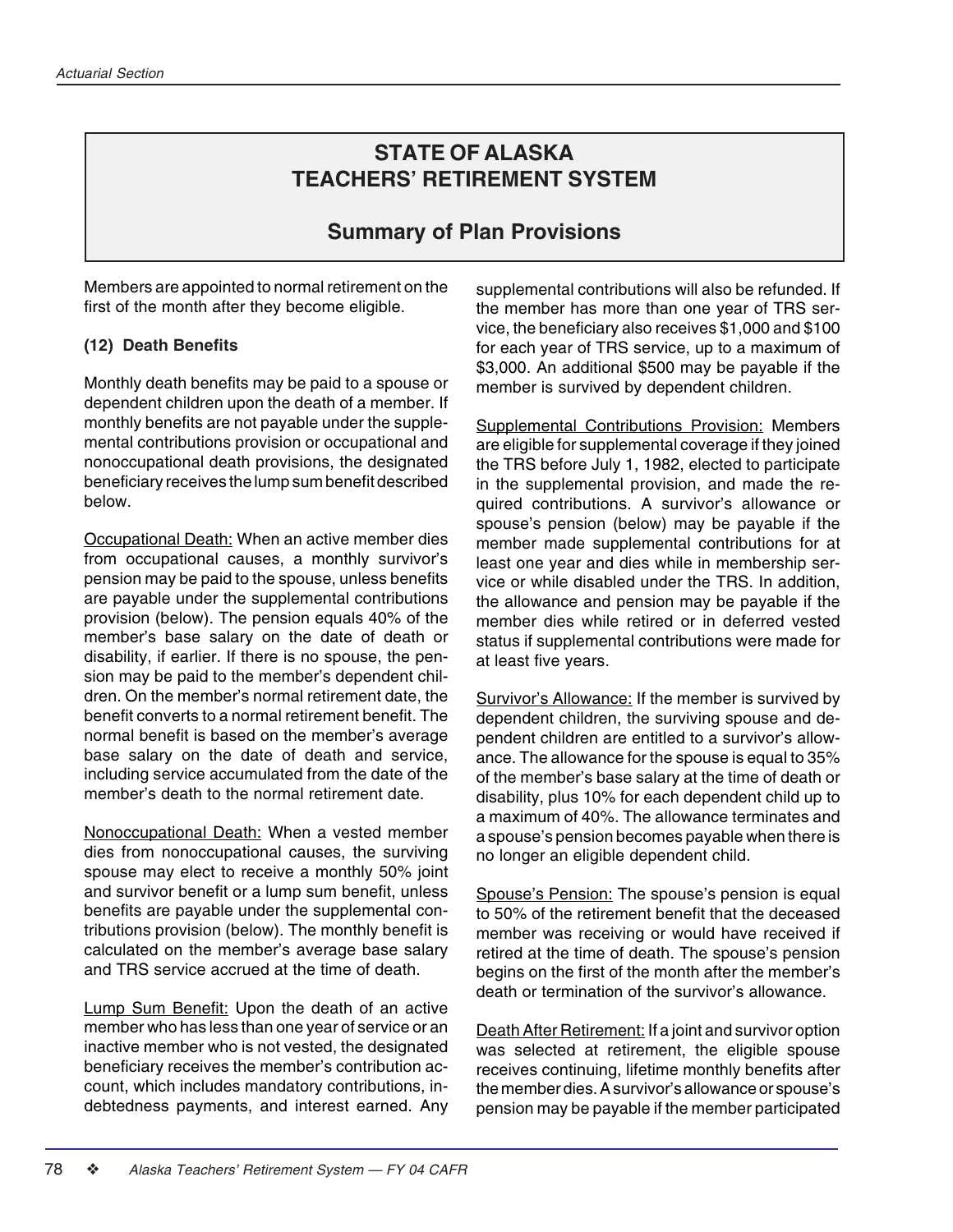### **Summary of Plan Provisions**

in the supplemental contributions provision. If a joint and survivor option was not selected and benefits are not payable under the supplemental contributions provision, the designated beneficiary receives the member's contribution account, less any benefits already paid and the member's last benefit check.

#### **(13) Post Retirement Pension Adjustments**

Post retirement pension adjustments (PRPAs) are granted annually to eligible benefit recipients when the consumer price index (CPI) increases during the preceding calendar year. PRPAs are calculated by multiplying the recipient's base benefit, including past PRPAs, times:

- (a) 75% of the CPI increase in the preceding calendar year or 9%, whichever is less, if the recipient is at least age 65 or on TRS disability; or
- (b) 50% of the CPI increase in the preceding calendar year or 6%, whichever is less, if the recipient is at least age 60, or under age 60 if the recipient has been receiving benefits for at least eight years.

Ad hoc PRPAs, up to a maximum of 4%, may be granted to eligible recipients who were first hired before July 1, 1990, if the CPI increases and the financial condition of the fund will permit an increase.

In a year where an Ad Hoc PRPA is granted, eligible recipients will receive the higher of the two calculations.

#### **(14) Alaska Cost of Living Allowance**

Eligible benefit recipients who reside in Alaska receive an Alaska cost of living allowance (COLA) equal to 10% of their base benefits. The following benefit recipients are eligible:

- (a) members who were first hired under the TRS before July 1, 1990, and their survivors;
- (b) members who were first hired under the TRS after June 30, 1990, and their survivors if they are at least age 65; and
- (c) all disabled members.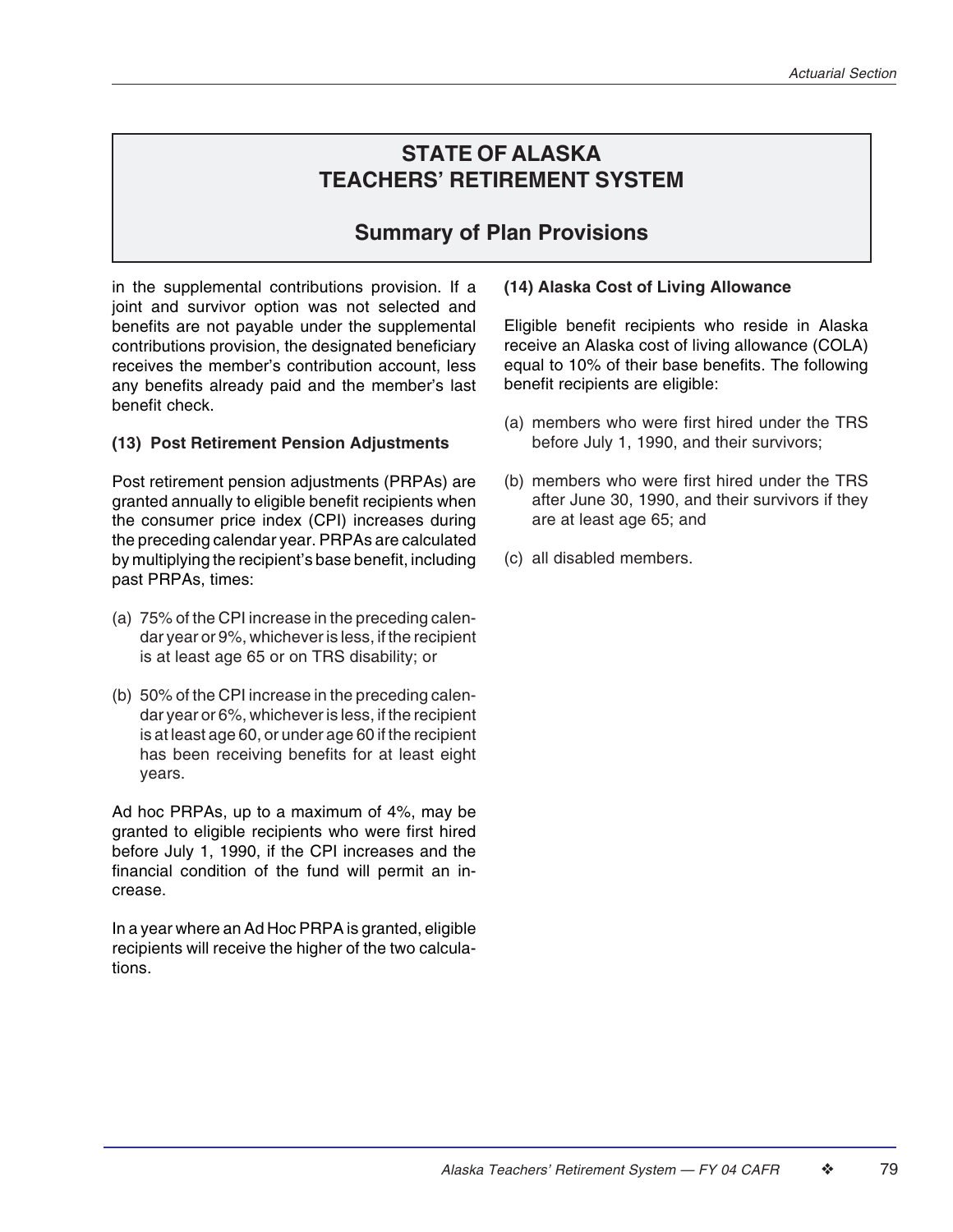This page intentionally left blank.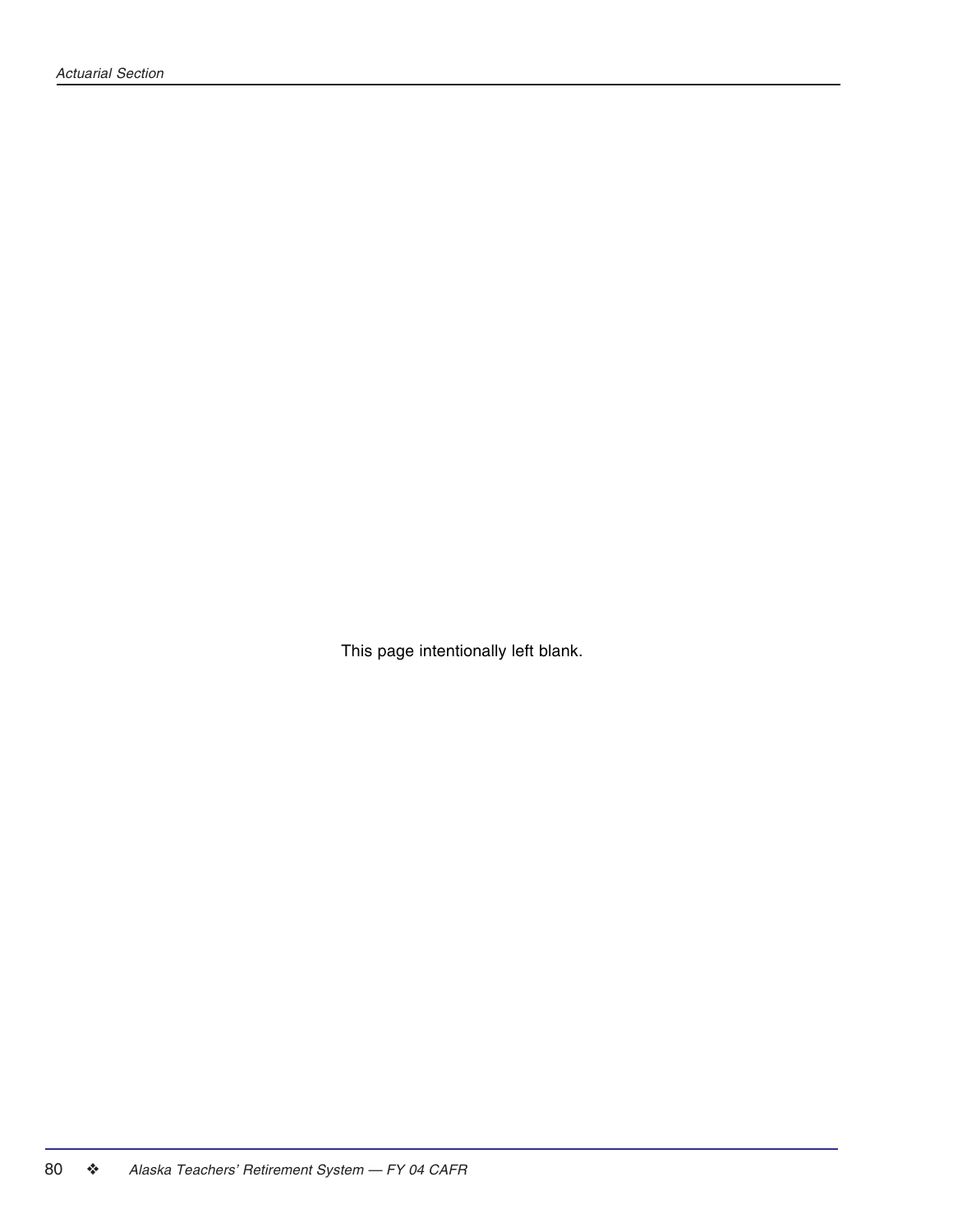**Alaska State Pension Investment Board**



P.O. Box 110405 Juneau, Alaska 99811-0405 (907) 465-3749

### **Message from the Chair**

I am pleased to present the 2004 Annual Report of Investments for the period ending June 30, 2004 to you, the participants and beneficiaries of the TRS retirement trust fund.

The Alaska State Pension Investment Board is responsible for the investment of the money paid into the state public employees', teachers', judicial, and military retirement systems. In addition, ASPIB selects the investment managers for the Supplemental Benefit System and Deferred Compensation.

Trustees of ASPIB owe a fiduciary duty to the participants in the retirement systems and by law all investment decisions made by ASPIB must comply with the prudent investor rule. ASPIB consists of two elected members from the Public Employees' Retirement System (PERS), two elected members from the Teachers' Retirement System (TRS), three members appointed by the Governor, and the Commissioner of the Department of Revenue (DOR).

The trustees work hard to achieve an asset mix that provides the highest expected return for a given level of risk. Working closely with our dedicated staff in the Department of Revenue and our investment advisors and consultants, we established an investment mix that we believe will provide enhanced returns while maintaining a prudent level of risk. This asset allocation is reviewed annually and is designed to provide competitive returns at a reasonable level of risk. It is critical to remember that the System's assets are invested for the long-term. Our objective is to produce a very competitive long-term return that meets the System's funding requirements at an acceptable risk level. Therefore, we are encouraged to observe that the 12 ¾ year cumulative annualized return (the longest period available) of 8.73% compares favorably to the System's actuarial earnings assumption of 8.25%.

The Investment Report on the following pages provides more detail regarding the investment results of each asset category, as well as an economic overview of the market conditions existing during the past fiscal year.

ASPIB represents over 60,000 participants and beneficiaries. The trustees strongly believe that members should be kept well informed about the performance of the retirement funds and about what we as fiduciaries are doing on their behalf. To this end, we are proud of the ASPIB web site, which can be accessed at www.revenue.state.ak.us/treasury/aspib/index.htm. We continue to encourage member participation at our meetings, and welcome letters and comments.

On behalf of all the trustees, thank you for giving us the opportunity to serve as fiduciaries.

Sincerely,

 $^3$  Mg

Gail Schubert, Chair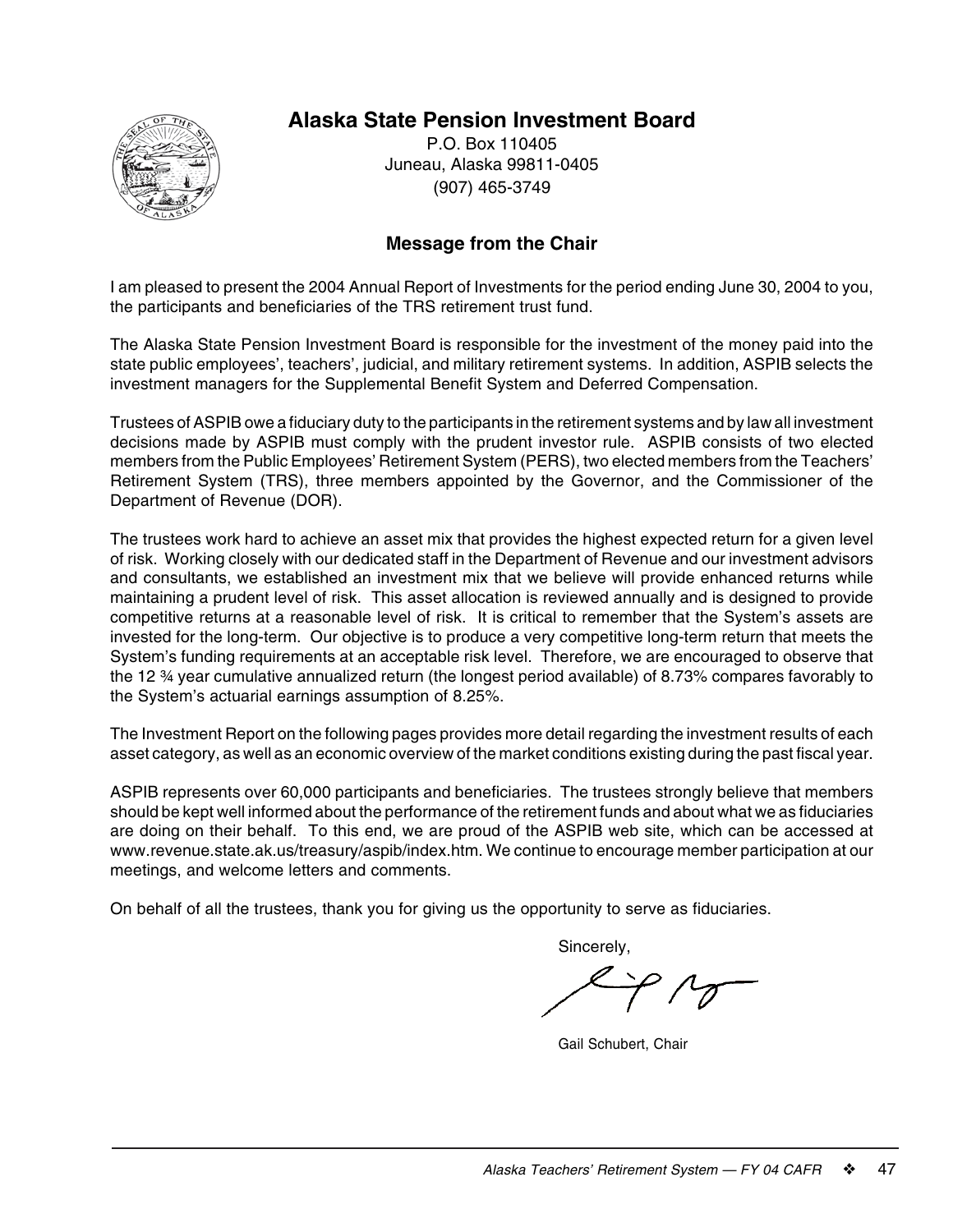### **ALASKA STATE PENSION INVESTMENT BOARD** (as of June 30, 2004)



#### **Gail R. Schubert, Chair**

Appointed by the Governor

Gail R. Schubert, Chair, was first appointed to the board by Governor Hickel, then reappointed by Governor Knowles and Governor Murkowski. She is currently Executive Vice President and General Counsel to Bering Straits Native Corporation, President of its two 8(a) subsidiaries, and of counsel to the law firm of Foster, Pepper Rubini & Reeves LLC in Anchorage. From 2002 to 2003, Mrs. Schubert was General Counsel to Southcentral Foundation, and from 1995 to 2002, she was a member of Foster Pepper. From 1992 to 1995, Mrs. Schubert practiced law at Birch, Horton, Bittner & Cherot, and from 1982 to 1992, Mrs. Schubert practiced law in New York City at the firms of Rogers & Wells; Fried and Frank, Harris, Shriver & Jacobson; and at the Federal Reserve Bank of New York. Mrs. Schubert attended the School of Law at Cornell University; the Johnson School of Management (MBA) at Cornell; and Stanford University. She serves as Chair of the Boards of the Alaska Native Heritage Center and Akeela Treatment Services, Inc., and on the boards of the Bering Straits Native Corporation, the Alaska Federation of Natives, Khoanic Broadcast Corporation, the Alaska Native Justice Center, and is a member of the Anchorage Downtown Rotary. Mrs. Schubert's term expires December 31, 2007.



# **Wilson L. Condon, Vice Chair**

PERS Representative

Wilson L. Condon, Vice Chair, was elected by the Public Employees' Retirement System. He is currently Chief of the Oil, Gas & Mining Section at the Department of Law. Previously, Mr. Condon was Commissioner of the Alaska Department of Revenue from 1995-2002. Prior to serving as commissioner, he was a partner in a private law firm from 1983-1995 and acted as lead counsel for the state in a series of oil and gas royalty and tax cases. He served as Attorney General from 1980 - 1982 and as Deputy Attorney General from 1975 - 1980. He holds an A.B. Political Science degree and a J.D. degree from Stanford University. Mr. Condon's term expires December 31, 2006.



### **James "Pat" Wellington**

PERS Representative

James "Pat" Wellington, Secretary, was elected by the Public Employees' Retirement System. Mr. Wellington was born in Ketchikan, Alaska and graduated from Douglas High School. He served two years in the U.S. Army and started his law enforcement career with the Seward Police Department in late 1955. He served as Deputy U.S. Marshal, Alaska State Troopers, Chief of Police of Juneau, Deputy Commissioner and Commissioner of the Department of Public Safety, and retired in 1977 as Director of the Alaska State Troopers. Mr. Wellington is also the Chairman of the Public Employees' Retirement Board. He resides in Anchorage. Mr. Wellington's term expires December 31, 2004.



#### **William Corbus**

Statutory Representative

William Corbus was appointed Commissioner of the Department of Revenue in December 2002. He oversees an agency that has very diverse responsibilities, including tax collection, investing state funds, child support enforcement and distributing permanent fund dividends. Bill Corbus is the retired president of Alaska Electric Light and Power, the electric company that serves the Juneau area, where he has lived since 1970. He served as a Lt. J.G. in the U.S. Naval Reserve, including one year as an advisor to the Vietnamese Navy in 1962-63. Mr. Corbus then worked for Stone & Webster in New York City providing public utility security analysis, financial planning, and accounting. The Commissioner sits on nine boards, including the Board of Trustees of the Alaska Permanent Fund Corporation. Mr. Corbus holds a B.S. in industrial engineering from Stanford University and an MBA from the Amos Tuck Graduate School of Business Administration at Dartmouth College.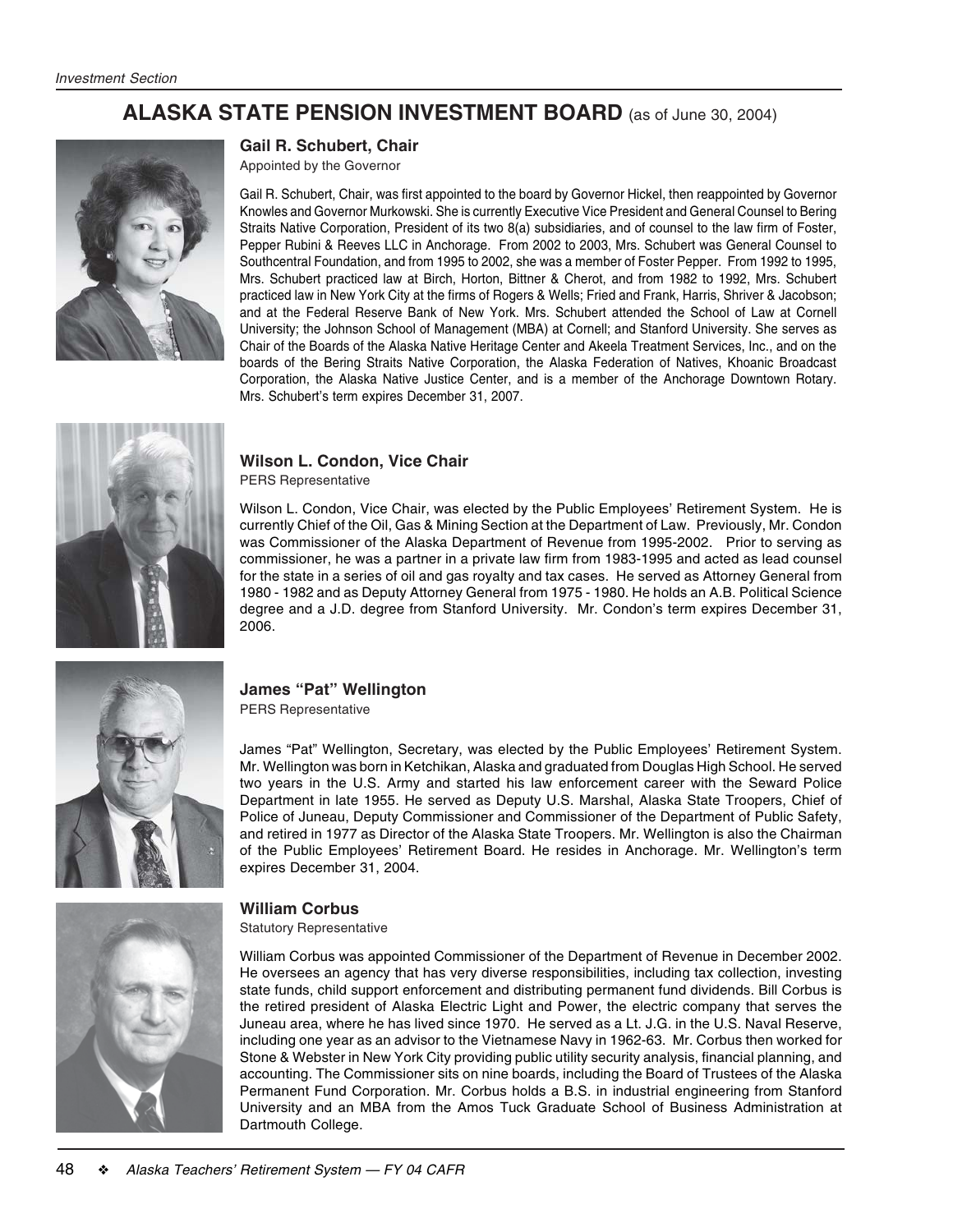

#### **Merritt C. Olson, Secretary**

TRS Representative

Merritt C. Olson was elected in 1992 to serve as a trustee on the newly-created ASPIB and reelected for three more terms. Mr. Olson served previously as a trustee for the Teachers' Retirement Systems Board. He also served as president of NEA-Alaska/Retired and sat on the national NEA-Retired Advisory Council for six years. He earned the doctoral degree in psychology from Rutgers University and was a Fulbright scholar and lecturer at the University of Ibadan in Nigeria. Dr. Olson taught mathematics in Anchorage secondary schools and served as an adjunct professor of psychology at the University of Alaska Anchorage and at Alaska Methodist University. His term expires December 31, 2007.



#### **Martin Pihl** Appointed by the Governor

Martin Pihl was appointed to the board in 2003 by Governor Murkowski. Mr. Pihl came to Alaska in 1962 to work for Ketchikan Pulp Company, becoming President and General Manager in 1987 until his retirement in 1994. He then served as Acting Executive Director for the Alaska Permanent Fund Corporation in 1994-1995. Mr. Pihl serves as a director of National Bank of Alaska and on Wells Fargo Bank's Alaska Statewide Advisory Board, as Chairman of the Board of Governors of the Alaska Timber Insurance Exchange, and as a regent for Pacific Lutheran University. He is also a member of several advisory boards including Holland America-Westmark-Ketchikan Advisory Board, Ketchikan Ports and Harbors Advisory Board, and Alaska Airlines Southeast Alaska Community Advisory Board. Mr. Pihl holds a BA in Accounting from the University of Washington and has been a CPA since 1958. His term expires December 31, 2006.



#### **Jeffrey E. Sinz**

Appointed by the Governor

Jeffrey E. Sinz was appointed to the board in 1998 by Governor Knowles. Mr. Sinz is currently employed as Chief Fiscal Officer for the Municipality of Anchorage. He has over twenty years experience in public sector financial management and analysis, including fourteen years with the Municipality of Anchorage. Prior to accepting his current position in Anchorage, he served as Director of Finance for the Kenai Peninsula Borough. Mr. Sinz has also held positions with the Alaska Railroad Corporation and prior to moving to Alaska in 1981, with a Wisconsin public school district. He also serves as vice president of the Alaska Municipal League Investment Pool Board of Directors and is on the Board of Directors for the Anchorage Parking Authority. He has an MBA in Management from the University of Alaska Anchorage and a BBA in Finance from the University of Wisconsin Eau Claire. His term expires December 31, 2004.



### **Dorothy Wells**

TRS Representative

Dorothy Wells was elected by the Teachers' Retirement System. A resident of Alaska for 37 years, Ms. Wells is a retired teacher who taught business education at Eielson Air Force Base, and business classes for the University of Alaska night school program at Eielson. She obtained her B.S. degree from the University of Minnesota/Minneapolis and did graduate work both there and at the University of Alaska/Fairbanks. Mrs. Wells served on the Teachers' Retirement Board for 20 years, and is active with NEA-Alaska/Retired. Her term expires December 31, 2005.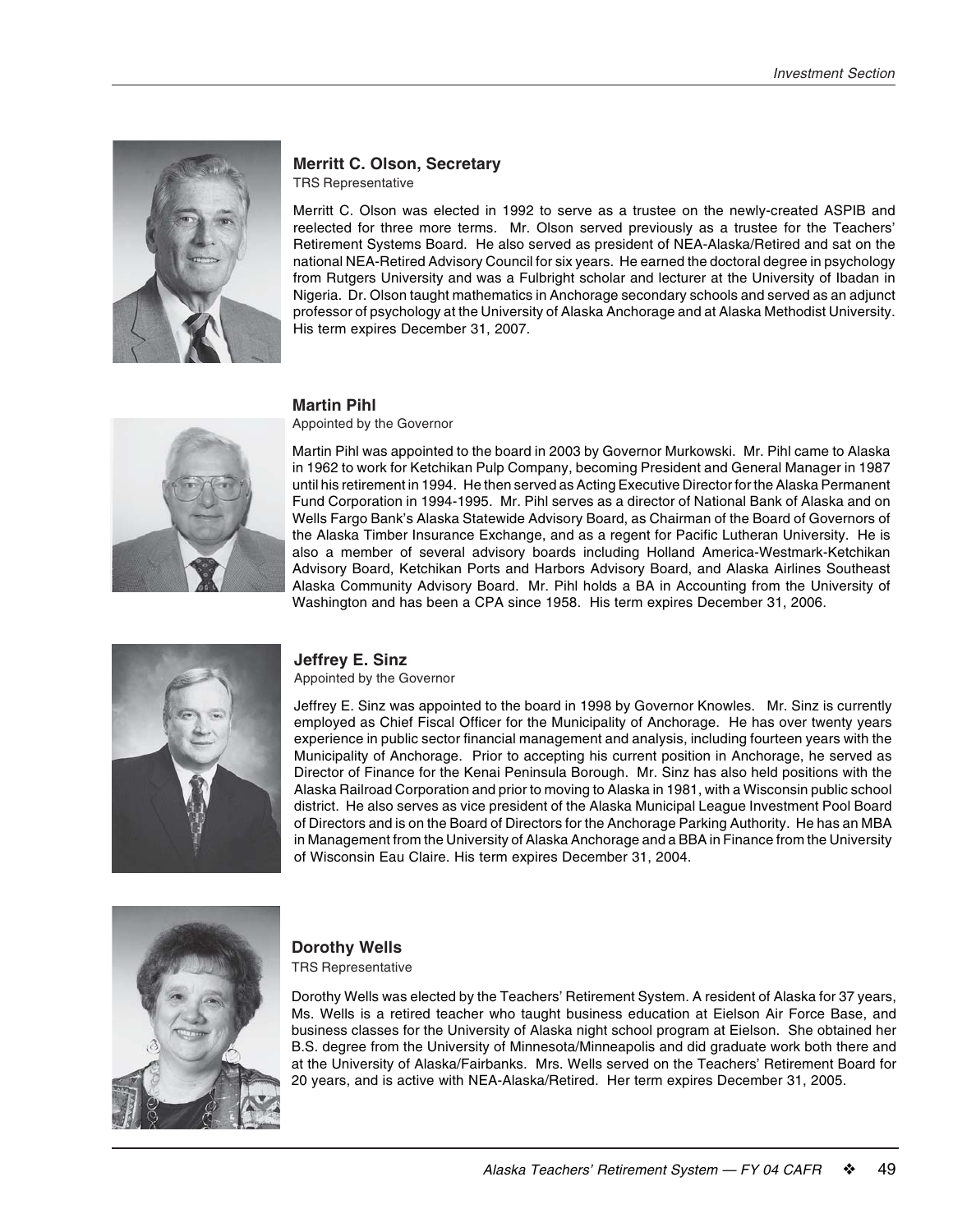### **Department of Revenue Department of Revenue Treasury Division Treasury Division Staff Staff**

**Commissioner** William Corbus

**Deputy Commissioner** Tomas Boutin

**Chief Investment Officer** Gary Bader

**Comptroller** Betty Martin, CPA

**ASPIB Liaison Officer** Judy Hall

**Investment Officers** Bob G. Mitchell, Marketable Debt Stephen R. Sikes Philip Bartlett Michael T. Oliver, CFA, Alternatives Zach Hanna Victor Djajalie Yuri Morgan Clay Cummins

**Cash Management** Michelle M. Prebula, MBA, CPA, CCM

#### **External Money Managers and Consultants**

#### **Investment Consultants**

Callan Associates Inc. San Francisco, CA The Townsend Group Denver, CO

#### **Domestic Fixed Income**

BlackRock Financial Management, Inc. New York, NY

#### **Domestic Equity Large Capitalization**

Capital Guardian Trust Co. Los Angeles, CA Dresdner RCM Global Investors San Francisco, CA McKinley Capital Management, Inc. Anchorage, AK Tukman Capital Management, Inc. San Francisco, CA

#### **Domestic Equity Small Capitalization**

Capital Guardian Trust Co. San Francisco, CA John McStay Investment Counsel Dallas, TX Trust Company of the West New York, NY Turner Investment Partners, Inc. Berwyn, PA

#### **Domestic Equity Index Fund**

State Street Global Advisors Boston, MA

#### **Domestic Enhanced Index**

Invesco Capital Management, Inc. New York, NY

#### **Emerging Markets**

Capital Guardian Trust Co. Los Angeles, CA J.P. Morgan Fleming Asset Management, Inc. New York, NY

#### **Global Equity**

Lazard Freres Asset Management New York, NY

#### **International Equity—EAFE**

Bank of Ireland Asset Management (US) Ltd. Santa Monica, CA Brandes Investment Partners, L.P. San Diego, CA Capital Guardian Trust Co. Los Angeles, CA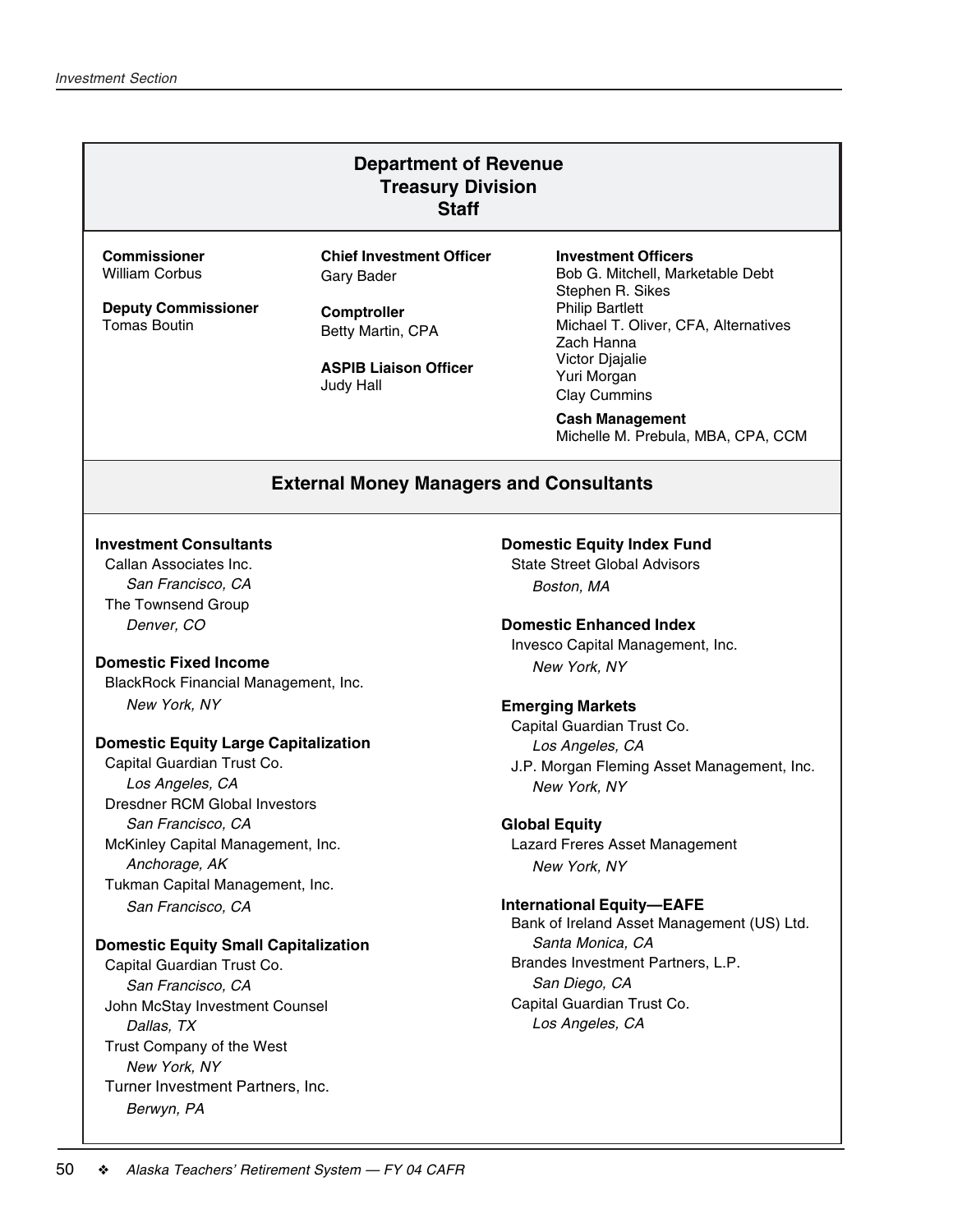## **External Money Managers and Consultants (con't)**

#### **International Fixed Income** Delaware International Advisers Ltd. London, England

## **Private Equity**

Abbott Capital Management, L.P. New York, NY Pathway Capital Management, LLC Irvine, CA

#### **Performance Measurement**

Callan Associates Inc. Denver, CO

#### **Real Estate Management—Commingled Funds**

Heitman Capital Management Chicago, IL J.P. Morgan Investment Management Inc. New York, NY Sentinel Real Estate Corporation New York, NY UBS Realty Investors, LLC Hartfort, CT

#### **Real Estate—Core Separate Accounts**

Cornerstone Real Estate Advisors, Inc. Hartford, CT LaSalle Investment Management Chicago, IL Sentinel Real Estate Corporation New York, NY UBS Realty Investors, LLC San Francisco, CA

#### **Real Estate—Value Added Separate Accounts**

Invesco Realty Advisors Dallas, TX Lowe Enterprises Investment Management Inc. Los Angeles, CA

## **Supplemental Benefits System**

Barclays Global Investors San Francisco, CA Capital Guardian Trust Company Los Angeles, CA Citizens Funds Portsmouth, NH State Street Global Advisors Boston, MA T. Rowe Price Investment Services Baltimore, MD

#### **Deferred Compensation**

Barclays Global Investors San Francisco, CA Capital Guardian Trust Company Los Angeles, CA T. Rowe Price Investment Services Baltimore, MD & Glen Allen, VA

#### **Global Master Custodian**

State Street Bank & Trust Co. Boston, MA

#### **Investment Advisory Council**

William Jennings Colorado Springs, CO Jerrold Mitchell Wayland, MA Timothy O'Brien Denver, CO

#### **Independent Auditors**

KPMG LLP Anchorage, AK

#### **Legal Counsel**

Wohlforth, Vassar, Johnson & Brecht Anchorage, AK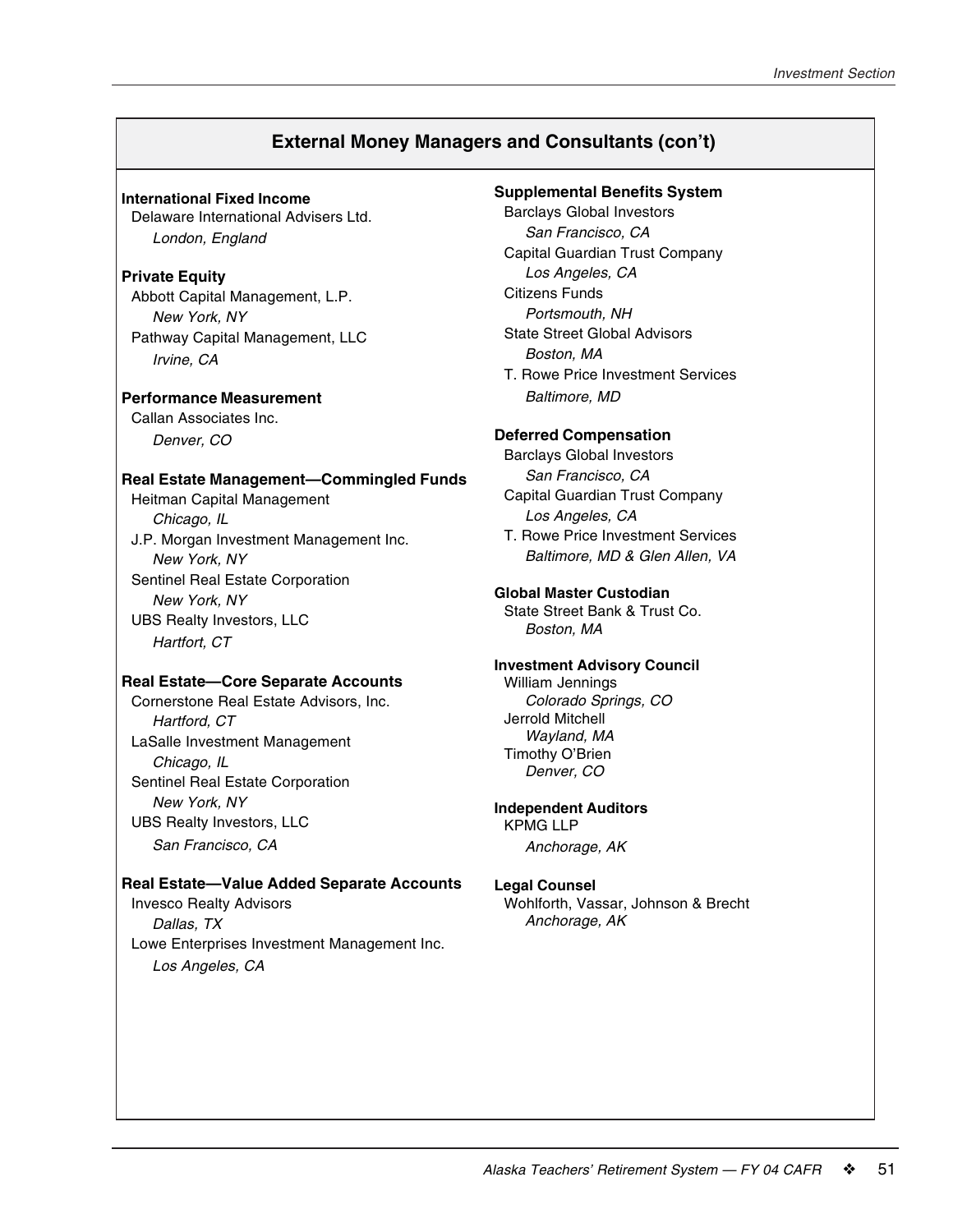## **Teachers' Retirement System Investment Report**

The Investment Report was prepared by the State of Alaska, Department of Revenue, Treasury Division.

The basis of presentation for the data reported in the investment section is in accordance with the Association for Investment Management and Research (AIMR) Performance Presentation **Standards** 

#### **INVESTMENTS**

The State of Alaska Teachers' Retirement System's investment goals are the long term return and sustainability of the pension funds under management. Near-term market fluctuations are integrated into the overall outlook of the fund guidelines. Annually, the Alaska State Pension Investment Board (ASPIB) sets its asset allocation strategy in order to reflect changes in the marketplace while still retaining an optimal risk/return level within the set constraints and objectives of the Investment Board.

During the 2004 Fiscal Year<sup>1</sup>, ASPIB's asset allocation was composed of 40.4% domestic equities, 17.8% international equities, 27.2% domestic fixed income, 3.6% international fixed income, 7.7% real estate and 3.3% alternative investments.

For the 2004 Fiscal Year, TRS investments generated a 15.09% rate of return. The TRS annualized rate of return was a positive 3.29% over the last five years. The annualized rate of return over the last twelve and three-quarter years has been 8.73%.

#### **INVESTMENT OVERVIEW**

The diversification of the TRS investment portfolio continued to protect the overall returns from the bear markets which began in the spring of 2000. For the Fiscal Year, the U.S. equity portfolio gained 20.06% and the international equity portfolio gained 31.7% (as compared to the 2003 Fiscal Year losses of -0.97% and -5.83% respectively). The U.S fixed-income market generated a 0.61% return down from 10.69% the previous year.

ASPIB continued the systematic increase of TRS investments in real estate and private equity. The real estate portfolio earned 11.57% for the 2004 Fiscal Year versus 8.97% in Fiscal Year 2003. The TRS investments in private equities gained 21.42%, as compared to a 14.75% loss in 2003. Over the past five years, TRS real estate investments have earned an average of 9.26% per year.

#### **DOMESTIC ECONOMY**

The economy grew at a healthy pace throughout Fiscal 2004. Growth was strongest in the first half of the year and then moderated in the June quarter. Initial estimates of GDP growth in the June quarter came in at 3.0%, down significantly from the unsustainable 7.4% pace of the September 2003 quarter. Nonetheless, many expect full calendar 2004 growth to approximate 4.5%. This is up from the 3.1% pace observed in calendar 2003.

The economy's continued recovery has raised concerns regarding the possible re-emergence of inflation. After remaining at very low levels for many quarters, inflation, as measured by the CPI, accelerated in the June quarter to a 3.3% year over year pace. Commodities, particularly oil prices, figured importantly in this rise. The Producers Price Index (PPI) experienced a year over year change of 6.6% in the June quarter.

As widely anticipated, the Federal Reserve raised short-term rates to 1.5% during the last half of the fiscal year. By any standard however, most observers agree that short-term rates remain at very low levels and are likely to increase further over the next 6 to 18 months. Importantly, they believe that modest additional rate hikes will not halt economic growth.

<sup>&</sup>lt;sup>1</sup> July 1<sup>st</sup>, 2003 – June 30<sup>th</sup>, 2004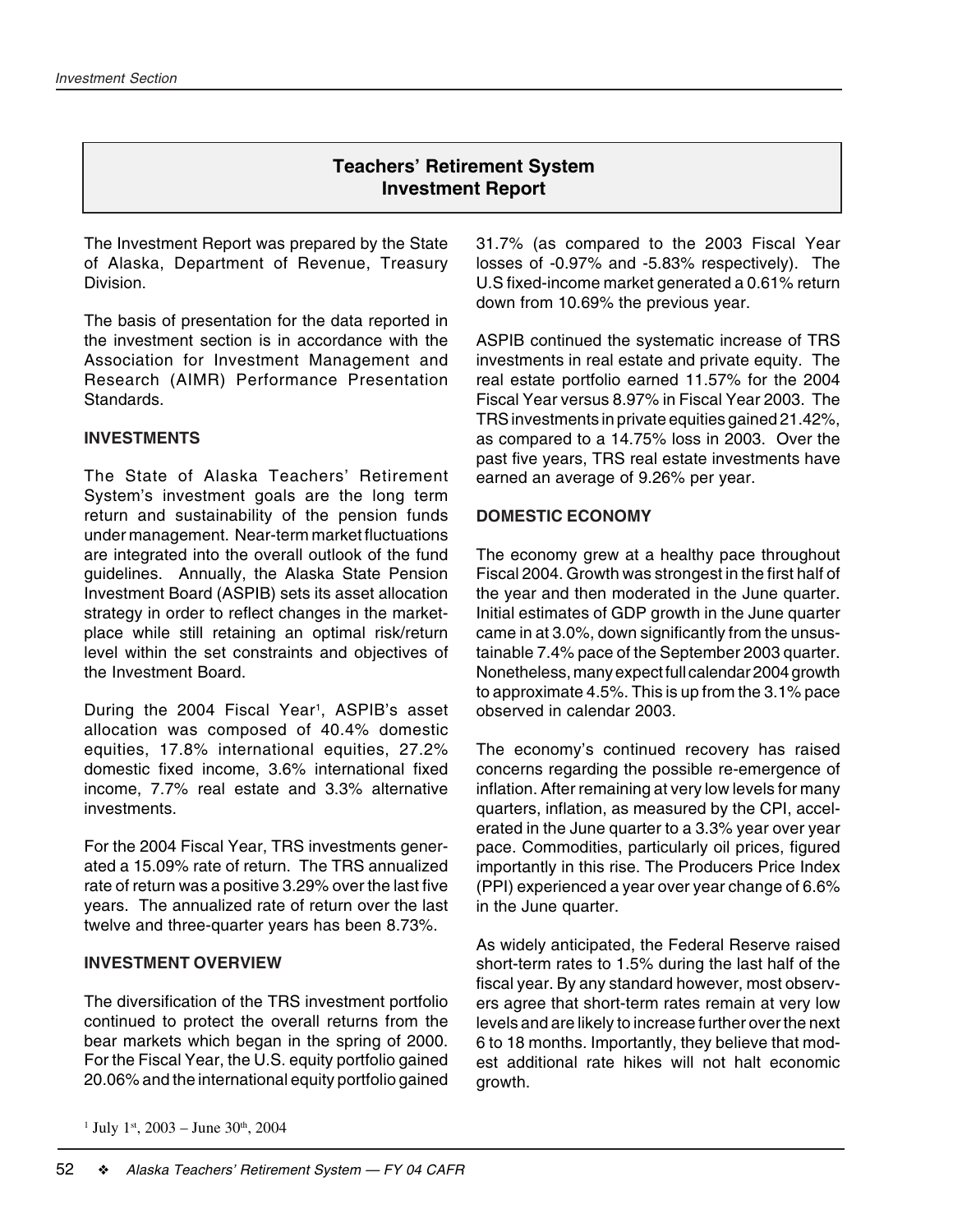## **Teachers' Retirement System Investment Report**

Despite uncertainty regarding the implications of the upcoming elections, the outlook for energy prices and the challenges of Iraq, the economy continues to post solid gains. Employment growth, while slower than many had anticipated, has been solid. Manufacturing capacity utilization has improved from 72.6% last year to 77.2% in the June quarter. Historically, capital spending has tended to accelerate when the utilization rate exceeds 80%. Such spending is a key ingredient to the economy's continued growth.

Investors are sensitive to short-term news developments and financial markets will be affected accordingly. Fortunately, underlying economic fundamentals point toward continued growth in employment and corporate profits. Interest rates, while higher than a year ago, remain low and there appears to be ample liquidity to fund continuation of the economic expansion.

## **EQUITIES**

The Total Domestic Equity Pool is diversified across large cap value, large cap growth, core, small cap value and small cap growth equity styles so as to gain broad market exposure. For the 2004 Fiscal Year, the fund posted a net return of 20.06%. This was less than the target return of 21.43%. The annualized domestic equity return for the five year period improved to a negative 0.85% from a negative 1.43% in the 2003 Fiscal Year.

Within the International Equity pool the Non-U.S. Equity Style managers invest their assets only in non-U.S. equity securities. This style group excludes regional and index funds. The International Equity pool net return was 31.70% which was less than the target return of 32.37%. The international equity return for the five year period improved to 2.81% from 0.06% in Fiscal Year 2003.

## **FIXED INCOME MARKET**

The domestic fixed-income portfolio represented approximately 27.26% of the total assets of TRS as of June 30, 2004. The fixed-income portfolio uses a core-oriented strategy investing in U.S. Treasury securities, U.S. government agency securities, investment-grade corporate bonds, and mortgagebacked securities. The benchmark for the TRS bond portfolio is the Lehman Brothers Aggregate Bond Index.

Over the 2004 Fiscal Year, the TRS domestic bond portfolio gained 0.61%, down from 10.69% the year before. The Lehman Brothers Aggregate Bond Index returned 0.32%, versus 10.40% during 2003 Fiscal Year.

The international fixed-income portfolio, which represented about 3.63% of the total assets of TRS, returned 7.52% over the 2004 Fiscal Year, nearly equivalent to the 7.60% posted by the Salomon Brothers Non U.S. Government Index.

## **REAL ESTATE**

At the end of the 2004 Fiscal Year, TRS had 7.68% of its portfolio invested in real estate. At fiscal year end, the real estate portfolio totaled \$300 million. The total return for real estate, net of fees, was 11.57% compared to 8.97% for the 2003 Fiscal Year. The five year total return was 9.26%.

ASPIB's real estate portfolio is made up of 31% apartment, 34% office, 24% industrial, 11% retail and 1% hotel.

### **PRIVATE EQUITY**

During the 2004 Fiscal Year the Private Equity component of the TRS portfolio showed a net return of 21.42% with a five year annualized return of 5.30%.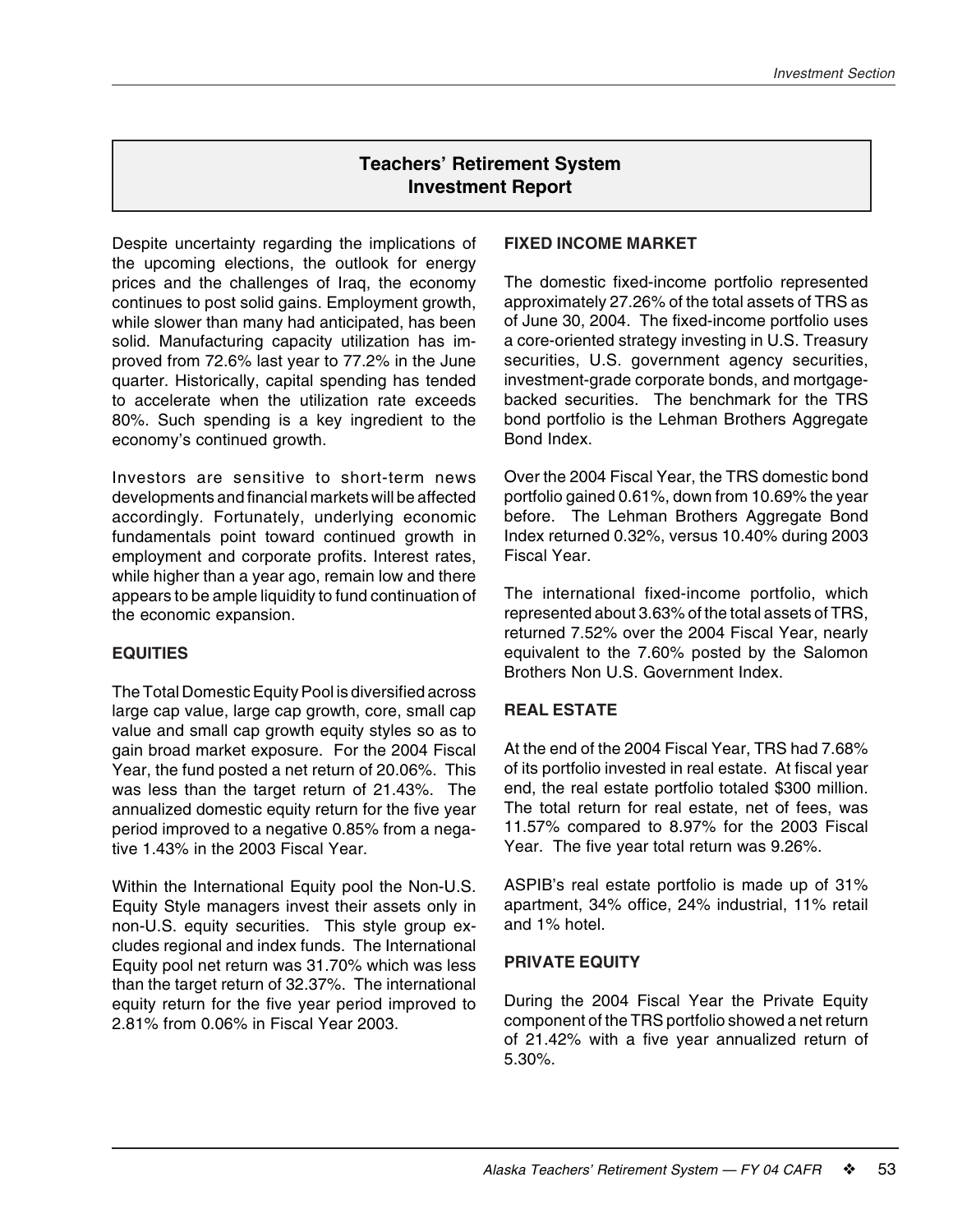| <b>Teachers' Retirement System</b><br><b>Schedule of Investment Results</b><br><b>Fiscal Years Ended June 30</b>               |                  |                            |                                              |                                          |                  |                          |                       |  |
|--------------------------------------------------------------------------------------------------------------------------------|------------------|----------------------------|----------------------------------------------|------------------------------------------|------------------|--------------------------|-----------------------|--|
|                                                                                                                                |                  |                            |                                              |                                          |                  |                          | <b>Annualized</b>     |  |
|                                                                                                                                | 2000             | 2001                       | 2002                                         | 2003                                     | 2004             | 3 Year                   | 5 Year                |  |
| <b>Total Fund</b><br><b>TRS</b><br><b>Actuarial Earnings Rate</b><br><b>U.S. Common Stock Returns</b>                          | 10.15%<br>8.25%  | $(5.35\%)$<br>8.25%        | $(5.49\%)$<br>8.25%                          | $3.68\%$<br>8.25%                        | 15.09%<br>8.25%  | 4.09%<br>8.25%           | 3.29%<br>8.25%        |  |
| <b>TRS Domestic Equities</b><br><b>S&amp;P 500</b>                                                                             | 10.41%<br>7.24%  |                            | $(12.20\%)$ (16.85%)<br>$(14.83\%)$ (17.99%) | $(0.97\%)$  20.06%<br>0.25%              | 19.11%           | $(0.38\%)$<br>$(0.70\%)$ | (0.85%)<br>$(2.20\%)$ |  |
| <b>International Stock Returns</b><br><b>TRS International Equities</b><br>Morgan Stanley Capital<br><b>International EAFE</b> | 20.59%<br>18.11% | $(16.92\%)$<br>$(23.83\%)$ | $(8.24\%)$<br>$(9.49\%)$                     | $(5.11\%)$  31.70%<br>$(6.46\%)$  32.37% |                  | 4.67%<br>3.87%           | 2.81%<br>0.06%        |  |
| <b>Domestic Fixed Income</b><br><b>TRS</b><br>Lehman Brothers Aggregate Index*                                                 | 4.56%<br>1.69%   | 11.93%<br>11.22%           | 8.16%<br>8.63%                               | 10.70%<br>10.40%                         | 0.61%<br>0.32%   | 6.40%<br>6.36%           | 7.11%<br>6.96%        |  |
| <b>International Fixed Income</b><br><b>TRS</b><br>Salomon Non-U.S. Government                                                 | (3.27%)<br>2.42% | $(5.68\%)$<br>(7.43%)      | 22.56%<br>15.73%                             | 24.48%<br>17.90%                         | 7.52%<br>7.60%   | 17.93%<br>13.66%         | 8.40%<br>6.84%        |  |
| <b>Real Estate Equity</b><br><b>TRS</b><br><b>NCREIF</b>                                                                       | 8.43%<br>11.61%  | 11.37%<br>11.15%           | 5.24%<br>5.60%                               | $8.97\%$<br>7.64%                        | 11.55%<br>10.83% | 8.61%<br>7.97%           | 9.29%<br>9.40%        |  |

S&P 500 = Standard & Poor's Domestic Equity Stock Index

EAFE = Europe, Australia, and Far East Stock Index

NCREIF = National Council of Real Estate Investment Fiduciaries Index

The calculation of investment results were prepared using a time-weighted rate of return based on the market rate of return in accordance with the Association for Investment Management and Research (AIMR) Performance Presentation Standards.

\*Lehman Brothers Government/Corporate Index prior to 3/31/2000.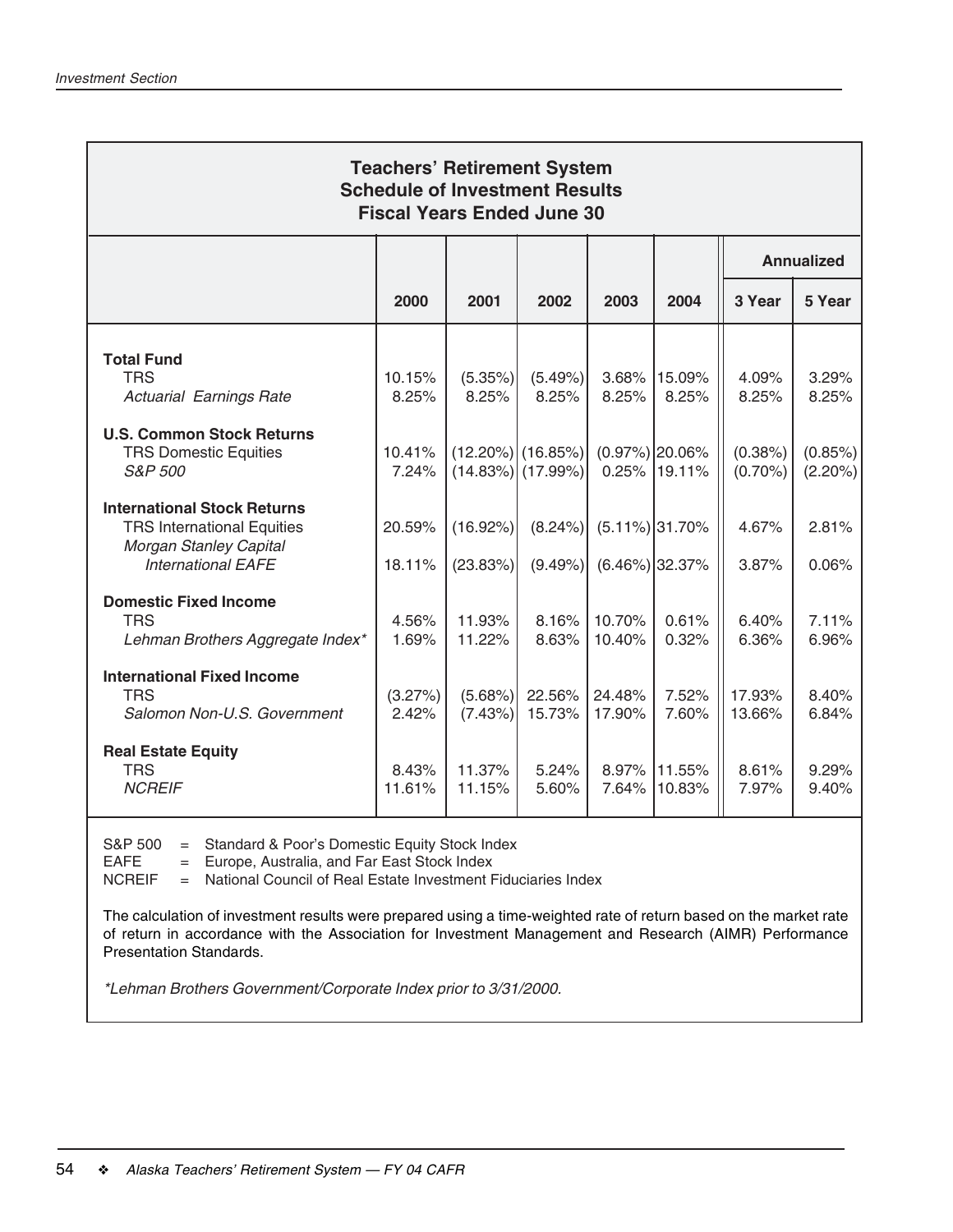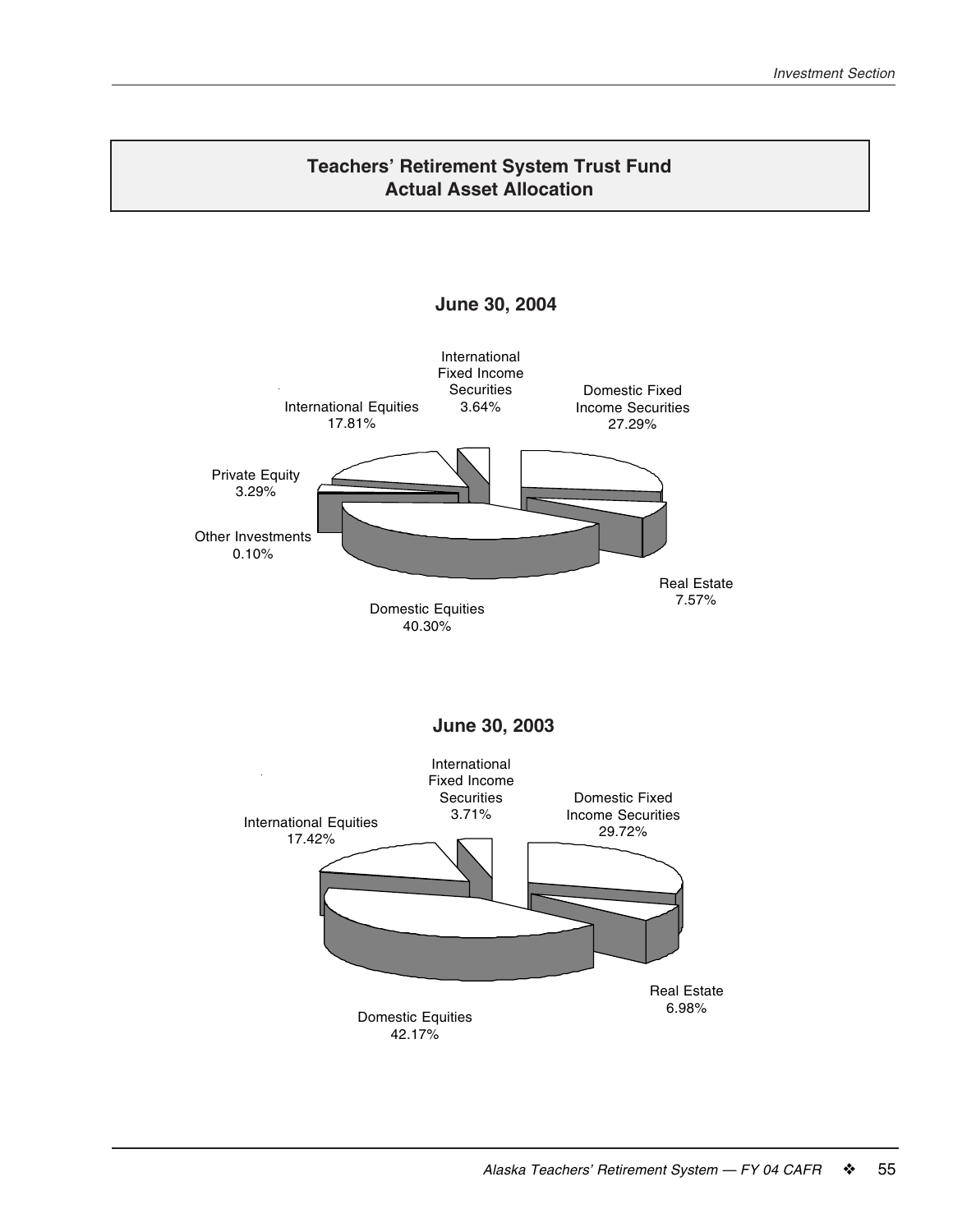## **Alaska State Pension Investment Board Top Ten Holdings by Asset Type June 30, 2004**

Invested assets under the fiduciary responsibility of the Alaska State Pension Investment Board (ASPIB) have been commingled in various investment pools to minimize costs and maximize returns. Treasury Division has created nine different mutual fund-like pools to accomplish the investment asset allocation policies of the ASPIB. Using investment pools increases investment efficiency in three ways. First, combining individual funds' cash inflows and outflows to offset each other reduces the amount of cash on hand needed to support daily operations. Treasury can thus increase the return on funds not needed for daily cash operations. Second, pooling investments significantly reduces accounting, budgeting and administrative costs. Finally, the ASPIB can achieve economies of scale by making available investment options that could not otherwise be practically provided for smaller retirement funds. Following are the ten largest bond holdings and the ten largest equity holdings by market value.

|                 |      |                   | Par Values/   |                                       |           |            | <b>Credit</b> |
|-----------------|------|-------------------|---------------|---------------------------------------|-----------|------------|---------------|
|                 | Rank | <b>Fair Value</b> | <b>Shares</b> | <b>Security</b>                       | Coupon    | <b>Due</b> | Rating        |
| <b>Bonds</b>    |      | \$199,205,372     | 199,300,000   | Federal National Mtg. Assn.           | $0.000\%$ | 7/14/2004  | $A-1+$        |
|                 | 2    | 97,305,155        | 97,275,000    | Federal National Mtg. Assn.           | 5.000%    | 2/1/2018   | AAA           |
|                 | 3    | 94,428,924        | 94,745,000    | U.S. Treasury Note                    | 2.500%    | 5/31/2006  | AAA           |
|                 | 4    | 82,453,997        | 81,600,000    | U.S. Treasury Note                    | 4.800%    | 5/15/2014  | AAA           |
|                 | 5    | 81,897,299        | 84,503,863    | Federal National Mtg. Assn.           | 5.000%    | 3/1/2031   | AAA           |
|                 | 6    | 57,212,500        | 57,500,000    | Federal National Mtg. Assn.           | 5.500%    | 3/1/2033   | AAA           |
|                 | 7    | 48,507,152        | 39,348,000    | U.S. Treasury Bond                    | 7.500%    | 11/15/2016 | AAA           |
|                 | 8    | 40,249,475        | 39,854,872    | <b>Master Alternative Loans Trust</b> | $6.000\%$ | 2/25/2034  | AAA           |
|                 | 9    | 33,135,178        | 34,101,991    | Government National Mtg. Assn.        | 5.000%    | 9/15/2033  | AAA           |
|                 | 10   | 31,987,747        | 32,205,000    | U.S. Treasury Note                    | 2.300%    | 4/30/2006  | AAA           |
| <b>Equities</b> | 1.   | \$118,438,200     | 3,655,500     | General Electric Co.                  |           |            |               |
|                 | 2    | 114, 187, 571     | 3,331,026     | Pfizer Inc.                           |           |            |               |
|                 | 3    | 94,662,691        | 3,314,520     | Microsoft Corporation                 |           |            |               |
|                 | 4    | 87,518,288        | 1,658,800     | Wal Mart Stores, Inc.                 |           |            |               |
|                 | 5    | 83,396,460        | 1,169,984     | American International Group, Inc.    |           |            |               |
|                 | 6    | 82,822,785        | 1,864,958     | <b>Exxon Mobil Corporation</b>        |           |            |               |
|                 | 7    | 80,469,787        | 1,355,852     | <b>Emerging Markets Growth Fund</b>   |           |            |               |
|                 | 8    | 78,488,931        | 1,687,934     | Citigroup, Inc.                       |           |            |               |
|                 | 9    | 72,114,465        | 5,463,217     | Mgt Emerging Markets Equity Fund      |           |            |               |
|                 | 10   | 71,065,925        | 124,760       | Wells Fargo Company                   |           |            |               |

Additional investment information on the various pools and investments may be obtained from the Department of Revenue, Treasury Division, P.O. Box 110405, Juneau, Alaska 99811-0405.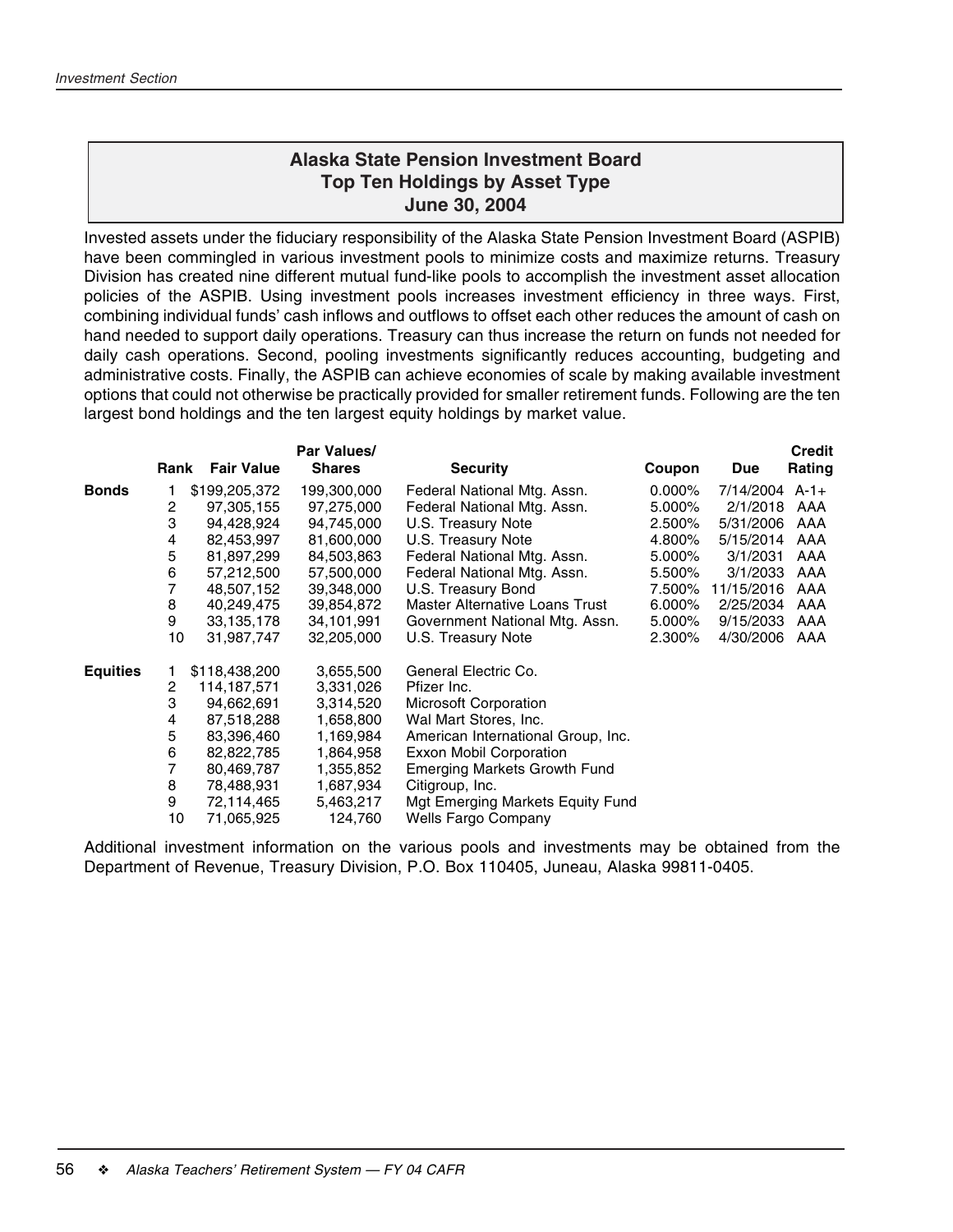| <b>Teachers' Retirement System</b>            |
|-----------------------------------------------|
| <b>Schedule of Investment Management Fees</b> |
| Year Ended June 30, 2004                      |

|                                                                                                                                                                                                                                                                                                                                                                                                                                             | <b>Fair Value of Pooled Assets</b><br><b>Under Management of all</b><br><b>Retirement Funds in Pool</b><br>as of June 30, 2004                         | <b>Fees</b>                                                                                                            |
|---------------------------------------------------------------------------------------------------------------------------------------------------------------------------------------------------------------------------------------------------------------------------------------------------------------------------------------------------------------------------------------------------------------------------------------------|--------------------------------------------------------------------------------------------------------------------------------------------------------|------------------------------------------------------------------------------------------------------------------------|
| <b>External Management Fees</b>                                                                                                                                                                                                                                                                                                                                                                                                             |                                                                                                                                                        |                                                                                                                        |
| Domestic Fixed Income<br>BlackRock Financial Management, Inc.                                                                                                                                                                                                                                                                                                                                                                               | \$1,124,342,920                                                                                                                                        | 499,482<br>\$                                                                                                          |
| International Fixed Income<br>Delaware International Advisers, Ltd.                                                                                                                                                                                                                                                                                                                                                                         | 441,865,513                                                                                                                                            | 212,105                                                                                                                |
| <b>Domestic Equity</b><br>Capital Guardian Trust Co.<br>John McStay Investment Counsel<br><b>TCW Asset Management Company</b><br>State Street Global Advisors S&P 500 Index Fund<br>Invesco Capital Management, Inc.<br>Lazard Freres Asset Management<br>McKinley Capital Management, Inc.<br><b>Dresdner RCM Global Investors</b><br>Tukman Capital Management, Inc.<br><b>Turner Investment Partners</b><br><b>Total Domestic Equity</b> | 911,606,330<br>276,694,373<br>1,245,933,802<br>629,918,856<br>472,547,872<br>258,953,686<br>445,419,327<br>424,492,784<br>243,518,901<br>4,909,085,931 | 723,093<br>205,306<br>598,693<br>85,354<br>271,527<br>499,029<br>291,164<br>413,270<br>693,537<br>193,031<br>3,974,004 |
|                                                                                                                                                                                                                                                                                                                                                                                                                                             |                                                                                                                                                        |                                                                                                                        |
| <b>Private Equity</b><br>Pathway Capital Management, LLC<br>Abbott Capital Management, L.P.                                                                                                                                                                                                                                                                                                                                                 | 44,018,420<br>353,785,528                                                                                                                              | 147,040<br>327,783                                                                                                     |
| <b>Total Private Equity</b>                                                                                                                                                                                                                                                                                                                                                                                                                 | 397,803,948                                                                                                                                            | 474,823                                                                                                                |
| <b>International Equity</b><br>Bank of Ireland Asset Management Ltd.<br>Brandes Investment Partners, L.P.<br><b>Lazard Freres Asset Management</b><br>Capital Guardian Trust Co.<br><b>Total International Equity</b>                                                                                                                                                                                                                       | 376,911,016<br>760,967,591<br>511,118,692<br>373,227,201<br>2,022,224,500                                                                              | 423,374<br>865,483<br>537,355<br>538,245<br>2,364,457                                                                  |
| <b>Emerging Markets Equity</b><br>J.P. Morgan Fleming Asset Management<br>Capital Guardian Trust Co.<br><b>Total Emerging Markets Equity</b><br><b>Total External Management Fees</b>                                                                                                                                                                                                                                                       | 72,114,465<br>80,469,787<br>152,584,252<br>\$9,047,907,064                                                                                             | 203,921<br>169,096<br>373,017<br>7,897,888                                                                             |
|                                                                                                                                                                                                                                                                                                                                                                                                                                             |                                                                                                                                                        |                                                                                                                        |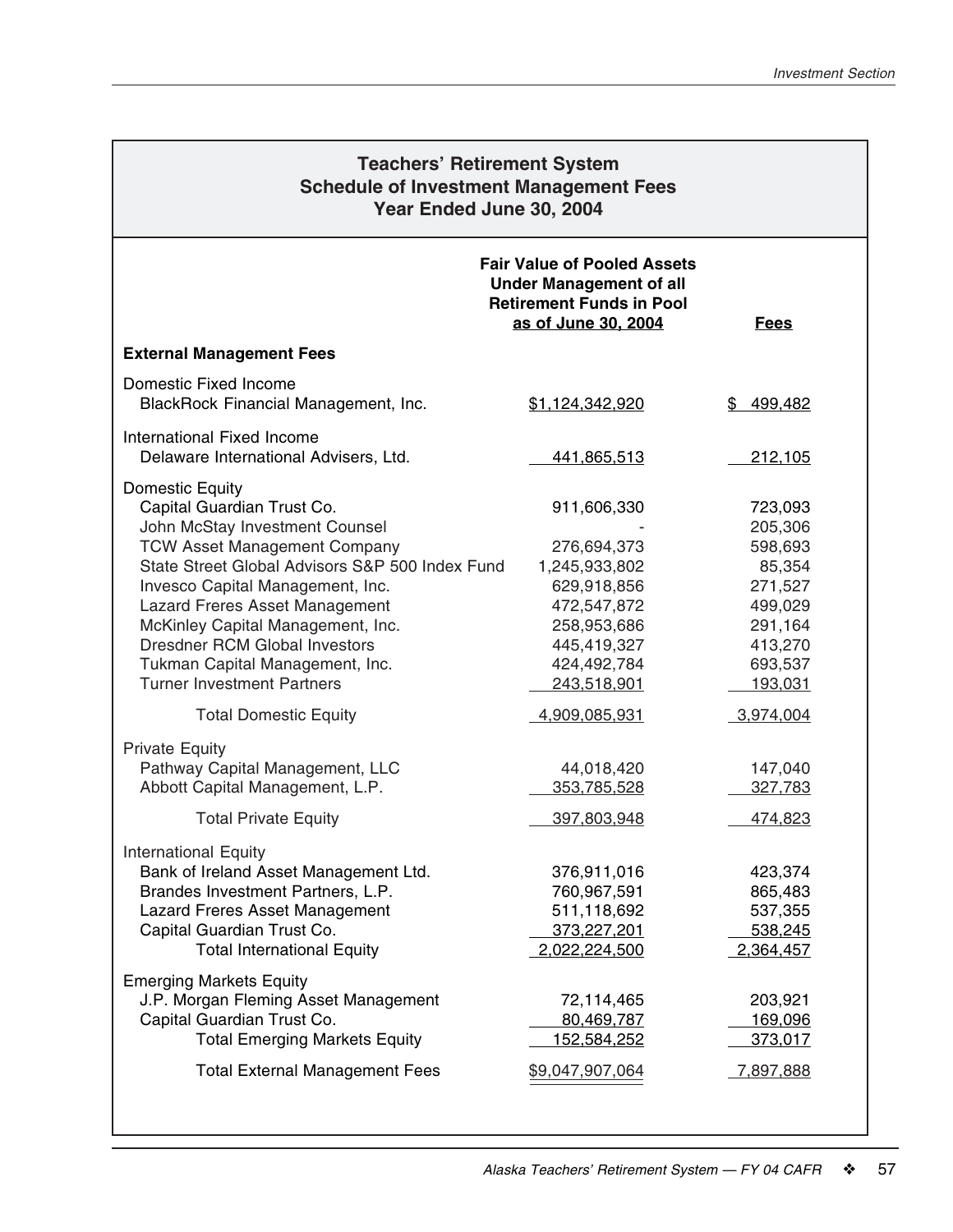| <b>Teachers' Retirement System</b><br><b>Schedule of Investment Management Fees (con't)</b><br>Year Ended June 30, 2004 |                                                                                                                                        |                  |  |  |  |
|-------------------------------------------------------------------------------------------------------------------------|----------------------------------------------------------------------------------------------------------------------------------------|------------------|--|--|--|
|                                                                                                                         | <b>Fair Value of Pooled Assets</b><br><b>Under Management of all</b><br><b>Retirement Funds in Pool</b><br>as of June 30, 2004 (con't) | Fees (con't)     |  |  |  |
| <b>External Management Fees (con't)</b>                                                                                 |                                                                                                                                        |                  |  |  |  |
| <b>Other Management Fees</b>                                                                                            |                                                                                                                                        |                  |  |  |  |
| Custodian<br><b>State Street Corporation</b>                                                                            |                                                                                                                                        | 375,809          |  |  |  |
| <b>Investment Advisory</b><br>Callan Associates Inc.<br>The Townsend Group                                              |                                                                                                                                        | 25,127<br>48,736 |  |  |  |
| Total                                                                                                                   |                                                                                                                                        | 73,863           |  |  |  |
| Investment Performance Measurement<br>Callan Associates Inc.                                                            |                                                                                                                                        | 64,675           |  |  |  |
| <b>Total Other Management Fees</b>                                                                                      |                                                                                                                                        | 514,347          |  |  |  |
| <b>Total Management Fees</b>                                                                                            |                                                                                                                                        | 8,412,235        |  |  |  |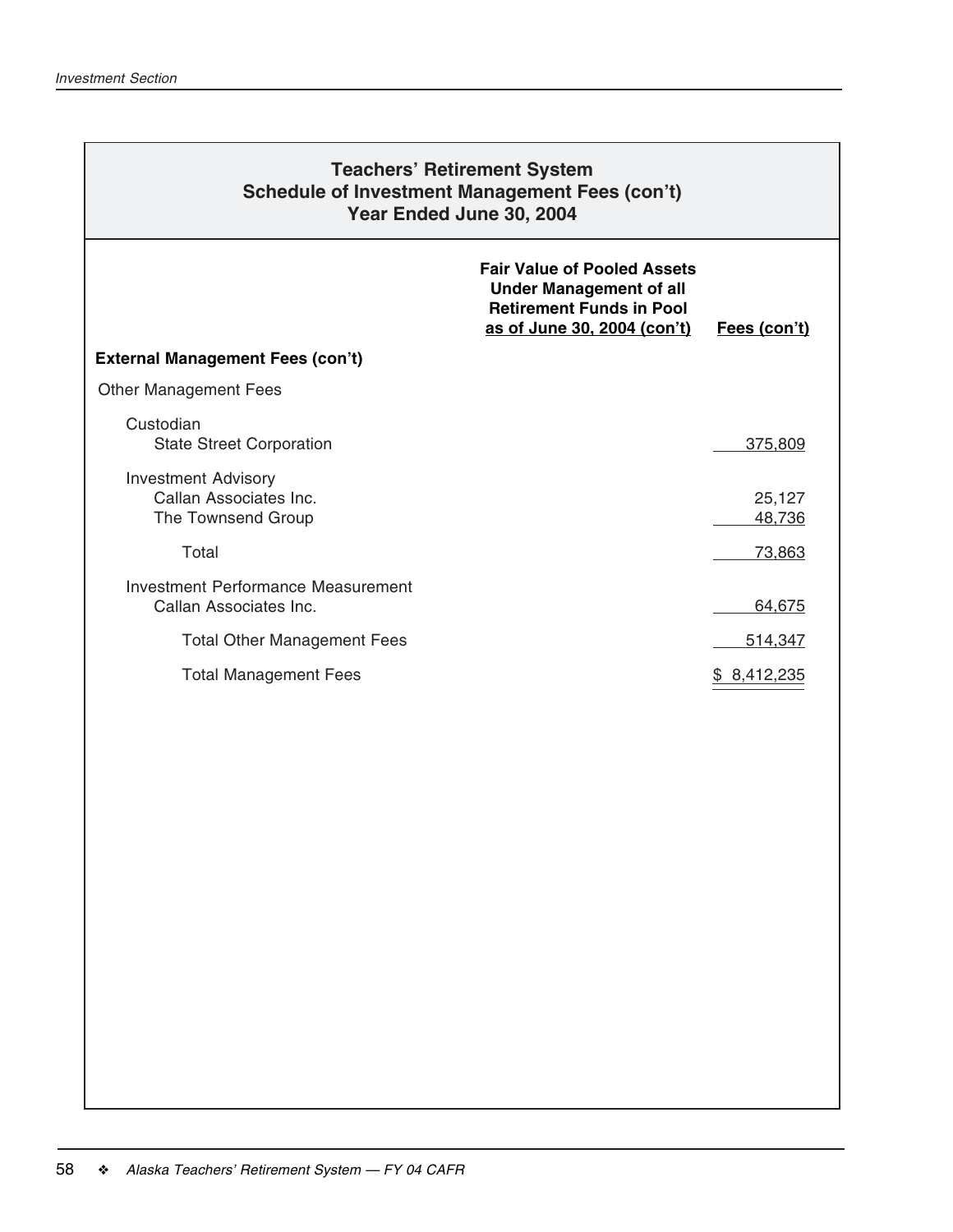| <b>Teachers' Retirement System</b><br><b>Investment Summary Schedule</b><br>June 30, 2004                                                                                                                                                    |               |                                               |                                             |                                 |                                         |  |
|----------------------------------------------------------------------------------------------------------------------------------------------------------------------------------------------------------------------------------------------|---------------|-----------------------------------------------|---------------------------------------------|---------------------------------|-----------------------------------------|--|
|                                                                                                                                                                                                                                              | <b>Policy</b> | Teachers'<br><b>Asset Allocation</b><br>Range | <b>Market</b><br>Value                      | $%$ of<br>Asset<br><b>Class</b> | $%$ of<br><b>Total</b><br><b>Assets</b> |  |
| <b>Participation in Pools Owning</b><br><b>Fixed Income Securities</b><br>Domestic                                                                                                                                                           |               |                                               |                                             |                                 |                                         |  |
| Short-Term Fixed Income Pool<br><b>Retirement Fixed Income Pool</b><br><b>External Domestic Fixed</b>                                                                                                                                        |               |                                               | \$<br>522,580<br>705,056,898                | 0.05%<br>66.08%                 | 0.01%<br>18.04%                         |  |
| Income Pool                                                                                                                                                                                                                                  |               |                                               | 361,318,017                                 | 33.87%                          | 9.24%                                   |  |
| <b>Total Domestic Fixed</b><br>Income                                                                                                                                                                                                        | 30%           | 27-33%                                        | 1,066,897,495                               | 100.00%                         | 27.29%                                  |  |
| International<br>International Fixed Income Pool 3%                                                                                                                                                                                          |               | $1 - 5%$                                      | <u>142,128,648</u>                          | 100.00%                         | 3.64%                                   |  |
| <b>Total Fixed Income Securities</b>                                                                                                                                                                                                         | 33%           | 28-38%                                        | 1,209,026,143                               |                                 | 30.93%                                  |  |
| <b>Participation in Pools Owning</b><br><b>Domestic Equities</b><br>Small cap <sup>(1)</sup> and Alternative Investments<br><b>Domestic Equity Pool</b><br><b>Total Small Cap Domestic</b><br><b>Equities and Alternative</b><br>Investments | 6%            | $4 - 8%$                                      | 309,543,397<br>309,543,397                  | 19.65%<br>19.65%                | 7.92%<br>7.92%                          |  |
| Large cap and Alternative Investments<br>Domestic Equity Pool-active<br>Domestic Equity Pool-passive<br><b>Total Large Cap Domestic</b><br><b>Equities and Alternative</b><br>Investments                                                    | 31%           | 28-34%                                        | 663,894,248<br>602,006,319<br>1,265,900,567 | 42.14%<br>38.21%<br>80.35%      | 16.98%<br>15.40%<br>32.38%              |  |
| <b>Total Domestic Equities</b>                                                                                                                                                                                                               | 37%           | 32-42%                                        | 1,575,443,964                               | 100.00%                         | 40.30%                                  |  |
| <b>Participation in Pools Owning</b><br><b>International Equities</b><br>International Equity Pool<br><b>Emerging Markets Equity Pool</b>                                                                                                    |               |                                               | 642,588,831<br>53,407,169                   | 92.33%<br><u>7.67%</u>          | 16.44%<br>1.37%                         |  |
| <b>Total International Equities</b>                                                                                                                                                                                                          | <u>15%</u>    | <u>12-18%</u>                                 | 695,996,000                                 | 100.00%                         | 17.81%                                  |  |
| <b>Participation in Pools Owning</b><br><b>Alternative Investments</b><br><b>Private Equity Pools</b>                                                                                                                                        | 6%            | $3 - 9%$                                      | 128,570,997                                 | 97.05%                          | 3.29%                                   |  |
| Other Investment Pools                                                                                                                                                                                                                       |               |                                               | 3,896,845                                   | 2.95%                           | 0.10%                                   |  |
| <b>Total Alternative Investments</b>                                                                                                                                                                                                         | 6%            | $3 - 9%$                                      | 132,467,842                                 | 100.00%                         | 3.39%                                   |  |
| <b>Participation in Real Estate</b>                                                                                                                                                                                                          |               |                                               |                                             |                                 |                                         |  |
| Mortgages, net of allowances<br><b>Real Estate Pool</b>                                                                                                                                                                                      |               |                                               | 60,808<br>295,894,158                       | 0.02%<br>99.98%                 | 0.00%<br>7.57%                          |  |
| <b>Total Real Estate</b>                                                                                                                                                                                                                     | 9%            | $6 - 12%$                                     | <u>295,954,966</u>                          | 100.00%                         | <u>7.57%</u>                            |  |
| <b>Total Invested Assets</b>                                                                                                                                                                                                                 | 100%          |                                               | \$3,908,888,915                             |                                 | 100.00%                                 |  |

 $^{(1)}$  Includes only securities held by those managers with small cap mandates. Does not include small cap holdings which may be held in other managers' portfolios.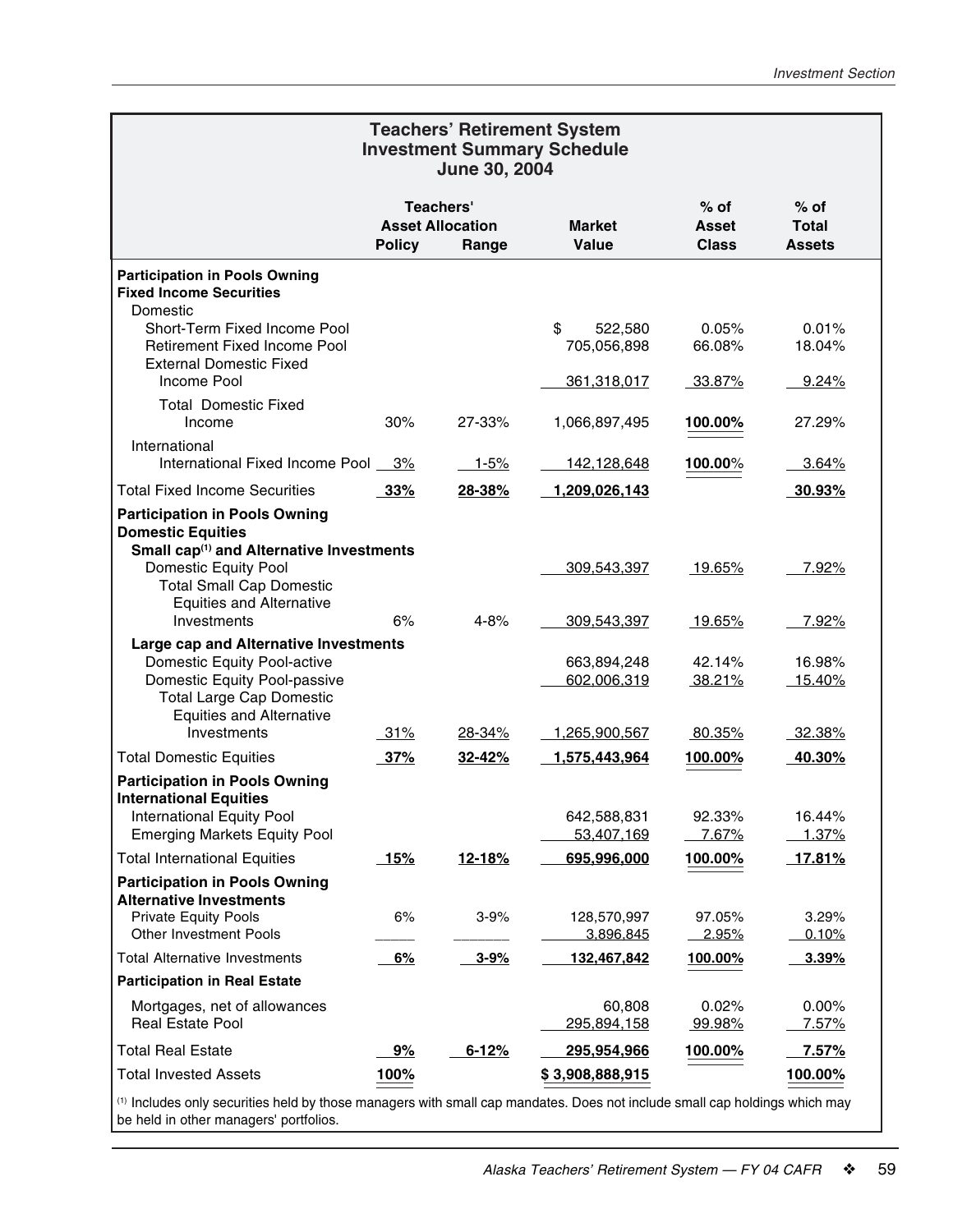## **Teachers' Retirement System Credit Risk of Investments Pension Trust Funds (Expressed in Thousands) June 30, 2004**

|                                   |                 | <b>Fair Value</b> |   |                |
|-----------------------------------|-----------------|-------------------|---|----------------|
|                                   | 1               | $\mathbf{2}$      | 3 |                |
| Marketable debt securities        |                 |                   |   |                |
| Domestic fixed income             | 1,066,375<br>\$ |                   |   | 1,066,375      |
| International fixed income        | 142,129         |                   |   | 142,129        |
| Equity securities                 |                 |                   |   |                |
| Domestic equities                 | 1,575,444       |                   |   | 1,575,444      |
| International equities            | 642,589         |                   |   | 642,589        |
|                                   | \$3,426,537     |                   |   | 3,426,537      |
| Not Categorized                   |                 |                   |   |                |
| Emerging market equities          |                 |                   |   | 53,407         |
| Private equities                  |                 |                   |   | 128,571        |
| Real estate equities              |                 |                   |   | 295,955        |
| Other investments                 |                 |                   |   | 3,897          |
| Total investments not categorized |                 |                   |   | <u>481,830</u> |
| Total investments                 |                 |                   |   | 3,908,367      |

The Governmental Accounting Standards Board (GASB) Statement No. 3 requires disclosure regarding custodial credit risk to indicate the chance of loss in the event a financial institution or third party holding the System's securities fails. Those investments represented by specific, indentifiable securities are classified into three categories of credit risk: Category 1 — Insured or registered, or securities held by the State or its custodian in the State's name; Category 2 — Uninsured or unregistered, with securities held by the counterparty's trust department (if a bank) or agent in the State's name; and Category 3 — Uninsured and unregistered, with securities held by the counterparty, or by its trust department (if a bank) or agent, but not in the State's name. Category 1 is the highest level of safekeeping securities as defined by GASB.

The System's investments other than mortgage-related assets are represented by participation in investment pools rather than specific, identifiable securities. Although pooled investments represent the System's share of ownership in the pool rather than ownership of specific securities, all of the underlying securities in the pools are considered to be Category 1 as defined by GASB Statement No. 3. Shares in the Emerging market equity, Private equity, Real estate equity, and Other investments pools are not transferable financial instruments and therefore cannot be categorized with regard to custodial credit risk.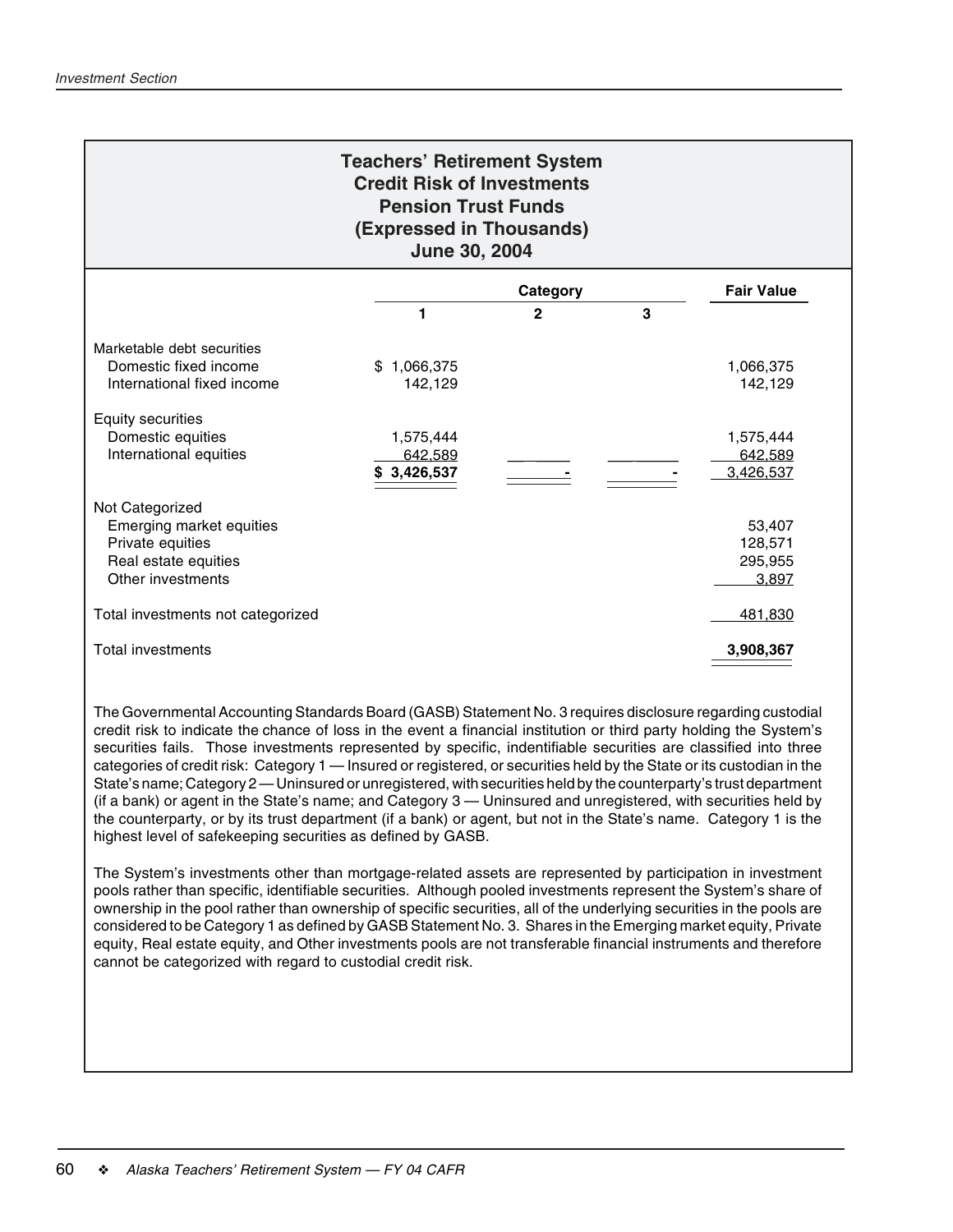| <b>Alaska State Pension Investment Board</b><br><b>Recaptured Commission Fees Received in FY 2004</b> |                                          |                                    |                                    |  |  |  |  |
|-------------------------------------------------------------------------------------------------------|------------------------------------------|------------------------------------|------------------------------------|--|--|--|--|
|                                                                                                       | <b>Domestic</b><br><b>Equity</b>         | International<br><b>Equity</b>     | Total                              |  |  |  |  |
| <b>PERS</b><br><b>TRS</b><br>Judicial<br>Military                                                     | \$<br>483,304<br>232.767<br>4,452<br>639 | 209,986<br>100.155<br>2,044<br>249 | 693,290<br>332,922<br>6,496<br>888 |  |  |  |  |
| Total                                                                                                 | S<br>721,162                             | 312,434                            | 1,033,596                          |  |  |  |  |

The Alaska State Pension Investment Board (ASPIB) entered into a commission recapture program in late June 1995 with three large block brokerage firms. A commission recapture program is a form of directed brokerage that allows the plan sponsor to "recapture" a portion of commission dollars paid to broker-dealer firms for executing trades. In June 1995, the large capitalization domestic equity managers were asked to participate in the program targeting 20% of their trading value. The equity managers were asked to consider best execution first and foremost, but encouraged to participate in the commission recapture program when possible. In July 1996, ASPIB raised the level of elective participation for the large capitalization domestic equity managers from 20% to 30% of total trading activity. At that time ASPIB also requested that small capitalization managers participate in the commission recapture program when the opportunity was available to them.

In January 1998, the ASPIB augmented its commission recapture program to include external managers that conduct international equity trades. As a result, a portion of the commission recapture payments received since January have resulted from international equity trades.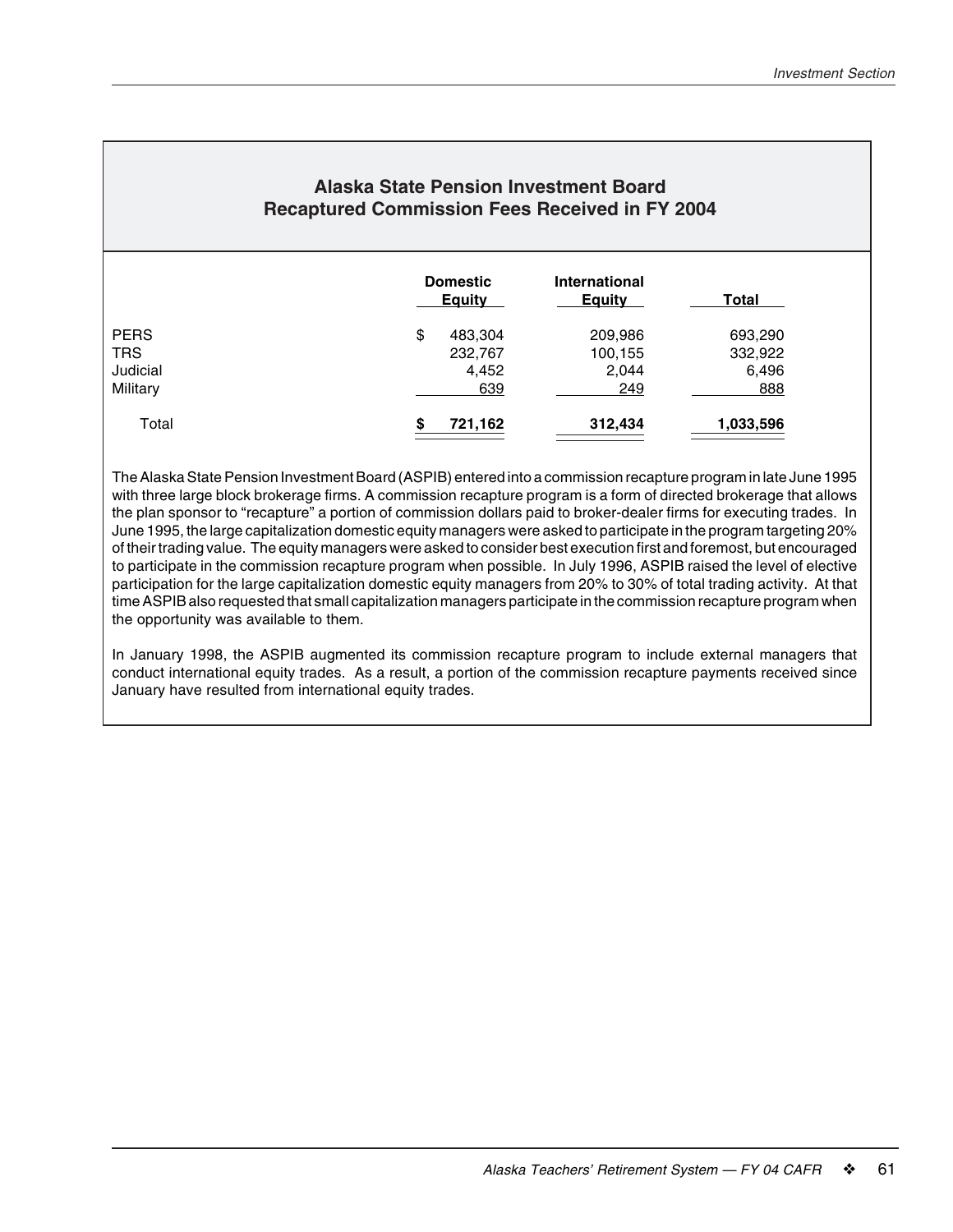This page intentionally left blank.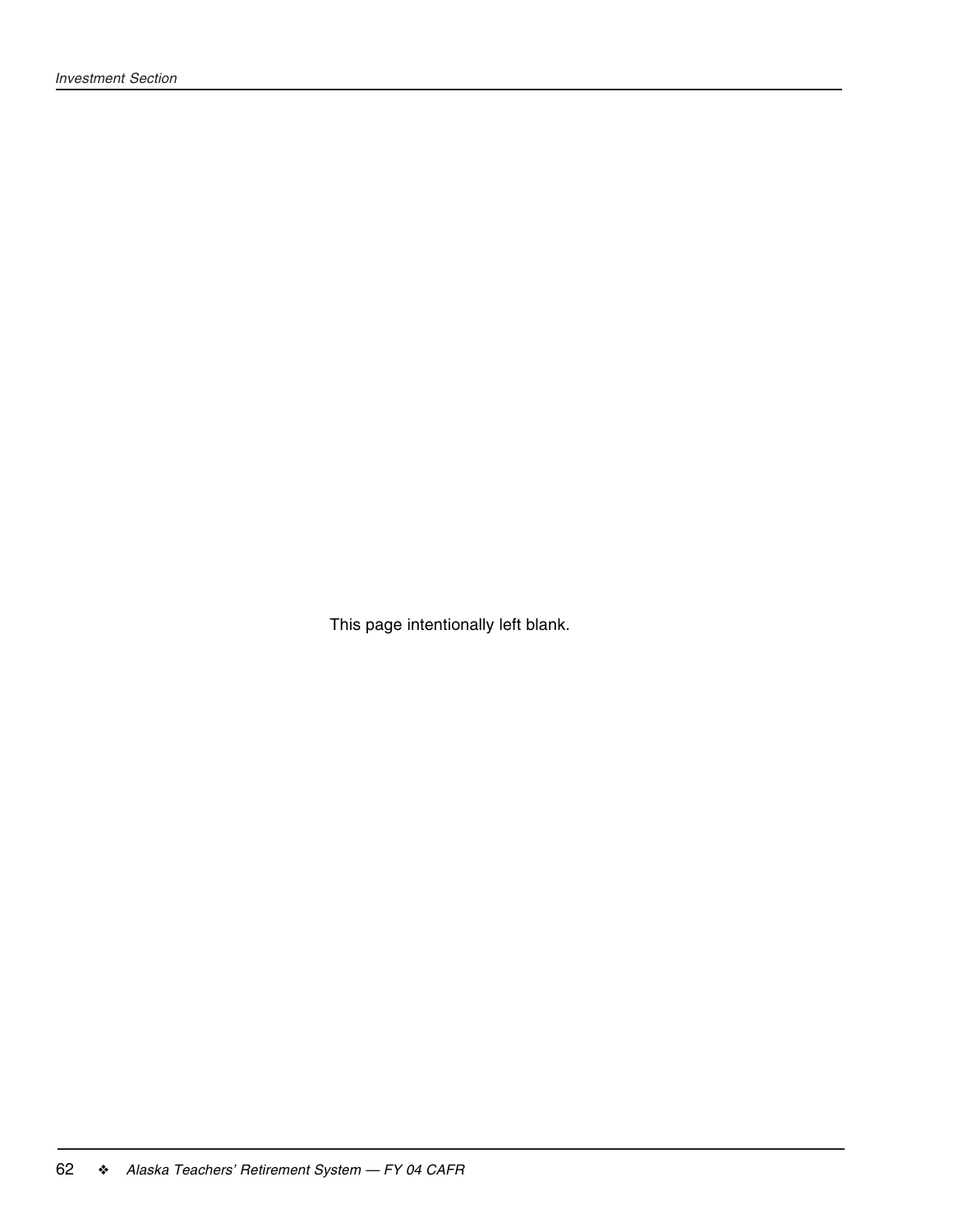| <b>Teachers' Retirement System</b><br><b>System Membership by Status</b> |               |                                               |                                      |                                                      |              |  |  |  |
|--------------------------------------------------------------------------|---------------|-----------------------------------------------|--------------------------------------|------------------------------------------------------|--------------|--|--|--|
| <b>Year ended</b><br>June 30                                             | <b>Active</b> | <b>Retirees &amp;</b><br><b>Beneficiaries</b> | <b>Vested</b><br><b>Terminations</b> | <b>Nonvested</b><br><b>Terminations</b><br>w/Balance | <b>Total</b> |  |  |  |
| 1993                                                                     | 9,459         | 3,891                                         | 823                                  | 1,013                                                | 15,186       |  |  |  |
| 1994                                                                     | 9,489         | 4,134                                         | 930                                  | 1,090                                                | 15,643       |  |  |  |
| 1995                                                                     | 9,452         | 4,459                                         | 859                                  | 1,140                                                | 15,910       |  |  |  |
| 1996                                                                     | 9,259         | 4,803                                         | 1,116                                | 1,195                                                | 16,373       |  |  |  |
| 1997                                                                     | 9,164         | 5,343                                         | 1,279                                | 1,310                                                | 17,096       |  |  |  |
| 1998                                                                     | 9,262         | 5,979                                         | 1,064                                | 1,285                                                | 17,590       |  |  |  |
| 1999                                                                     | 9,396         | 6,486                                         | 1,150                                | 1,297                                                | 18,329       |  |  |  |
| 2001                                                                     | 9,815         | 7,333                                         | 767                                  | 2,207                                                | 20,122       |  |  |  |
| 2002                                                                     | 9,690         | 7,804                                         | 783                                  | 2,447                                                | 20,724       |  |  |  |
| 2003                                                                     | 9,873         | 8,312                                         | 708                                  | 2,327                                                | 21,220       |  |  |  |

Data not available for FY 2000 due to transition to a new computer system.

## **TEACHERS' RETIREMENT SYSTEM 10-YEAR COMPARISON OF ACTIVE AND RETIRED MEMBERS**



Data not available for FY 2000 due to transition to a new computer system.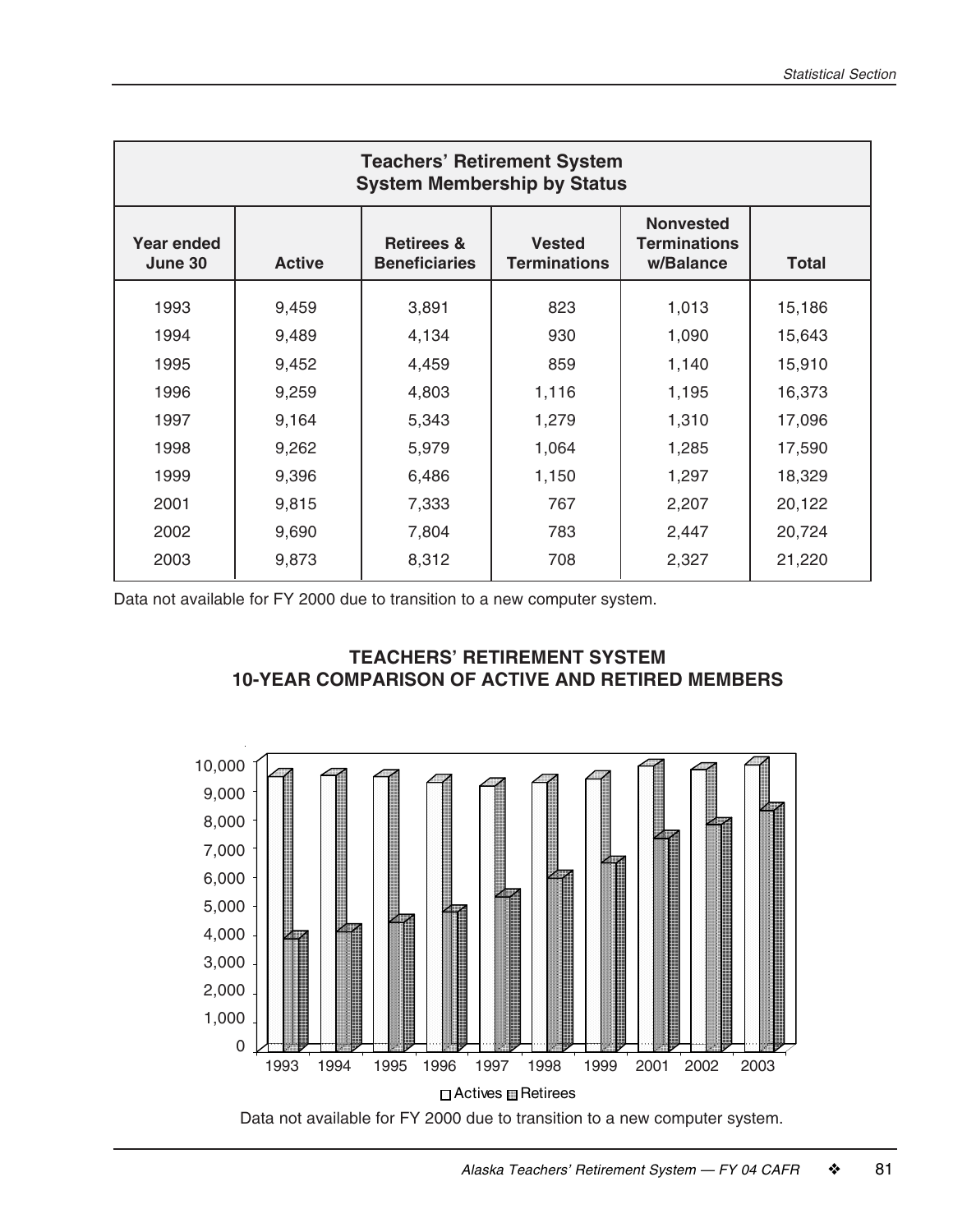| <b>Teachers' Retirement System</b><br><b>Revenues by Source (000's omitted)</b> |                                            |                                         |                                              |              |              |  |  |  |
|---------------------------------------------------------------------------------|--------------------------------------------|-----------------------------------------|----------------------------------------------|--------------|--------------|--|--|--|
| <b>Year ended</b><br>June 30                                                    | <b>Plan Member</b><br><b>Contributions</b> | <b>Employer</b><br><b>Contributions</b> | <b>Investment</b><br><b>Income</b><br>(Loss) | <b>Other</b> | <b>Total</b> |  |  |  |
| 1995                                                                            | \$47,477                                   | \$60,018                                | \$363,645                                    | \$<br>(6)    | \$471,134    |  |  |  |
| 1996                                                                            | 47,980                                     | 61,162                                  | 379,312                                      | 27           | 488,481      |  |  |  |
| 1997                                                                            | 49,581                                     | 66,347                                  | 530,568                                      |              | 646,496      |  |  |  |
| 1998                                                                            | 50,056                                     | 77,782                                  | 496,990                                      | 10           | 624,838      |  |  |  |
| 1999                                                                            | 48,302                                     | 66,266                                  | 397,499                                      |              | 512,068      |  |  |  |
| 2000                                                                            | 48,505                                     | 74,714                                  | 406,609                                      |              | 529,828      |  |  |  |
| 2001                                                                            | 48,725                                     | 64,141                                  | (245, 363)                                   | (4)          | (132, 501)   |  |  |  |
| 2002                                                                            | 51,074                                     | 61,402                                  | (225, 234)                                   | 4            | (112, 754)   |  |  |  |
| 2003                                                                            | 55,789                                     | 62,856                                  | 111,575                                      | 14           | 230,234      |  |  |  |
| 2004                                                                            | 57,365                                     | 68,692                                  | 513,964                                      | 77           | 640,098      |  |  |  |

# **TEACHERS' RETIREMENT SYSTEM 10-YEAR COMPARISON OF REVENUES BY SOURCE**

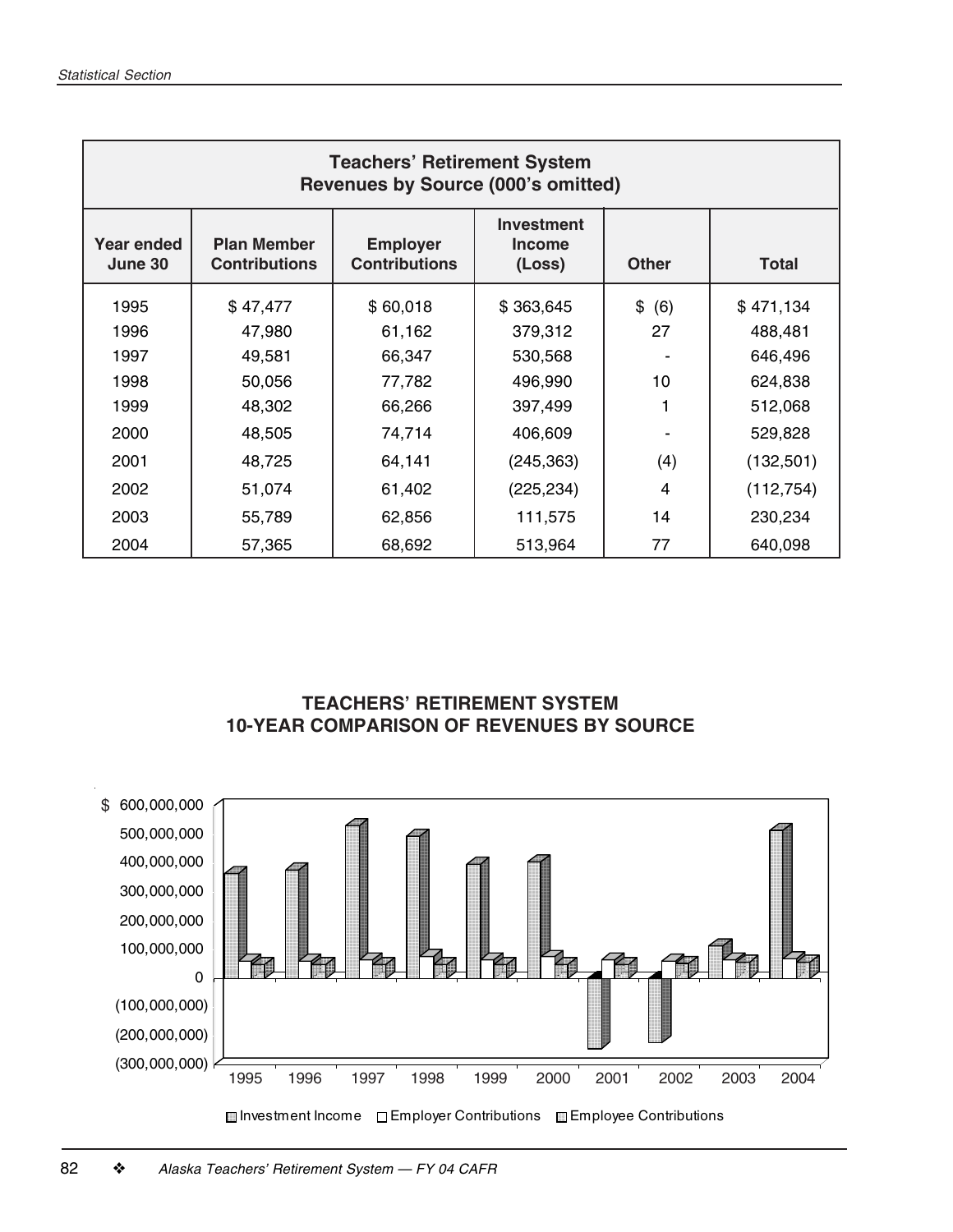| <b>Teachers' Retirement System</b><br><b>Expenses by Type (000's omitted)</b> |                                   |                                      |                                           |                                          |              |  |  |  |
|-------------------------------------------------------------------------------|-----------------------------------|--------------------------------------|-------------------------------------------|------------------------------------------|--------------|--|--|--|
| <b>Year ended</b><br>June 30                                                  | <b>Pension</b><br><b>Benefits</b> | <b>Healthcare</b><br><b>Benefits</b> | <b>Refunds of</b><br><b>Contributions</b> | <b>Administrative</b><br><b>Expenses</b> | <b>Total</b> |  |  |  |
| 1995                                                                          | \$111,498                         | \$18,264                             | \$2,819                                   | \$1,821                                  | \$134,402    |  |  |  |
| 1996                                                                          | 119,949                           | 21,655                               | 2,629                                     | 2,055                                    | 146,288      |  |  |  |
| 1997                                                                          | 157,567                           | 22,653                               | 2,626                                     | 2,223                                    | 185,069      |  |  |  |
| 1998                                                                          | 169,831                           | 26,123                               | 3,489                                     | 2,231                                    | 201,674      |  |  |  |
| 1999                                                                          | 187,085                           | 30,987                               | 3,490                                     | 1,722                                    | 223,284      |  |  |  |
| 2000                                                                          | 202,927                           | 40,183                               | 4,118                                     | 1,717                                    | 248,945      |  |  |  |
| 2001                                                                          | 210,945                           | 48,928                               | 3,742                                     | 1,938                                    | 265,553      |  |  |  |
| 2002                                                                          | 222,897                           | 56,946                               | 3,120                                     | 2,095                                    | 285,058      |  |  |  |
| 2003                                                                          | 244,518                           | 65,898                               | 3,840                                     | 2,395                                    | 316,651      |  |  |  |
| 2004                                                                          | 255,409                           | 75,601                               | 4,189                                     | 2,203                                    | 337,402      |  |  |  |

## **TEACHERS' RETIREMENT SYSTEM 10-YEAR COMPARISON OF EXPENSES BY TYPE**

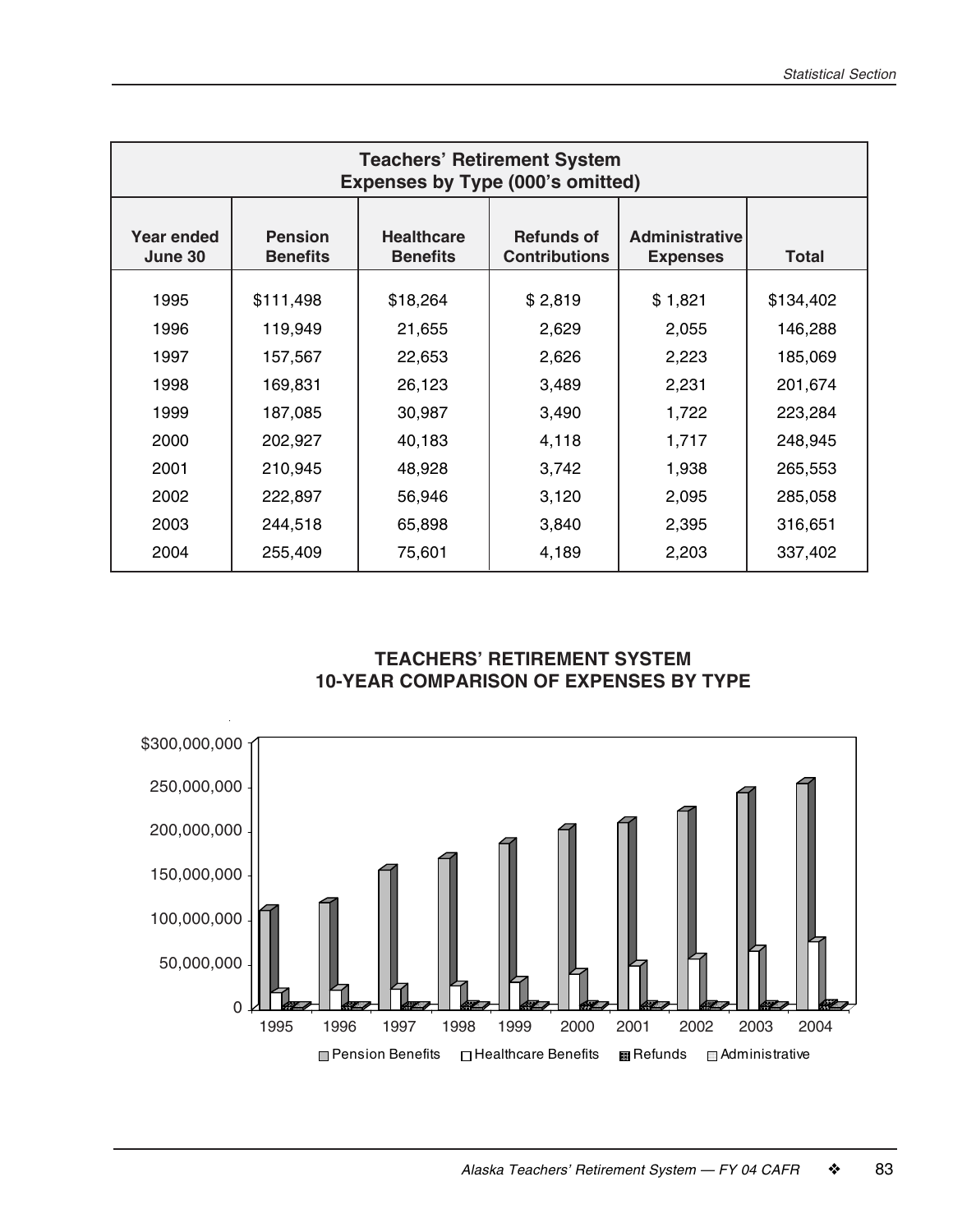

**TEACHERS' RETIREMENT SYSTEM 10-YEAR COMPARISON OF VALUATION ASSETS AND ACCRUED LIABILITIES**

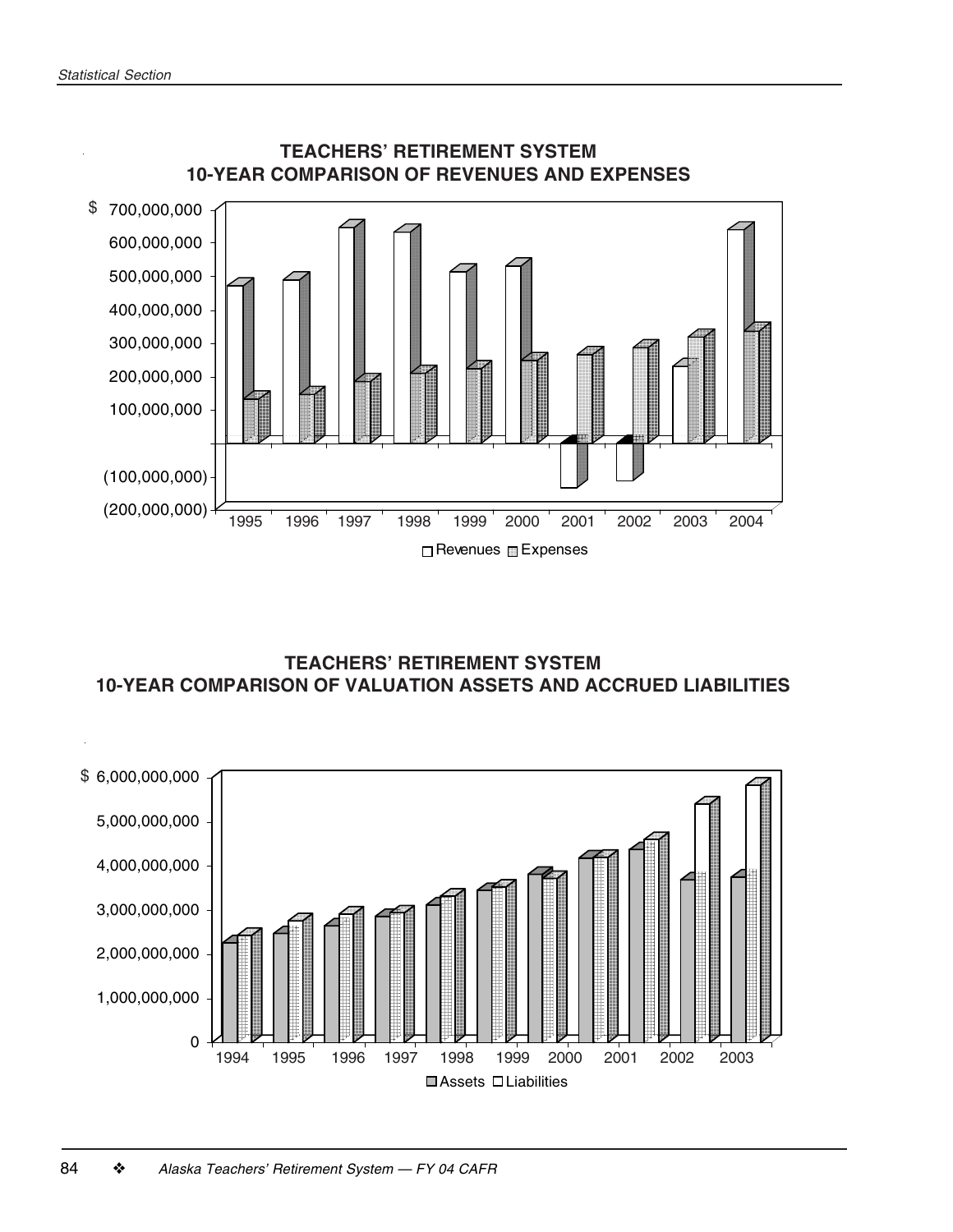| <b>Teachers' Retirement System</b><br><b>Schedule of Benefit Expenses by Type</b><br>(000's omitted) |                |                   |                 |                          |                     |          |                   |              |
|------------------------------------------------------------------------------------------------------|----------------|-------------------|-----------------|--------------------------|---------------------|----------|-------------------|--------------|
| Year<br><b>Ended</b><br>June 30                                                                      | <b>Service</b> | <b>Disability</b> | <b>Survivor</b> | Dependent <sup>(1)</sup> | COLA <sup>(2)</sup> | PRPA(3)  | <b>Healthcare</b> | <b>Total</b> |
| 1995                                                                                                 | \$85,933       | \$2,546           | \$2,513         | \$                       | \$5,642             | \$14,864 | \$18,264          | \$129,762    |
| 1996                                                                                                 | 93,089         | 2,798             | 2,618           |                          | 6,082               | 15,362   | 21,655            | 141,604      |
| 1997(1)                                                                                              | 147,259        | 3,943             | 6,322           | 43                       |                     |          | 22,653            | 180,220      |
| 1998                                                                                                 | 160,409        | 3,693             | 5,691           | 38                       |                     |          | 26,123            | 195,954      |
| 1999                                                                                                 | 176,830        | 3,775             | 6,384           | 96                       |                     |          | 30,987            | 218,072      |
| 2000                                                                                                 | 191,138        | 4,601             | 7,059           | 129                      |                     |          | 40,183            | 243,110      |
| 2001                                                                                                 | 201,338        | 3,410             | 5,784           | 413                      |                     |          | 48,928            | 259,873      |
| 2002                                                                                                 | 213,106        | 2,979             | 6,320           | 492                      |                     |          | 56,946            | 279,843      |
| 2003                                                                                                 | 234,253        | 2,872             | 6,901           | 492                      |                     |          | 65,898            | 310,416      |
| 2004                                                                                                 | 245,122        | 2,483             | 7,345           | 459                      |                     |          | 75,601            | 331,010      |

(1) Due to the implementation of a new computer system, COLA and PRPAs can now be combined with the appropriate base benefit and dependent benefits can be separated from survivor and disability benefits.

(2) Cost-of-Living in Alaska (COLA)

(3) Post-Retirement Pension Adjustment (PRPA)

## **TEACHERS' RETIREMENT SYSTEM 20-YEAR COMPARISON OF RETIREE MONTHLY HEALTH INSURANCE PREMIUMS**

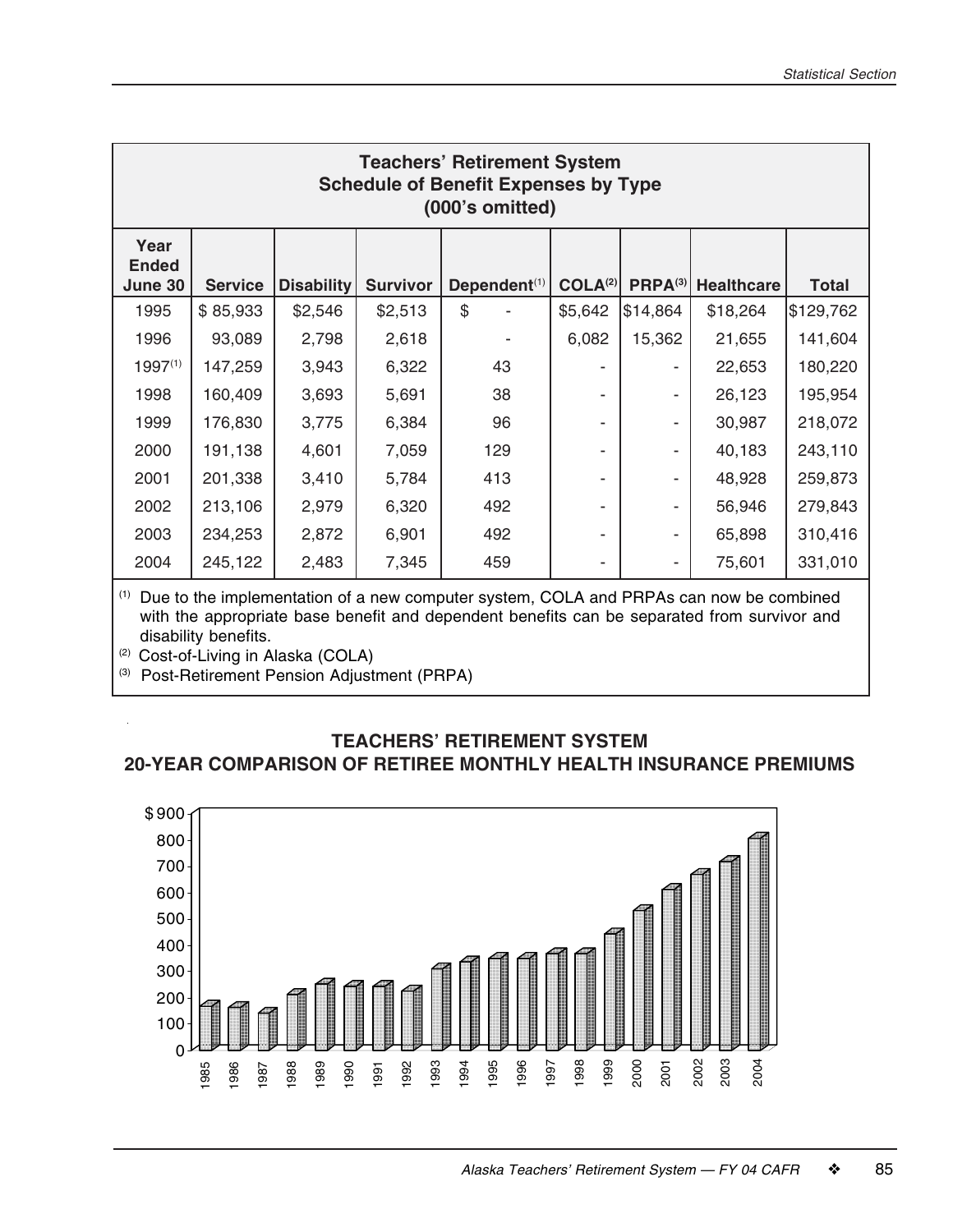| <b>Teachers' Retirement System</b><br>Schedule of Benefit Recipients by Type of Benefit and Option Selected<br><b>June 30, 2003</b> |                        |       |     |                        |       |              |       |     |  |  |  |  |
|-------------------------------------------------------------------------------------------------------------------------------------|------------------------|-------|-----|------------------------|-------|--------------|-------|-----|--|--|--|--|
| <b>Amount of</b>                                                                                                                    | <b>Type of Benefit</b> |       |     | <b>Option Selected</b> |       |              |       |     |  |  |  |  |
| <b>Monthly Benefit</b>                                                                                                              | of Recipients          | 1     | 2   | 3                      | 1     | $\mathbf{2}$ | 3     | 4   |  |  |  |  |
| \$<br>- \$<br>300<br>1                                                                                                              | 105                    | 82    | 23  | 0                      | 58    | 20           | 21    | 6   |  |  |  |  |
| 600<br>301                                                                                                                          | 270                    | 211   | 59  | 0                      | 151   | 50           | 57    | 12  |  |  |  |  |
| 601<br>900                                                                                                                          | 466                    | 371   | 95  | 0                      | 266   | 93           | 82    | 25  |  |  |  |  |
| 901<br>1200<br>۰                                                                                                                    | 478                    | 380   | 98  | 0                      | 293   | 99           | 77    | 9   |  |  |  |  |
| 1201<br>1500                                                                                                                        | 510                    | 432   | 78  | 0                      | 305   | 92           | 97    | 16  |  |  |  |  |
| 1501<br>1800                                                                                                                        | 518                    | 434   | 80  | 4                      | 330   | 71           | 105   | 12  |  |  |  |  |
| 1801<br>2100<br>÷.                                                                                                                  | 668                    | 609   | 51  | 8                      | 402   | 119          | 134   | 13  |  |  |  |  |
| 2101<br>2400                                                                                                                        | 814                    | 766   | 27  | 21                     | 480   | 136          | 180   | 18  |  |  |  |  |
| 2401<br>2700                                                                                                                        | 868                    | 832   | 15  | 21                     | 516   | 149          | 184   | 19  |  |  |  |  |
| 2701<br>3000                                                                                                                        | 784                    | 764   | 11  | 9                      | 480   | 105          | 183   | 16  |  |  |  |  |
| 3001<br>3300                                                                                                                        | 741                    | 728   | 6   | 7                      | 469   | 81           | 176   | 15  |  |  |  |  |
| 3301<br>3600                                                                                                                        | 566                    | 555   | 3   | 8                      | 350   | 70           | 139   | 7   |  |  |  |  |
| 3601<br>3900                                                                                                                        | 453                    | 446   | 3   | 4                      | 268   | 47           | 131   | 7   |  |  |  |  |
| 4200<br>3901                                                                                                                        | 308                    | 308   | 0   | 0                      | 187   | 37           | 79    | 5   |  |  |  |  |
| over 4200                                                                                                                           | 763                    | 762   |     | 0                      | 437   | 84           | 223   | 19  |  |  |  |  |
| Totals                                                                                                                              | 8,312                  | 7,680 | 550 | 82                     | 4,992 | 1,253        | 1,868 | 199 |  |  |  |  |

Type of Benefit<br>1 - Normal retirement

1 - Normal retirement Option 1 - Whole Life Annuity<br>2 - Survivor payment Option 2 - 75% Joint and Con

2 - Survivor payment Option 2 - 75% Joint and Contingent Annuity<br>3 - Disability Option 3 - 50% Joint and Contingent Annuity Option 3 - 50% Joint and Contingent Annuity

Option 4 - 66 2/3% Joint and Survivor Annuity

| <b>Teachers' Retirement System</b><br><b>Schedule of Average Benefit Payments</b>                    |                                  |                 |                |                |                |                |                |  |  |  |  |  |  |
|------------------------------------------------------------------------------------------------------|----------------------------------|-----------------|----------------|----------------|----------------|----------------|----------------|--|--|--|--|--|--|
| <b>New Benefit Recipients</b>                                                                        |                                  |                 |                |                |                |                |                |  |  |  |  |  |  |
|                                                                                                      | <b>Years of Credited Service</b> |                 |                |                |                |                |                |  |  |  |  |  |  |
|                                                                                                      | $0 - 4$                          | $5 - 9$         | $10 - 14$      | $15 - 19$      | $20 - 24$      | $25 - 29$      | $30+$          |  |  |  |  |  |  |
| Period 7/1/96 - 6/30/97:<br><b>Average Monthly Benefit</b><br>Number of Recipients                   | \$<br>996<br>19                  | \$<br>828<br>42 | \$1,042<br>71  | \$1,692<br>77  | \$2,493<br>151 | \$3,353<br>153 | \$3,812<br>52  |  |  |  |  |  |  |
| Period 7/1/97 - 6/30/98:<br><b>Average Monthly Benefit</b><br>Number of Recipients                   | \$1,051<br>26                    | \$<br>850<br>51 | \$1,095<br>80  | \$1,842<br>105 | \$2,590<br>240 | \$3,443<br>154 | \$4,280<br>57  |  |  |  |  |  |  |
| Period 7/1/98 - 6/30/99:<br><b>Average Monthly Benefit</b><br>Number of Recipients                   | \$1,230<br>23                    | \$<br>820<br>43 | \$1,152<br>67  | \$1,691<br>81  | \$2,510<br>176 | \$3,285<br>153 | \$3,756<br>55  |  |  |  |  |  |  |
| Period 7/1/99 - 6/30/01:<br><b>Average Monthly Benefit</b><br>Number of Recipients                   | \$1,514<br>2                     | \$1,021<br>33   | \$1,488<br>101 | \$1,935<br>237 | \$2,435<br>374 | \$2,551<br>201 | \$2,864<br>109 |  |  |  |  |  |  |
| Period 7/1/01 - 6/30/02:<br><b>Average Monthly Benefit</b><br>Number of Recipients                   | \$<br>532<br>4                   | \$<br>795<br>36 | \$1,168<br>62  | \$1,706<br>78  | \$2,455<br>180 | \$3,126<br>137 | \$3,915<br>92  |  |  |  |  |  |  |
| Period 7/1/02 - 6/30/03:<br><b>Average Monthly Benefit</b><br>Number of Recipients                   | \$<br>236<br>16                  | \$<br>899<br>40 | \$1,153<br>69  | \$2,350<br>91  | \$2,835<br>264 | \$3,969<br>87  | \$5,133<br>32  |  |  |  |  |  |  |
| "Average Monthly Benefit" includes post-retirement pension adjustments and cost-of-living increases. |                                  |                 |                |                |                |                |                |  |  |  |  |  |  |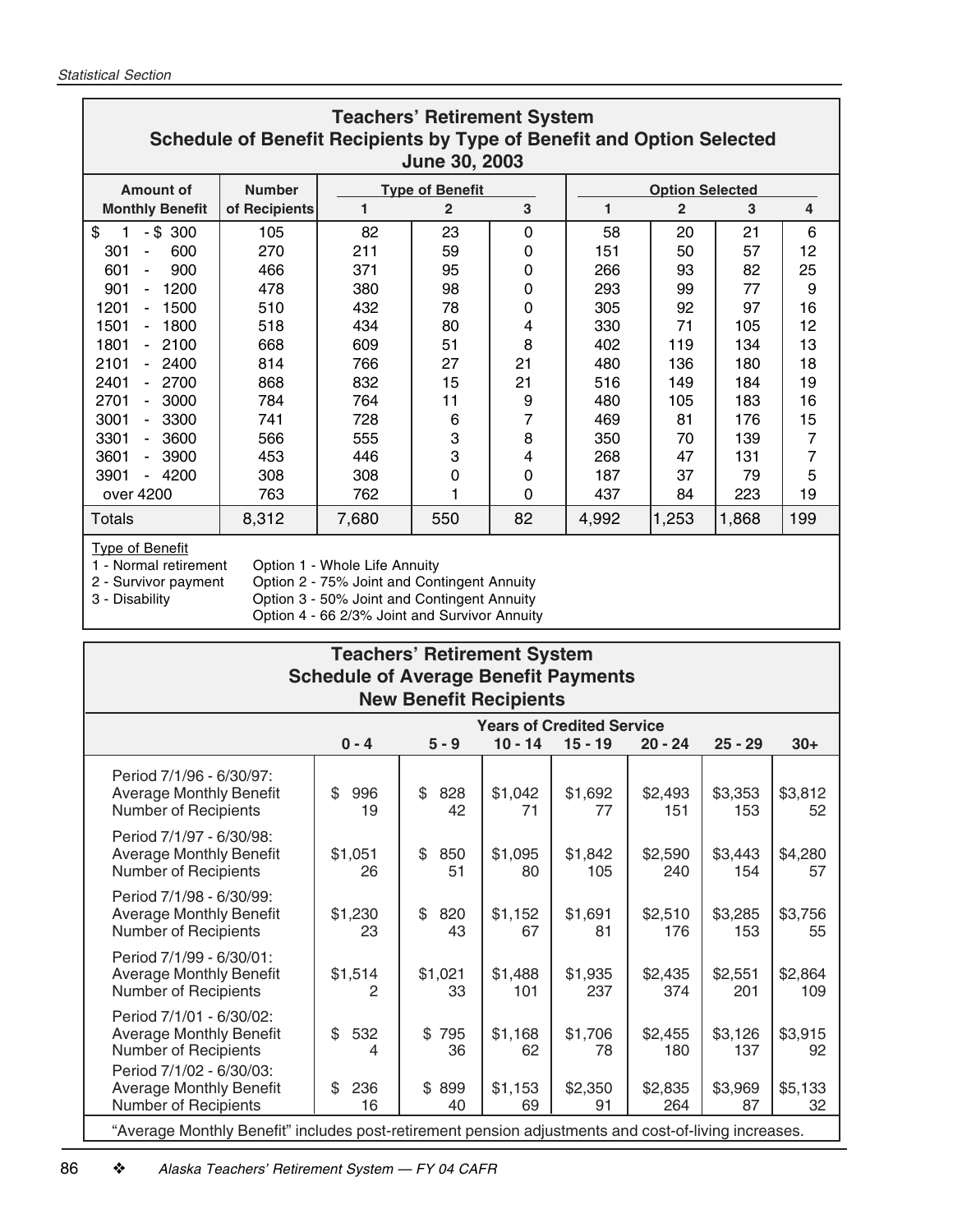## **Teachers' Retirement System Participating Employers**

Alaska Department of Education Alaska Gateway School District Alaska, University of Alaska State Legislature Aleutian Region School District Aleutians East Borough School District Anchorage School District Annette Island School District

Bering Strait School District Bristol Bay Borough School District

Chatham School District Chugach School District Copper River School District Cordova City School District Craig City School District

Delta-Greely School District Denali Borough School District Dillingham City School District

Fairbanks North Star Borough School District

Galena City School District

Haines Borough School District Hoonah City School District Hydaburg City School District

Iditarod Area School District

Juneau School District, City and Borough of

Kake City School District Kashunamiut School District Kenai Peninsula Borough School District Ketchikan Gateway Borough School District Klawock City School District Kodiak Island Borough School District Kuspuk School District

Lake and Peninsula Borough School District Lower Kuskokwim School District Lower Yukon School District

Matanuska-Susitna Borough School District

Nenana City School District Nome City School District North Slope Borough School District Northwest Arctic Borough School District

Pelican City School District Petersburg City School District Pribilof School District

Saint Mary's School District Sitka Borough School District Skagway City School District Southeast Island School District Southeast Regional Resource Center Southwest Region School District Special Education Service Agency

Tanana School District

Unalaska City School District

Valdez City School District

Wrangell Public School District

Yakutat School District Yukon Flats School District Yukon-Koyukuk School District Yupiit School District